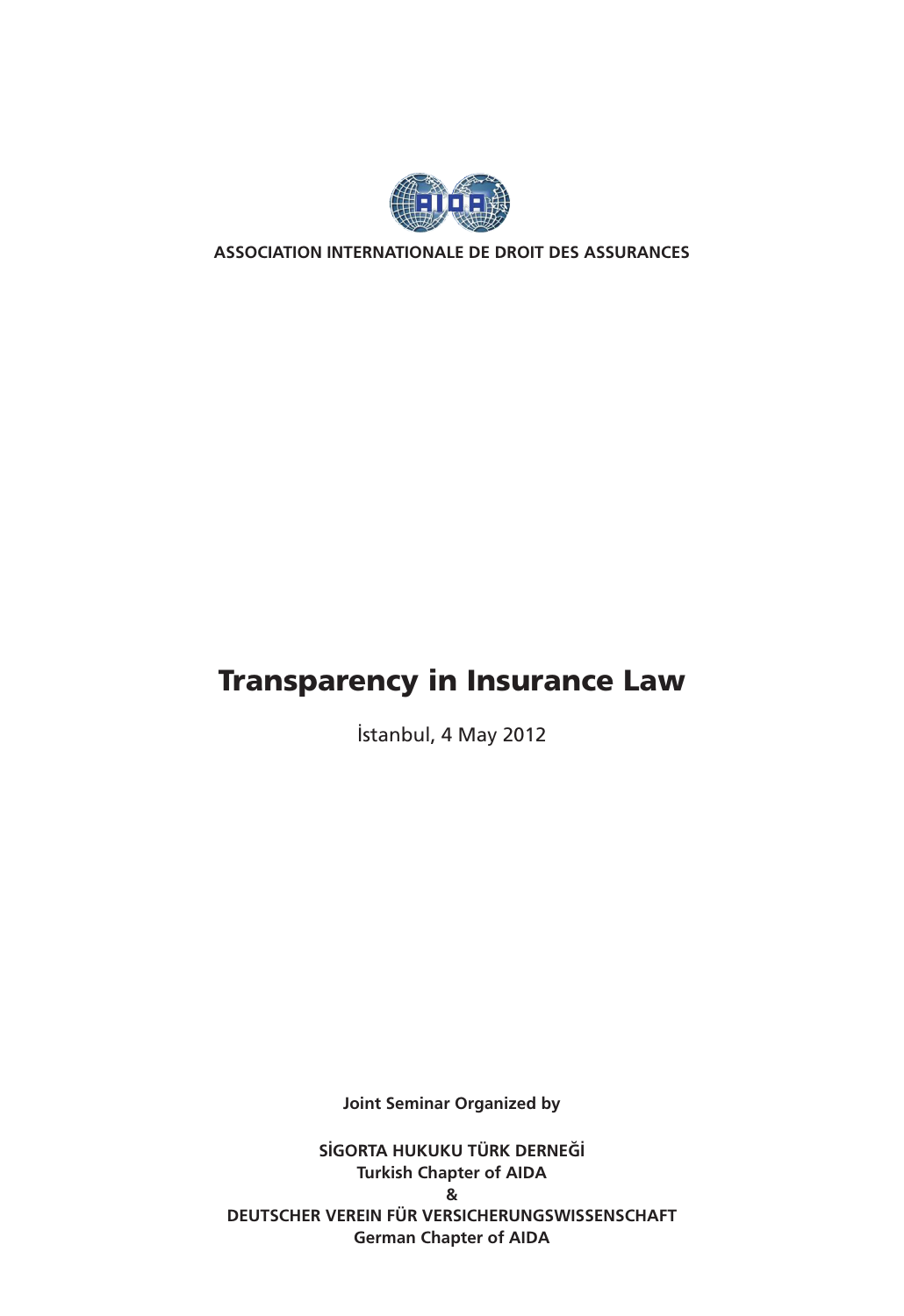

**SİGORTA HUKUKU TÜRK DERNEĞİ**



#### **DEUTSCHER VEREIN FÜR VERSICHERUNGSWISSENSCHAFT**

**Transparency in Insurance Law** / Seminar April 2012

Publisher: Sigorta Hukuku Türk Derneği - Deutscher Verein für Versicherungswissenschaft

Editors: Manfred Wandt, Samim Ünan

Front Page Design: Ümran Arslan

Printing House: Özdil Basımevi, Galip Dede Cad. 77/1 Beyoğlu 34420 İstanbul, Tel: 0212 251 83 13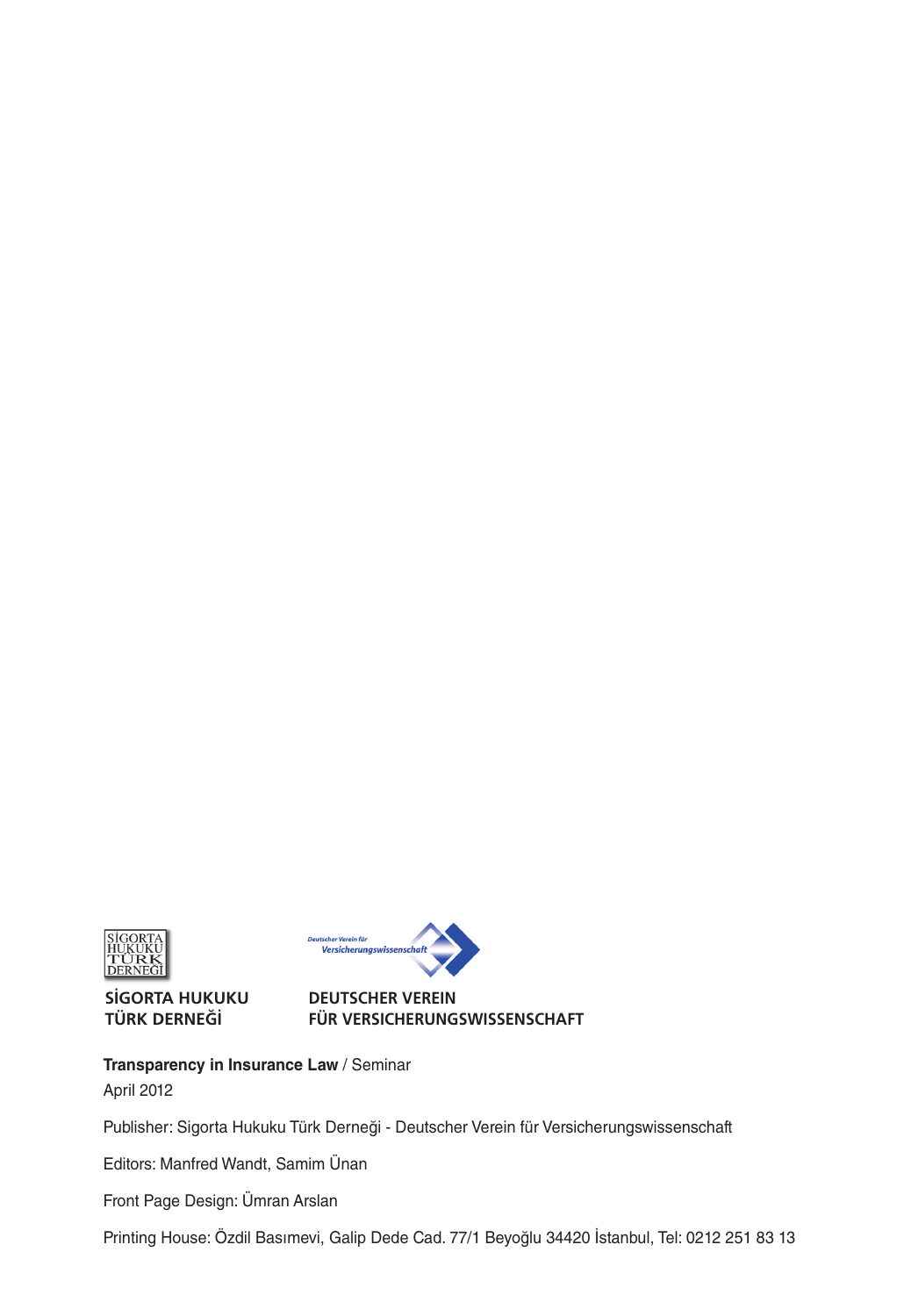# Transparency in Insurance Law

İstanbul, 4 May 2012

## **JOINT SEMINAR ORGANIZED BY**



TURKISH CHAPTER OF AIDA



SIGORTA HUKUKU TURK DERNEGI DEUTSCHER VEREIN FUR VERSICHERUNGSWISSENSCHAFT GERMAN CHAPTER OF AIDA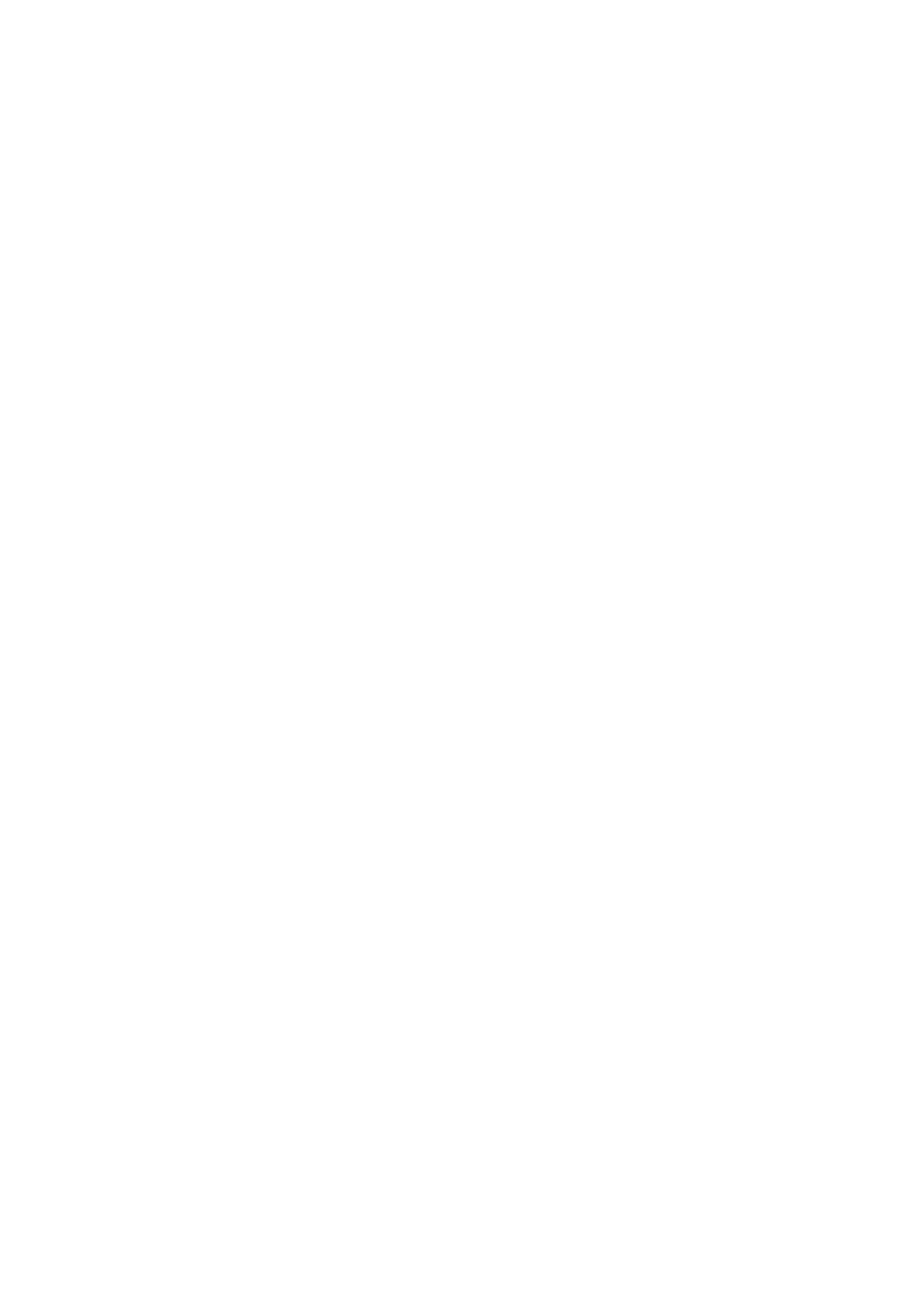## **Content**

| Prof. Dr. Manfred Wandt                                    |  |
|------------------------------------------------------------|--|
| Transparency in the Process of Mediation-Especially Status |  |
|                                                            |  |
| Dr. Peter Reusch                                           |  |
|                                                            |  |
| <b>Şebnem Ulusoy</b>                                       |  |
|                                                            |  |
| Prof. Dr. Oliver Brand                                     |  |
| <b>Control of General and Special Conditions</b>           |  |
| of Insurance Undur Turkish Law with Special Regard         |  |
|                                                            |  |
| Dr. Yeşim M. Atamer - Dr. Samim Ünan                       |  |
| Transparency in Liability Insurance, Particularly          |  |
|                                                            |  |
| Prof. Dr. Robert Koch                                      |  |
|                                                            |  |
| Ayşegül Oktay                                              |  |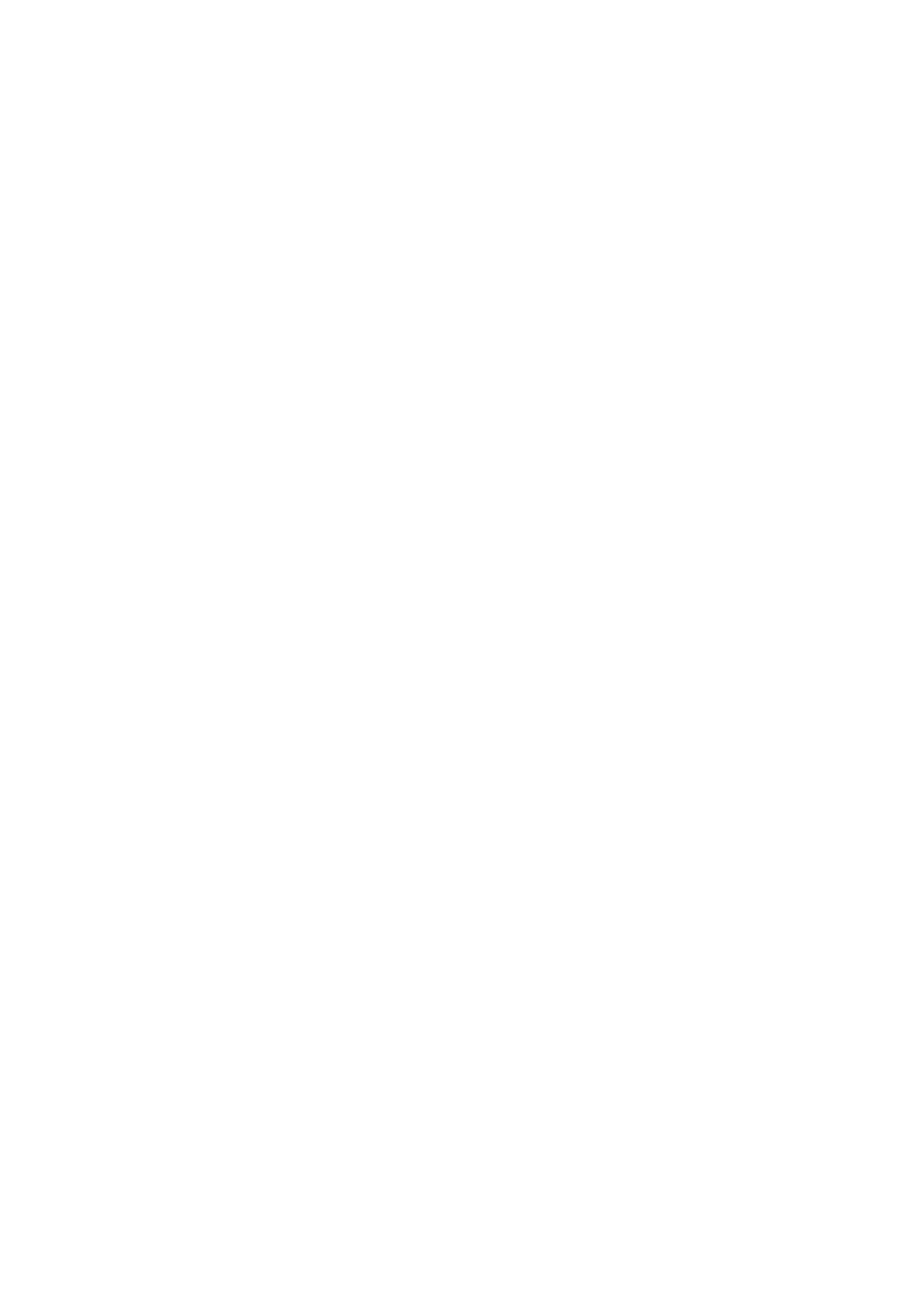## **Foreword**

The International Association of Insurance Law/Association Internationale de Droit des Assurances (AIDA) was formed in 1960 for the purpose of promoting and developing, at an international level, collaboration between its members with a view to increasing the study and knowledge of international and national insurance law and related matters. It is in the spirit of furthering these collective goals that the Turkish and German Insurance Law Associations as national chapters of AIDA held a joint seminar on Transparency in Insurance Law on  $4<sup>th</sup>$  May 2012 in Istanbul. The lectures that were held during this conference are collected in the present publication. All authors share in the assessment that transparency has developed into a guiding principle of modern insurance law (contract law, insurance mediation law and supervisory law). There is an increased importance of transparency and of legal transparency requirements. The reasons are manifold and different for the single areas of insurance law. The decision for what areas by which means and to what extent transparency should be legally required is a political one. Such a decision should be taken by paying heed to its potential impact on the whole insurance system. The financial consequences of such a decision should be carefully considered as well since it is the policyholder who will finally have to bear the costs. It is insofar a crucial duty of the legislator to achieve a balance between an equitable amount of transparency and a cost efficient conduction of business in order to increase the welfare gain created by insurance.

**Samim Ünan,** *İstanbul* **Manfred Wandt,** *Frankfurt*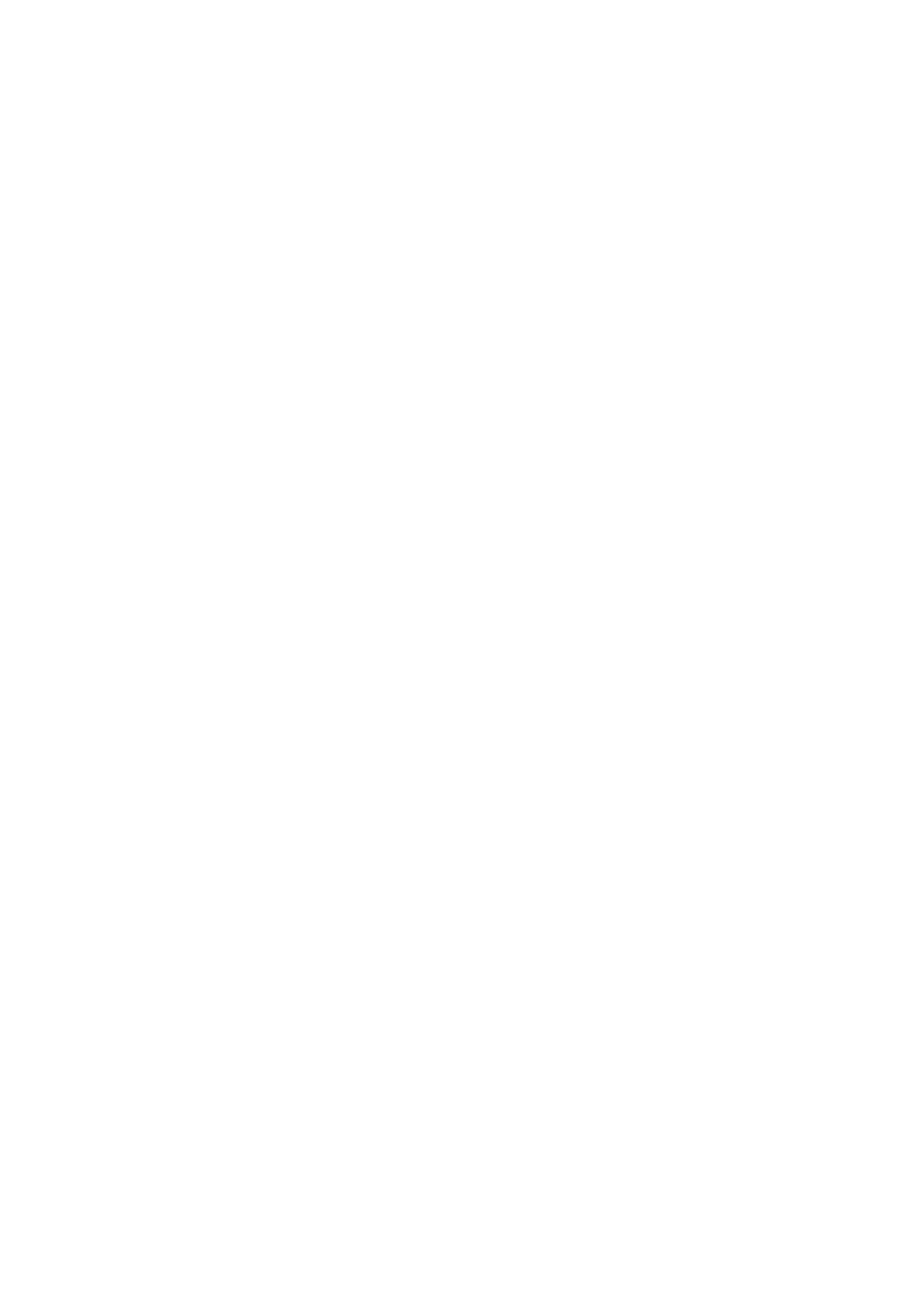## **Transparency as a General Principle of Insurance Law**

## Dr. **Manfred Wandt\***

#### **I. Introduction**

The topic "transparency and insurance" has as many layers as there are areas of legal practice. The facet to be analysed subsequently is that of the role that transparency plays in insurance law. In a nutshell we are dealing with the question of the existence and extent of **standards of transparency** in this field of law. The main focus will be on transparency in insurance contract law, in the law of insurance mediation and in insurance supervisory law.1

The **point of reference** of legal transparency standards differs depending on the area of insurance law concerned. In insurance contract law, on the one hand, the requisite of transparency attaches mainly to the rights and duties of the contractual parties (including product and cost transparency). In the law of insurance mediation, on the other hand, it is the legal relationship between the insurer and the intermediary, the status and the legal powers and duties of the intermediary but also his professional qualification and potential conflicts of interest that trigger a demand for transparency. In insurance supervisory law it is the organisation of business, the solvency of the insurer and its business activities that need to be transparent.

It is quite a commonplace to conclude that a standard of transparency exists in all areas of contract law and that such standards are continuously enlarged in the course of the evolution of consumer protection. The question, however, remains if insurance as a legal product and the insurance market as a whole exhibit such unique features that there is a *sui generis* **insurance law principle of transparency**. 2

**<sup>\*</sup>** Professor, Goethe-University of Frankfurt/Main, chair for civil law, commercial and insurance law, private international law and comparative law; managing director of the Institute of Insurance Law (http://www.hof.uni-frankfurt.de/iversr/); director of the International Center for Insurance Regulation (http://www.hof.uni-frankfurt.de/icir/). I would like to thank *Dr. Jens Gal* for the translation of this text from the original German version.

<sup>1</sup> Regarding insurance competition law cp. *Dreher/Kling*, Kartell- und Wettbewerbsrecht der Versicherungsunternehmen, Munich 2007.

<sup>2</sup> Concerning transparency as a principle of (insurance-) contract law cf. *Basedow* [1999] VersR 1045 et seqq.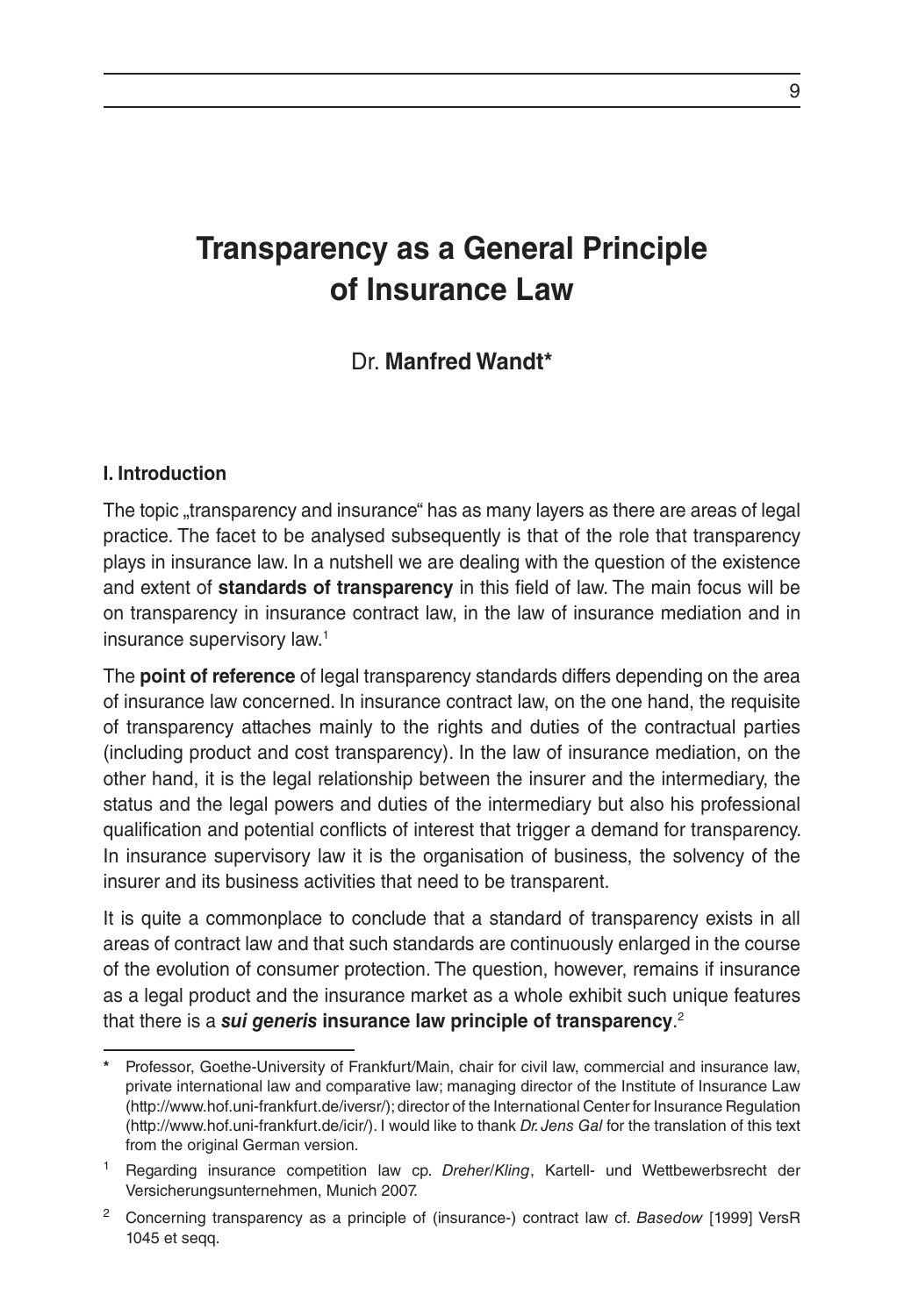## **II. Transparency in Insurance Contract Law**

## **1. Definition**

In the context of an insurance contract, transparency may be defined as comprehensibility, unambiguity and certainty. These terms may not be mistaken for synonyms for transparency but merely describe different aspects of the latter concept.

**Comprehensibility** means that a legal rule is framed in a way that it is understandable for its addressee. The problem in determining the level of comprehensibility lies in the determination of the person of reference. In insurance contract law this will usually mean that the legal rule must be comprehensible for the policyholder, i.e. the average policyholder. The question of what constitutes an average policyholder may not be assessed empirically since the term refers to a legal fiction comparable to that of the reasonable person under the common law (which is considered as a *normativer Maßstab*).3

A rule is to be considered as **unambiguous**, when and if the framing of said rule (this includes the statutory elements of the provision and its legal consequences) does not invite several possible interpretations. In this sense unambiguity is to be understood as the absence of any reasonable doubt concerning the interpretation of a provision.

Whether or not a provision is (sufficiently) **clear** may not be ascertained – in this sense the concept of clarity differs from unambiguity – by interpreting the provision itself. On the contrary the point of reference for clarity is in principle to be found in legal provisions outside the rule in question. Insofar a rule that is unambiguous may, nevertheless, be considered unclear and *vice versa*.

The **objective of comprehensibility may conflict with the objective of clarity**. This (often diametrical) opposition of the two objectives has not yet been sufficiently fathomed by German jurisprudence. In the case of an insurmountable conflict between the two objectives clarity takes precedence over comprehensibility.<sup>4</sup> This practical priority of the objective of clarity is based on the fact that if an average policyholder is confronted with a deficit of comprehensibility he is often in a position to overcome such deficit by other means such as seeking legal counsel. A deficit of clarity, on the contrary, cannot be compensated.5

The national concept of the average policyholder may, insofar, differ from the legal fiction under community law. Regarding the average policyholder under German law cp. BT-Drucks. 16/3945 p. 48 (*Leitbild des mündigen Verbrauchers*, i.e. the responsible consumer); *Lorenz* [1998] VersR 1086; *Wandt*, Bitburger Gespräche Jahrbuch 2006/II, Munich 2007, p. 17 at 21. For the ECJ's concept of average consumer cp. ECJ [1995] NJW 3243 at 3244; *idem* [1998] NJW 3183 at 3184; *Dreher* [1997] JZ 167 at 170 et seqq. Cf. also *Clarke*, Policies and Perceptions of insurance law in the twenty-first century, Oxford 2005, p. 145.

<sup>4</sup> *Römer* [1999] NVersZ 97 at 104; *Wandt* in Beckmann/Matusche-Beckmann, VersR-Handbuch, 2nd ed. Munich 2009, § 11 para. 122 with further references.

<sup>5</sup> Cp. *Wandt* (fn. 4) § 11 para. 122 with further references.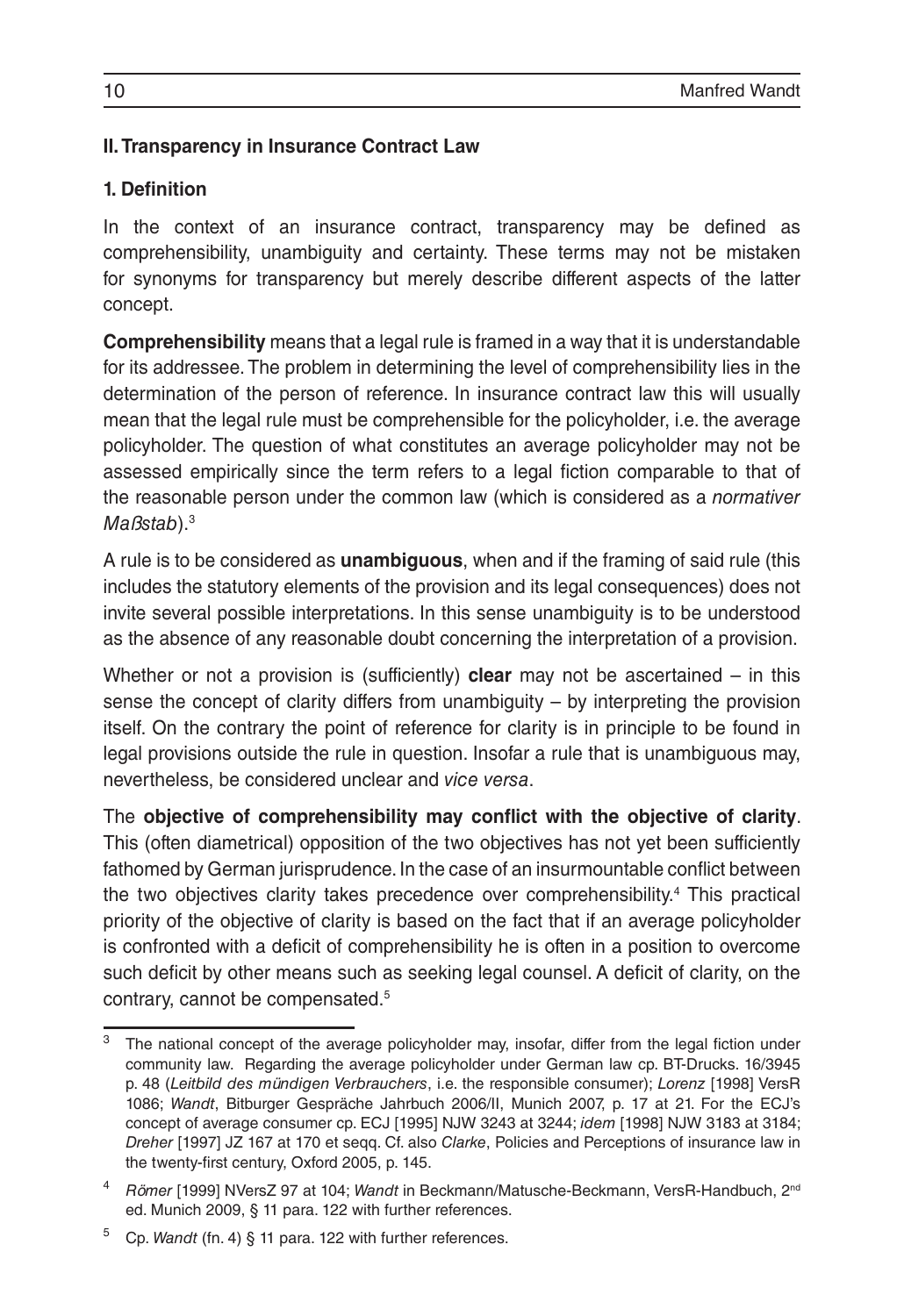### **2. Relevance**

In the insurance sector the concept of transparency has another i.e. a more profound impact than in the context of contracts regarding the exchange of goods. This difference is predicated on the fact that insurance is a **legal product**. 6 Up until the occurrence of an insured event we are not dealing with an exchange of physical goods for money but with the exchange of a promise of performance for money. The absence of any physical manifestation of the mere promise to perform hinders a visual inspection as it is possible under contracts for the exchange of goods. The insurance product only comprises the insurance policy and the general conditions of insurance (in German *Allgemeine Versicherungsbedingungen* [AVB]). Insurance may, nevertheless, not be described as a completely "invisible good" – as some do not tire to claim<sup>7</sup> – due to the fact that the contract is usually fixed in writing.

The **legal product**, however, **only manifests itself in paper and language**. What is worse, the (linguistic) manifestation is not limited to common language but is rather based on legal language and technical terminology. Furthermore insurance may only be perceived as a rather **complex and complicated legal product**. Even the most common product specific differentiations prescribed by primary risk description, secondary risk exclusion and tertiary risk reinclusion will pose a difficulty in comprehension for the average policyholder. Additionally insurance is not limited to a punctiform exchange of goods and services but regards a promise that spans extended periods of time, in the case of life assurance this will often mean decades. For this reason one, for example, needs to provide for a rule how the policyholder is to handle the insured risk. In life assurance, to give another example for the complexity and complication of the product, one needs to provide for a rule if and how the policyholder is to participate in the surplus of the insurance undertaking. We are, hence, dealing with the transparency of very complex legal regimes.

The nature of insurance as a complex and complicated legal product will make it difficult if not impossible for the **buyer of insurance**, i.e. the policyholder, to come to a full and comprehensive understanding of all properties of the contract in question before the conclusion of said contract. Without extensive expert advice (regarding insurance technique, financial and legal questions) a layman will never be able to fully comprehend any insurance product. This situation is, however, not entirely different to a vast variety of contracts for the exchange of goods. A person that wishes to buy a car will usually have no intricate knowledge of the precise functioning of the engine and the electronic system. He will, furthermore, be unaware how the car manufacturer calculates its distribution costs, i.e. the buyer is unaware to what extend his purchase price will serve to cover the manufacturer's overall expenses of distribution.

Considering the above, the principle of transparency may from a legal perspective only require making **transparent such properties of the product that are essential to the purchase decision**. Understood in such a way the main purpose of the principle

<sup>6</sup> Cp. esp. *Dreher*, Die Versicherung als Rechtsprodukt, Tübingen 1991.

<sup>7</sup> Cp. *Hübner,* Festschrift Lorenz, Karlsruhe 1994, pp. 317 et seq.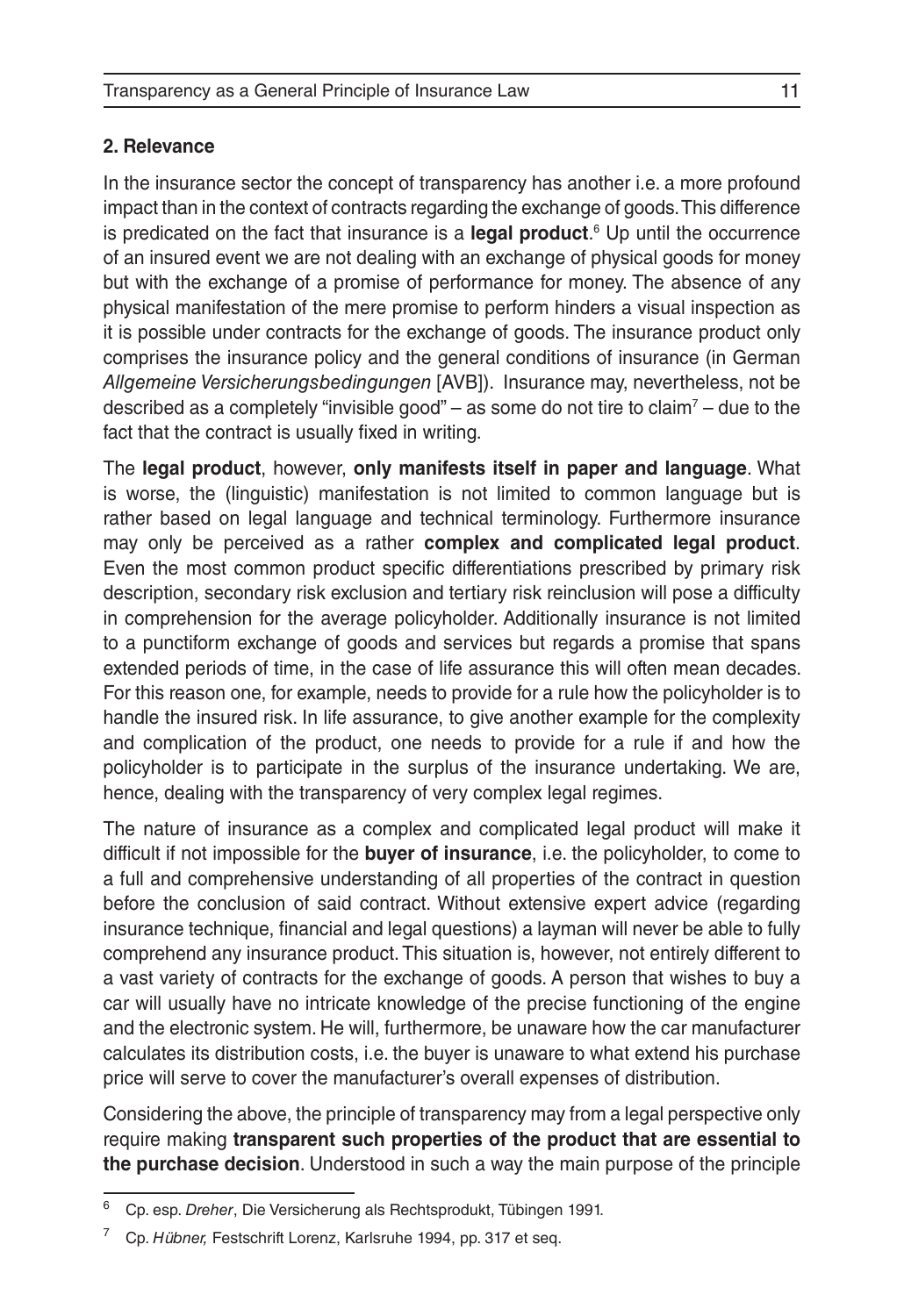of transparency in the context of a contract for the exchange of performances is to put the buyer in a position in which he is not forced to buy "a pig in a poke" but may ascertain if the product meets his reasonable expectations. Concerning insurance this intrinsic need is quite obvious since the insurance cover will often serve an existential need. This especially applies to **life assurance**, where such is taken in the form of a long-term capital accumulation instrument. Other than the transparency of the rights and duties of the contractual parties, **cost transparency** becomes utterly important for such contracts. It is paramount to inform the policyholder to what extent his premium will be used to cover the insurer's overhead and for this reason will not be available to accumulate capital. Cost transparency is equally important in **private health insurance** since (at least German) regulation allows the insurer to alter the premium if technical bases of calculation of the premium have changed (sec. 203 VVG).

It is, insofar, reasonable to abstractly demand utmost contractual transparency (including cost transparency in the field of life and private health insurance). The difficulty with which the **legislator** is confronted is another. It needs to decide which rights and duties are essential, which are the precise requisites of transparency that the contractual fixation of these rights and duties has to meet and by which **means outside the policy and the GCI** transparency may be increased for the policyholder. Especially concerning such requisites of transparency that do not regard the transparent wording and fixation of the contractual text, the legislator needs to assess if and to what extent such information or advice is suitable to increase the policyholder's comprehension of the product. In assessing the appropriateness of such means one needs to take into consideration, if the (average) policyholder is typically willing to make use of and/or demand such information and advice. One needs to, furthermore, pay heed to the **cost expenditure** caused by the preparation of additional information material and advice. These additional costs need to be seen in relation to the (economic) importance of the specific insurance product.

## **3. Big Regulatory Trends Concerning Contractual Transparency (European Union and German Law)**

The policyholder's clear comprehension of his insurance cover was already an important objective at the time of the coming into force of the **German Insurance Supervisory Act** (*Versicherungsaufsichtsgesetz* [VAG]) in **1901**. Sec. 9 of the 1901 version of the VAG enumerated the essential contractual elements that needed to be included in the general conditions of insurance  $(GCl)<sup>8</sup>$  Pursuant to sec. 4 subsec. 2 VAG 1901 the GCI needed to be submitted to the supervisory authority as part of the insurer's business plan for approval. The explanatory memorandum to the VAG stated that the supervisory authority was under a duty to especially assess whether or not the GCI made sufficiently clear the policyholder's rights and duties.<sup>9</sup> Sec. 10 subsec. 1

This only applied if the GCI were to be made part of the contract, which was not necessarily the case at that time.

Motive zum VAG, reprint Berlin 1963, p. 32.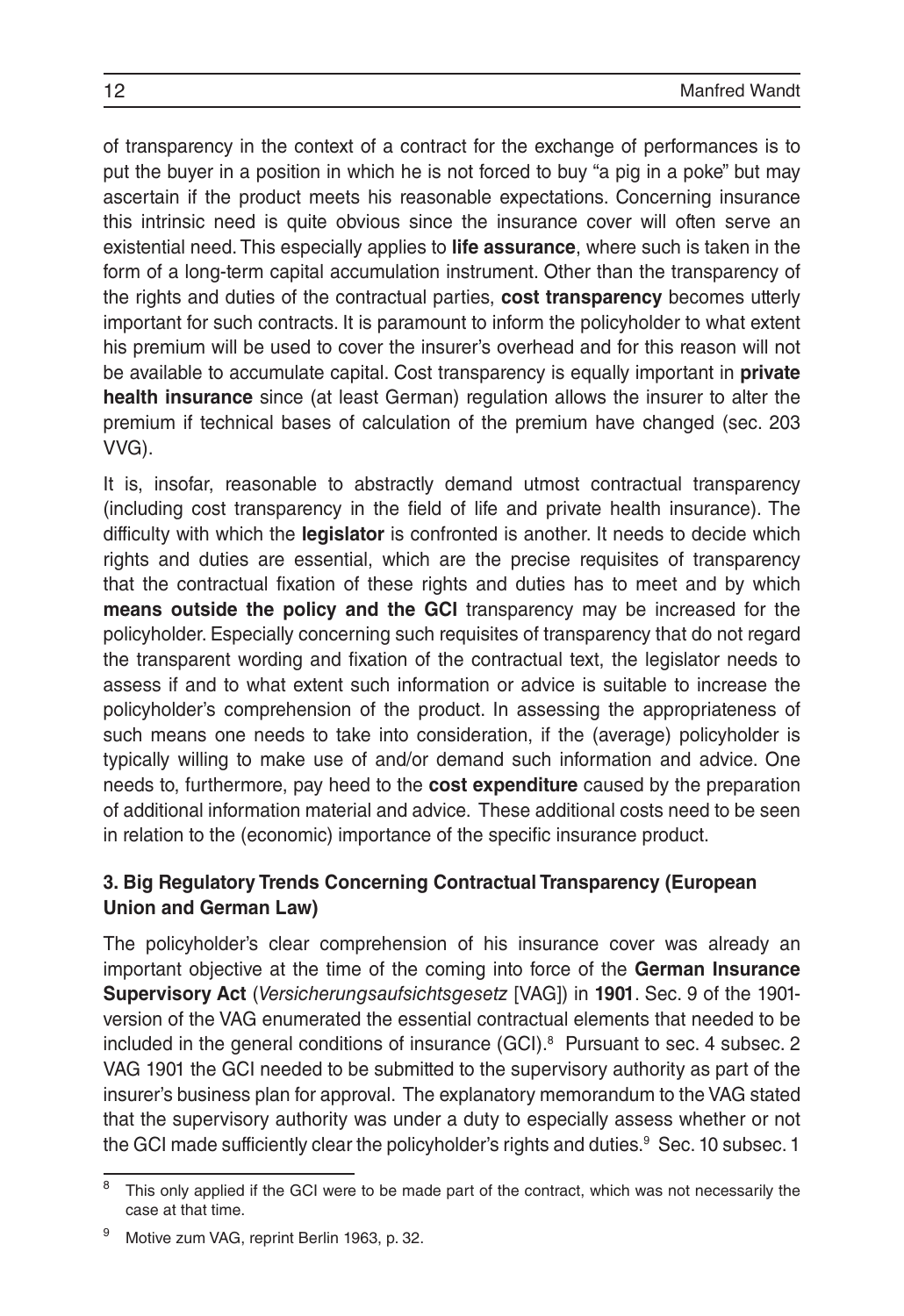VAG 1901 prescribed that a version of the GCI in question was to be transmitted to the policyholder against receipt before the contractual conclusion. This provision was abrogated during the economic crisis of 1923 in order to save printing costs<sup>10</sup> and a general duty to transmit the GCI was only reintroduced in the course of the EUderegulation in 1994<sup>11</sup> when Germany included into its national legislation the new sec. 10a VAG 1994 and sec. 5a VVG 1994.

A different approach was taken by the legislator of the **Insurance Contract Act**  (*Versicherungsvertragsgesetz* [VVG]) of **1908** for whom the clarity of insurance conditions was not a subject for regulation. This was due to the specific legislative intent of the Act. The Act assumed that all contractual insurance relationships were governed by extensive GCIs and it thus refrained from setting an extensive legislative framework. The Act was rather limited to correcting inequitable insurance conditions by implementing certain mandatory provisions into all contracts. Other than under the present Act, sec. 9 subsec. 3 VAG 1901 provided that the parties were not free to deviate from the provisions of the GCI to the disadvantage of the policyholder. This rule highlights the legal understanding of the time that the (preapproved) GCI served a legislative function.

The **supervisory authority** almost achieved material congruence between all standard terms on the market by way of its preapproval practice. The supervisory authority propagated that the thus achieved congruence was necessary in terms of **market transparency** which was regarded as a supervisory objective meant to safeguard the comparability of products for the policyholder.12 Hence, transparency basically remained a supervisory and not a contractual subject due to the mandatory supervisory preapproval of GCI. This remained unaltered – *cum grano salis* – up until the last decade of the last century. For the same reason transparency was not a subject with which the **civil courts** were petitioned. The first decision – as far as can be seen – in which the Federal Court of Justice (*Bundesgerichtshof* [BGH]) examined the transparency of insurance conditions regarded the question of a policyholder's right of information concerning the policyholder's participation in the surplus in life assurance. Transparency was, however, only perceived as a problem in regard to the insurer's competition with other insurance undertakings.<sup>13</sup>

This pre-eminence of supervisory law in regard of the present question at first remained unaltered even after the move towards a **Single European Market for** 

<sup>&</sup>lt;sup>10</sup> Gesetz zur Änderung des Gesetzes über die privaten Versicherungsunternehmen (RGBI. I 1923, p.684). Even after the Second World War the duty to transmit the GCI (in German *Beifügungszwang*) remained suspended for a variety of insurance types, cp. *Schmidt/Frey*, VAG, 10<sup>th</sup> ed., Munich 1989, § 10 para. 10).

<sup>&</sup>lt;sup>11</sup> Up until then insurers were exempted from meeting the prerequisites set by Sec. 2 Unfair Terms and Conditions Act old version for the inclusion of general terms and conditions due to the fact that their GCI were the object of preapproval by the supervisory authority (cf. Sec. 23 subsec. 3 Unfair Terms and Conditions Act old version).

<sup>&</sup>lt;sup>12</sup> Cp. Beschlusskammerentscheidung VerBAV 1966, pp. 2 et seqq.

<sup>13</sup> BGH [1983] VersR 746.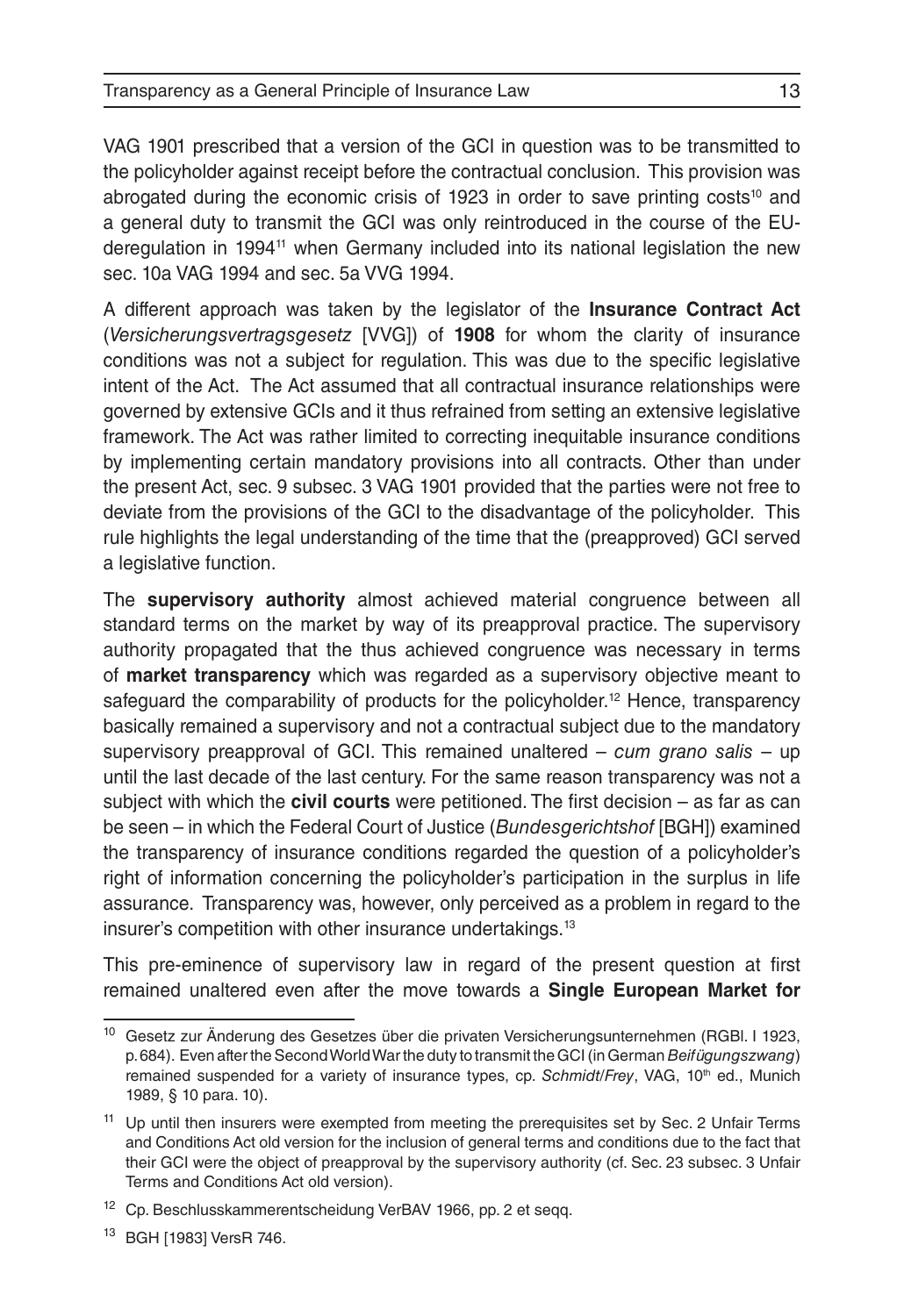**insurance products**. The European approach in the 1970s was to harmonise the national insurance contract law – which would have meant an increased importance of contract law. This approach was, however, abandoned after a short time in favour of a harmonisation of the conflict of law regime applicable to insurance contracts. In light of the complication inherent in the conflict of law rules applicable to insurance contracts at that time this simply meant for a new field of transparency deficits to be created.14

A fundamental change only occurred with the **achievement of the Single European Market for insurance products** as realised by the **third generation insurance directives**. 15 Their implementation in **199416** formed an elementary *caesura* in the evolution of insurance law, often described by the (misleading) term **deregulation**. The legislative intent was to create a broad trans-border market for insurance products and enable the policyholder to choose from a wide variety the product best suited to meet his insurance needs.17 For this purpose the Member States were obligated to abrogate the system of supervisory preapproval of general conditions of insurance. This abandonment of the system of preapproval also meant the end of the material congruence between the conditions on the market as caused by the approval practice by the national supervisor. Insofar a broader product variety was achieved. The price for this increased variety was a **decreased transparency of the market** since products became less easily comparable. To grant the policyholder sufficient protection under these altered market conditions, the third generation insurance directives **increased and broadened** the minimal **requirements for transparency of individual contractual contents**. 18 This new approach was in line with the EU's general approach of consumer protection by implementing a **model of information**. 19

Starting with the deregulation the **insurance supervisor** abandoned the control of transparency of the contractual content and started to concentrate its work on the supervision of the business operations and the solvency of the insurer. Under German law **sec. 10a VAG 1994** was enacted requiring the insurer to transmit to the policyholder a set of written consumer information before the contract was concluded (*Verbraucherinformation*). This consumer information material especially included all GCI applicable to the insurance relationship in question. Any breach of this supervisory duty was contractually sanctioned pursuant to **sec. 5a VVG 1994**. This meant that the power of revocation granted to the policyholder did not extinguish until fourteen

<sup>14</sup> *Wandt* in Reichert-Facilides/Schnyder (ed.), Versicherungsrecht in Europa – Kernperspektiven am Ende des 20. Jahrhunderts, Basel 2000, p. 85.

<sup>&</sup>lt;sup>15</sup> Directive 92/49/ECC of 18.06.1992 (Third Indemnity Insurance Directive) OJ n° L-228 of 11.08.1992, p. 1; Directive 92/96/ECC of 10.11.1992 (Third Life Assurance Directive) OJ nº L-360 of 09.12.1992, p. 1.

<sup>&</sup>lt;sup>16</sup> In Germany this was the Dritte Durchführungsgesetz/EWG zum VAG of 21.07.1994 (BGBI. I p. 1630).

 $17$  Cp. recitals of the third generation directives.

<sup>&</sup>lt;sup>18</sup> Cp. artt. 31, 43 Third Indemnity Insurance Directive and art. 31 Third Life Assurance Directive.

Cp. Reich/Micklitz, Europäisches Verbraucherrecht, 4<sup>th</sup> ed. Baden-Baden 2003, pp. 23 et seqq.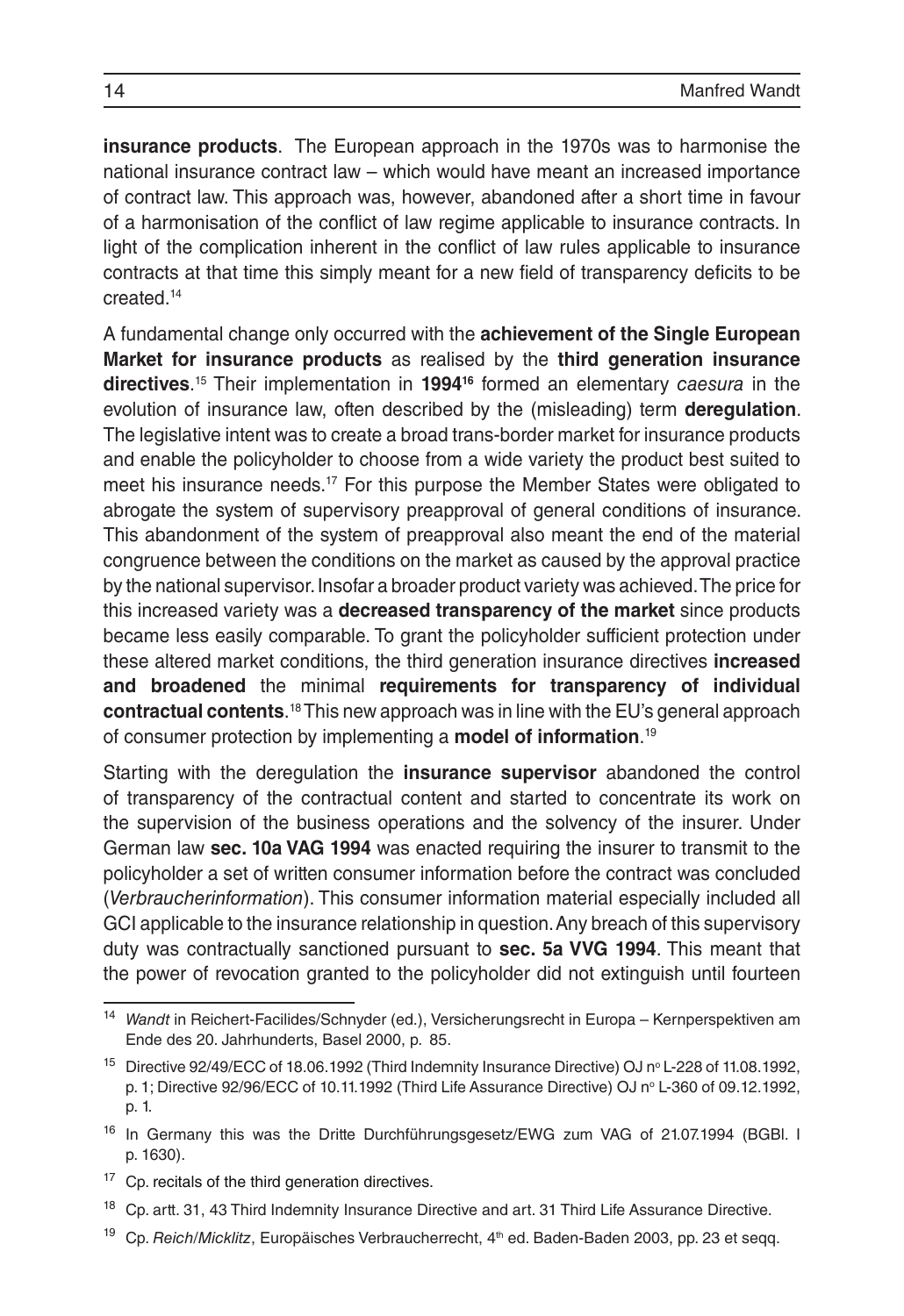days after the complete transmission of all information material. This cataclysmic combination of insurance supervisory law and insurance contract law caused considerable scientific controversy. Even after the abrogation of sec. 5a VVG 1994 in the course of the 2008-reform of the VVG the question whether or not the provision was in conformity with European Union law still occupies the German courts. By court order dated 28 March 2012<sup>20</sup> the German Federal Court of Justice referred this question to the ECJ for preliminary ruling in the sense of art. 267 TFEU.<sup>21</sup>

The deregulation of 1994 implemented a change from the hitherto applicable *ex ante*  approval of the terms and conditions of insurance to an *ex post* control of said terms. This alteration also meant that (contractual) transparency became a subject for the **civil courts**. Almost all of the approx. 70 decisions rendered by the chamber for insurance matters of the Federal Court of Justice dealing with transparency are dated 1994 or later. Nevertheless civil courts were well equipped to deal with these questions, since many of them had been raised in connection with unfair terms and conditions in (other) consumer contracts. Germany had known a written legal regime for the formal and material **control of general terms and conditions** since 1976. In this year the Unfair Terms and Conditions Act (the so-called AGBG) entered into force. Said act was included into the German Civil Code, the BGB, in 2002. Pursuant to its provisions a general term and condition shall be invalid if it causes a significant imbalance in the parties' rights and obligations contrary to the requirement of good faith (sec. 307 BGB; hitherto sec.9 AGBG). Since the beginning the BGH contended that the material control of general terms and conditions included a control of transparency of all clauses, $22$ even though this was disputed by many. The BGH's position, however, was affirmed by the **Directive on Unfair Terms in Consumer Contracts** (art. 5 phrase 1).<sup>23</sup> When the provisions of the Unfair Terms and Conditions Act were transferred into the BGB in 2002 the principle of **transparency in the realm of general terms and conditions** was made explicit by including the new sec. 307 subsec. 1 phrase 1 BGB. Pursuant to this provision a general term or condition *may* be regarded as unfair for the mere fact that it is not drafted in a clear and comprehensible manner.

After what may only be called a reform-wave regarding other insurance contract acts in a variety of European countries, the German legislator decided to submit the **German Insurance Contract Act** to an **extensive reform in 2008**. The insurer's **duties to inform** were substantially enlarged and broadened.<sup>24</sup> This meant in particular that the

<sup>20</sup> Docket number IV ZR 76/11.

<sup>21</sup> There is an appeal on a constitutional issue (so-called *Verfassungsbeschwerde*) pending before the German Constitutional Court (Bundesverfassungsgericht, BVerfG) concerning sec. 5a VVG old version.

<sup>&</sup>lt;sup>22</sup> Cp. e.g. BGHZ 104, 92 with further references.

<sup>&</sup>lt;sup>23</sup> Directive 93/13/EEC of 05.04.1993 on Unfair Terms in Consumer Contracts, OJ n° L-95 of 21.04.1993 p. 29.

<sup>24</sup> Also cp. Verordnung über Informationspflichten bei Versicherungsverträgen (VVG-InfoV) of 18.12.2007, BGBl. I 3004.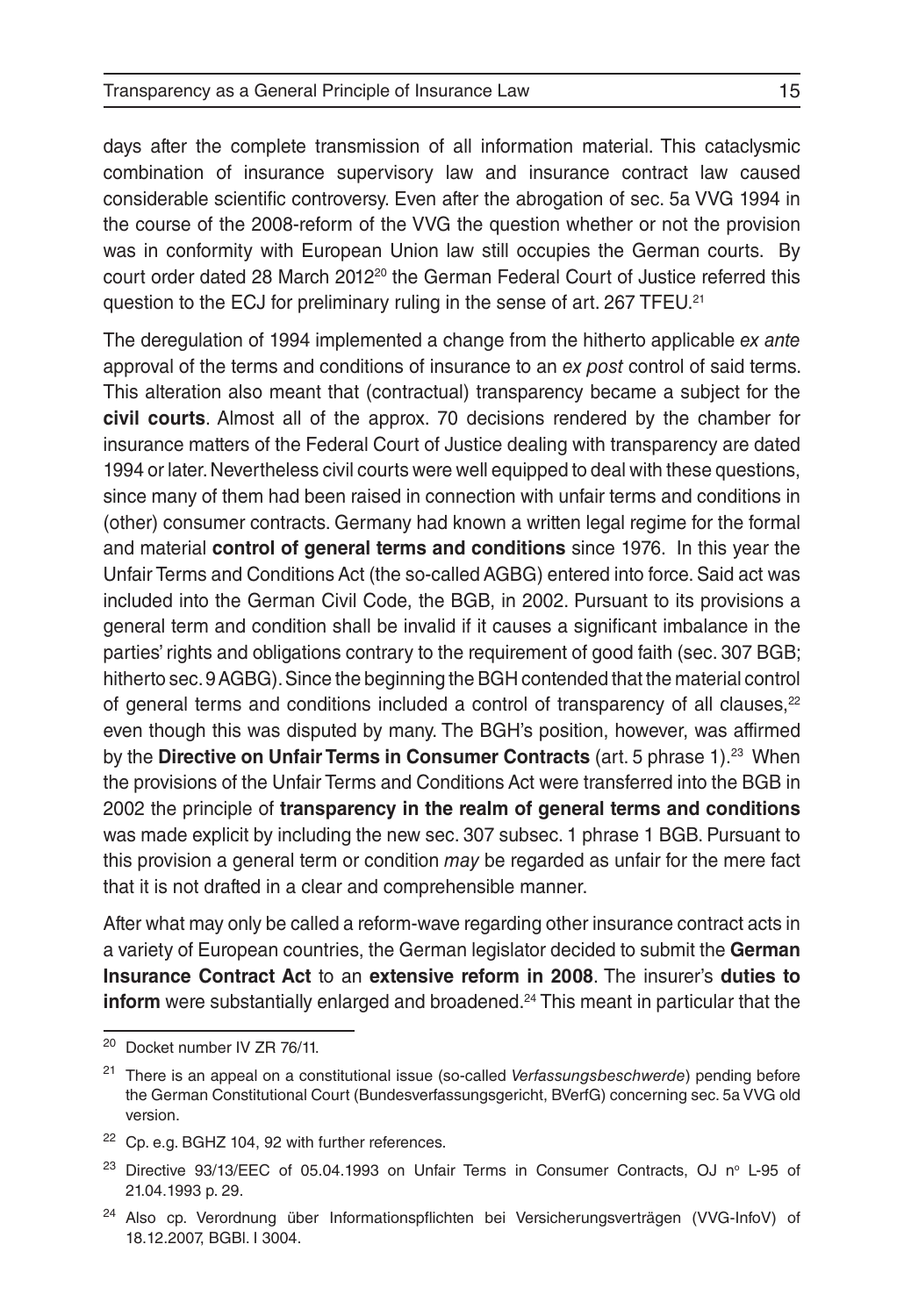duties to inform as they hitherto existed specifically for distance selling contracts<sup>25</sup> were enlarged to cover all contracts regardless of their mode of conclusion since the German legislator favoured the application of a uniform rule to all contracts.<sup>26</sup> These duties to inform were accompanied by **duties to advise and duties to document** the breach of which would subject the insurer (or the insurance intermediary) to a claim for damages. The inclusion of these duties was to mirror the Insurance Intermediary Directive in order to have the insurance undertaking and the insurance intermediary treated by the same standards.

### **III. Transparency in Insurance Mediation**

#### **1. Relevance**

In general, insurance is not bought but sold. For the buyer to make a demand out of his own initiative is the exception. For the distribution to be organised by the insurer is the rule. There are several reasons for this rather untypical situation. For one, the majority of potential policyholders are not willing to handle and regard their risks with foresight. As human beings we rather tend to repress the thought of risks to which we are subject. Another reason for this situation is that insurance is a product which necessitates explanation and advice. Thus, leaving aside direct insurance, especially via the internet, insurance will usually be concluded by introducing an intermediary, be it an insurance broker or an insurance agent.

The **insurance intermediary** is ideally an **expert of the field**. As such he is able to evaluate the customer's insurance need and inform him about all appropriate insurance products. The introduction of an insurance intermediary may serve as an ample tool to compensate the policyholder's knowledge deficit by means of advice and information.

The introduction of an insurance intermediary, however, creates a new **specific need for information** on the policyholder's side. The policyholder should ideally be aware of the economic, professional and legal basis on which the insurance mediation is founded. The policyholder should equally be able to assess the quality of the advice and information as provided by the insurance intermediary. This especially includes knowledge of the professional and personal qualification of the intermediary, of his legal relationship with the insurer (i.e. status, function), of the type of remuneration the intermediary would receive, of potential conflicts of interest and of the material basis on which advice and information were rendered (i.e. was advice and information given based on a comparison of the whole market or only based on the products of one or a limited number of insurers).

<sup>&</sup>lt;sup>25</sup> Gesetz zur Änderung der Vorschriften über Fernabsatzverträge bei Finanzdienstleistungen of 02.12.2004 (BGBl. I 3102; cp. thereto BT-Drucks. 15/2946); in implementing directive 2002/65/EC of 23.09.2002 concerning the Distance Marketing of Consumer Financial Services, OJ nº L-271 of 09.10.2002, p. 16.

<sup>&</sup>lt;sup>26</sup> Wandt, Versicherungsrecht, 5<sup>th</sup> ed. Munich 2010, para. 242; *Küster* [2010] VersR 730.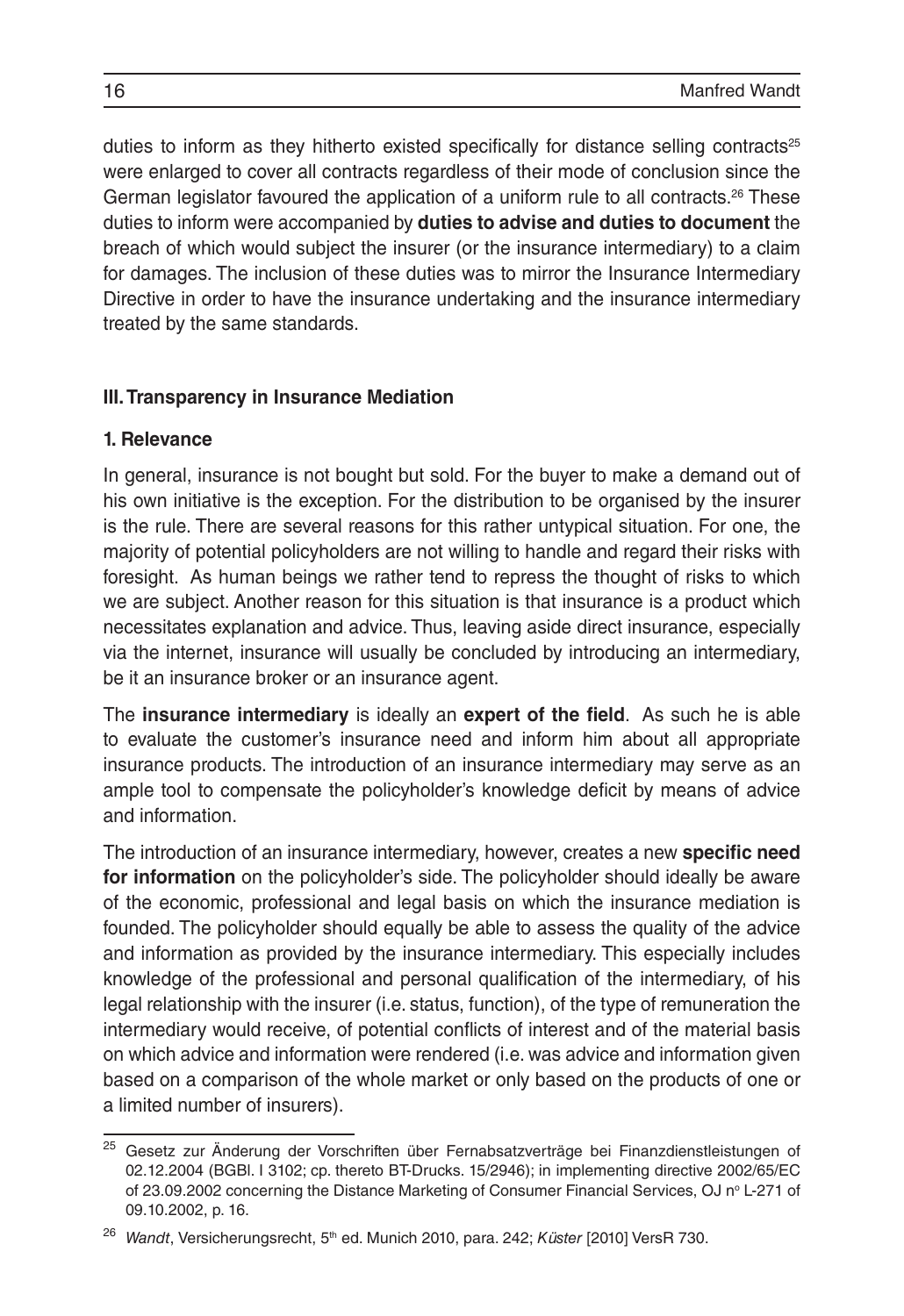## **2. Big Regulatory Trends Concerning Transparency in the Law of Insurance Mediation (European Union and German Law)**

Within the **Insurance Mediation Directive of 197627** the European Community limited itself to regulating insurance mediation only in terms of the freedom to provide service and the freedom of establishment. The main intent of the directive was to overcome different national solutions concerning the activity of an insurance intermediary by establishing a system of mutual recognition.

With the achievement of the Single European Market for insurance products in sight the Community's focus moved towards the (necessary) professional qualification of insurance intermediaries. In a first instance the **Commission** made a **non-binding recommendation** in 1991.<sup>28</sup> The majority of Member States heeded the advice of this recommendation which resulted in considerable approximation of laws. Germany, however, was quite persistent in its refusal to pay heed to the Commission's recommendation.29 For these reasons the national legislation of the Member States concerning insurance mediation remained quite varied.

The European Union reacted to this perceived deficit of harmonisation by passing the **Insurance Mediation Directive of 2002**. 30 The directive – that does not cover the insurer's (field) staff – creates a duty for every intermediary to be registered, sets (minimal) requirements of professional qualification and good repute to serve as prerequisites for registration and demands compulsory cover, typically by way of conclusion of a professional liability insurance. The directive, furthermore, institutes duties to inform, to advise and to document to which the insurance intermediary is subject.<sup>31</sup> Not being a full-harmonisation directive, the Insurance Mediation Directive to some extent allows the Member States to upkeep or to pass stricter provisions – this especially applies to the intermediary's duties to inform towards the customer – as long as such provisions are in line with Community Law (cp. art. 12 para. 5 of the directive).

At the moment the Commission is in the midst of assessing the need for a **revision of the Insurance Mediation Directive**. Since the 2002 version of the directive was but a minimum harmonisation directive there remain many areas – this is especially true for the intermediary's duties to inform – in which the legal systems of the Member States differ quite substantially. Pursuant to the Commissions opinion this situation has worsened the problem that customers are unable to correctly understand the

<sup>&</sup>lt;sup>27</sup> Directive 77/92/EEC of 13.12.1976 OJ nº L-26 of 31.01.1977, p. 14.

<sup>&</sup>lt;sup>28</sup> Recommendation 92/48/EEC of the commission of 18.12.1993 on insurance intermediaries, OJ n<sup>o</sup> L-19/230 of 28.01.1992.

<sup>29</sup> Cp. the references in *Müller*, Versicherungsbinnenmarkt, Munich 1995, para. 291.

<sup>&</sup>lt;sup>30</sup> Directive 2002/92/EC of 09.12.2002 on Insurance Mediation, OJ n° L-9 of 15.01.2003, p. 3.

<sup>&</sup>lt;sup>31</sup> Additionally there are provisions regarding the protection of money transmitted by the customer (to the intermediary) and the establishment of appropriate and effective procedures for complaints and out-of-court redress. Cp. e.g. *Reiff* [2001] ZVersWiss 451 et seqq.; *idem* [2004] VersR 142.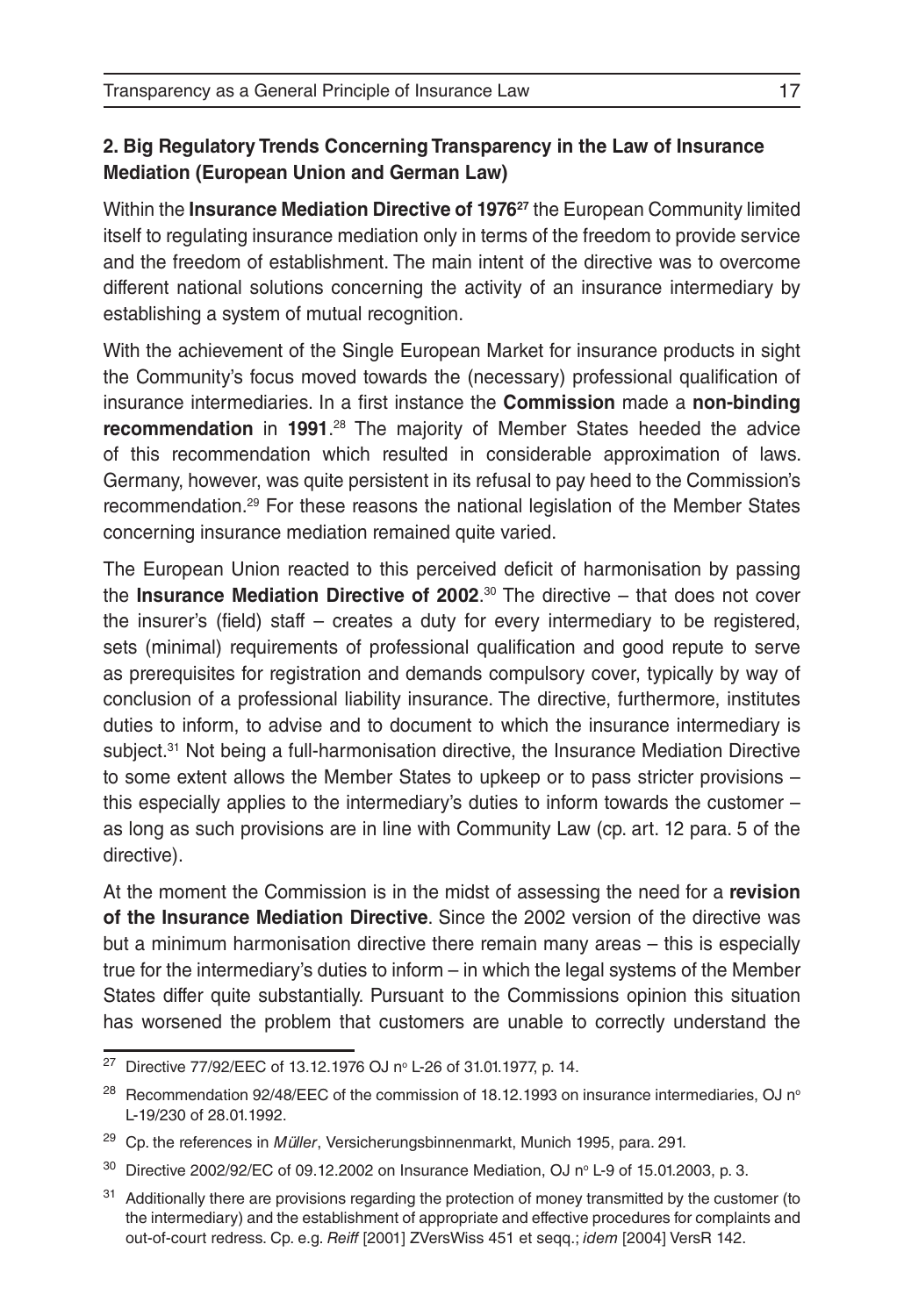risks, costs and properties of insurance products.32 The recent discussion has brought forward the following subjects: the extension of the duties to inform and to advise to distance selling products; the question, if the concrete remuneration of the intermediary must be disclosed or only that part of the remuneration that is priced into the premium as costs of conclusion and distribution (potentially with the additional information what kind of reduction in yield is caused by this); the establishment of a uniform insurance intermediary register in the English language for all Member States and the question if specific provisions are necessary for the distribution of investment products towards small investors (Packaged Retail Investment Products – PRIP).

## **IV. Transparency in Insurance Supervisory Law**

## **1. Relevance**

The **public supervisory law** regulates the relationship between the state and the insurance undertakings as professional operators of the insurance business. The call for transparency in this relationship seems – at least *prima vista* – rather unusual and surprising. Notwithstanding the aforementioned, transparency is and remains a subject for the insurance supervisor and for insurance supervisory law.

The principle of transparency, for one, applies **indirectly** since the insurance supervisor is charged with supervising, if the insurers meet the transparency requirements to which they are subject towards the policyholders. In this regard one can say that supervisory transparency requirements are often functionally insurance contract law.

Transparency is, however, also a subject which **directly** regards insurance supervisory law and the supervisory authority. As for any other area of the law, the provisions of insurance supervisory law should be transparent for its addressee, in order to be able to efficiently fulfil its (supervisory, control and intervention) function (i.e. regulatory transparency). From the supervisory authority's perspective the organisation and business operation of the supervised insurance undertakings needs to be transparent towards the supervisor to enable it to identify breaches of law and suppress them. The principle of transparency has gained more importance and will still grow even more important in the future in the realm of insurance supervisory law due to the movement towards a European insurance supervision and towards a convergent supervision in all Member States.

## **2. Big Regulatory Trends Concerning Transparency in Insurance Supervisory Law (European Union and German Law)**

For an extended period of time the (German) insurance supervisory law was based on the premise – as has already been highlighted above in the context of contractual transparency – that transparency is best achieved by creating **market transparency** by having a uniform practice of preapproval of general terms and conditions of insurance. As an annex supervisory law demanded **contractual transparency** by implementing

<sup>32</sup> http://ec.europa.eu/internal\_market/insurance/mediation\_de.htm.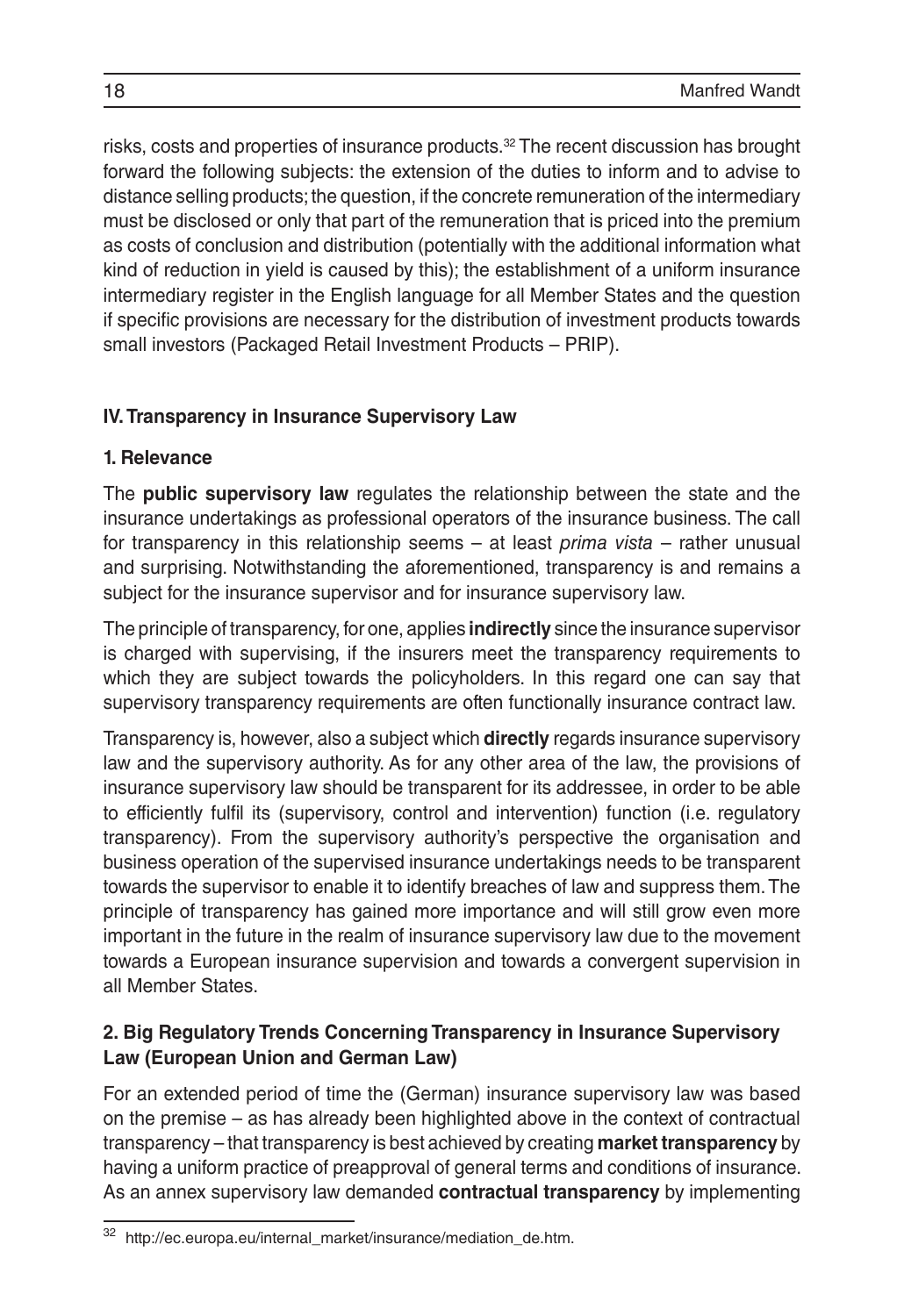rules that were functionally of a contractual nature (at least in part). Examples for such rules were the supervisory provision on the minimal content of general terms and conditions of insurance (sec. 10 VAG old version) or on the insurer's supervisory duty to inform the policyholder (sec. 10a VAG old version). The supervisory authority was charged with monitoring that the insurer complied with all regulatory transparency requirements, including the ones set by contract law and the law on unfair contractual terms and conditions.

It was in particular the Solvency II-directive<sup>33</sup> that transformed transparency into a **subject of direct importance for insurance supervisory law**. 34 This already applies to the **law making procedure of Solvency II** by application of the *Lamfallusy*process.35 In order to accelerate the law making process and to allow for a quicker adjustment of existing rules to changed market environments the rule setting is divided into two levels. At the first level the Council and the European Parliament pass a legal instrument which is limited to the core values of the law, thus containing only politically motivated, essential and often principle based rules.36 At the second level the Commission – being advised by  $EIOPA - passes$  implementing measures. $37$ This subdivision of the law making procedure demands transparency concerning the criteria which rules are to be regarded as essential in the sense of EU primary law and must thus be passed at the first level by the genuine EU legislator. In line with the **EU-initiative for a** *better regulation38* initiated in 2002 the law making process of Solvency II was since its beginning marked by a very intensive involvement of all groups concerned, including especially all stakeholders. For this purpose almost all debates and decisions were made public and transparent.

Solvency II not only regards procedural transparency but also **material transparency**. Said project causes a fundamental readjustment of insurance supervisory law. At the centre of this readjustment stands the introduction of an economic risk-based method by which capital requirements are assessed, under which method all risks of an undertaking are to be backed by own funds while the Solvency Capital Requirement is

<sup>33</sup> Directive 2009/138/EC of 25.11.2009, OJ nº L-335/1 of 17.12.2009.

Transparency in insurance supervision was already demanded by the Insurance Core Principles, Standards, Guidance and Assessment Methodology of the International Association of Insurance Supervisors (IAIS), available in the version of 04.10.2011 under www.iaisweb.org.

<sup>35</sup> Cp. *Wandt/Sehrbrock*, Legal Aspects of the Solvency II Framework Directive, in: Over Grenzen – Liber amicorum Herman Cousy, Antwerpen and Cambridge 2011, pp. 923 at 929; and *Wandt/ Sehrbrock*, Solvency II – Rechtsrahmen und Rechtssetzung, in: Dreher/Wandt (ed.), Solvency II in der Rechtsanwendung, Karlsruhe 2009, pp. 1 at 5.

<sup>36</sup> Cp. *Pohlmann*, Principles-based insurance regulation: lessons to be learned from a comparison of the EU and German law of risk management, in: Research Handbook on International Insurance Law and Regulation, Cheltenham 2011, p. 329 et seqq.

<sup>&</sup>lt;sup>37</sup> Cp. for details art. 290 und 291 TFEU, the Solvency II-directive in the future version of the Omnibus II-directive (COM  $[2011]$  8 of 19.1.2011) and the EIOPA-Regulation, OJ  $n^{\circ}$  L-331 of 15.12.2010, p. 48.

 $38$  Cp. the Commission's brochure "Better Regulation – simply explained", p. 6, under http://ec.europa. eu/governance/better\_regulation/documents/brochure/br\_brochure\_en.pdf.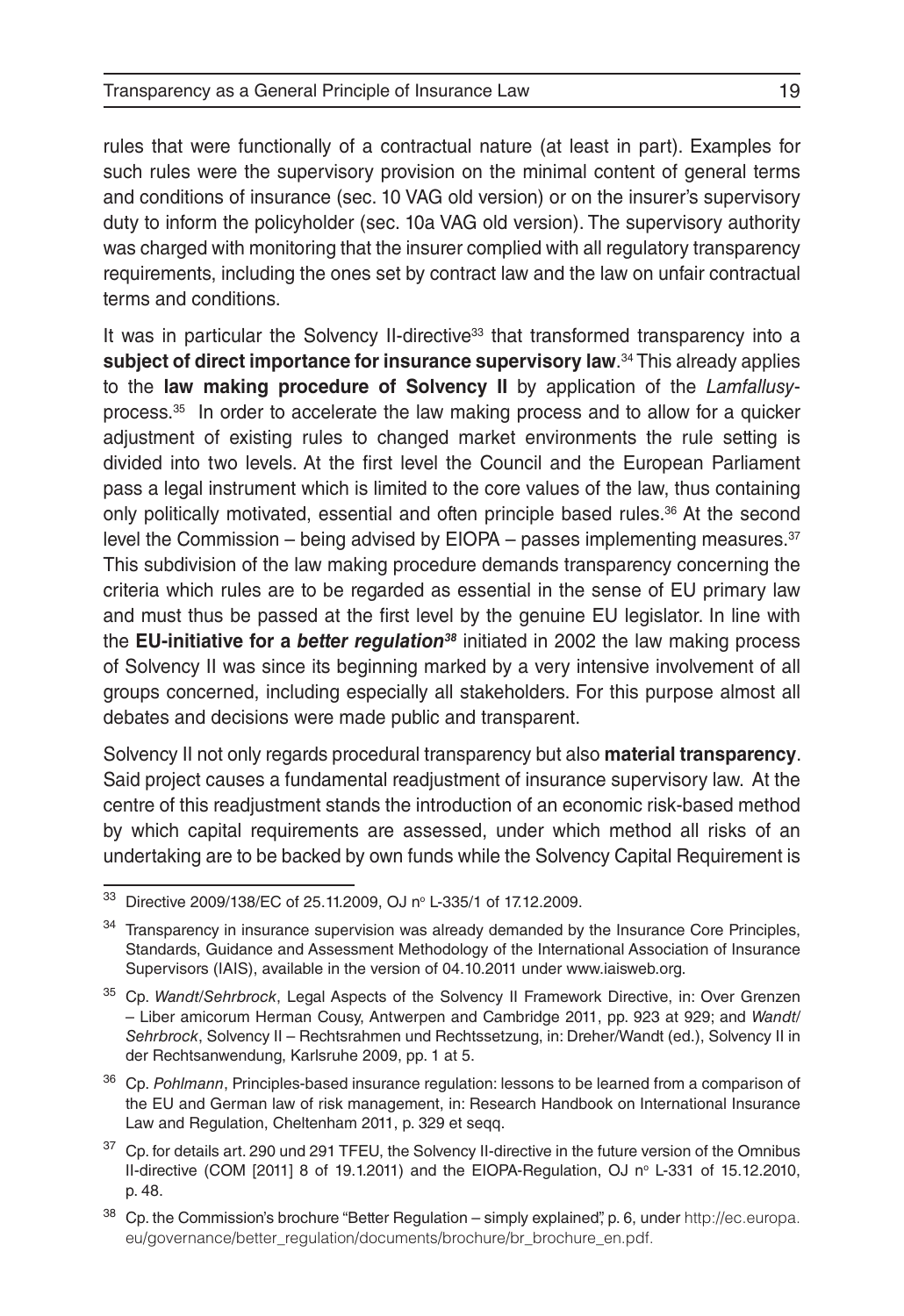calculated by taking into account the individual risk profile of the undertaking (pillar 1), the rearrangement of the business organisation and the supervisory instruments (pillar 2) and the readjustment of reporting duties towards the supervisor and towards the public (pillar 3). The new supervisory regime aims for a high level of transparency in all of these areas. In the following some of the essential elements of transparency concerning all three pillars shall be highlighted:

**Pillar 1**: The basis for the calculation of the new capital requirements is the individual risk profile of the insurance undertaking, which is economically assessed by applying the fair value method. The Minimum Capital Requirements are calculated in a clear and simple manner, in order to allow for the calculation to be audited (art. 129).

**Pillar 2**: Transparency is an essential criterion of the readjustment of the business organisation. Art. 41 demands for the governance system of the insurance undertaking to have a transparent organisational structure with a clear allocation and appropriate segregation of responsibilities. Transparency within the business organisation shall be obtained by the own risk and solvency assessment (ORSA) pursuant to which it shall become an integral part of the risk management system to monitor the overall solvency needs while taking into account the specific risk profile on a regular basis (art. 45). Procedural transparency is equally expected of the insurance supervisor. Art. 31 para. 3 of the directive obligates all Member States to implement rules that provide for a transparent procedure concerning the appointment and the dismissal of the members of the governing and managing bodies of their supervisory authorities.

**Pillar 3**: The reporting duties regulated in art. 35 and 36 intend to further **transparency towards the supervisory authority**. Information to be reported regard the governance system, the technical provisions, the capital requirements, the quality and quantity of own funds and capital investments. Pursuant to art. 35 para. 4 of the directive the aforementioned information must be reported in a transparent manner, i.e. it has to be complete, comparable, consistent over time, relevant, reliable and comprehensible.

By setting up a **reporting duty towards the public** the Solvency II-Project also aims to create **market transparency**. Art. 53 requires all insurance undertakings to generally publish an annual report on its solvency and financial condition. This report is to contain the amount of non-compliance with the Minimum Capital Requirement or of a significant non-compliance with the Solvency Capital Requirements including an explanation of their origin and consequences and any remedial measures taken (art. 53 para. 1 lit. v).

The more detailed regulation of the reporting duties towards the supervisory authority will be provided by the Commission's implementing measures on level 2 of the *Lamfalussy*-process. These implementing measures have not yet entered into effect. The insurance industry is afraid that these implementing measures might burden the insurance undertakings with excessive and disproportionate duties. These worries are seemingly not entirely unfounded. The Commission's striving after all-encompassing transparency was described by *Karel van Hulle*, Head of Unit Insurance and Pensions of the European Commission – Internal Market Directorate-General, in colourful words: "The idea is simple: insurers have to stand naked in front of the supervisors. In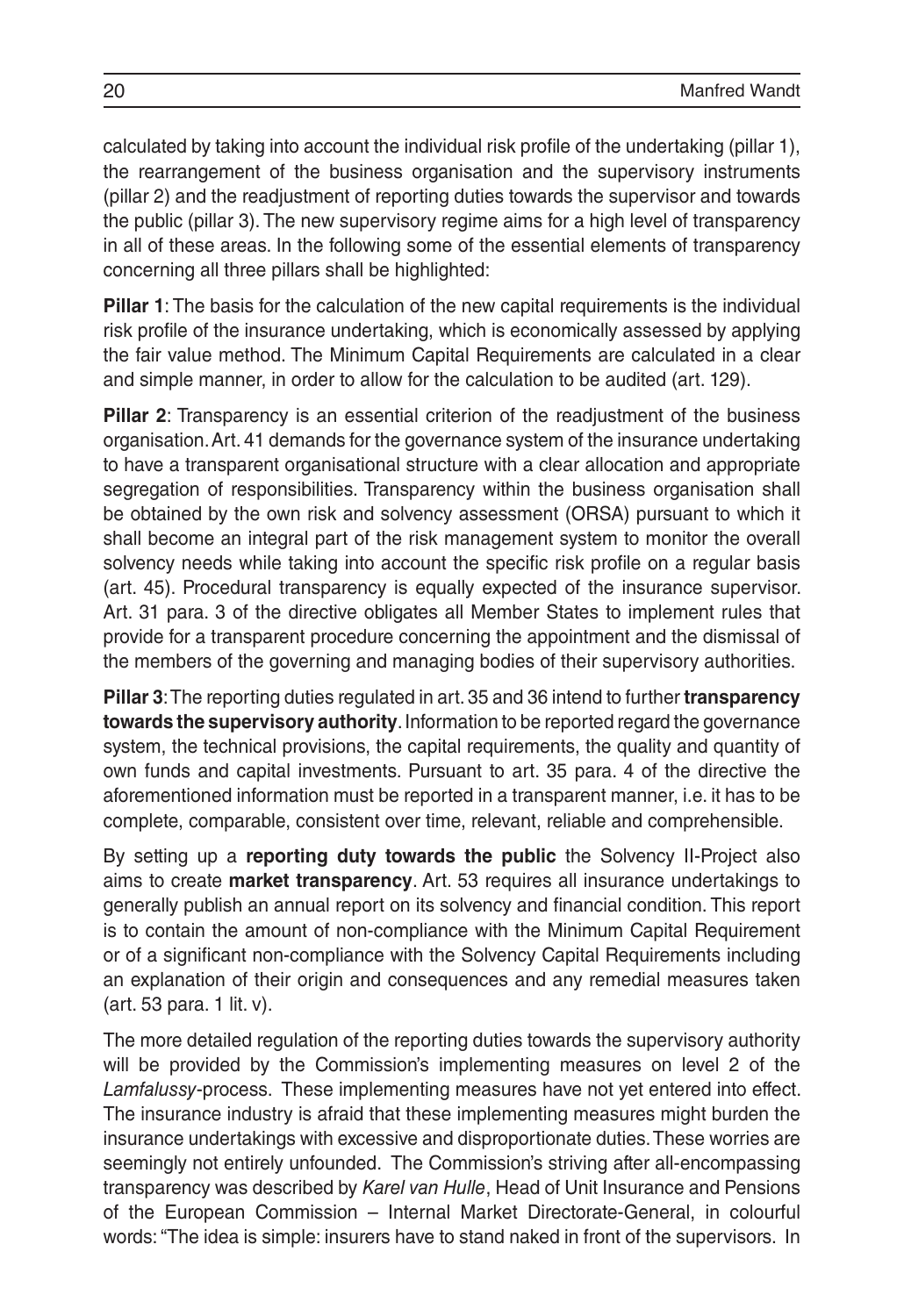front of the public they can wear swimming trunks and we decide how big they ought to be."39

**"Trans-Pillar" Transparency:** Transparency is also a subject of European insurance supervision that transcends all pillars. It is the legislative goal to achieve convergence throughout all Member States. Such a convergence is only attainable if all provisions are uniform and transparent for those that have to apply them.40 For this reason art. 31 obligates the Member States to ensure the disclosure of all supervisory legislation and regulation and certain data on key aspects of the supervision. The supervisory authorities are explicitly ordered to conduct their tasks in a transparent manner (art. 31 para. 1). Pursuant to art. 52 the national supervisory authorities are, on the one hand, obligated to send EIOPA an annual report. EIOPA, on the other hand, shall report publicly on an annual basis and report to the European Parliament, the Council and the Commission on the progress of the supervisory convergence in the European **Union** 

### **V. Résumé and Forecast**

The present overview has shown that transparency is a guiding principle of all branches of modern insurance law. The reasons for the increased importance of transparency are manifold and different for the single branches. In insurance contract law it was the abandonment of the system of preapproval of general terms and conditions of insurance that implied a move from a market transparency created by supervisory action towards a product transparency safeguarded by contractual regulation. In the field of insurance mediation law transparency has come to the forefront due to a European attempt to harmonise the Interior Market for the purposes of the activities of insurance intermediaries and due to an increased distrust of individual actors and their potential malpractice especially since the beginning of the financial crisis. In the field of insurance supervisory law transparency serves as a catalyser for the development of a European insurance supervisory law with the goal of convergent supervisory practices throughout the European Union. Transparency is also a necessary prerequisite for a supervisory regulation that wishes to assess solvency requirements by applying a fair value method based on the individual risk profile of the undertaking in question.

The increased importance of legal transparency requirements alters the whole system of insurance. Hitherto insurance had rightfully been described as a very particular credence good (in German *Vertrauensgut*).41 The legal relationship between insurer and policyholder is notably characterised by the application of the principle of good faith. At least in principle, this will not change in the future. It is, however, the assessment of the present work that the legal function that the principle of good faith held will in many instances be replaced by a wide application of the principle of transparency. In light of

Cp. http://www.commercialriskeurope.com/cre/1001/15/Time-for-insurers-to-stand-and-deliver-on-Solvency-II-says-its-chief-architect/ (20.10.2011).

 $40$  Cp. recital nº 53 of the directive.

<sup>41</sup> *Taupitz* [1995] VersR 1125.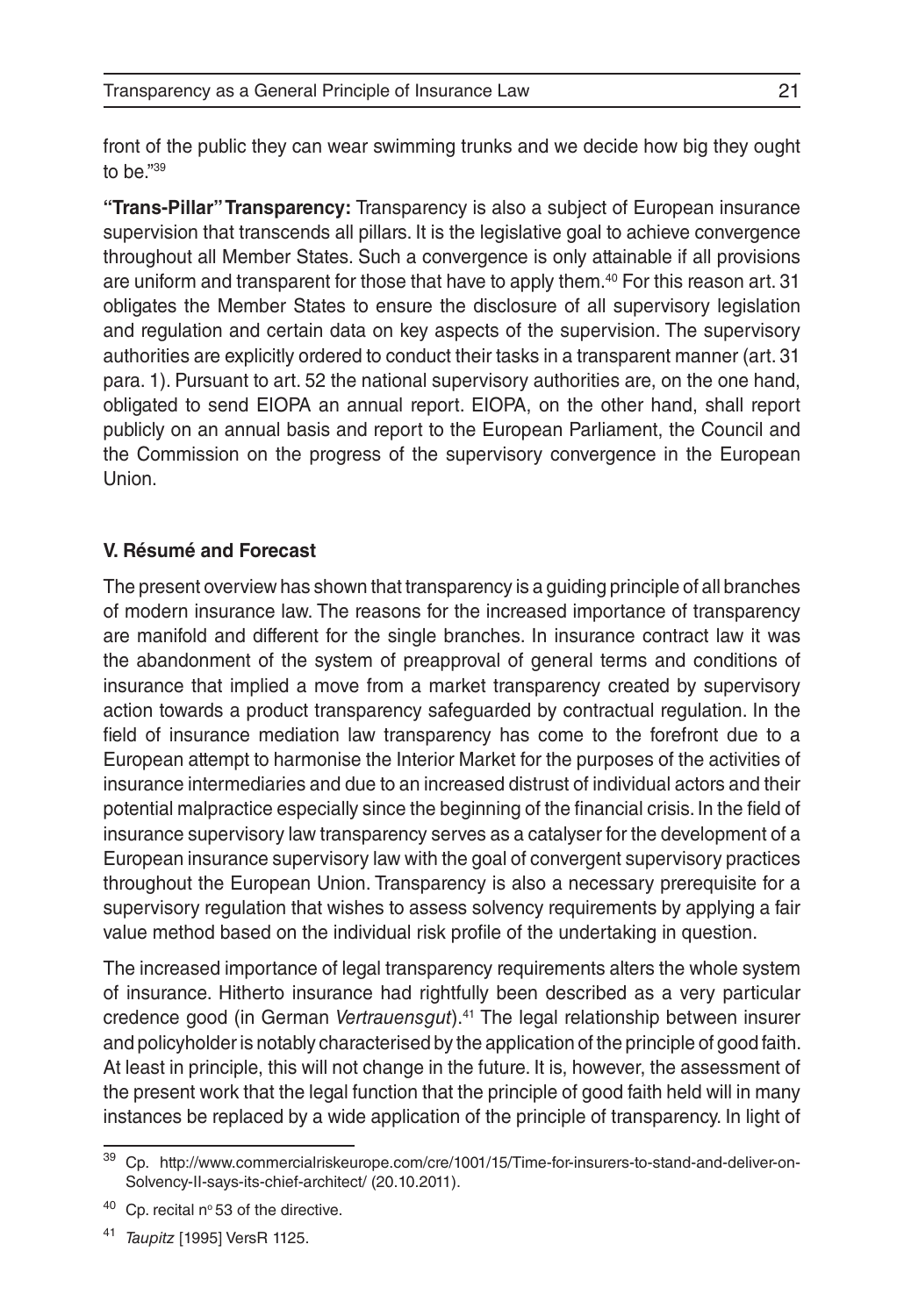modern information technology transparency may now be technically achieved almost without any limitations. This should, however, not be understood to mean that utmost transparency should be achieved. The decision for what areas and to what extent transparency should be legally required is a political one. Such a decision should be taken by paying heed to the function and protective purpose of the insurance system and the potential impact of a considered measure on this system.42 The financial consequences of such a decision should be carefully considered as well since it is the policyholder who will finally have to bear the costs.43 It is insofar a crucial duty of the legislator to achieve a balance between an equitable amount of transparency and a cost efficient conduction of business in order to increase the welfare gain created by insurance.

<sup>42</sup> Regarding the danger of creating an information overkill *Wandt*, Bitburger Gespräche Jahrbuch 2006/II, Munich 2007, p. 17 at 24; *Rosenow/Schaffelhuber* [2001] ZIP 2215; *Römer* in Festschrift Lorenz 2004, pp. 619 et seq.

<sup>&</sup>lt;sup>43</sup> This does not apply equally to regulatory transparency (i.e. the transparency of legal provisions) that needs to be assessed differently for that reason.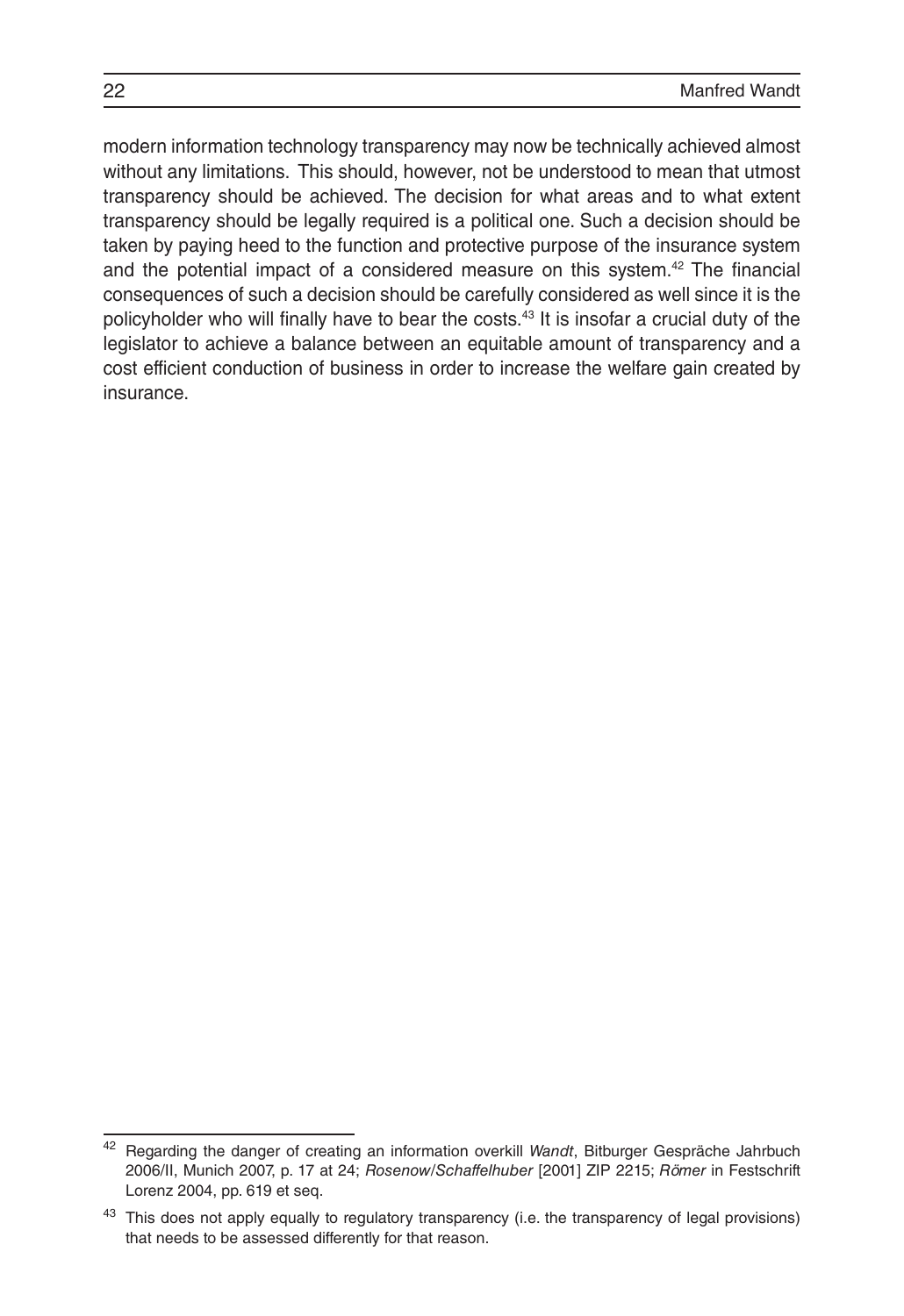## **Transparency in the Process of Mediation-Especially Status Transparency of the Intermediaries**

## by Dr. **Peter Reusch**

#### **1. Introduction and history of legislation**

First of all a brief look back at the history of legislation is required if one wants to understand the topic in the aspects which are of interest here. It is not surprising that the decisive key points of the statutory regulations, which are currently also applicable in Germany, are based on EU law, in particular the EU Insurance Mediation Directive from 20021 . This is essentially based on a recommendation which the European Commission issued in 1991 for the qualification of insurance mediators.<sup>2</sup> It is not possible to look at this recommendation in more detail at this point. It must be sufficient to state that all essential aspects, which are subsequently included in the EU Insurance Mediation Directive, were already initially mentioned in the recommendation. Apart from Germany the majority of the EU member states at the time already had authorisation or qualification rules and/or rules for professional practice rules for insurance mediators. As opposed to this the German law did not contain any corresponding professional code authorisation or practice regulations for insurance mediators before implementation of the EU Insurance Mediation Directive. There was rather the full and unlimited freedom to exercise the trade. Germany had also persistently refused to follow the recommendations.<sup>3</sup>

This it was clear that one of the essential aims of the EU, notably to create a standard Single European market for the mediation of insurance could not be realised without mandatory stipulations through an EU directive. Therefore, the Commission issued the already mentioned Insurance Mediation Directive -IMD 1-, which was per se to be implemented by 15.01.2005, however in Germany owing to certain political

<sup>1</sup> Dr. Peter Reusch is chief counselor of Helvetia Schweizerische Versicherungsgesellschaft AG, Frankfurt am Main, Germany and lecturer for insurance law at the Johann Wolfgang Goethe-University, Frankfurt am Main.

Directive 2002/92/EC of the European Parliament and of the Council of 09.December 2002 on insurance mediation, Official Journal of the European communities, 15.01.2003, L 9, p.3.

<sup>&</sup>lt;sup>2</sup> Commission Recommendation of 18. December 1991 on insurance intermediaries 92/98 EEC, Official Journal L O 19, 28/01/1992, p.32.

<sup>3</sup> Müller, Versicherungsbinnenmarkt, Rn. 291.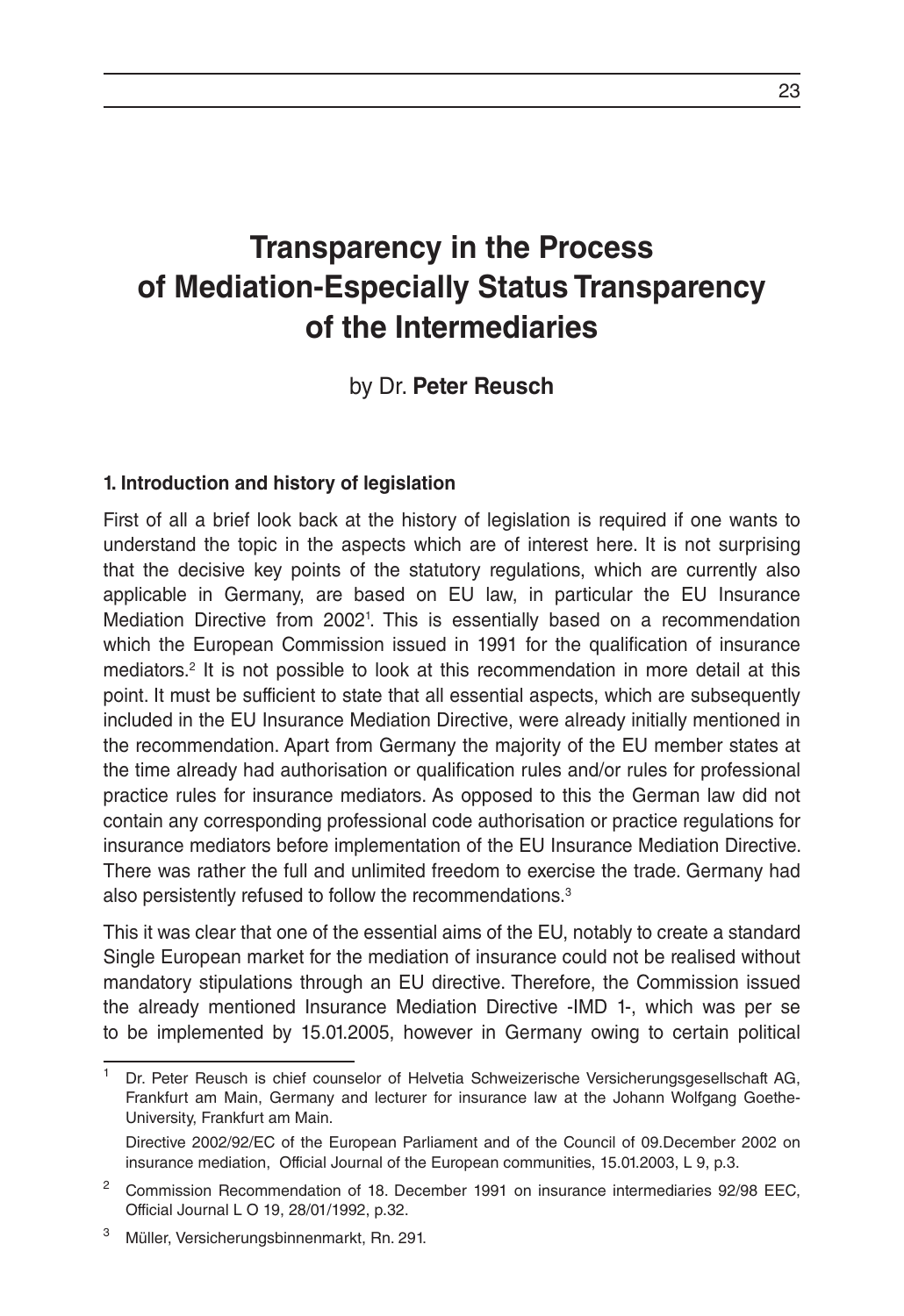turbulences was not implemented until on 22.05.2007. As evidenced by the reasons for the weighing up of the matter insurance mediators and insurance re-mediators, who are also covered by the directive, should be in the position to assert the rights to the freedom of establishment and the free service traffic guaranteed by the EU treaty.<sup>4</sup> Besides the aims to thus also ensure the smooth functioning of a standard insurance market for insurance mediators to an unlimited extent everywhere in the community, information, advice and documentation obligations for the mediators are to be seen as absolutely essential in particular through the directive without however using the word transparency. It is emphasised that it decisively depends for the consumer on whether he has to deal with a mediator, who advises him about the products of a broad range of insurance companies, meant is as insurance broker or about products of a certain number of insurance companies, meant is the "tight Agent". As far as the information obligations are concerned the directive does not envisage any full harmonisation, but individually allows the member states to retain stricter regulations, insofar as they exist, or to envisage such.<sup>5</sup>

### **2. Transparency in the mediation as principle-oriented criterion**

If one now considers the criterion of transparency from the point of view of an insurance customer or policy holder with regard to the insurance mediator confronting him then a distinction can be made between various aspects. Transparency then means that it is important for the customer from the aspects of consumer protection to find out whether the insurance mediator confronting him is entered in a register, which envisages certain pre-requisites such as expertise and personal reliability, or not. This register must, so that it can have the effect to protect the consumer, on the one hand ensure that an entry is only carried out if corresponding proof exists relating to "fit and proper". It must further ensure that the data registered therein are accessible to the customer and finally it must be up-to-date and also guarantee that in case of breaches the mediator is removed from the register again. The restriction of this expectation from transparency from the point of view of the customer merely to the insurance mediator would however be too narrow-minded. It is obvious that corresponding regulations under supervisory law are also required for insurance companies as not each customer will tend to enquire about the details concerning the mediator with the corresponding register before conclusion of a contract. Therefore, supplementary regulations under supervisory law are required that insurance companies may only cooperate with mediators who feature sufficient expertise and personal reliability with the admission and during their mediation activity.

If we come back to the customer then with regard to the aspects of transparency he may be able to expect from the mediator that he informs him about his status, notably whether he is bound as a "tight Agent" or whether he operates as a broker without being committed. It is however also conceivable that there can be further potential conflicts of interests, because a connection exists between insurance companies

<sup>4</sup> Directive 2002/92/EC whereas 6.

<sup>5</sup> See Directive 2002/92/EC Art. 12 Par. 5.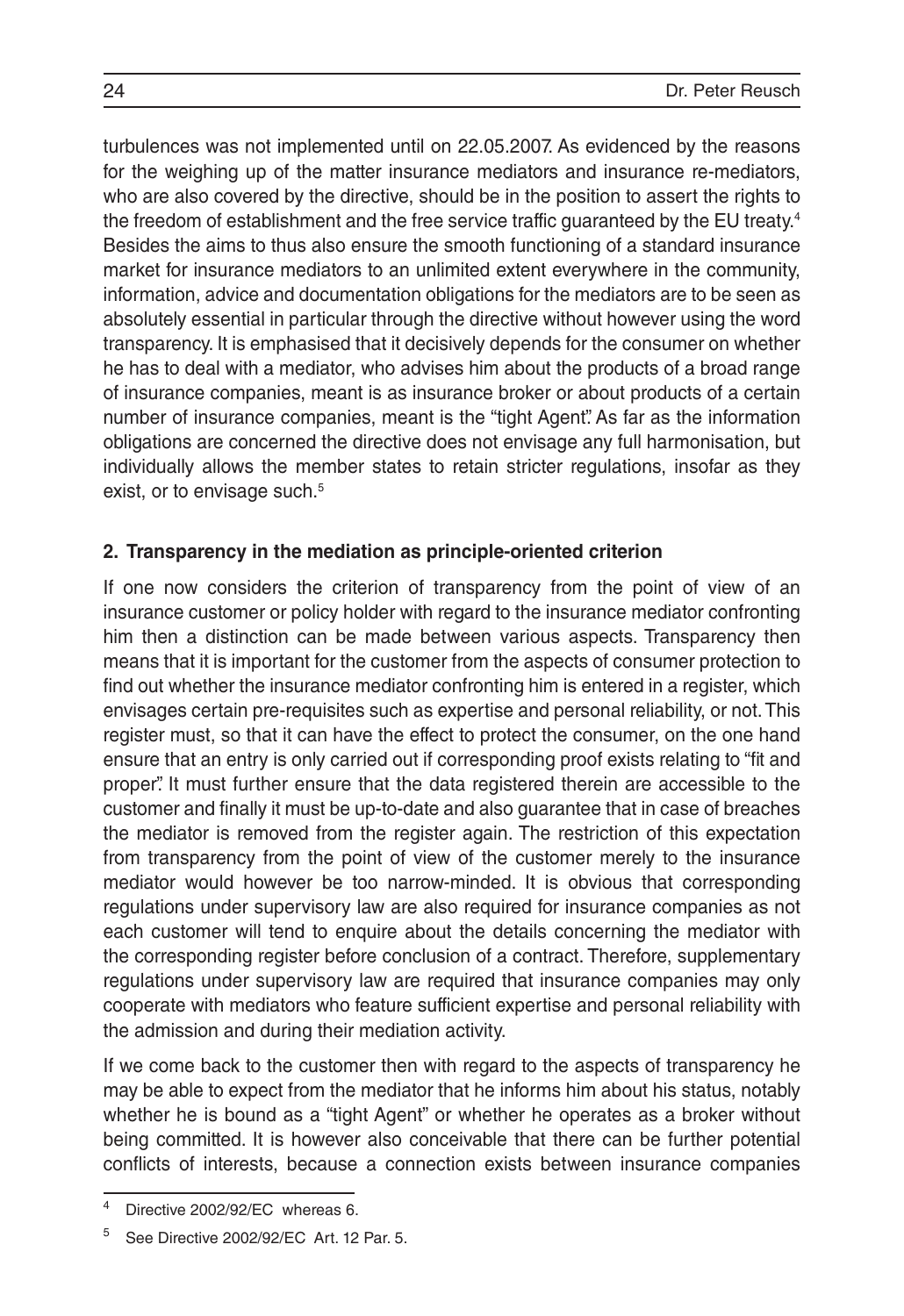and the mediator in terms of capital. The customer may also expect to be informed about this too. The customer may however also expect transparency with regard to the advice which the mediator gives in addition to this information about status rights. On the one hand the customer will want to know and also have to know based upon which collection of data the provided advice is given and for which reason and by taking into consideration the specific needs of the customer the advice was given. Transparency for the customer must in this context also mean that this provided advice is documented in any form. Only then will the customer subsequently have the possibility, if it is determined that his justified expectations were not met, to if applicable assert claims for damages against the mediator. It can perhaps however also be subsumed under the term transparency still that the customer expects and can also expect information how he is secured if the mediator was authorized to collect money by the insurance company, thus collects the premium directly from the customer. If one now considers these more generally held considerations from the point of view of the Insurance Mediation Directive then it is noticed that besides ensuring a functioning Single European Market the benchmarks of the Insurance Mediation Directive clearly feature principle-oriented criteria and without however explicitly described this in this respect being able to methodically allocate these to the general principle of transparency. The principles of the Insurance Mediation Directive are the obligation to have themselves entered in a register, to take out professional liability insurance, to state information, advice and documentation obligations as well as envisage regulations concerning the protection of customer's money. Only mentioned to complete the picture and clearly not guided by aspects of transparency is the obligation to set up an arbitration board.

## **3. Implementation into German law**

We will now tackle the actual topic below and want to analyse how under the aspects of transparency the German legislator implemented the EU Insurance Mediation Directive.6 Five standard areas can essentially be recognised. On the one hand regulations under supervisory law in the Insurance Supervisory Act, §§ 80, 80a and 80b VAG, which are supported by professional code regulations for insurance mediators in the trade regulations, § 34d GewO, and the essential regulations in the German Insurance Contract Act,  $\S$  59 – 73 VVG. In addition, there are the regulations concerning the insurance mediation and advice, insurance mediation regulations, VersVermV, as well as finally the regulations governing obligations to provide information with insurance contract, which in fact are not directly aimed at the insurance mediators, however soto-speak as a reflexion should also provide the customer certain information under the aspects of transparency, which affect the insurance mediation and anticipate intended trends of the IMD 2 already. The following is specifically derived:

## a) Regulations under insurance supervisory law

§§ 80 - 80 b VAG regulate the duties of insurers, which they have to comply with under supervisory law in the cooperation. The insurer may only cooperate with mediators

<sup>6</sup> Bundestags-Drucksache 16/1935 of 23.06.2006.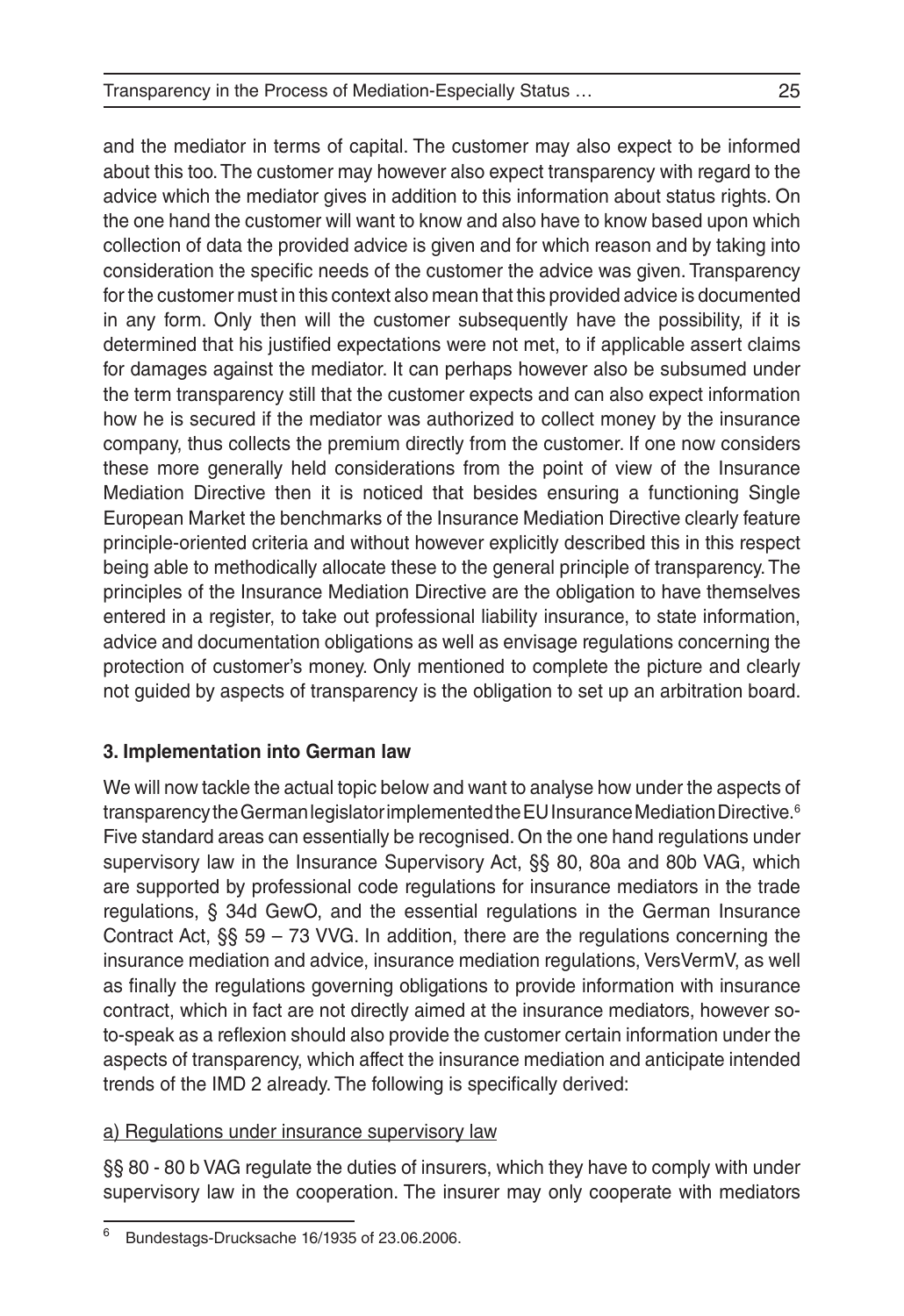who either within the meaning of § 34d GewO have a permit, are exempted from the permit or are not subject to any permit obligation. It may cooperate with those, who are subject to the permit obligation, if these have expertise and are reliable. The insurer must check the entries in the register and also ensure that the regulations concerning the protection of customer's money are complied with, §§ 80 Par. 1 and 2 VAG. It may nevertheless only cooperate with mediators, who do not require any permit or are exempted from this, if these are reliable and live in orderly financial circumstances insofar as it ensures that these mediators have a reasonable qualification which is necessary for the mediation.7

In case of customer complaints about the mediation activity these have to be answered. In case of repeated complaints, which may be relevant for the assessment of the reliability, the responsible Chamber of Commerce has to be informed, § 80a VAG.

## b) Trade law

## *aa) Commercial insurance mediators and exceptions*

It can be derived both from the location as well as the contents of § 34d GewO that the transparency regulations which are of interest here, which are the object of the professional code for insurance mediators, will only apply if the mediation activity is operated commercially.<sup>8</sup> The regulations emphasise that only a person who intends to mediate the conclusion of insurance contracts commercially as an insurance broker or insurance agent, falls in the field of application.

Thus, the occasional mediators, who do not operate commercially, are removed from the field of application, and the permanently employed field sales force employees of insurance companies as well as the insurance companies themselves, even if they work as direct insurers without a field sales force. The professional code regulations do not apply to these. Excluded from the registration are accordingly those mediators who also operate commercially and who are classified as insignificant mediators.

§ 34d Par. 9 GewO is insofar oriented to Art. 1 Par. 2 of the Insurance Mediation Directive. The professional code regulations do not apply to these mediators if the following pre-requisites exist cumulative:

It concerns insurance mediators, who only mediate insurances part-time as a secondary occupation; they exclusively mediate insurance contracts, for which only knowledge of the offered insurance cover is necessary; they do not mediate any life or liability insurances; it concerns insurance, which represents an additional service to the delivery of a good or a service; the annual premium is not higher than  $\epsilon$  500.00 and the total term of the contract is no more than five years.

For additional services to the delivery of a good or provision of a service the substantiation of the German law mentions that credit and credit card mediators, spectacle dealers, also comprehensive insurers, mail order and retail trade, e.g.

Bundestags-Drucksache 16/1935, p. 27,28.

<sup>8</sup> Prölss/Martin/*Dörner*, VVG, 28th ed. 2010, § 59 Rn. 2.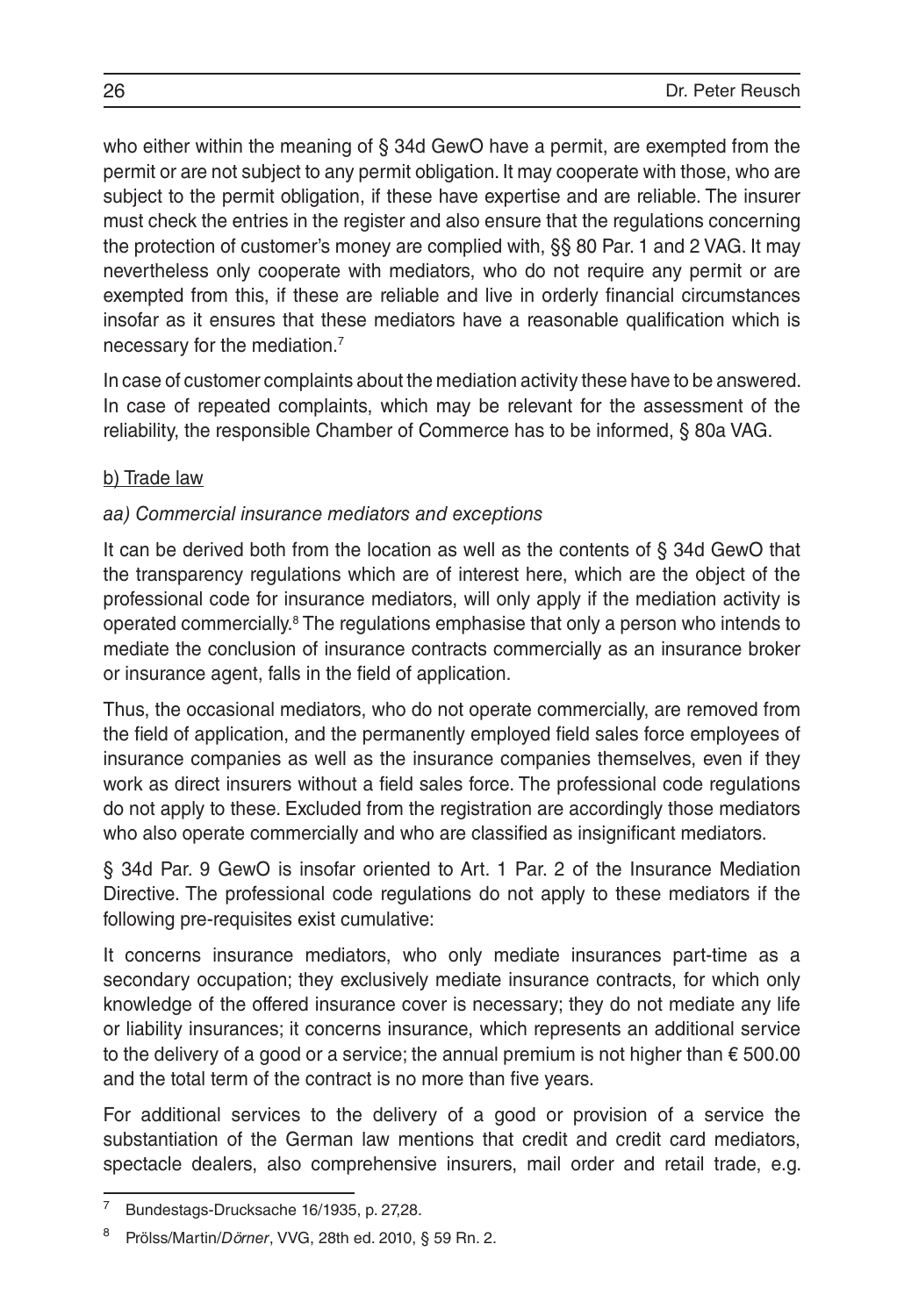guarantee insurance in order to extent the warranty, electrical appliance dealers with guarantee and repair insurances, bicycle dealers and manufacturers, which mediate accident or theft insurances or also travel agencies, which offer travel cancellation or travel health insurances should fall under this.<sup>9</sup>

Further excluded according to § 34d Par. 9 No. 2 GewO are the building societies and the building society mediators insofar as a term life insurance is mediated as part of the building savings contract in order to protect the granted loan and according to § 34d Par. 9 No. 3 GewO also the residual debt insurance mediators if such insurances as mediated as an additional service to the delivery of a good or provision of services in connection with consumer loans and the annual premium does not exceed an amount of € 500.00. However, these exceptions of the German legislator are not envisaged in the directive and are therefore in breach of the directive.<sup>10</sup>

## *bb) Insurance agents and brokers - § 34d Par. 1 GewO*

To be entered in the register are accordingly insurance agents. The trade regulations understand under this a person who is entrusted by an insurer or an insurance agent – as sub-mediator – to mediate or conclude insurance contracts commercially.

According to this definition an insurance broker is a person who commercially takes over the mediation or the conclusion of insurance contracts for the customer without having been entrusted with this by an insurer or an insurance agent.

It is to be stated in the permit of the responsible Chamber of Commerce whether it was granted to an insurance agent or an insurance broker.

## *cc) Factual elements of the permit*

The Chamber of Commerce only grants the permit if it is ensured that the mediator is reliable, is living in orderly financial circumstances, provides the proof of professional liability insurance and proves by a necessary examination before the Chamber of Commerce the necessary expertise for performing the insurance mediation. Reliability means as a rule that he has not been sentence final and binding because of a crime or an offence in the last five years before filing the application. The mediator lives in orderly financial circumstances if neither insolvency proceedings have been opened over his assets, nor has he been entered in a directory of debtors. As far as the proof about the conclusion of professional liability insurance and the proof of expertise is concerned the details in this respect are regulated in the insurance mediation regulations. The minimum sum insured of the necessary professional liability insurance is accordingly € 1.0 million for each insured event and  $€$  1.5 million for all insured events of one year, § 9 Par. 2 VersVermV.

The proof of expertise is provided by an examination taken before the Chamber of Commerce. The details are regulated in §§  $1 - 4$  of the VersVermV. A person who for

<sup>9</sup> Bundestag-Drucksache 16/1935, p. 20.

<sup>10</sup> Majority view, see: *Reiff* VersR 2007, 717, 719; *Wandt*, Versicherungsrecht, 5th ed. 2010, Rn. 379; Langheidt/Wandt/*Reiff*, Münchener Kommentar zum VVG 2010, vor § 59 Rn. 20; Prölss/Martin/ *Dörner*, VVG, 28th ed. 2010, § 34 d GewO Rn. 15.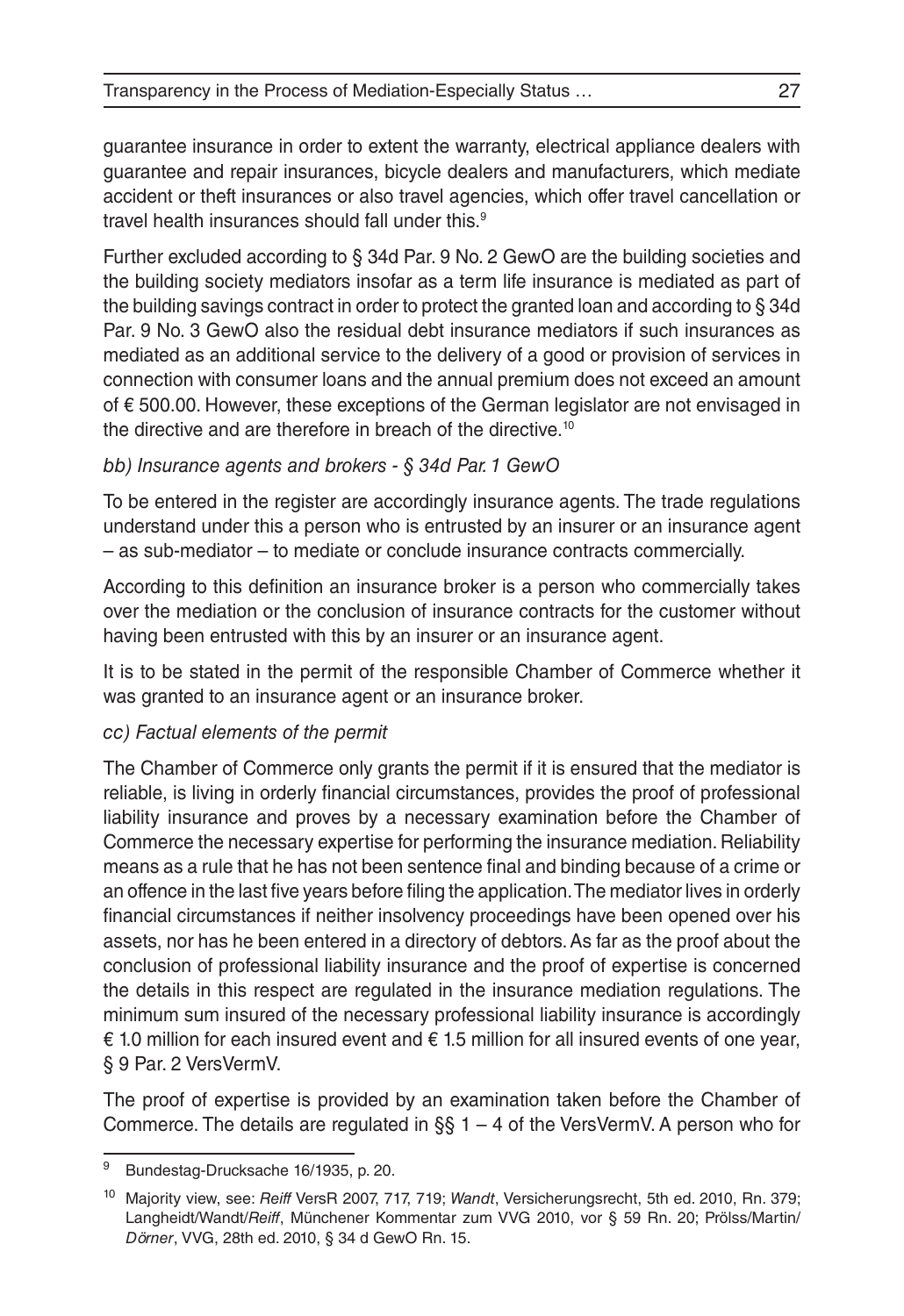example can submit proof of a final certificate of studies of law or also a university qualification as business administrator will be treated by the regulations as if he had taken an examination regarding the expertise. In other words: It is insofar deemed equivalent.

It frequently occurs that the mediator occupies employees. One thinks here of large structural sales companies or the mediation activity of credit institutions at their counters. It is sufficient here if the proof of expertise is provided for the employees by a reasonable number of natural persons employed at the mediator. These persons must be assigned the supervision over the employees directly dealing with the mediation of insurances.

#### *dd) Exemption for "tight Agents" - § 34d Par. 4 GewO*

In line with the regulations in Art. 4 Paragraphs 1 to 3 of the directive the German legislator has envisaged that the exclusivity agents, the "tight Agents", are not subject to any permit obligation. An exclusivity agent is the one-company agent, however also the group agent as well as the multiple general agent, who operates by order of one or, if the products do not compete, of several insurers. He does not require a permit if the insurer or the insurers assume the unlimited liability from his activity as mediator for him. This unlimited assumption of liability also results in the fact that the onecompany agent then no longer needs any professional liability insurance. Neither does he have to prove any examination of expertise. As stated above already the insurer is however obliged according to § 80 VAG to convince itself of the reliability and it also has to check whether the one-company agents live in orderly financial circumstances. Details in this respect have also be stipulated by the supervisory authority BaFin in corresponding circulars.<sup>11</sup>

In practice it occasionally occurs that bound insurance agents have themselves entered in the register under their own responsibility. They must then specifically prove the prerequisites according to § 34d Par. 2 GewO, in particular conclude own professional liability insurance. They thus want to counteract the risk that in the event of a dispute with their insurer, if it withdraws the declaration of assumption of liability and cancels them from the register, they can no longer perform their profession at short notice.

#### *ee) Product accessory mediator - § 34d Par. 3 GewO*

Mediators, who provide the insurance as a supplement to the goods delivered or services provided within the framework of their main activity, so-called product accessory mediators, can be exempted from the permit obligation at the application of the Chamber of Commerce. The pre-requisite is that the mediator performs his activity directly by order of one or several permit holders or one or several insurers. In addition, professional liability insurance must exist for him, he must be reliable, not live in disorderly financial circumstances and be qualified. The declaration of the insurance company is sufficient for the qualification.<sup>12</sup>

For similar ruling see under § 34d Par. 6 GewO.

<sup>12</sup> Details under § 34d Par. 3 Nr. 3 GewO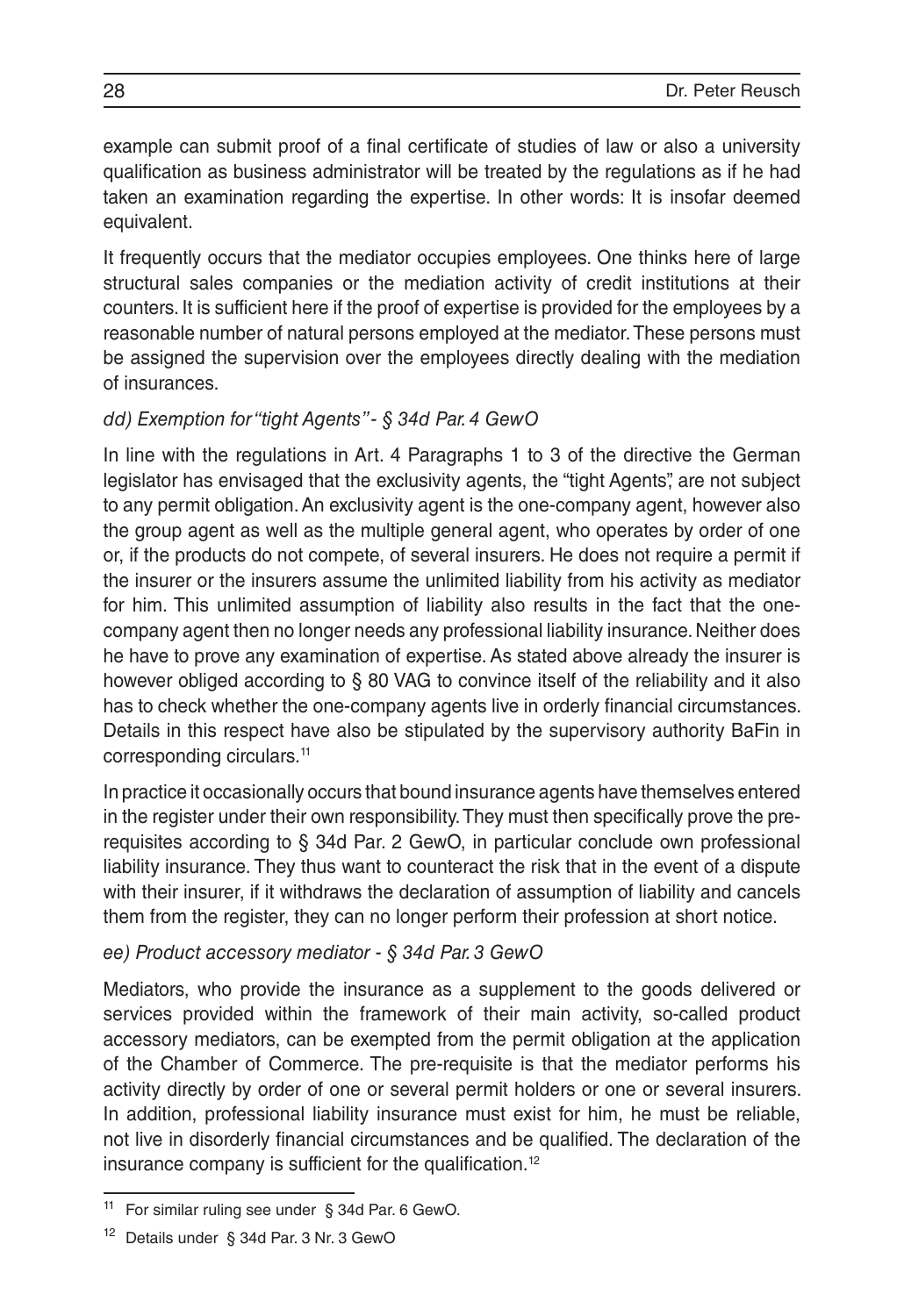The substantiation of the law emphasises the narrow interpretation of the term product accessory status and names as examples if the motor vehicle dealer mediates motor vehicle third party and comprehensive insurance to the customer with the purchase of a car or if with the conclusion of a loan agreement for example with a purchase of a house the life insurance is mediated as service of the loan.13

## *ff) Register - § 34d Par. 7 GewO*

According to § 11a VersVermV each Chamber of Commerce keeps a register. A joint agency can be found at the DIHK [Association of German Chambers of Industry and Commerce]. Information from the register is provided by way of the automatic call via the Internet or in writing, § 11a Par. 2 Sentence 1 VersVermV. Each interested party can thus check whether the mediator and with which status the mediator is entered, notably as a broker, insurance agent with permit, bound or product accessory insurance agent.<sup>14</sup>

A specific German feature are the insurance advisers, who are also entered in the register, however do not mediate, but may exclusively advise, § 34e GewO.

### *gg) Assessment*

If one now considers the regulations which were agreed then one can determine that the German legislator has essentially complied with the stipulations of the directive apart from the stated exception, on the other hand however has also found solutions, which one can partly criticise.

On the one hand it is noticed that on the whole irrespective of the status the same qualification is requested. However, this does not appear to be convincing to request the same qualification from an insurance broker and no more than from an insurance agent. In addition there is the fact that owing to the possibility for exemption according to § 34d GewO on the one hand and owing to the transitional regulations on the other hand the majority of the German insurance mediators do not have to take any Chamber of Commerce examination of expertise. If one assumes a total of 263,000 mediators of which approx. 200,000 work as bound mediators exclusively for one company, around 10,000 multiple company agents and approx. 42,000 insurance agents<sup>15</sup>, then only the insurance brokers and real multiple agents thus have to take the examination of expertise. It is however to be pointed out that the insurance industry has been putting a great deal of time and effort into the qualification of its mediators for many years, trains them itself or only cooperates with them if they can prove a certain professional qualification with the professional training organisation.

#### c) Status-related - stipulations concerning transparency under contract law

The stipulations of the EU Insurance Mediation Directive under contract law can be found in Art. 12 and Art. 13. The heading reads insofar however only "information

<sup>13</sup> Bundestags-Drucksache 16/1935, p. 19.

<sup>&</sup>lt;sup>14</sup> For examples see under www.vermittlerregister.org or www.vermittlerregister.info.

<sup>&</sup>lt;sup>15</sup> Figures after GDV Yearbook 2011, 65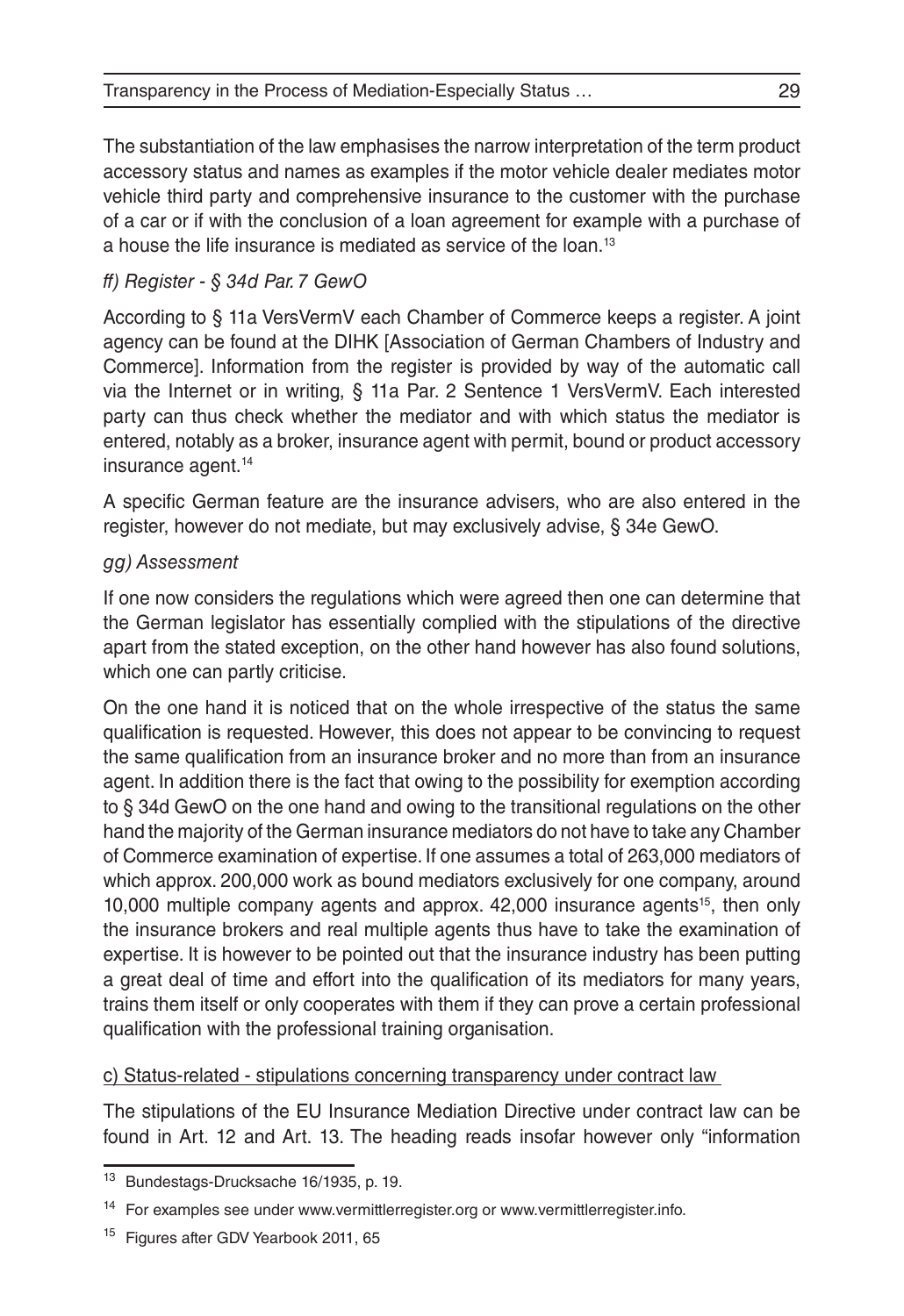obligations of the mediators". In fact the regulation character is further regulated by the fact that particularly not just status-related information and notification obligations are regulated, but also advice and documentation obligations are contained in the regulations. The German legislator has implemented the details envisaged in Art. 12 Par. 1 letters a) to e) as status-related and transformed them into German law as first information as a regulation under trade law in § 11 VersVermV. With the first establishment of the business contact the mediator must inform the customer or policy holder in a clear and understanding manner in a text form:

His name and if applicable the company name (No. 1), his company address (No. 2) and his status whether he is registered and entered (No. 3) as an insurance broker, as an insurance agent with permit according to § 34d Par. 1 GewO, as bound insurance agent according to § 34d Par. 4 GewO or as product accessory insurance agent with exemption from the permit according to § 34d Par. 3 GewO. He must state his register number, the address and telephone number and Internet address of the DIHK (No. 4). In order to disclose conflicts of interest he must also state the direct or indirect participation of more than 10 % in an insurer, which will be rare, or vice versa, which occurs more frequently, the direct or indirect participation of an insurer in the amount of more than 10 % in the mediator (No. 6). The last requirement is the detail of a mediation board. In Germany this means that the address of the ombudsman is to be stated (No. 7).

Not explicitly included in the directive is the requirement in No. 3 concerning to explicitly inform about the status of the mediator. Whether one therefore can speak of a surplus implementation appears doubtful, because the mediator must also disclose according to the directive whether he is bound to a company or can only offer its products or whether he is at liberty in his choice of products.16 This is to be welcomed as with regard to the conflict of interests and the different liability of the mediator this is very important information and very significant under aspects of transparency.<sup>17</sup> It is important for the customer to know whether the mediator is an independent broker or part of an exclusivity organisation of an insurer.

The call of the customer alone with the request for a visit does not trigger any obligation for information.18 However, if there is a concrete activity of the mediator during the telephone conversation the information can be given orally if the policy holder agrees with this or if the mediator grants provisional cover. The necessary information must then be subsequently carried out with the insurance policy. However, this does not apply if for example with the motor vehicle third party insurance a provisional cover is granted.

In practice the so-called business card solution has asserted itself as the requested information can be accommodated on a business card without any problems.

<sup>16</sup> Directive 2002/92/EC Art. 12 Par. 1e, i) - iii).

<sup>&</sup>lt;sup>17</sup> On the findings of actual studies will be refered at the end.

<sup>18</sup> Bundesrats-Drucksache 207/07 of 26.03.2007 zur Versicherungsvermittlerverordnung, p. 30.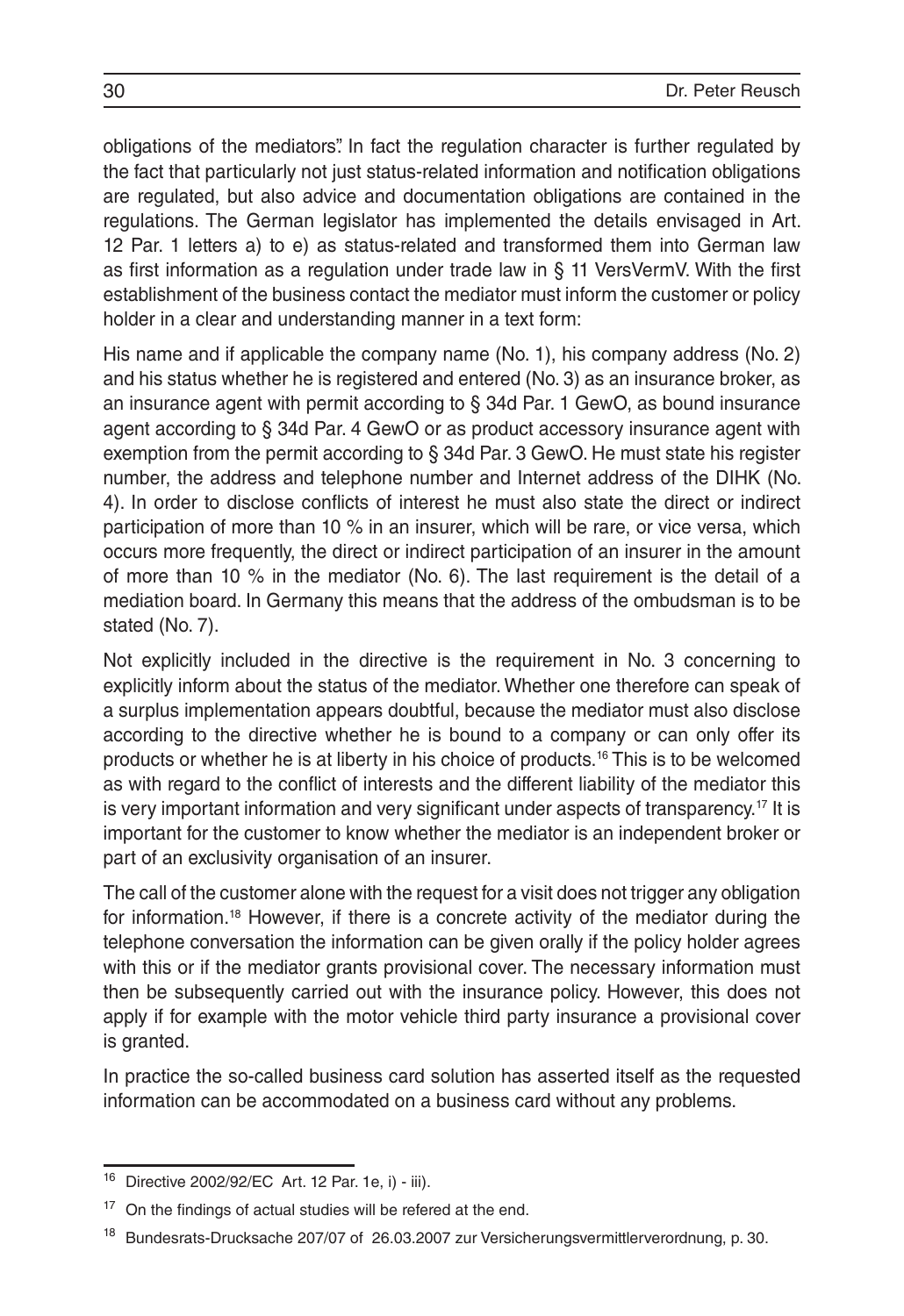Exceptions are to be observed with multiple general agents. Here it can be reported from practice that such multiple general agents partly cooperate with up to 20 or 30 insurance companies. For obvious reasons they then waive – in breach of the law – providing the corresponding details.

It is to be noted that the information only has to be provided once by the mediator, notably with the first business contact. This means in reverse that in case of changes during the current contractual relationship and with renewed contacts the policy holder does not have to be informed thereof. This is not convincing, because Art. 12 Par. 1 of the Insurance Mediation Directive envisages that the information "if necessary also has to be provided with a mere extension or amendment to the contract". It is important that according to § 11 Par. 2 VersVermV the business owner as mediator has to pay attention that the status-related information also has to be provided by his employees, who are not traders and therefore do not have to provide the information, about him as the business owner.

As § 11 VersVermV is not regulated in the VVG, which would also have been possible, an independent sanction had to be envisaged in the trade regulations. According to § 18 VersVermV in conjunction with §§ 144 ff. GewO breaches as sanctioned as an administrative offence.

## d) Obligations under contract law, which are to be complied with during the insurance mediation according to the Insurance Contract Act - § 59 ff. VVG

## *aa) Fields of application directive and basis for advice - § 60 VVG*

Even if the directive insofar is not particularly well structured however various fields of application can be recognised. On the one hand it can be seen from Art. 12 Abs. 1 letters i) to ii) that from aspects of transparency the customer has to be informed whether the mediator confronts him as insurance broker or as an insurance agent and accordingly whether he as broker supports his advice on a balanced examination (i) or whether he as insurance agent exclusively works for a company. As far as letter ii) is concerned it is disputed whether the multiple general agents are covered by this<sup>19</sup> or whether it concerns brokers, who only have a limited selection of products or a limited overview of the market and have to point this out<sup>20</sup>.

The duties of a mediator are regulated in Art. 12 Par. 2. The last obligation which is envisaged by the Insurance Mediation Directive is envisaged in Art. 12 Par. 3. The reasons for the advice which is given are to be stated "precisely".

The German legislator has implemented these regulations in §§ 59, 60 VVG. According to § 60 Par. 1 VVG the broker must base his advice on a sufficient number of insurances offered on the market and by insurers in order to give a recommendation, based on specialist criteria, which insurance contract is suitable for satisfying the needs of the policy holder. If he cannot or does not want to do this, because he is for example

<sup>19</sup> For example *Werber* ZfV 2004, 419, 420; *Müller* ZfV 2003, 98, 102.

<sup>20</sup> So Langheid/Wandt/*Reiff*, Münchener Kommentar zum VVG 2010, vor § 59 Rn. 36.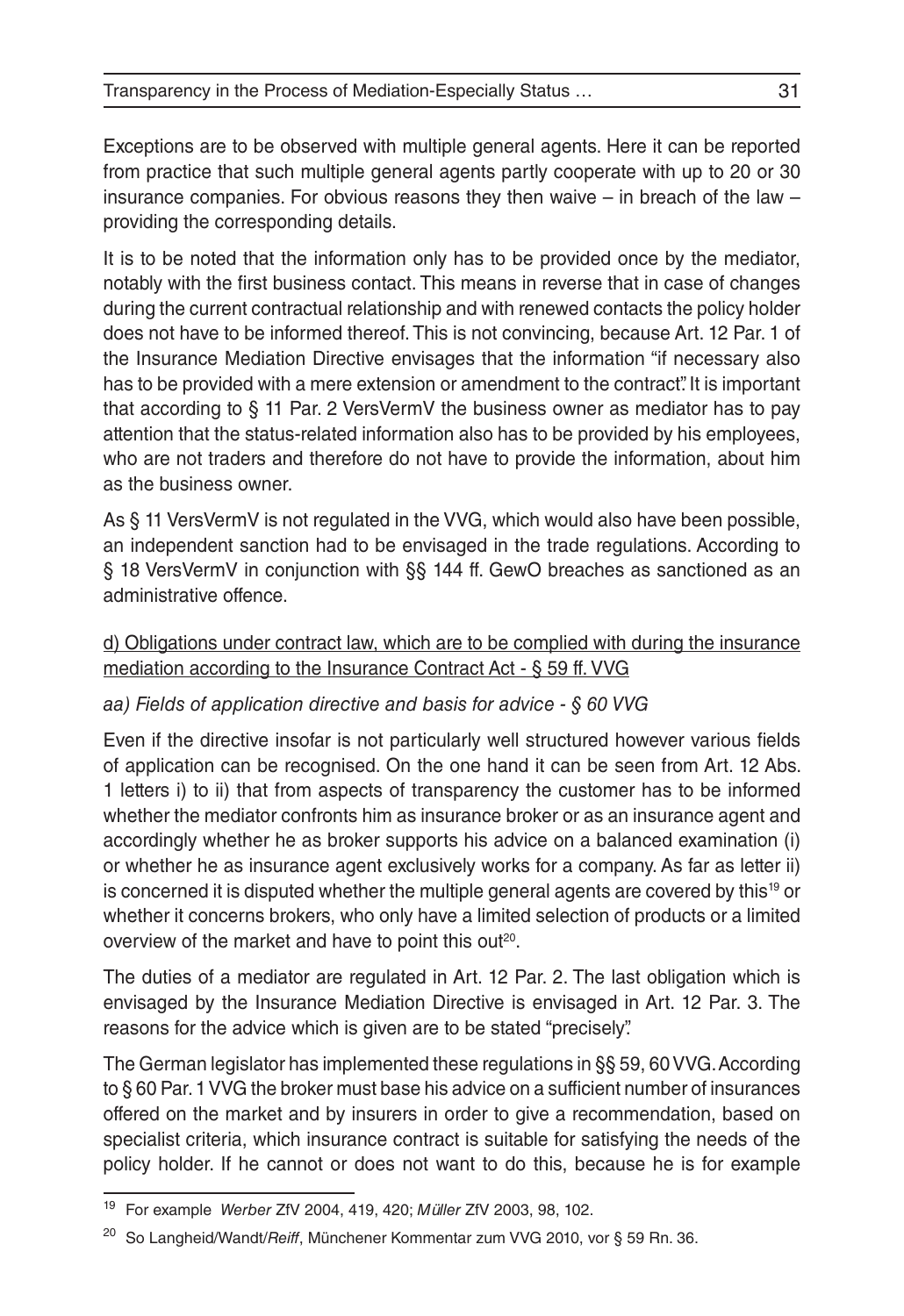a specialist broker, he must explicitly point out the limited selection of insurers and contracts to the customer from aspects of transparency. The sense and purpose of the regulation is to point out to the policy holder, before he files an application, on which information basis he is advised. § 60 Par. 2 VVG determines that the broker, who only advises owing to a limited information basis, must inform the policy holder hereof. He must then disclose to him the concrete market and information basis by stating the products and insurers included in this.

This shall also apply to the insurance agent. Insofar the regulation only has a declaratory importance as if he satisfies his status-related obligation the policy holder knows already that he merely can mediate insurance products of one insurance company or one group or of several insurance companies as a multiple agent. If he informs of this he has thus also satisfied his obligation, notably on which market and information basis he provides his service, already.

As known the obligations of insurance brokers are very high so that the question is raised in this context how far the market knowledge of the insurance broker extends. The obligations required from the brokers may not be overstretched. It cannot be expected from an average insurance broker that he for example knows the products of all insurers throughout Europe or worldwide. However, also to be taken into consideration are the specific needs and the specific product which the customer is looking for. In an individual case it may then also be necessary to conduct a pan-European market analysis at a specialist broker. No exaggerated demands which cannot be satisfied may be made on the completeness either. However, higher demands are to be made on large brokers than clearly "small brokers" for the policy holder.

The question is also frequently discussed in Germany whether a broker is for example obliged to also include the direct insurers in his selection of contracts. This is to be negated, because the broker receives a brokerage fee from the insurer and direct insurers do not pay any brokerage fee. This would otherwise mean that the broker has to work for free.

#### *bb) Possibility for waiver*

According to § 60 Par. 3 VVG the policy holder can waive this information. The directive does not contain an explicitly possibility for waiver so that doubts were reported whether § 60 Par. 3 VVG is in breach of European law<sup>21</sup> It would speak in favour of this that the EU Insurance Mediation Directive stipulates certain minimum standards which may not be fallen short of. The counter-argument is that on the one hand the Insurance Mediation Directive only envisages a right to information of the policy holder and on the other hand according to the principles of the autonomy of private rights no-one has to allow himself to be pressed to accept information, if he declares that he does not want  $it^{22}$ .

<sup>21</sup> So in spefic Bruck/Möller/*Schwintowski,* VVG 9th ed. 2010, § 60 Rn. 22; Prölss/Martin/*Dörner*, VVG 28th ed. 2010, § 60 Rn. 22.

<sup>22</sup> So the dissenting opinions, *Reiff* VersR 2007, 725; Langheid/Wandt/*Reiff*, Münchener Kommentar zum VVG 2010, § 60 Rn. 37; Looschelders/Pohlmann/*Baumann*, VVG, 2nd ed. 2011, Rn. 34.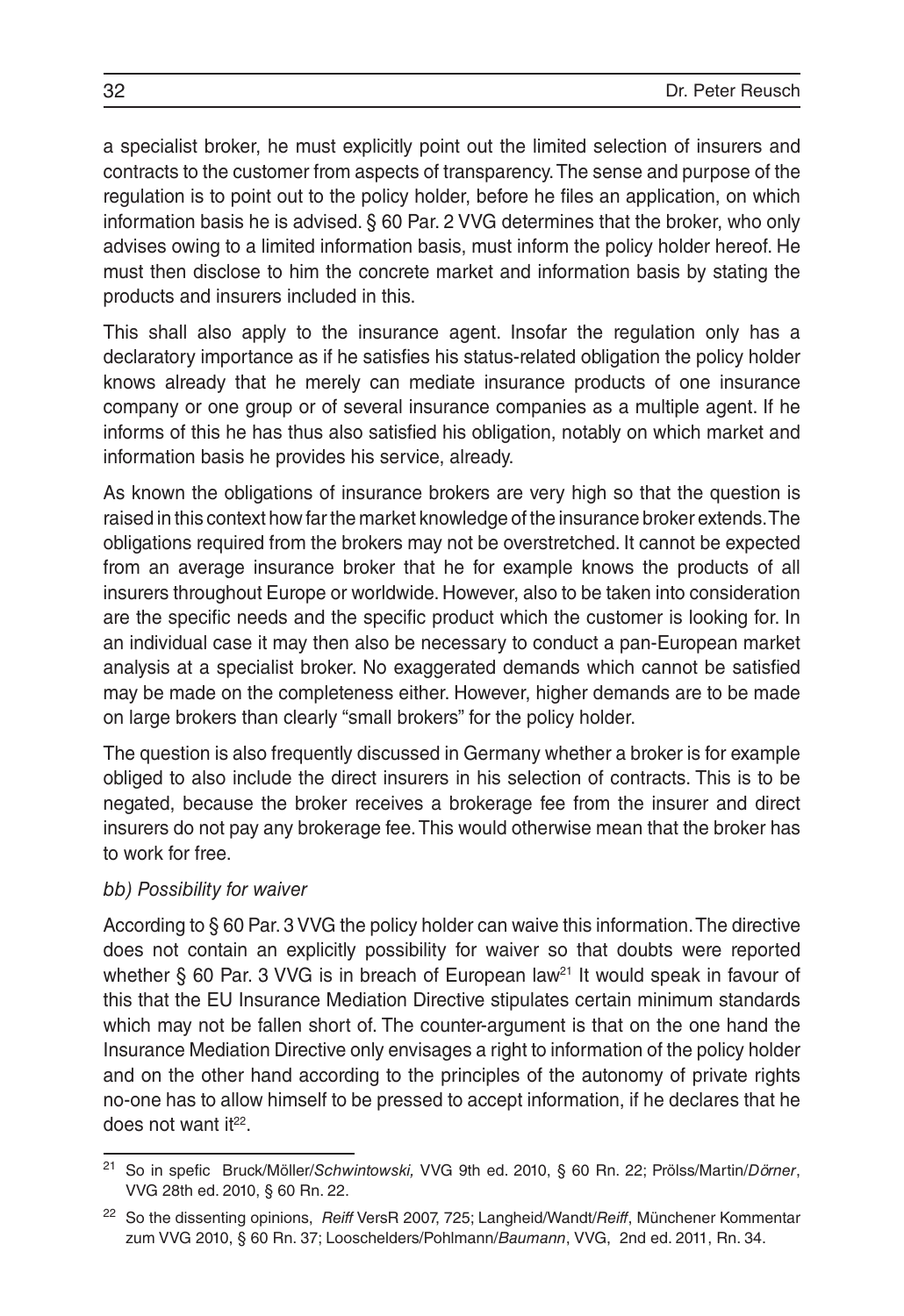In addition there is the fact that pre-formulated declarations on the one hand are subject to a General Business Terms control according to § 307 ff. BGB [Civil Code], because the legislator requests for the protection of the policy holder that the waiver must be submitted in a separate declaration. The waiver can therefore not be preformulated as a standard in the form application of the insurer or for example in General Business Terms of brokers.

*cc) Advice and documentation obligations of the insurance mediator - § 61 VVG*

(1) Reason-related advice and documentation

Art. 12 Par. 3 of the EU Insurance Mediation Directive should be implemented with this regulation. Whereas the directive merely requires that the insurance mediator, based on the details provided by the customer, at least has to precisely "state" his wishes and needs as well as the reasons § 61 VVG envisages in addition reason-related obligations to ask questions and more comprehensive documentation obligations.

The mediator must ask questions, he must provide advice and he must document notes.

According to § 61 VVG an insurance mediator has to **ask** his customer **questions**, insofar as according to the difficulty to assess the offered insurance or the person of the policy holder and his situation there is a reason for this, about his wishes and needs and also by taking into consideration a reasonable ratio between the work required for advice and the premiums to be paid by the policy holder, **to advise** him as well as state the reasons for each advice give concerning a certain insurance.

He must further document his advice and the reasons for this in a text form by taking into consideration the complexity of the offered insurance contract.

With regard to the contents the aim is to determine the adequate insurance need for the customer.

The mediator is however not obliged without a reason to conduct a general risk analysis, nor the broker. The obligation to ask questions is related to a reason.

To be taken into consideration is the product, the knowledge of the policy holder, the individual needs and the circumstances of the individual case. If the customer wants travel luggage insurance for a holiday the situation is to be assessed differently than in the case in which a self-employed person asks about comprehensive protection and more comprehensive contingency care.

As far as the scope of the obligation to provide advice is concerned the law does not make a distinction between insurance agent and broker. Nevertheless with regard to the obligation to ask questions and provide advice a distinction must be made between the types of mediators. The obligation of a broker to give advice goes substantially further than that of an exclusivity agent and multiple agent. This is also owed to the transparency. Finally he must have a more comprehensive overview of the market for insurance products than the agent, who can only offer the products of the insurers represented by him.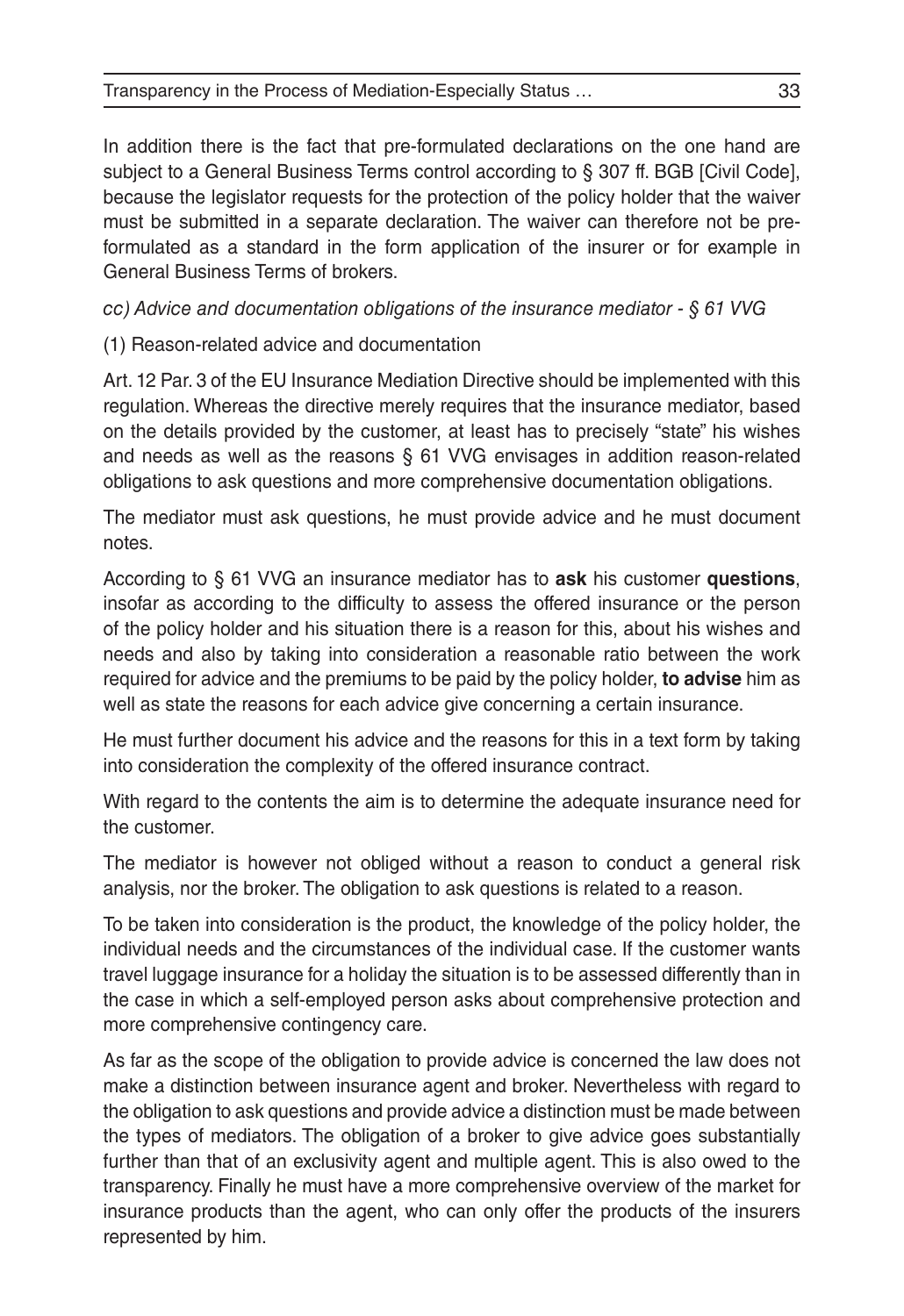Based on the details for which questions are asked the insurance mediator must advise the customer. The German legislator has explicitly envisaged that the scope of the obligation to provide advice may also be in a reasonable proportion between the required work for advice and the premium which is subsequently to be paid by the policy holder. Even if this is not unproblematic so far in any case greater practical problems have not become known in this respect.

The mediator must state the reasons for each advice provided relating to certain insurance and he must substantiate this. All of this must be documented by taking into consideration the complexity of the offered insurance contract according to § 61 Par. 1 Sentence 2 VVG.

### (2) Possibility for waiver

The policy holder can also waiver the advice or the documentation here by a separate written declaration, § 61 Par. 2 VVG. The legislator additionally requires here that with a waiver of the customer it has to be explicitly pointed out by the insurance mediator that such a waiver can have a disadvantageous implication on the possibility to assert a claim for damages against the insurance mediator owing to deficient advice. The question is raised here again whether this possibility breaches the directive and is in breach of European law<sup>23</sup>.

That the law with regard to the waiver of advice envisages stricter regulations than with the waiver of information, is obvious. A false advice of the mediator has far more serious consequences for the policy holder and will more lead to a claim for damages than a breach of the information obligations.

The documentation obligation must be carried out in a text form. In practice the GDV (German Insurance Association) has developed sample forms for the exclusivity agents. The association of brokers has also presented forms. Whether these forms also take into account the intentions of the legislator, as they are necessarily standardised and are intended for a multitude of cases, only remains to be seen still. Court decisions have not yet been pronounced in this respect so far.

## *dd) Form and time*

As stated above already the status-related information must be notified to the customer with the first business contact. § 62 VVG envisages that the mediator must send the policy holder the contract-related information of § 60 Par. 2 before the submission of his contractual declaration, the advice-related information according to § 61 Par. 1 on the other hand only before the conclusion of the contract. It is further envisaged that this information has to be sent in a clear and understandable manner in a text form.

It can be given orally if the policy holder requests this or if and insofar as the insurer grants provisional cover. The information is then to be made available to the policy holder in a text form immediately after conclusion of the contract, by no later than with the insurance policy unless it concerns a contract for provisional cover with a mandatory insurance.

The arguments are similar to those which were discussed earlier on behalf of § 60 VVG. In so far it can be refered thereon.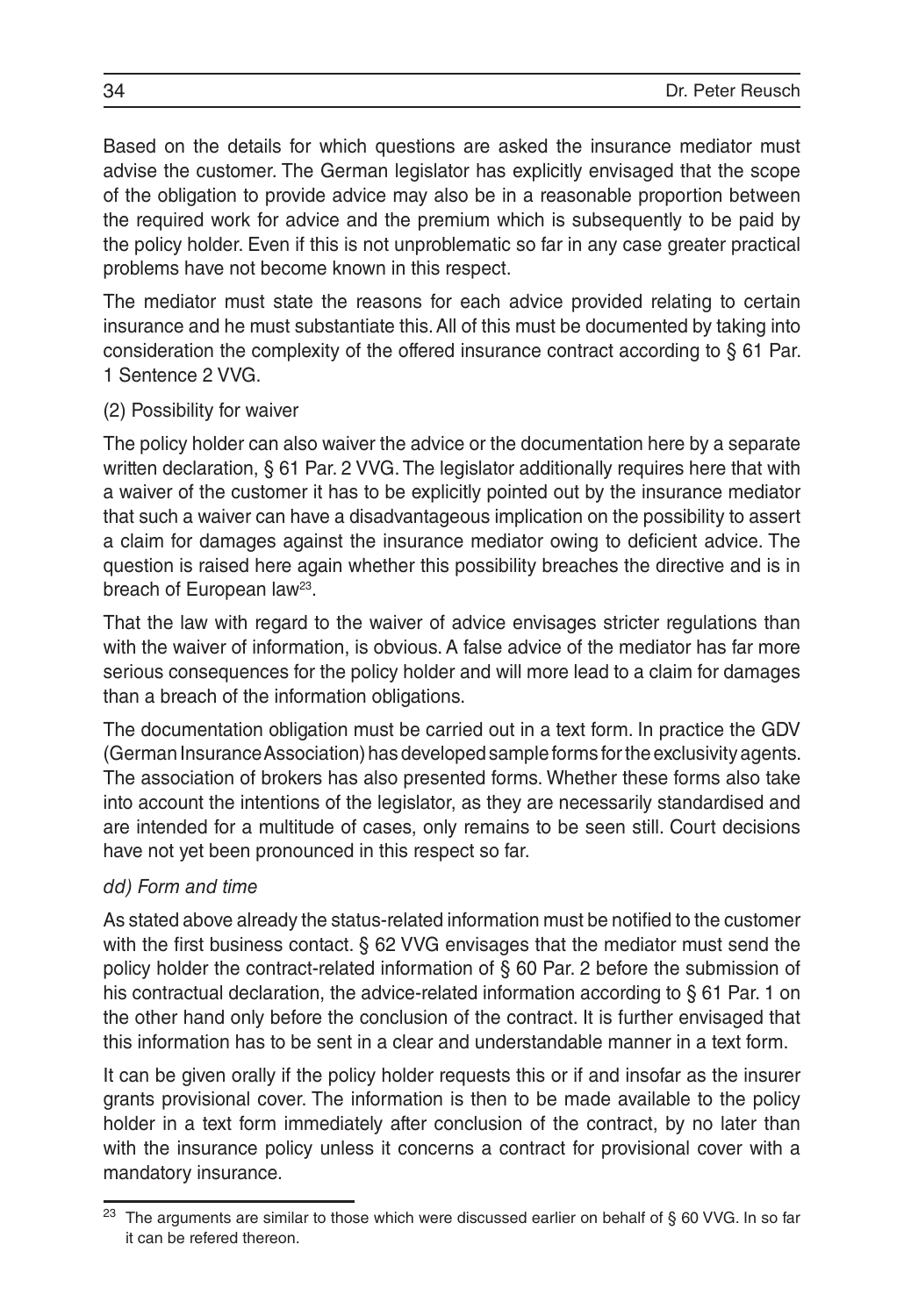The regulation that the advice-related information, thus the reasons for the advice given only has to be made available to the customer together with the policy, has been rightly criticised.24

However, the procedure is different in practice. The mediator would as a rule like to reach a conclusion during a visit. In addition, he wishes to have the signature of the customer under the documentation. If this is missing namely in possible proceedings for damages it will be presumed up to a reversal of the burden of proof that the owed advice was missing. It is notably assumed for the burden of the mediator that with proper advice and explanations for the policy holder a correct advice would have been assumed and consequently the occurred damages would not have happened. For this reason the mediators pay attention that on the one hand documentation is carried out and on the other hand the policy holder confirms the completeness and accuracy with a signature. § 63 VVG accordingly regulates a corresponding obligation for damages of the insurance mediator if the policy holder suffers damages through a breach of the information, advice and documentation obligations. § 63 Par. 1 Sentence 2 VVG explicitly envisages that this will then not apply if the insurance mediator is not responsible for the breach of obligation which means the consequence of a real reversal of the burden of proof. The mediator must prove that the damages would also have occurred with dutiful conduct, which as a rule he cannot.

## *ee) Field of application*

Art. 12 Par. 4 of the Insurance Mediation Directive envisages that the information, advice and documentation obligations should not apply to major risks. The German legislator has implemented this in § 65 VVG according to which §§ 63 – 66 do not apply to the major risks. The reinsurance and the maritime insurance are also excluded, § 209 VVG. This is useful.

As one can see from Art. 1 Par. 2 of the Insurance Mediation Directive this does not require that all commercially operating mediators have to be covered by the regulations. Accordingly the German legislator has excluded the so-called insignificant mediators. This is on the one hand regulated in § 34d Par. 9 GewO. § 66 refers hereto.

## e) VVG information obligation regulations

With the regulations concerning information obligations with insurance contracts the legislator has determined regulations which information obligations the insurer has to satisfy in all branches of insurance. The associated link is § 7 Par. 2 Sentence 1 No. 1 VVG. Implemented are stipulations from Art. 3 of the directive 2002/65 EC, from Art. 31 of the directive 92/49 EEC as well as from Art. 36 and Appendix 3 of the directive 22/83 EC.

However, without an example and without stipulations of EU law the obligation envisaged in § 2 Par. 1 No. 1 and in § 3 Par. 1 No. 1 for the life and health insurance to provide details concerning the amount of the conclusion costs included in the

<sup>24</sup> *Abram*, r+s 2005, 137, 147; Langheid/Wandt/*Reiff*, Münchener Kommentar zum VVG 2010. § 63 Rn. 9, 10.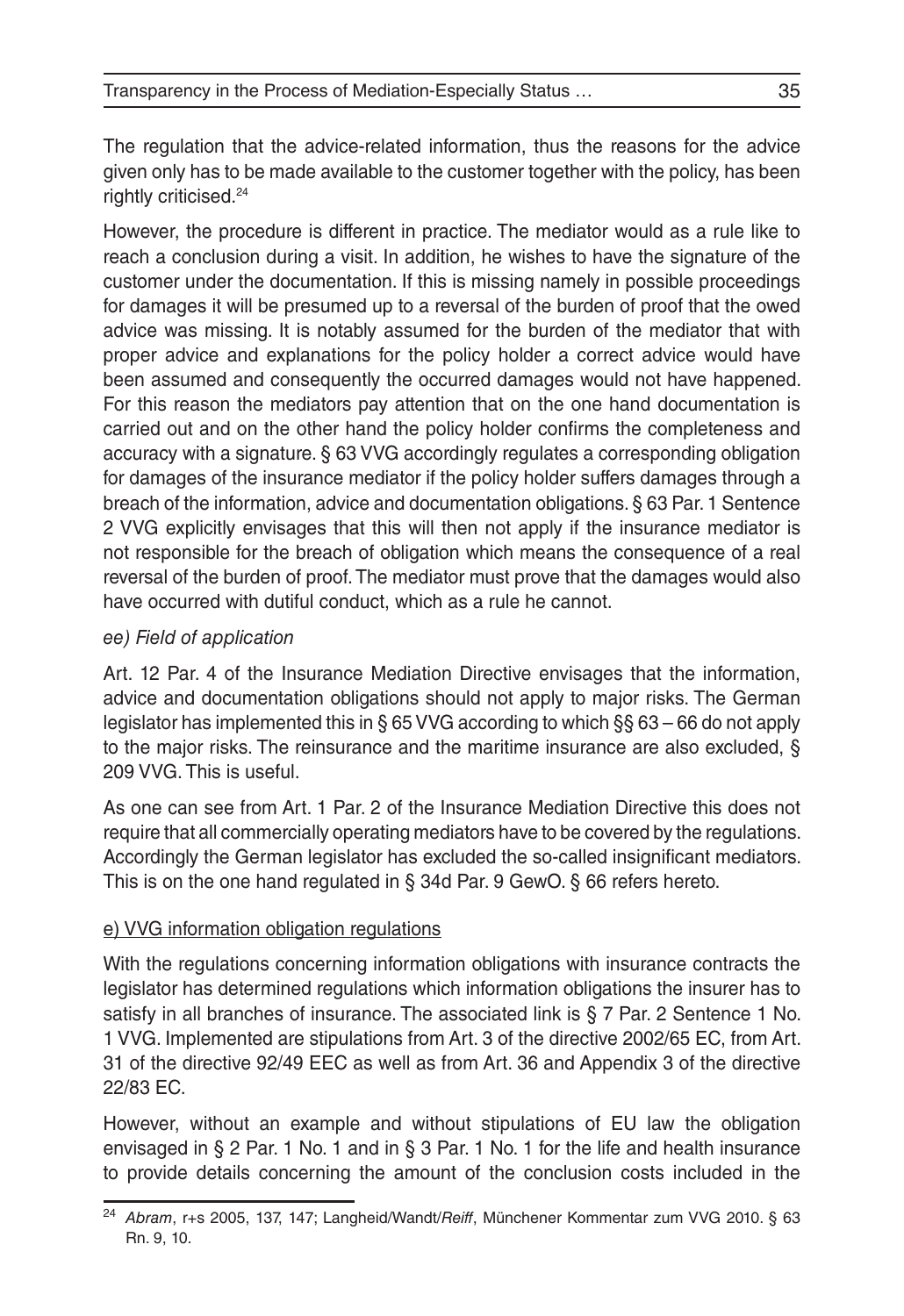calculation of the premium whereby the conclusion costs included in the calculation are to be disclosed as a standard total amount and the other calculated costs as a share of the annual premium by stating the respective term. The policy holder thus finds out – at least partly –, which commission or brokerage fee the mediator receives. The legislator substantiates this with the fact that the transparency in the field of life and health insurance is to be improved and a decision of the Federal Constitutional Court of 15 February 2006 (I BVR 131796) makes this implementation necessary. The Federal Constitutional Court determined, that if the type and amount of the conclusion costs which are to be settled and the settlement mode remain unknown to the policy holders, an own-determined decision is not possible for them in this respect whether they want to conclude a contract at the concrete costs.25

## **4. Assessment**

The approach of the EU directive and of the German legislator to set up a registration obligation, a proof of expertise and reliability of the insurance mediators as well as the publicity of the register as well as the introduction of information, advice and documentation obligations is to be welcomed without limitation. The thus associated hope in particular that the so-called pseudo-brokers, thus persons, who are not even brokers, however to appear towards the customer as such, would disappear, has not been satisfied in full. The same shall also apply to the non-regulated occasional mediators and the people who give tips.

It is just being reported in Germany about a survey of the University of Applied Sciences in Dortmund, which informs about substantial divergences between actual status of brokers and their entry in the register. Random samples, which were carried out by the University of Applied Sciences, showed that merely 48 % of the persons who are registered can be certainly identified as brokers. 30 % on the other hand cannot be allocated.26 One problem of the German market was and is apparently still that mediators present themselves towards the customer as supposedly independent and competent brokers, however they are not actually, but mostly operate as bound multiple general agents. This shows that the hopes that there would be an adjustment of the market for the pseudo-brokers, have not been satisfied.<sup>27</sup>

## **5. Outlook**

The EU Commission has published a consultation paper of 26 November 2010 concerning the revision of the EU Directive 2002/92 EC of 9 December 2002 about

<sup>25</sup> BVerfG VersR 2006, 489, 493. Earlier also BVerfG VersR 2005, 1127, 1134; *Präve* VersR 2008, 151, 156. Amtliche Begründung des Gesetzentwurfs der Bundesregierung zur VVG-Informationspflichtenverordnung, Bundesanzeiger 2008, S. 98, printed also in VersR 2008, 183 f.

<sup>26</sup> *Beenken/Gottschalk/Ludwig*, Versicherungswirtschaft 2012, 442.

<sup>27</sup> Langheid/Wandt/*Reiff*, Münchener Kommentar zum VVG 2010, § 59 Rn. 45 ff.; *Deckers*, S. 38 ff.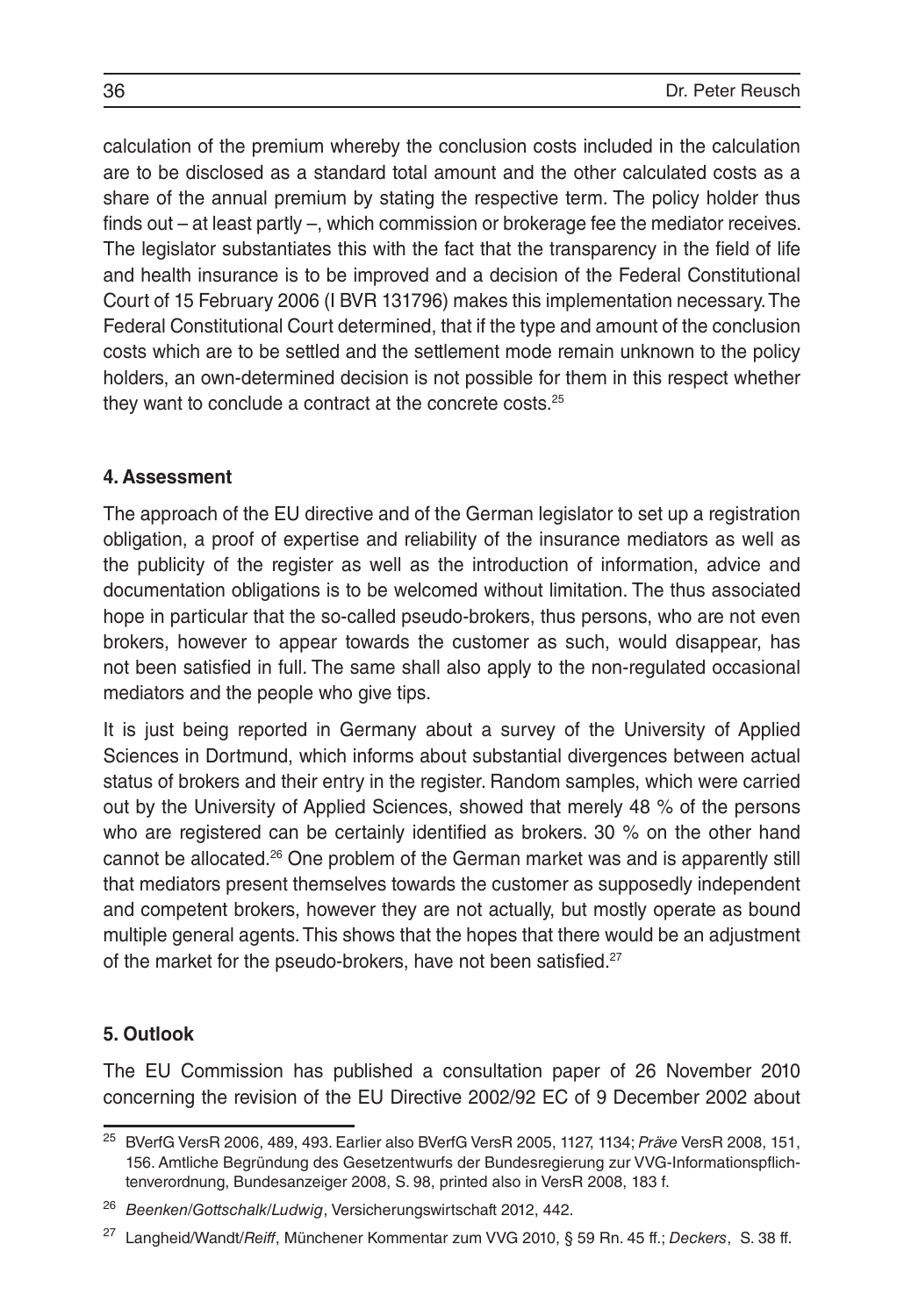the insurance mediation IMD 2.28 CEIOPS has published an instructive report in which information is given about the implementation of the benchmarks of the Insurance Mediation Directive in the EU states.29 Besides the consultation regarding IMD 2 the EU Commission has almost parallel carried out consultations regarding the revision of the MiFID and the initiative concerning so-called investment products for small investors - Packaged Retail Investment Products (PRIPs).

It is noticeable that the EU Commission therefore apparently thinks in particular from the perspective of financial service mediation. A certain harmonisation is certainly desirable, however there are also misgivings in this respect, because the different nature of the sales channels and the products may not be disregarded.

Aimed at is in any case an application of the regulations from the Insurance Mediation Directive also to the direct sales. However, it should be taken into consideration here that policy holders, who intend to conclude contracts by electronic means for the Internet or by including the telephone do not necessarily expect individual advice. It cannot be ensured through these media either without further ado. It must be sufficient if insofar standardised product information is given. A determination of the concrete needs together with advice and documentation can hardly be carried out here.

A full harmonisation incidentally does not appear desirable. With regard to the different nature of the sales channels and the specific national features merely a minimum harmonisation should also be envisaged for IMD 2.

Considerations are also being made to envisage standards for a qualification level throughout the EU. No objections are to be filed against this per se. However, a possible full harmonisation may not lead to a fall in the quality standard in the countries, which have high or higher standards.

The Commission is apparently of the opinion that the current regulations concerning the remuneration are not particularly transparent in order to disclose or to avoid conflicts of interest. A ban for example to the extent that the mediator receives commission or a brokerage fee from the insurance company as so far, but exclusively is to be remunerated for his mediation and advice service by the customer, is in no way better than the previous system. It is to be feared that the consumer will tend to save costs and will waive the necessary advice in full.

A disclosure of conclusion and sales costs included in the calculation in line with the German model in the field of life and health insurance appears therefore sufficient. One could possibly supplement still to which reduction in yield these costs lead with long term life insurance contracts - Reduction in Yield. Special transparency regulations in the indemnity and accident insurance do not appear necessary in this context. The disclosure of a concrete remuneration is incidentally not even possible, because

<sup>&</sup>lt;sup>28</sup> Consultation document on the Review of the Insurance Mediation Directive (IMD), Commission Staff Working Paper, ec.europa.eu.internal\_market/consultations/docs/2010/insurance\_mediation/ consultation\_document\_eu.pdf

<sup>29</sup> http://www.ceiops.eu/media/files/publications/submissionstotheec/CEIOPS-DOC-09- 07IMDReport.pdf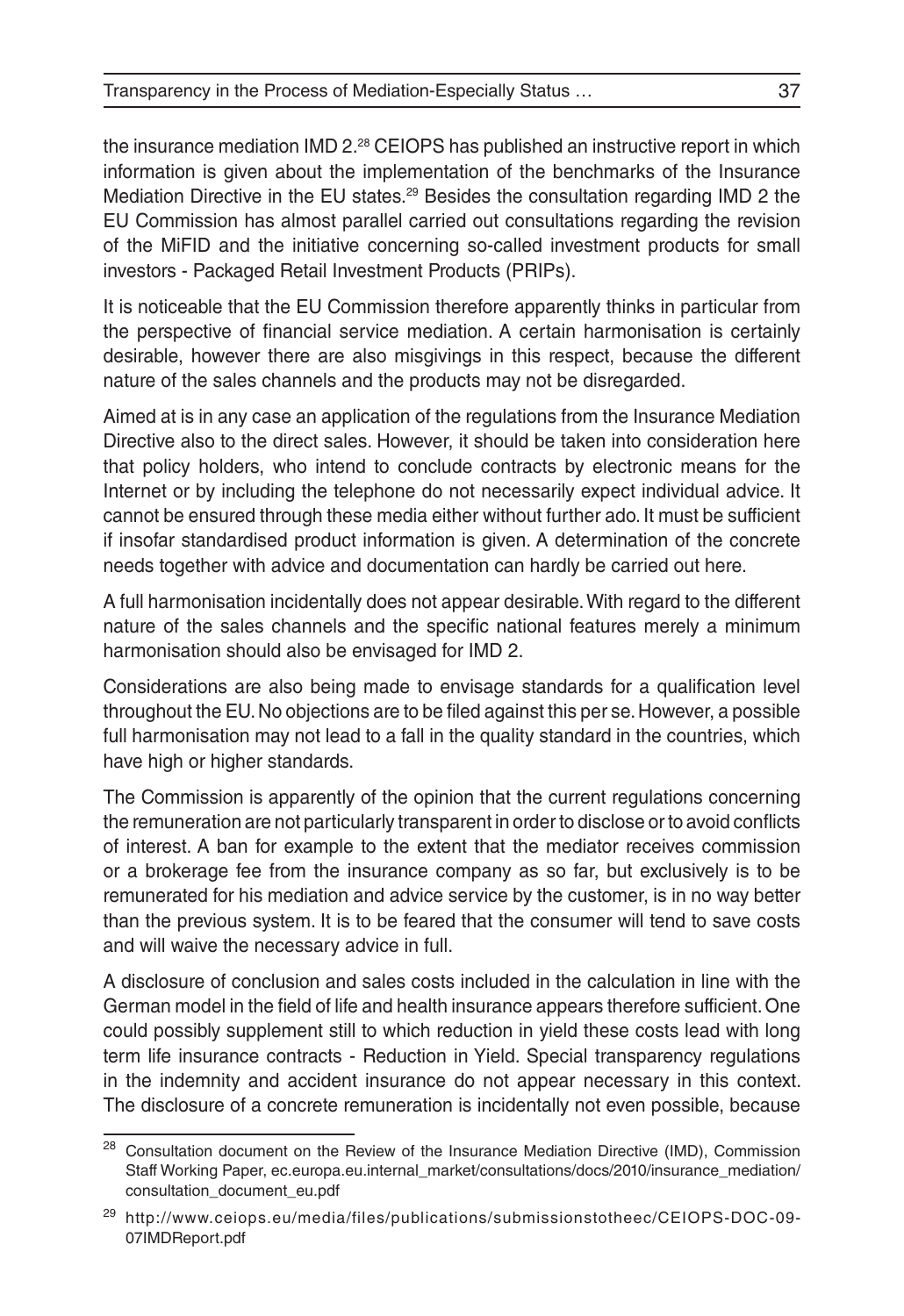this has not yet been determined as a rule at the conclusion of the mediation. The remuneration systems are very differentiated, include super commission, performancebased participations, etc.30

#### **Bibliography**

- *Abram*: Die §§ 42 a 42 l VVG des Referentenentwurfs eines ersten Gesetzes zur Neuregelung des Versicherungsvermittlungsrechtes , r+s 2005, 137.
- *Beenken/Gottschalk/Ludwig*: Etikettenschwindel Versicherungsmakler, VW 2012, 442.

*Bruck/Möller*: Versicherungsvertragsgesetz , 9th ed. 2010.

*Deckers:* Die Abgrenzung des Versicherungsvertreters vom Versicherungsmakler, Karlsruhe 2003, S. 38 ff.

*GDV*: Yearbook 2011, 2012.

*Langheidt/Wandt*: Münchener Kommentar zum Versicherungsvertragsgesetz 2010.

*Looschelders/Pohlmann*: Versicherungsvertragsgesetz , 2nd ed. 2011.

- *Müller*: Versicherungsbinnenmarkt. Die europäische Integration im Versicherungswesen, München 1995.
- *Müller*: Die neue EU-Vermittlerrichtline Überlegungen zum Umsetzung in deutsches Recht, ZfV 2003, 98.
- *Präve*: Die VVG-Informationspflichtenverordnung, VersR 2008, 151.
- *Prölss/Martin*: Versicherungsvertragsgesetz, 28th. ed. 2010.
- *Reiff*: Das Gesetz zur Neuregelung des Versicherungsvermittlerrecht, VersR 2007, 717.
- *Wandt*: Versicherungsrecht, 5th. ed. 2010.
- *Werber*: Status und Pflichten der Versicherungsvermittler, insbesondere des Versicherungsmaklers, vor dem Hintergrund der Reformarbeiten, ZfV 2004, 419.

 $30$  Very detailed the statement of GDV under www.gdv.de/2011/02/gdv-stellungnahme-zur-evaluationder-eu-richtlinie-ueber-versicherungsvermittlung-imd2/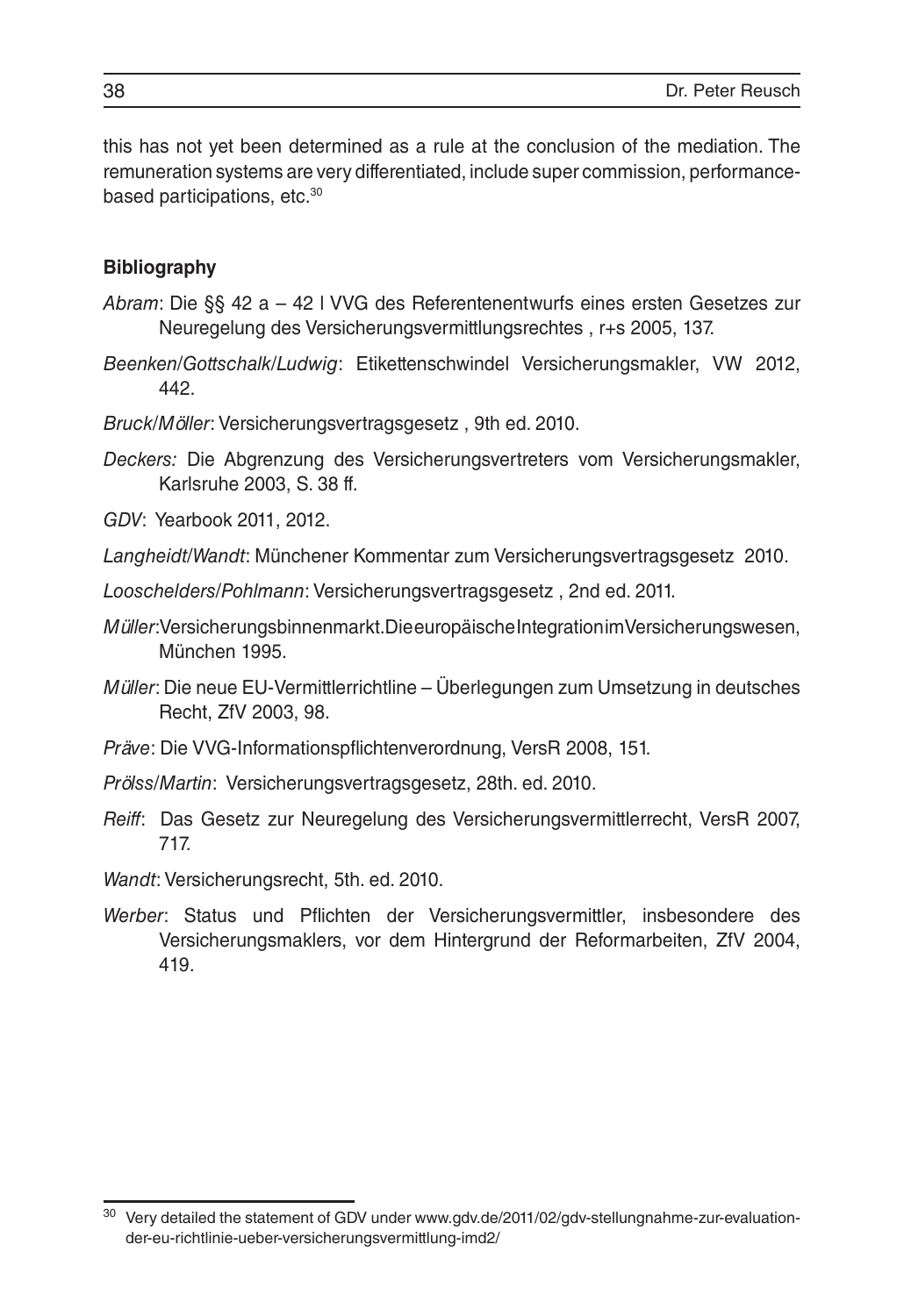# **Transparency Concerning On-Line Insurance**

*Omnia mutantur nos et mutamur in illis. 1*

# **Şebnem Ulusoy2**

#### *CHAPTER ONE*

#### *Overview of the key issues*

**I. Transparency;** by definition implies openness, communication and accountability; it suggests to operate in such a way that is visible and accessible for others to detect what actions are performed. Transparency concerning on-line insurance should read as "readily understood" and be characterized by visibility or accessibility of information.

As the main drive for ensuring transparency is to guarantee the protection of consumer interests, insurance industry purporting to benefit from the new era of e-commerce will need to ensure the transparency amongst other notions. In our context transparency is envisaged as clarity, comprehensibility and exhaustiveness of a contractual text.

Traditionally, insurers sell their products either directly or through a variety of distribution channels, of which the most familiar are brokers, agents and bancassurance. However, in the aftermath of the recent financial crisis and subsequent economic recession, rapidly changing and innovative technologies, along with the accelerated changes in the regulations paved the way for reversing the methods of distribution of insurance products.

**II. New channel for distribution**; Now, there is an urge for the market players to generate more premiums, do cost-cuttings regarding their operation expenses and, retention of the customers with high acquisition costs already paid, encouragement for cross-selling.<sup>3</sup> Even though the distribution of insurance products has evolved significantly and the insurance industry is increasingly benefiting from the

All things change, and we change with them, translation of the Latin phrase.

<sup>2</sup> Assistant General Manager in Groupama Turkey.

<sup>3</sup> See "Consumer Protection, Insurance", Rodney Lester, Primer Series on ınsurance, Issue 7, *the World Bank*, www.worldbank.org/nbfi, August 2009. Cross-selling that constitutes bundling or tying is reviewed; despite the positive sides of the matter, it is concluded that it may reduce market transparency.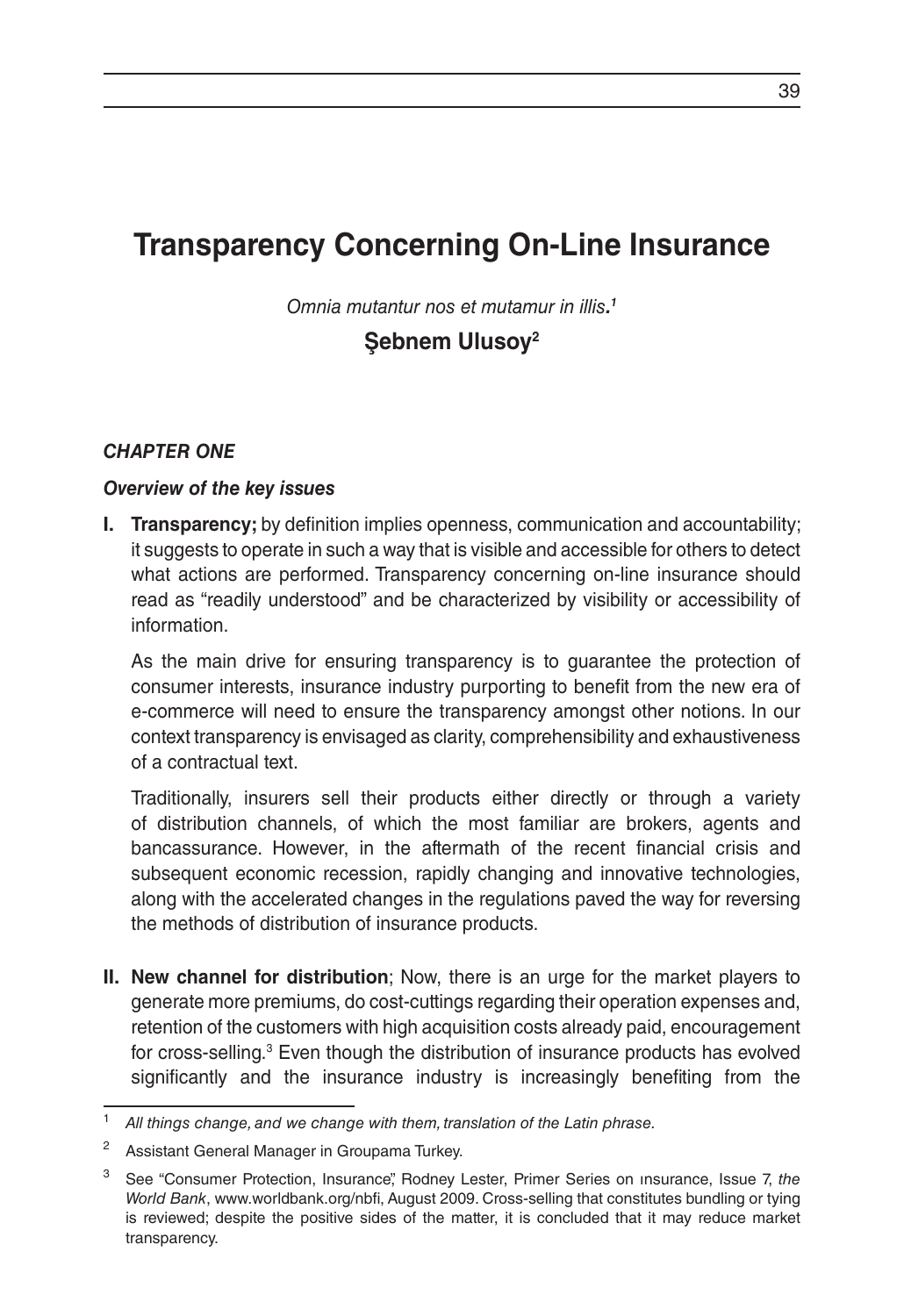technological developments (notably the internet and mobile phones); yet, the evolution of low-cost distribution channel as on-line insurance is at a slow pace. This new form of competition and the threat of losing sales to it started to prompt the technologically reticent insurance industry to use Internet as a sales channel.<sup>4</sup> Albeit Internet and globalised social networks have transformed rapidly the sales channels and methods in other industries, insurance industry did not keep the same pace with the trend. Nevertheless, many customers changed their pattern to buy insurance and increasingly started to use the Internet to conduct research on the providers' or the third parties' comparison websites prior to buying insurance products and they go offline to make purchases. Hence, the trends in the customer behaviour are changing to a certain extent towards so-called biased advice received from the insurance intermediaries to neutral information sites that enable the customers to get quotes and information. According to a survey, the importance of online channels for research and their expected continued growth are clear with 32% of European customers currently using a range of on-line channels, including comparison websites and blogs.5

Contrary to the general presumption of the insurers, the information seeking customers does not centre on the premiums or the products primarily. Figures show that along with the price and the product, customers appreciate "transparent and clear documentation" both in insurance quotes and the contract details of the insurance policy. They require clear and brief information that is comprehensible for them rather than excessive legalese and the insurance industry jargon. More and more the customers perceived the claims handling procedures, responsiveness, and trustworthiness of insurance companies as vital for the purchase. Hence, apart from the best value for the money, it will be appropriate to conclude that honesty, trust, transparency and lastly technology will be the key drivers that influence customer expectations vis-à-vis insurers.6

**III. Transparency is on the rise;** and, the demands for transparency are increasing in large part because of globalization. The global integration of economies has a huge impact on not only the economies but also on the people. The people highly exposed to the changing concepts due to globalisation asked for involvement in the processes which led to broadened scope of disclosure and improved the accuracy and use of information.<sup>7</sup> This is the reason why throughout the world emphasis is made on the demand for more transparency in the ongoing discussions of financial services regulation regarding the consumer protection and rights. Transparency

<sup>4</sup> "Internet Slowly Transforms Staid World Of Insurance", Charles Waltner, http://www.informationweek. com/777/insure.htm.

<sup>5</sup> "Time For Insurers to Rethink Their Relationships", Ernst & Young, *Global Consumer Insurance Survey 2012*.

<sup>&</sup>lt;sup>6</sup> "Trust, Transparency and Technology- European customers' perspectives on insurance and innovation", IBM Institute for Business Value, 2008.

<sup>&</sup>lt;sup>7</sup> "Does the Invisible Hand Need a Transparent Glove? The Politics of Transparency," Ann M. Florini, *Annual World Bank Conference on Development Economics 1999* (The World Bank, 2000)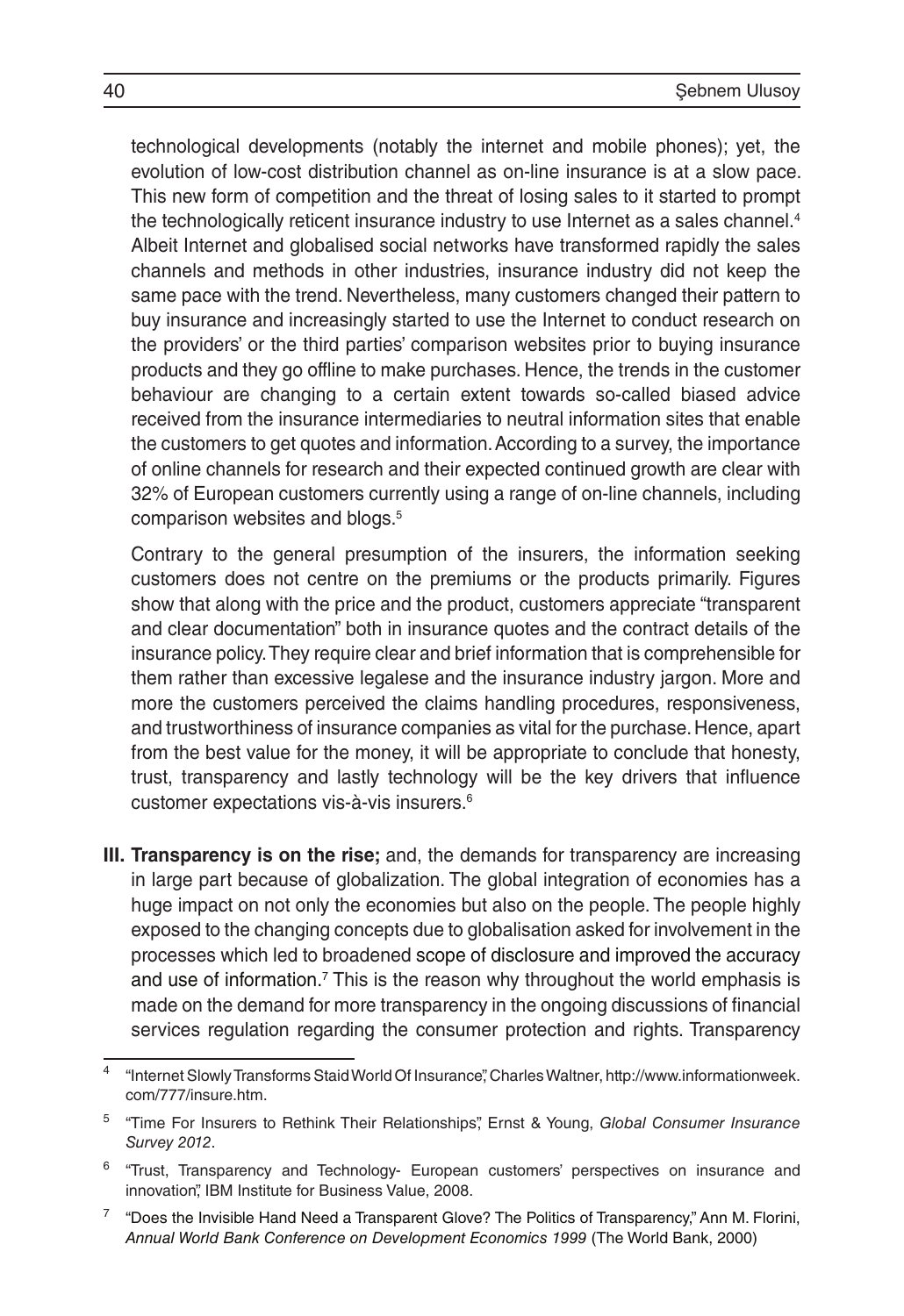has gained prominence as policy makers have seen the shortcomings of more conventional regulation, searched for approaches to problems that do not lend themselves to standardized rules, and recognized the potential of information technology to make complex data accessible to broad audiences.<sup>8</sup> Information technology enables the clients to make more informed decisions enabling them to have access to existing conditions, decisions and actions which are visible and understandable<sup>9</sup>

**IV. Information, Disclosure and Transparency;** ICP No. 19, "Conduct of Business", states that the supervisor sets requirements for the conduct of the business of insurance to ensure customers are treated fairly, both before a contract is entered into and through to the point at which all obligations under a contract have been satisfied.<sup>10</sup> Pursuant to this rule, supervisors should ensure that the principles of transparency and disclosure applied to internet insurance activities are equivalent to those applied to insurance activities through traditional means. In addition, supervisors should require that insurers and intermediaries over which they exercise jurisdiction and which offer insurance products over the internet should disclose certain information on their internet site.11 This information entails, *inter alia*, the contact details of the insurer's head office and its supervisor, the insurer's claims handling procedures; and information on the dispute resolution mechanisms or consumer complaints. Hence, the policyholders will be furnished with a clear view of the business activities and the financial position of their insurer and will reach to a better understanding of the risks to which they are exposed.

In order to keep up with the needs of the information society era the insurers need to abolish the asymmetry of information which often places the consumers at a disadvantage and maintain adequate consumer protection mechanisms to address this market failure. To that end, as a good practice for consumer protection, a financial sector should provide consumers with;

- Transparency by providing full, plain, adequate and comparable information about the prices, terms and conditions (and inherent risks);
- Choice, by ensuring fair and reasonable practices during the sale, post- sale and collection of payments;

<sup>8</sup> "The Political Economy of Transparency: What Makes Disclosure Policies Sustainable?", Archon Fung, Mary Graham, Elena Fagotto and David Weil*Harvard University*, http://www.ashinstitute. harvard.edu, 2004.

<sup>&</sup>lt;sup>9</sup> See "Policy Framework for Effective and Efficient Financial Regulation- General Guidance and High-level Checklist", *OECD* 2010. It is argued that establishing transparency will elucidate teh actual functioning of the financial system given the value of high-quality and accurate informatiob for its functioning.

<sup>10</sup> Insurance Core Principles, Standards, Guidance and Assessment Methodology, *IAIS*, http://www. iaisweb.org, October 2011, p. 276.

<sup>11</sup> ICP No 19, Guidance 19.5.17, p. 286.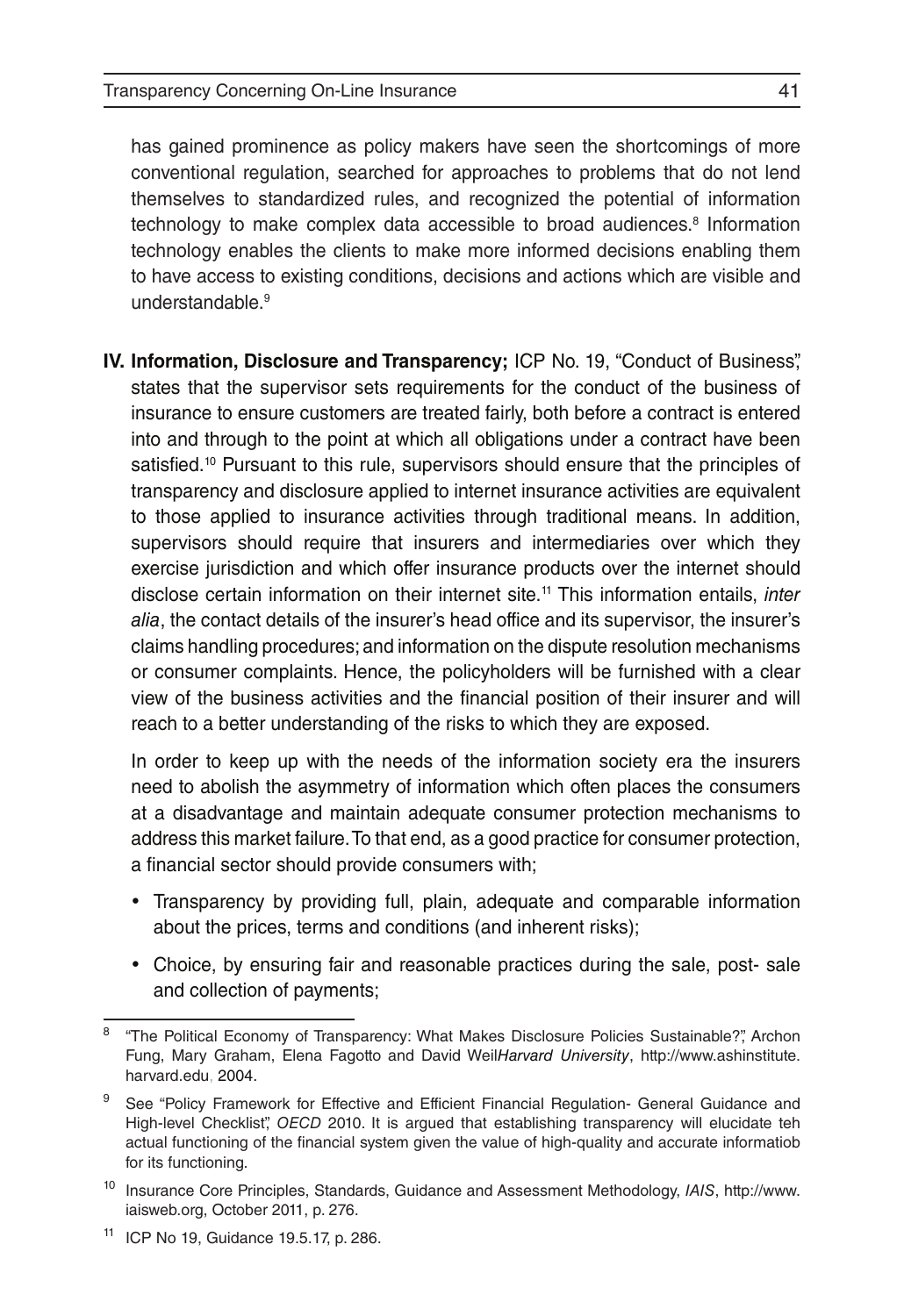- Redress, by providing inexpensive and speedy mechanisms for addressing the complaints and dispute resolution mechanisms;
- Privacy, by ensuring the protection of the personal financial information.<sup>12</sup>
- **V. Trust, Transparency and Technology:** Having underlined the growing need for transformation, it will also be crucial to establish the way ahead of the insurance industry to meet this end. Traditionally insurers maintain product centricity, where product characteristics and the price were the main drives for marketing of the product, in tomorrow's customer- centric environment it is envisaged that flexibility, personalization and experimentation (to think "out of the box") will be the main drivers. In addition, overcoming the perception that the insurance industry has an image problem, social computing to allow information flow with the customers is also highly recommended. To conclude, being non-traditional means not relying on conventional wisdom, but listening to the market which results in mastering trust, transparency and technology.13 New generation of customers that are seeking independent (*i.e.* unbiased) and transparent information are reverting to the Internet which might also result in shifting balance of power to customers from distributors<sup>14</sup>

It is becoming increasingly important to highlight how a combination of increased expectations and accessible technology mean that the insurance industry is now facing a far more demanding customer and that those and failing to proceed with a rapid move to a more consumer-friendly business model risk will be lagging behind. It is appropriate to conclude that greater transparency and simpler products will be a deal breaker in the future. The need for clarity and transparency in the buying process is not driven purely by customer preferences. As a result of the financial crisis, all the regulators are focusing on protecting consumer interests more, with major new regulations being introduced in the EU and many other markets around the world. Insurers that align themselves to a truly customer centric model will adapt themselves to the transition to the new regulatory environment and will gain competitive advantage.15

**VI. Insurance on-line:** The usage of Internet as means for promoting and distributing insurance products implies to comply with an original legal framework composed of a very wide range of rules.

To be more precise, below mentioned categories of regulations have to be mentioned:

<sup>12</sup> Supra footnote 3.

<sup>&</sup>lt;sup>13</sup> Supra footnote 6.

<sup>14</sup> "What the future holds, Insurance 2020", *PwC*, June 2011.

<sup>15</sup> Ernst & Young's Global Insurance Customer Survey, http://www.ey.com/GL/en/Newsroom/Newsreleases/Insurers-are-left-playing-catch-up-globally-as-consumer-expectations-soar, London, 20 February 2012.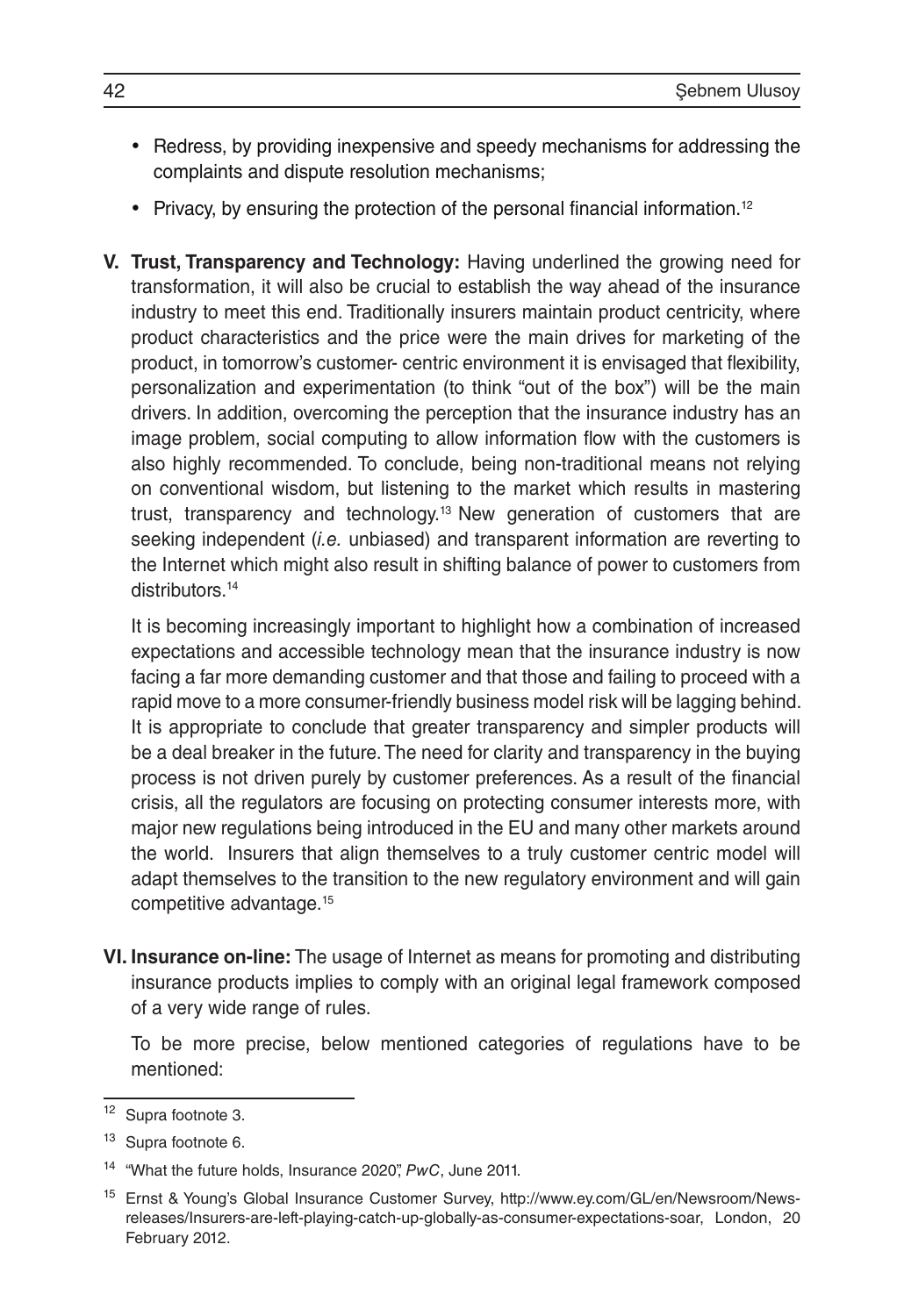- • **Insurance regulations** are subordinating the promotion and distribution of insurance products to some conditions regardless of means used for those activities.
- • **Economic law** has three objectives: To ease the freedom of trade, to protect the insurers from abuses of their competitors and to protect the customer using the Internet to buy insurance.
- • **IT and new technologies** influences modalities and efficiency of this new type of commercialization.

As a part of the financial sector, insurance products are intangible and thus in principle suited to trade over the Internet. However, it is a highly regulated sector as all the other financial sectors and the distribution from Internet has a "borderless" dimension which makes the rules to trade over the Internet cumbersome legally. Therefore, applicable rules to the insurance distribution by Internet have to be organized usually by taking into account different jurisdictions.

In the variety of legal sources applicable for the distribution of insurance products by Internet, various approaches exist for regulating this area. Surely, none of the jurisdictions may be exhaustive to cover all approaches in its entirety. On the other hand, EU regulations governing various national legislations should be taken into the scope of a study on law of insurance distribution from Internet.

# *CHAPTER TWO*

#### *ON-LINE INSURANCE REGULATIONS IN EU AND TURKEY*

#### **I. EU** *Acquis* **Regarding On-line Insurance**:

The Insurance Directives, E-Commerce Directive, Distance Selling Directive, Insurance Mediation Directive together form the instruments of the EU *acquis* as successive steps towards the completion of a single market for insurance services within the EU. However, their provisions reflect different stages in the harmonisation of the relevant national rules, as well as the gradual accommodation of technological developments, such as electronic networks, and the policy considerations, such as the increasing focus on retail/consumer issues.

#### **1. Insurance Directives**

To start with, it is noteworthy to acknowledge that the third generation directives on non-life and life insurance of the EU *acquis* (Insurance Directives) were not designed to address insurance business carried out over the Internet.16 By all means, they fail to eliminate the queries with regard to the implementation of online insurance at the EU level, especially for the cross- border development to

<sup>16</sup> Directives 92/49/EEC (OJ L 228, 11.8.1992) and 92/96/EEC (OJ L 360, 9.12.1992), as amended and codified. The life directives have been codified and recast as Directive 2002/83/EC concerning life insurance (recast version) (OJ L 345, 19.12.2002).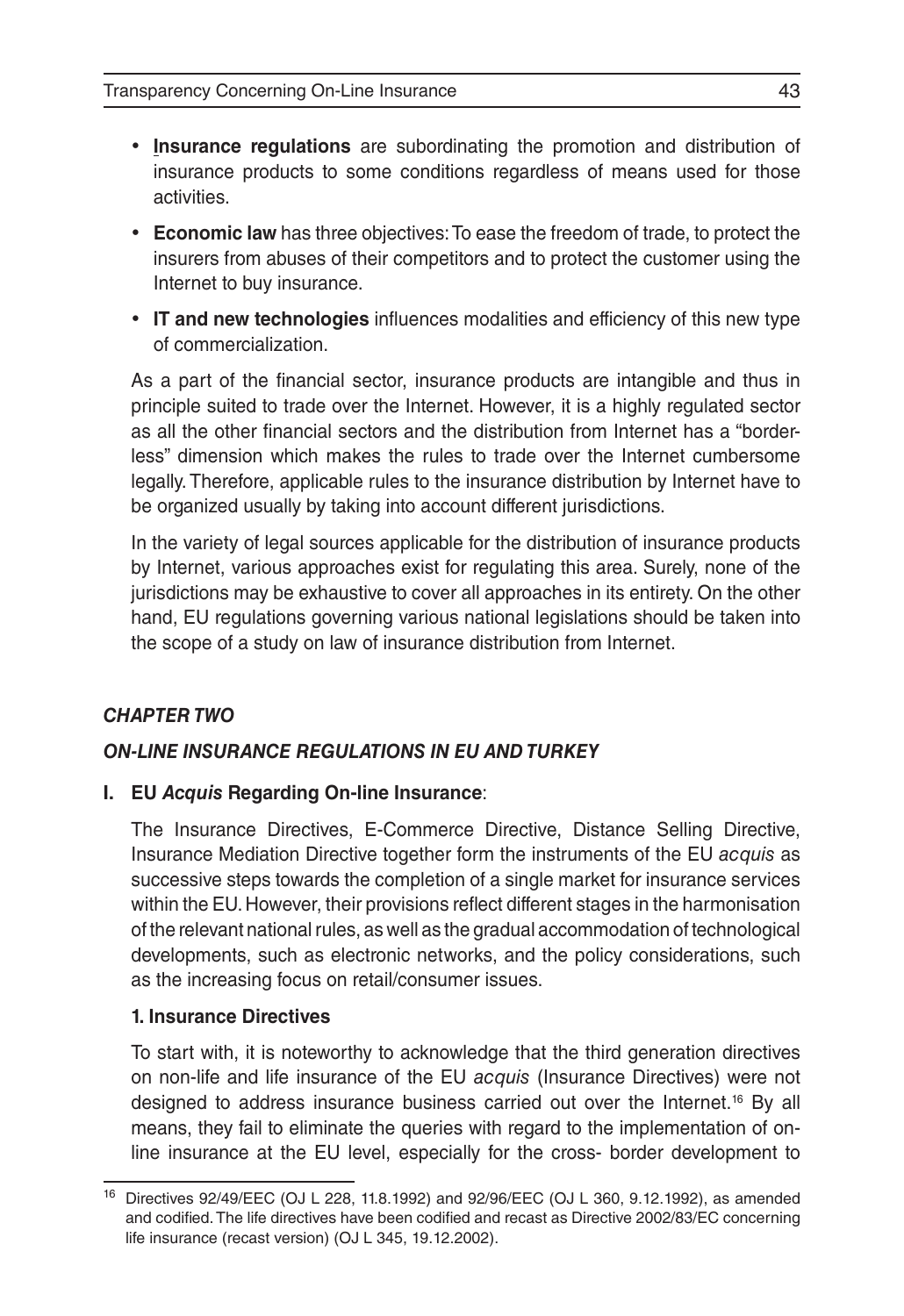ensure a level-playing field for insurers in the Single Market; and, may require adaptation to the needs in the aftermath of the adoption of E- Commerce Directive explained below. All in all, Insurance Directives continue to apply to electronic insurance transactions carried out in the Single Market under EC Treaty rules on the freedom to provide services (Article 49).<sup>17</sup>

### **2. E- Commerce Directive**

E-commerce is a term which signifies the sale of any goods or services on the Internet. Be that as it may, the E-Commerce Directive (hereafter ECD), which was adopted in 2000 and transposed by most EU Member States in 2002, aimed at guaranteeing the freedom to provide information society services in accordance with the freedom to provide services and sets out the general legal framework for business carried out over the Internet.18 It also aimed to harmonise core marketing rules that are relevant in the context of the selling of all financial services, for example, so-called 'cold calling' (i.e. unsolicited phone calls) or the provision of information about the product or service.

As a horizontal and catch-all Directive, it was not tailored to meet all the requirements of particular sectors, such as financial services. The EU Communication which sets out a new policy framework for financial services, aimed to build on the ECD paving the country of origin philosophy to operate, in practice, across all financial services and distance trading modes.<sup>19</sup> In this Communication the need for a clear and coherent policy for cross-border trade in financial services is maintained. The strategy was built around the same principles with the ECD to establish a fully functioning internal market for financial services and moreover to secure coherence between on-line and off-line provision of financial services.

The ECD provides that Member States have to ensure that service providers established on their territory comply with the national requirements applicable to them, which fall within the Directive's coordinated field. In turn, Member States have been obliged to lift provisions prohibiting/impeding the offer/conclusion of insurance products over the Internet, be it internally or on a cross-border basis unless such measures are covered by one of the derogations provided in the ECD.

The ECD provides derogations specified in its Annex, *inter alia*, relating to certain provisions in insurance field mainly due to the application of country of origin principle.20 The specific requirements of the Insurance Directives conflicted with

Article 49 para. 1 (ex Article 43 TEC) of the Consolidated version of the Treaty on the Functioning of the European Union.

<sup>18</sup> Directive 2000/31/EC (OJ L 178, 17.7.2000).

<sup>19</sup> "Electronic Commerce and Insurance", *Discussion Paper for the working group meeting*, MARKT/2541/03, http://ec.europa.eu/internal\_market, December 2003.

<sup>&</sup>lt;sup>20</sup> The ECD Article 3(3) and its Annex fourth indent provides for a derogation from Article 3 of the Directive for insurance activities falling under Article 30 and Title IV of Directive 92/49/EEC, Title IV of Directive 92/96/EEC, Articles 7 and 8 of Directive 88/357/EEC and Article 4 of Directive 90/619/ EEC.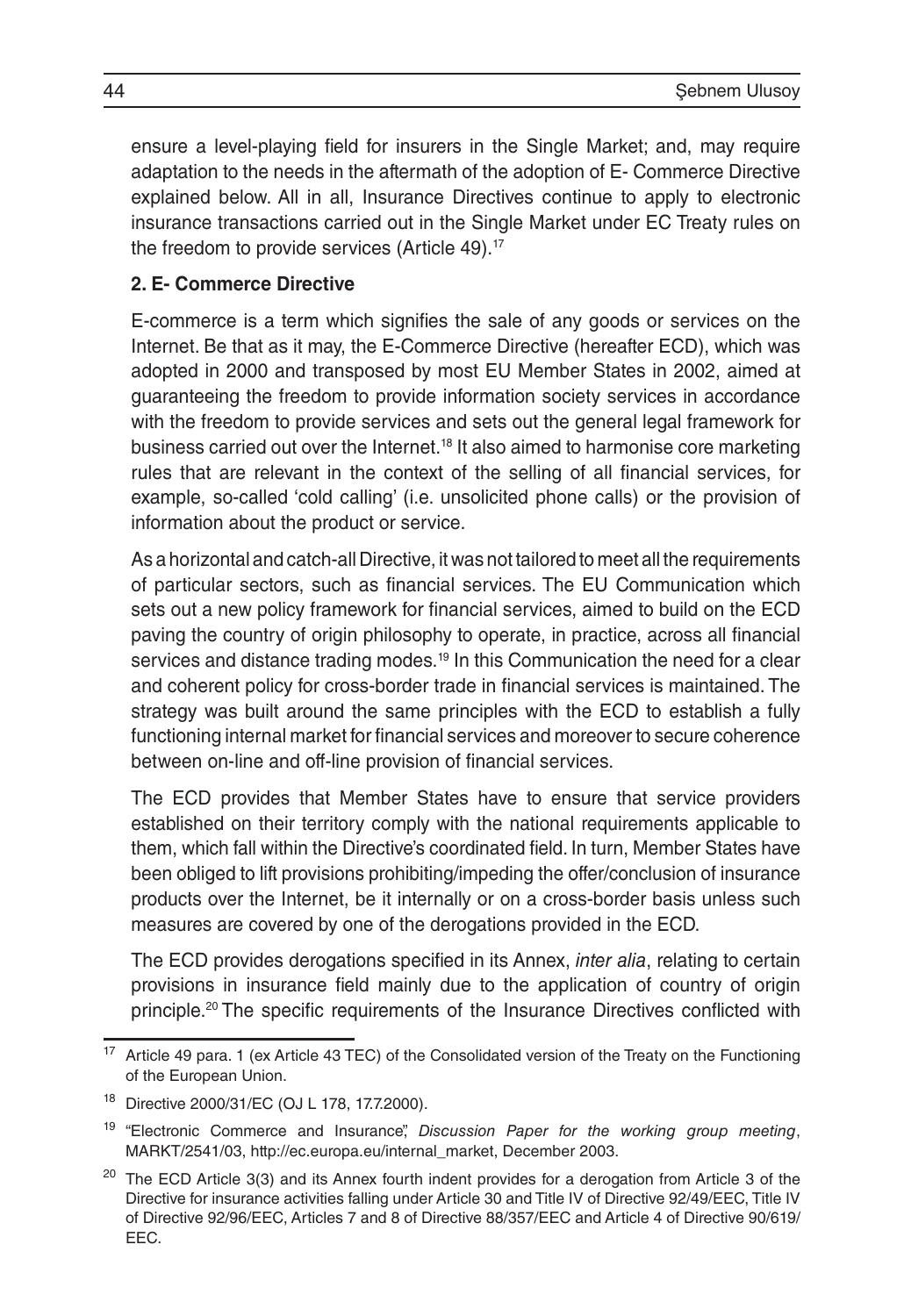the country of origin clause of the ECD. Nevertheless, as the insurance sector falls under the scope of the said directive, it is possible to conclude insurance contract by electronic means like Internet.

**2.1. General implications of the ECD on insurance activities** throughout the EU are briefly as follows;

- • **Prudential supervision:** There is no specific requirement for prior authorisation to provide insurance services on-line other than a general requirement to be authorised in the insurance undertaking's home Member State, *i.e.* the Member State of establishment of the head office, pursuant to the principles laid down in the Insurance Directives. One exception is Article 41 of Directive 2002/83/EC concerning life insurance which necessitates the prior notification to the home Member State regarding the intention to carry on business for the first time in one or more Member States indicating the nature of the commitments it proposes to cover.<sup>21</sup> The host Member State is entitled for requirement of ex-post and non-systematic notification of policy conditions.
- • **Applicable law:** The Insurance Directives apply given the derogation in the ECD.
- • **Advertising:** It should be noted that albeit the consideration to be adopted in the interest of general good, introduction of the commercial activities is considered as admissible along with advertising of their services through all available means of communication in the Member State of the provision of services.<sup>22</sup>
- • **Insurance Intermediaries:** Even though the ECD does not apply fully to all aspects of insurance, derogation concerns only the activities of the insurance undertakings but not the activities of insurance intermediaries are covered by the "internal market clause" (*i.e.* 'the country of origin regime") of the ECD with respect to their on-line activities.<sup>23</sup> ECD introduced a specific liability regime for three categories of services as per the Articles 12 to 14 in the said Directive where the liability for intermediary service providers were defined and limited where they act as mere conduit operators, "caching" providers and hosting services.
- Pre-contractual information: The derogation does not cover the provisions of Insurance Directives referring to provision of pre-contractual information to policyholders.24 Thus, insurance companies carrying out business over the Internet are subject to differing pre-contractual information requirements stemming from not only from the Insurance Directives, but also from the ECD and the Distance Marketing Directive which will be explained further on.

Lamy Assurances, 2011, p. 2215.

<sup>&</sup>lt;sup>22</sup> Article 47 of Directive 2002/83/EC.

<sup>23</sup> Supra footnote 18.

<sup>24</sup> See Directive 92/49/EEC, Article 31 and Directive2002/83/EC Article 36 and Annex 3.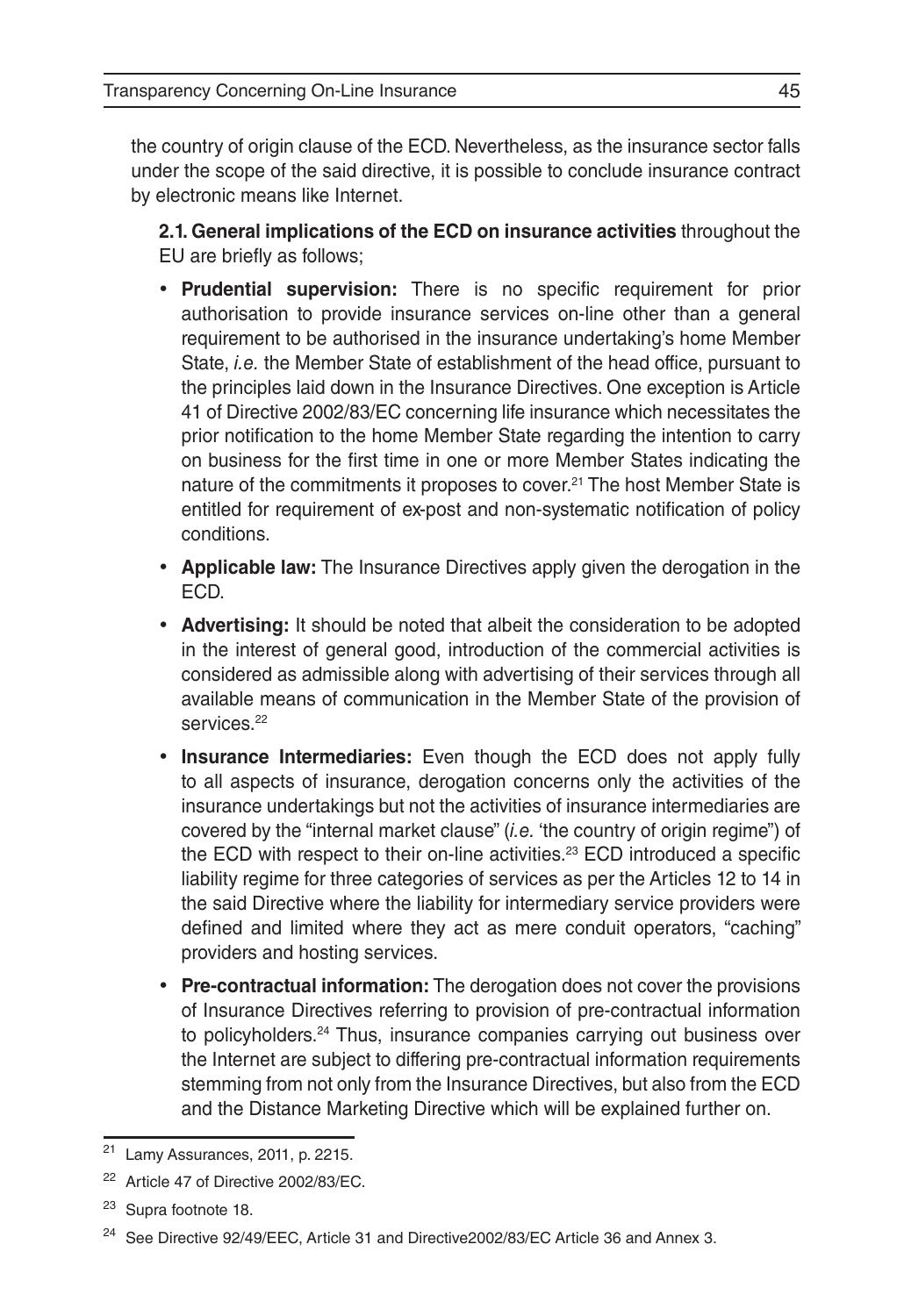Article 5 of the ECD established transparency as a requirement in addition to other information requirements established by the EU *acquis*, by stating that Member States shall ensure that the service provider renders easily, directly and permanently accessible to the recipients of the service and competent authorities. Furthermore, pursuant to the second paragraph of Article 5, Member States are required to at least ensure that, where information society services refer to prices, these are to be indicated clearly and unambiguously and, in particular must indicate whether they are inclusive of tax and delivery costs. The on-line service providers are obliged to provide the general information as set out in the directive to meet this end also. The information requirements do not prevent Member States from imposing additional information requirements but these are either harmonised or unified at EU-level. The new Consumer Rights Directive, which completes Article 5 of the ECD by fully harmonising the information requirements for business-to-consumer distance contracts.25

According to the ECD, the on-line service providers are in principle need to comply with rules of their home Member State in particular with the information requirements and contractual rules; yet there are also numerous obligations imposed on the on-line service providers. The rules that apply for on-line service providers that are simply "transmitting" and that "host" the content on the Internet differ in the imposed duties upon the on-line service providers; the latter has the obligation to remove the illegal content or to block the access to it immediately (*i.e.* "notice-and-takedown" procedure). Nonetheless, both types of the on-line service providers cannot be held liable for illegal content that is uploaded by third parties and the Member States may not impose a general obligation on the on-line service providers to monitor the content that they transmit or host.

• **E-contracts:** Article 9 paragraph 1 of the ECD obliges the Member States to ensure that their legal system allows contracts to be concluded by electronic; hence, will carry the legal effectiveness and validity as the accustomed contracts.

**2.2. E- Commerce Directive revisited-** Since the adoption of the ECD more than a decade ago, law on e-commerce has significantly evolved however e-commerce has still not reached its full potential. There is an urge for better co-operation in the application and implementation, i.e. governance of the ECD. To this end, the Transparency Directive is intended to help avoid the creation

<sup>&</sup>lt;sup>25</sup> Directive 2011/83/EU, on consumer rights, amending Council Directive 93/13/EEC and Directive 1999/44/EC and repealing Council Directive 85/577/EEC and Directive 97/7/EC of the European Parliament and of the Council, OJ L304/64, 28.09.2011. This so-called 'Consumer Rights Directive' obliges the trader to provide the consumer with the following information: the trader's geographical address, telephone number, fax number and e-mail address, where available, to enable the consumer to contact the trader quickly and communicate with him efficiently and, where applicable, the geographical address and identity of the trader on whose behalf he is acting, http://eurlex. europa.eu/LexUriServ/LexUriServ.do?uri=OJ:L:2011:304:0064:01:EN:HTML.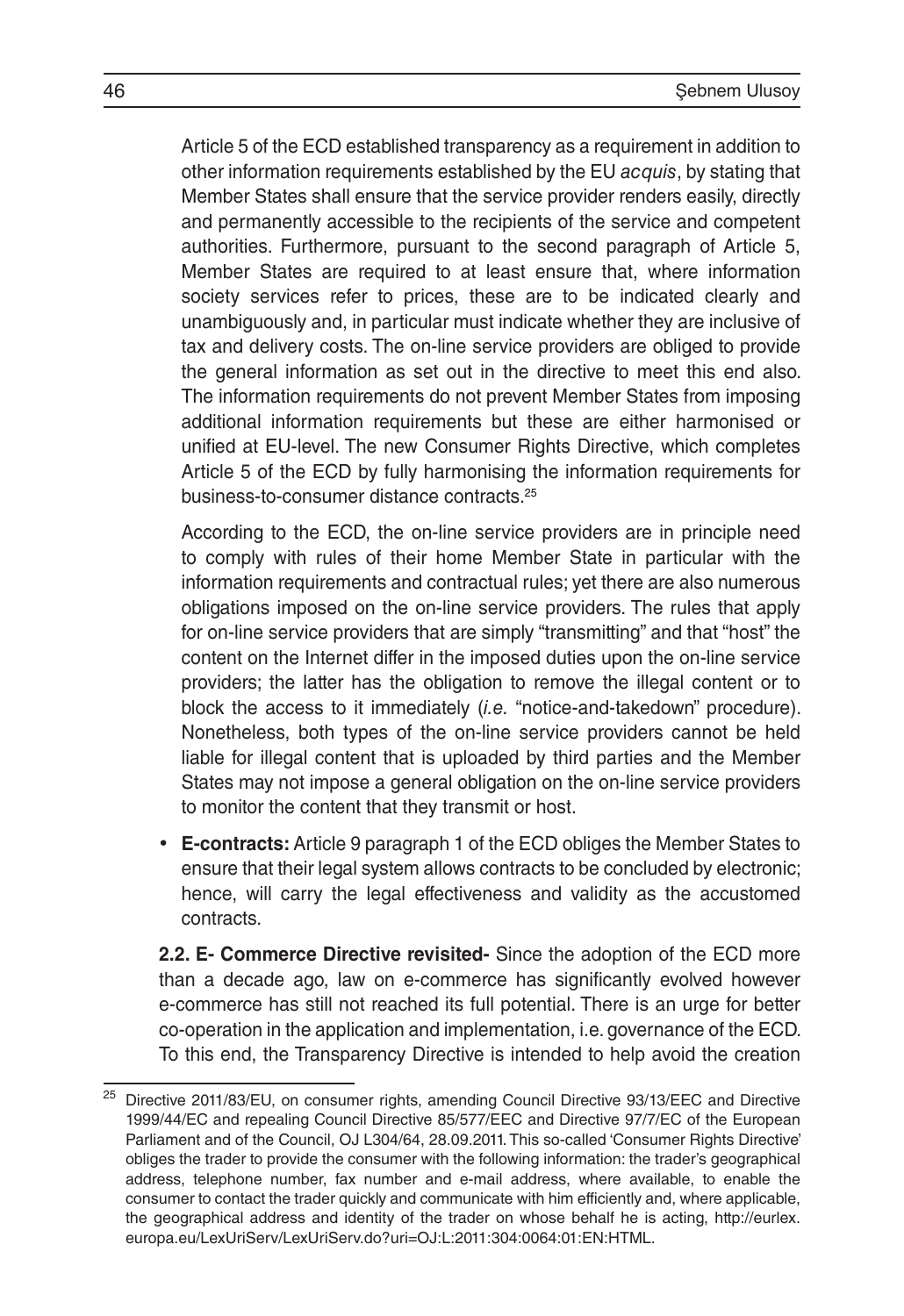of new barriers to trade within the EU. <sup>26</sup> The Transparency Directive requires prior notification of the Member States about their draft rules on information society services, and generally observes a standstill period of at least three months before formal adoption, in order to allow other Member States and the Commission to raise concerns about potential barriers to trade.

Hence, more administrative cooperation, improved enforcement and greater clarification in the liability regime of internet intermediaries are required to increase its impact.<sup>27</sup> As such, in the aftermath of the adoption of the ECD. several directives had also been enacted to complete the regime; namely;

- Unfair Commercial Practices Directive<sup>28</sup>;
- the new Consumer Rights Directive<sup>29</sup>;
- e- Privacy Directive (Directive on privacy and electronic communications)<sup>30</sup>
- Electronic Signatures Directive.<sup>31</sup>

Upon the request of the European Council of June 2011 to submit a roadmap for achieving an internal digital market by 2015, the efforts are underway for the attainment of a Digital Single Market and the European Commission adopted the Communication on e-commerce and other on-line services.32 Furthermore, a "European Consumer Agenda" in 2012 including digital issues will be adopted, which proposes actions to guarantee an appropriate level of information and customer care on-line; *i.e.* transparency will be ensured efficiently.

Despite the enormous potential of e-commerce within the EU, the fact that this source has not been exploited to the fullest extent is due to certain obstacles; be it lack of adequate information, legal cross-border constraints, or inadequate consumer protection rules. Be that as it may, since the ECD laid the foundations for cross-border on-line services, however in a technologically neutral manner, it is recognised to be a cornerstone of the Digital Single Market also, which will result in certain additions rather than an amendment to the directive.<sup>33</sup>

- <sup>32</sup> Communication on e-commerce frequently asked questions, *European Commission, MEMO/12/5*, January 2012.
- <sup>33</sup> "Stimulating growth and employment: an action plan for doubling the volume of e-commerce in Europe in 2015", *European Commission, Press release*, 11.1.2012.

<sup>&</sup>lt;sup>26</sup> Directive 98/34/EC (as amended by Directive 98/48/EC) laying down a procedure for the provision of information in the field of technical standards and regulations, OJ L 204/37, 31.07.1998.

<sup>&</sup>lt;sup>27</sup> "Online services, including e-commerce, in the Single Market", Commission Staff Working Paper, http://ec.europa.eu/internal\_market/e-commerce/docs/communication2012/SEC2011\_1641\_en.pdf SEC(2011) 1641. In this paper, the evolution of the ECD along with the EU jurisprudence is studied.

<sup>28</sup> OJ L 149/22, 11.06.2005.

<sup>29</sup> Supra footnote 25.

<sup>&</sup>lt;sup>30</sup> Directive 2002/58/EC concerning the processing of personal data and the protection of privacy in the electronic communications sector, OJ L 201/37, 31.07.2002; as revised by Directive 2009/136/ EC 25.11.2009.

<sup>&</sup>lt;sup>31</sup> Directive 1999/93/EC on a Community framework for electronic signatures, OJ L 013/12, 19.01.2000.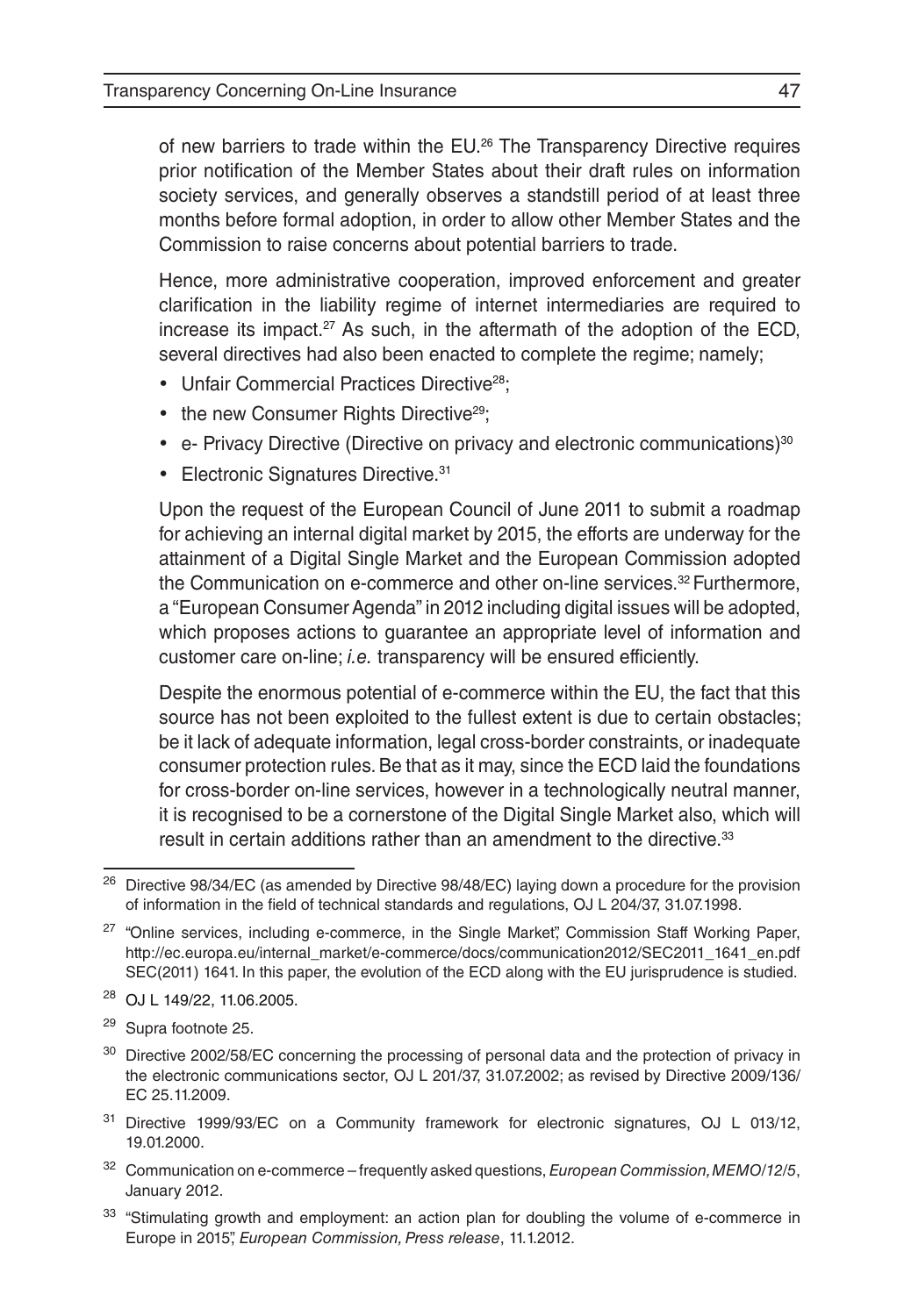### **3. Distance Marketing of Financial Services Directive**

Recital 5 of the Distance Marketing Directive states that, because of their intangible nature, financial services are particularly suited to distance selling and the establishment of a legal framework governing the distance marketing of financial services should increase consumer confidence in the use of new techniques for the distance marketing of financial services, such as electronic commerce.<sup>34</sup> The basic provisions of this Directive is to provide the consumer with some specified information about the supplier and the service or product and, in some cases, allow the consumer to cancel the contract within a prescribed period.<sup>35</sup> Provision of comprehensive information before the purchase of the products is needed to be respected.

Pursuant to Article 6 (1), the right of withdrawal of the consumers from the contract without penalty and without giving any reason is set out as a period of 14 calendar days. This period is extended to 30 calendar days in distance contracts relating to life insurance covered by Directive 90/619/EEC and personal pension operations whereas the EU Life Insurance Consolidated Directive specifies a cooling off period of between 14 and 30 days after the 'contract has been concluded'. In addition, where a distance contract is concluded by electronic means, e.g. Internet, the information requirements imposed by the ECD will also apply. Thus, it is right to conclude that the implementation of the Distance Marketing Directive will require firms to operate separate compliance regime for products sold at a distance.<sup>36</sup>

#### **4. Insurance Mediation Directive-**<sup>37</sup>

This Directive has been adopted to set up a legal framework which along the single passport rules ensures a high level of professionalism and competence among insurance intermediaries whilst guaranteeing, *inter alia*, the "minimum" information which insurance intermediaries have to provide to customers. The aim of establishing a genuine level playing field for all insurance intermediaries at EU level requires taking up of a coherent approach for insurance mediation. Form and content of the pre-contractual information, incentives for distributors that may influence the advice to consumers, assessment of the suitability of the financial product for the consumer may be the key areas for alignment of the rules.

The EU Commission intends to address cross-sectoral inconsistencies regarding the marketing of investment products through its Packaged Retail Investment Products (PRIPs) initiative. It is noteworthy to emphasise the underlying rationale of the two texts; PRIPs concerns the regulation of packaged retail investment

<sup>&</sup>lt;sup>34</sup> Directive 2002/65/EC concerning the distance marketing of consumer financial services and amending Council Directive 90/619/EEC and Directives 97/7/EC and 98/27/EC, of 23 September 2002.

<sup>35</sup> "Implementing the Distance Marketing Directive: another compliance regime", *Freshfields Bruckhaus Deringer*, October 2003.

<sup>36</sup> *Ibid*.

<sup>37</sup> Directive 2002/92/EC on insurance mediation, 9 December 2002.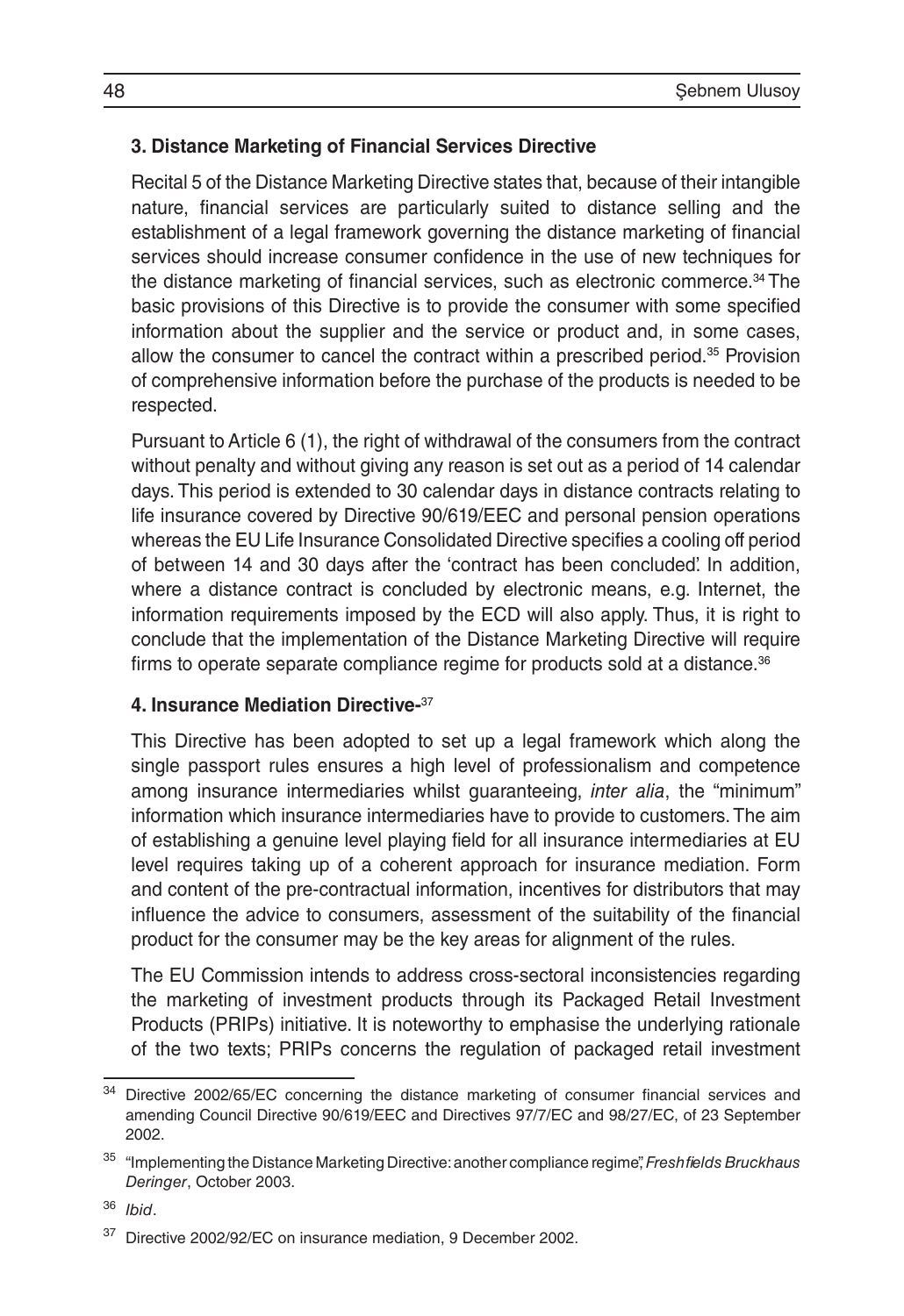products and is expected to include e.g. pre-contractual disclosure to ensure product transparency before the sale of an investment product, whereas Insurance Mediation Directive concerns insurance mediators and is expected to include e.g. information to be given to consumers to ensure that the insurance mediator acts independently from the insurance seller.

In a Communication, the EU Commission concluded that legislative changes at EU level were necessary to ensure a more consistent and coherent horizontal approach to the regulation of product disclosure and sales practices. Therefore, the regulation of selling practices in relation to insurance PRIPs should be covered by the revision of the Insurance Mediation Directive, *i.e.* IMD2. In this context, two regimes would appear to be necessary in the Insurance Mediation Directive, one for the sale of general insurance products and one for insurance PRIPs (investments packaged as life insurance policies).38 Under the proposed review of the Insurance Mediation Directive, these products would become subject to regulation of insurance PRIPs through the Markets in Financial Instruments Directive (MiFID).39

#### **II. Legislation with a Turkish flavour**

As in nearly all jurisdictions, as well as EU, an important remark for Turkish insurance mediation is that the direct sales through employees or distance-selling are less developed in life than in non-life insurance.40 The old rhetoric about the life insurance products goes as "Life insurance is sold, not bought!" in Turkey also. In light of these similarities the rules of Turkish insurance industry with regard to the on-line insurance and e-commerce will be briefly presented.

Transparency is treated within the Turkish Insurance Law as a secondary contractual obligation of the insurer which is the duty to inform the policyholders about the content of the insurance agreement.

The E-Signature Law<sup>41</sup> is aimed at extending the application area of e-commerce in Turkey. Nevertheless, on-line insurance is still a new concept for the Turkish insurance industry and given the lack of secondary legislation there is a road ahead of the industry and all the market players. The transparency in on-line insurance under Turkish Insurance Law is also not elaborated in detail. Therefore the general rules governing the duty of information also applies in on-line insurance.

<sup>&</sup>lt;sup>38</sup> Study on the impact of the revision of the Insurance Mediation Directive (ETD/2007/IM/B2/51) Final Report, http://ec.europa.eu/internal\_market/insurance/docs/mediation/imd\_final\_en.pdf, prepared for the European Commission DG Internal Market and Services.

<sup>&</sup>lt;sup>39</sup> Directive on 2004/39/EC (known as "MiFID" as subsequently amended is a European Union law that provides harmonised regulation for investment services with the main objectives to increase competition and consumer protection in investment services. As of the effective date, 1 November 2007, it replaced the Investment Services Directive Directive (93/22/EEC of 10/05/1993, OJ N.L141 of 11/06/1993).

<sup>40</sup> http://www.insuranceeurope.eu/uploads/Modules/Publications/key-facts-2011.pdf.

<sup>41</sup> Law No: 5070, entered into force on July 23, 2004. The secondary rules were adapted by the E-signature Regulation and Communiqué, published in the Official Gazette and entered into force on January 6, 2005.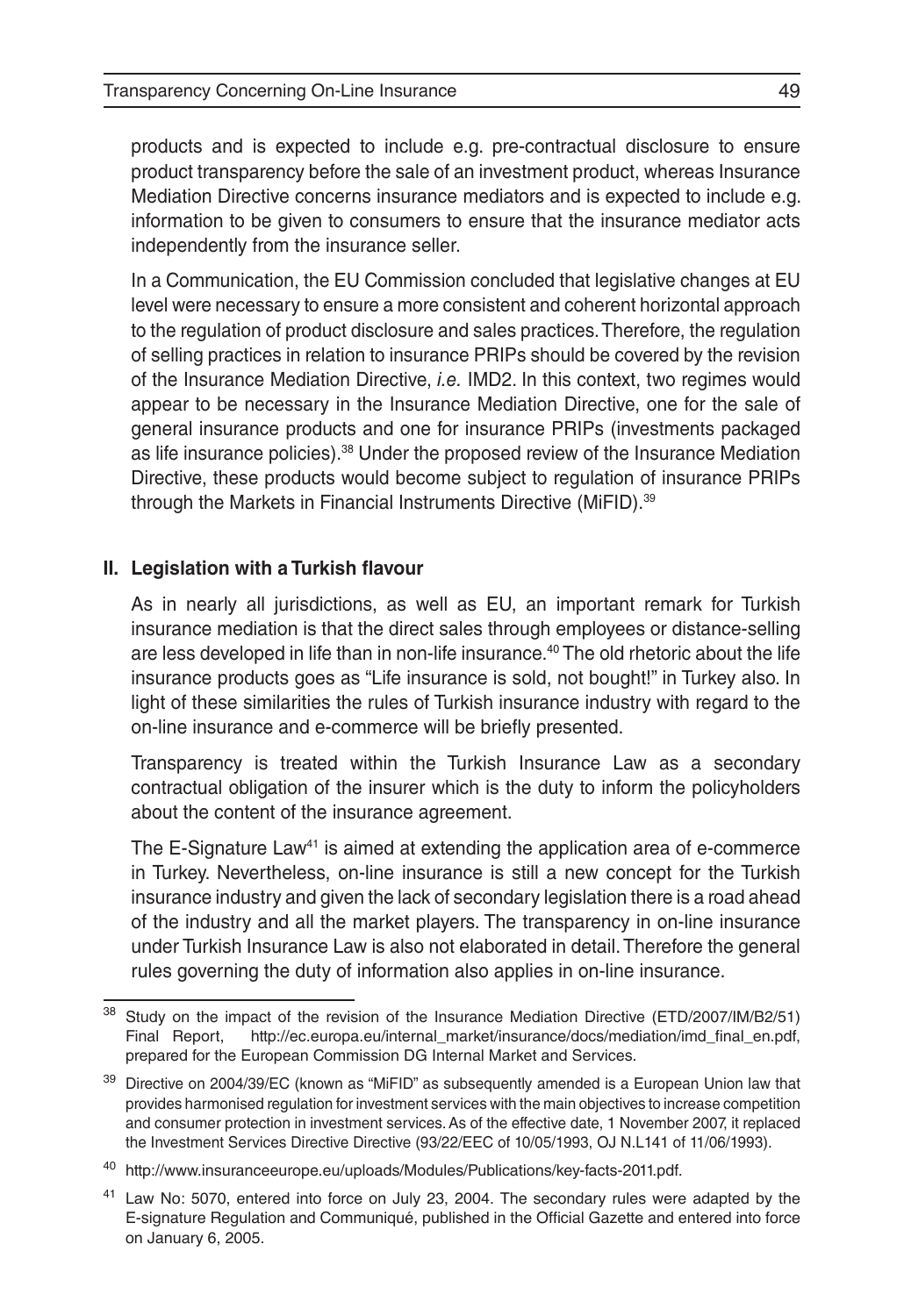### **1. Turkish Code of Commerce**

According to the article 1290 of the Turkish Commercial Code, the policyholder must share necessary information regarding the object of the insurance with the insurer. However, such obligation has not been stipulated for the insurer; the obligation of the insurer to inform was introduced by virtue of the Insurance Law.42

## **2. Insurance Law**

According to the article 11/3, the Insurance Law governs the issues related to information to be provided by the insurance companies and insurance agents to the policyholder, beneficiary and the insured during the pre-contractual period (before issuance of the policy) and within the insurance term.

# **3. Regulation Concerning the Liability of Disclosure Regarding Insurance Contracts (Regulation)**

The regulation mentioned in the article 11.3 of the Insurance law entered in force on March  $1<sup>st</sup>$ , 2008. According to the regulation the insurer or its agent shall disclose all necessary explanation to the policyholder and notify a disclosure form before the issuance of the policy.

- "Disclosure form" is as a document containing brief information on insurance coverage, exemptions, processes, dispute resolution mechanisms along with the rules on indemnification which needs to be disclosed by the insurer and the competent intermediaries to the policyholder before the issuance of insurance contract.
- The policyholder is entitled to terminate the insurance contract and claim indemnification of the damages incurred if any, upon failure to properly fulfil the obligation to inform or upon provision of misleading information about the insurer or failure to deliver the disclosure form duly or upon misrepresentation of information in the form and upon any one of such cases being effective in the decision-making of the policyholder.
- In principle, the disclosure should be in "in writing", whereas a derogation is maintained for the policies concluded via distance marketing methods such as telephone, call centre, Internet. However, the insurer continues to bear the burden of proof concerning the notification of the minimum obligatory information.

# **4. The New Turkish Commercial Code:**

The new Turkish commercial Code (hereafter NTCC) will enter into force as of July 1st, 2012. According to the article 1423 of the NTCC entitled "Disclosure Obligation" which will enter in force as of July 1st, 2012, the insurer and its agencies shall notify the policyholder in writing all important information about his/her rights before the issuance of the insurance contract.

<sup>42</sup> Turkish Insurance Law, Law No: 5684, published on June 14, 2007.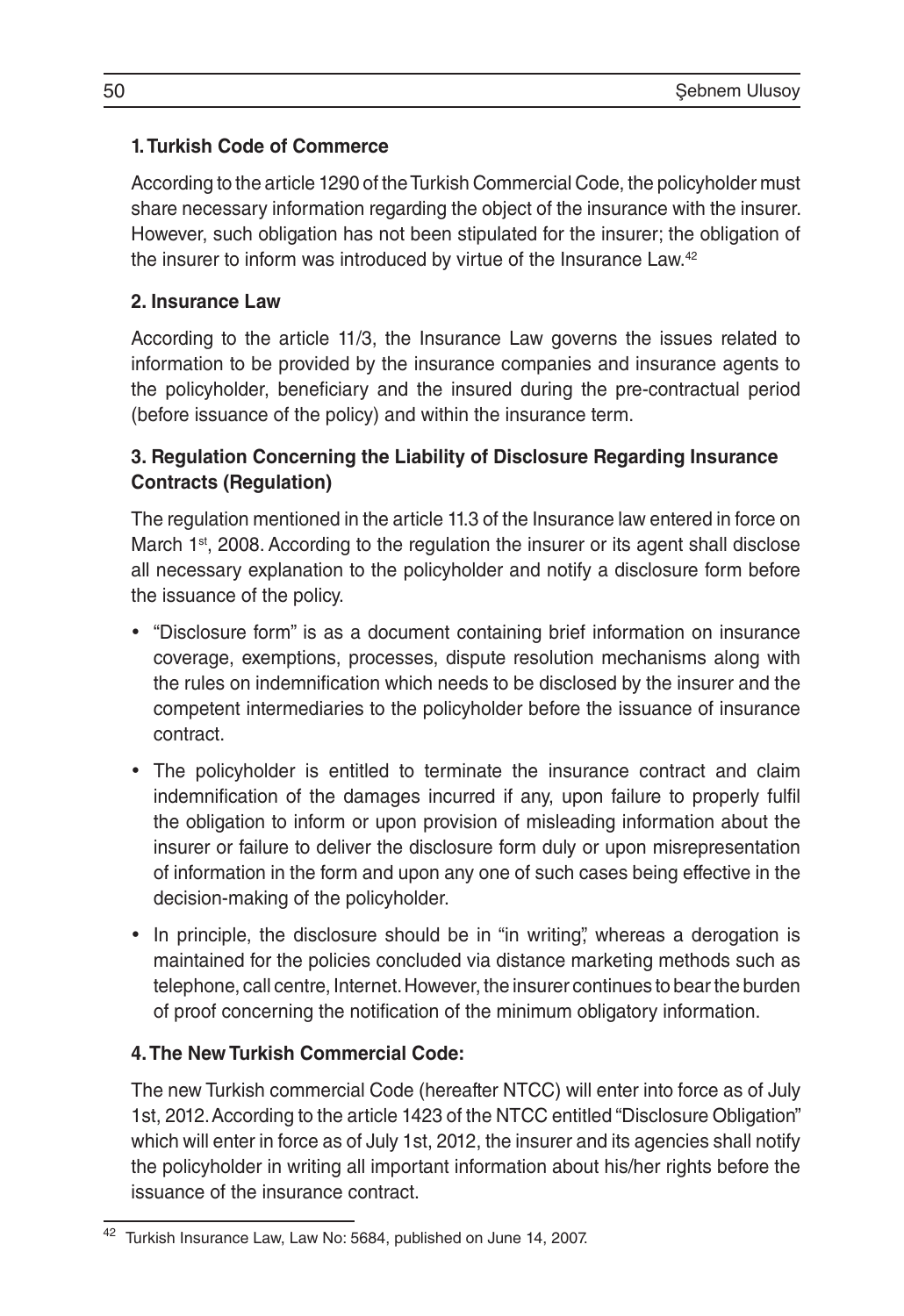In case of failure to disclose, the policyholder is entitled to object to execution of the insurance contract within 14 days, otherwise the policy issued shall become valid.

The insurer bears the burden of proof regarding the evidence of explanatory disclosure. The insurance regulator of Turkey is empowered to determine the structure and content of the disclosure to the consumer, in light of the regulations of various countries and especially European Union.

## **5. On-line Insurance under Turkish Insurance Law**

- According to the article 5 of the E-Signature Law a secure digital signature will bear all the legal consequences of signature made by hand. The act provides that an e-signature cannot be used for transactions involving guarantee contracts or for transactions required to be executed by special official form or procedure. Therefore e-signatures may not be used to execute the sale of real estate or a marriage ceremony.
- • According to the first paragraph the article 1526 of the NTCC;

*"Bill, bond, check, receipt, interest warrant and other instruments that are similar with bill of exchange cannot be issued by means of secure electronic signature. The transactions to be conducted on the bill such as request, acceptance and aval cannot be implemented by secure electronic signature"*

• However according to the second paragraph of the 1526;

*"The signature on the consignment, bill of loading and insurance policy can be affixed by hand writing, facsimile print, stapler, stamp or any other electronic vehicle. The records on these bills can be written, created and sent by means of hand writing, telegraph, fax and other electronic vehicles to the extent that it is allowed by the laws of the country in which the bill is issued".* 

#### **III. Concluding Remarks:**

In a nutshell, the evolving nature of the Turkish legislation is in line with that of the EU *acquis*. All these efforts are to secure that the consumer protection rules are respected and a level playing field for the insurance market players are maintained by virtue of imposition of transparency, whilst keeping up with the pace of the technological changes.

In an era where we have observed the continuous innovations in electronic means; we will soon be closing the file of e-commerce and passing on the new file on m-commerce.43 These challenges will pave the way to change the business patterns of

 $43$  M-commerce (mobile commerce) is the buying and selling of goods and services through wireless handheld devices such as cellular telephone and personal digital assistants (PDAs). Known as next-generation e-commerce, m-commerce enables users to access the Internet without needing to find a place to plug in. Citation from http://searchmobilecomputing.techtarget.com/definition/mcommerce.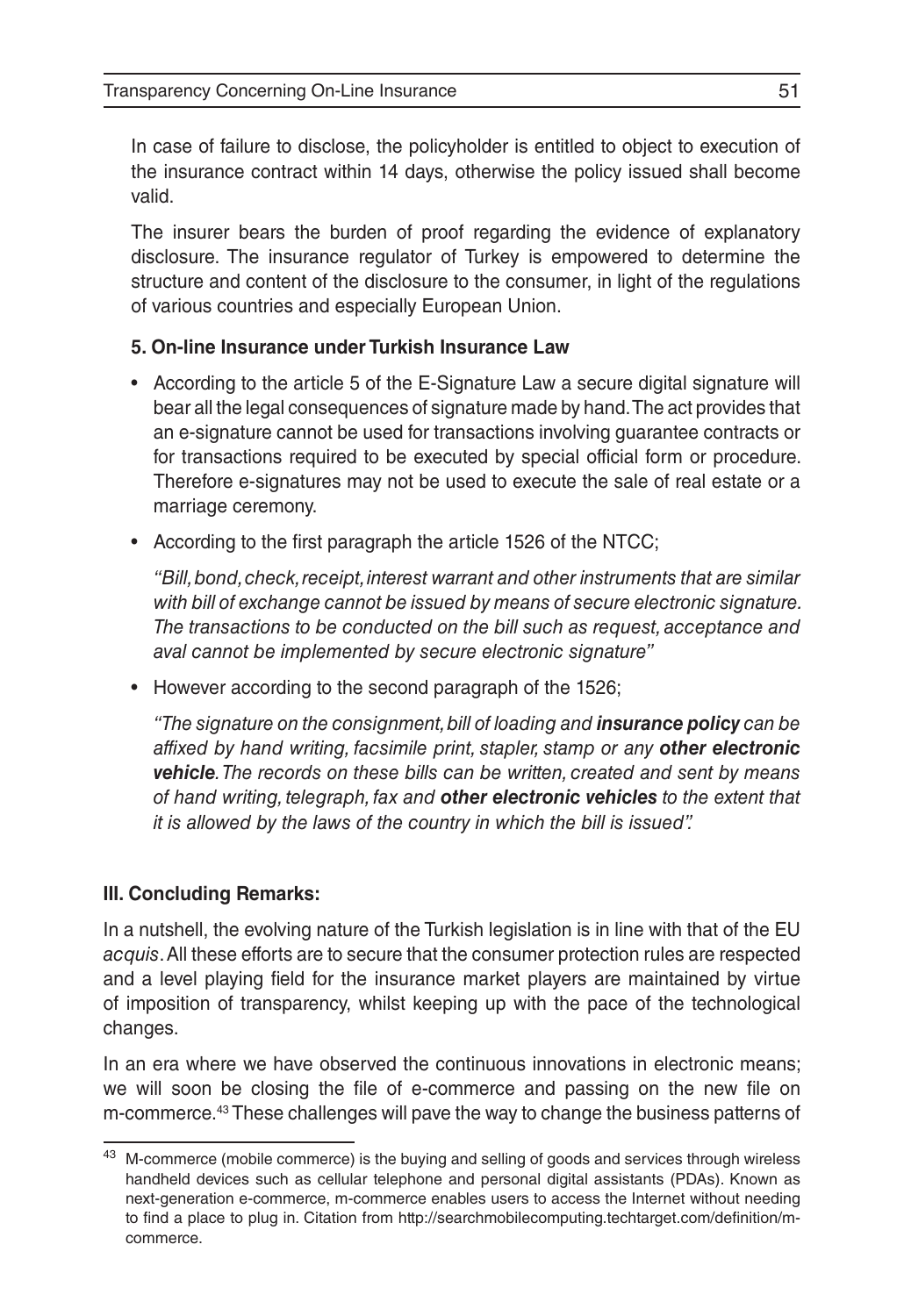the insurance market players and will result in switching to the customer than product centricity.44 The success of the market players in adapting themselves to the changes in the pattern of their business and struggling with the legal impediments to reach these goals remains to be seen. *All things change, and we change with them.*

<sup>44</sup> "Insurance 2020-Innovating beyond old models", *IBM Institute for Business Value*, 2006.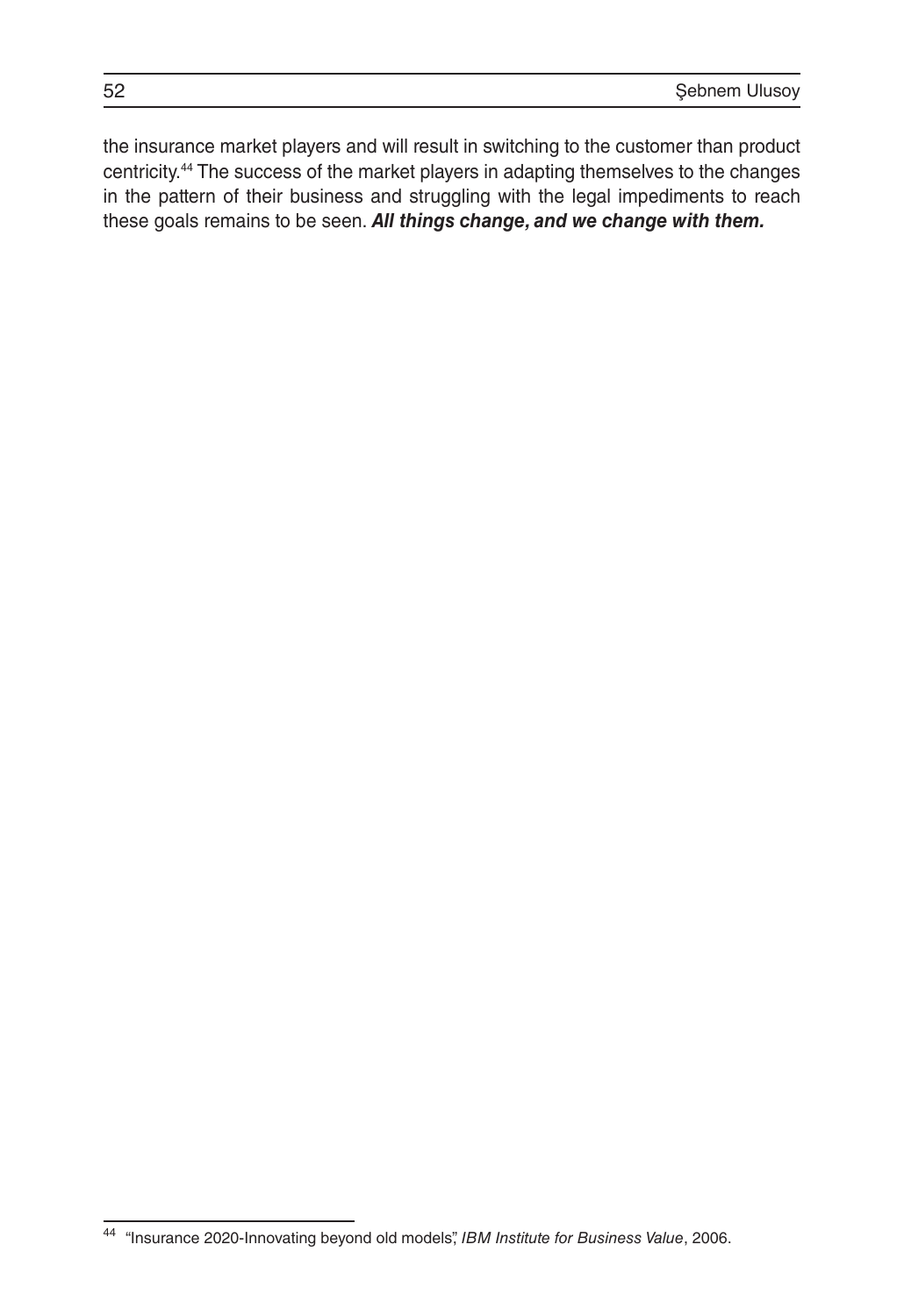# **Requirements Regarding the Transparency of Standard Terms**

# **Oliver Brand\***

#### **I. Introduction**

Insurance contracts have been labelled as **"contracts of adhesion"**, i.e. agreements in which one of the parties – the policyholder – has no option other than to adhere to the terms dictated by the other party – the insurer – or reject the conclusion of the contract.1 The power of the insurer in determining the rights and obligations of the insurance contract derives from the fact that most of its terms are standard terms, preformulated by him. This situation is aggravated by the fact that in insurance contracts – as opposed to other agreements containing standard terms – even the core terms, most notably the extent of coverage, are determined by the "small print"?

As a basic means of policyholder protection, most legal systems have devised mechanisms that limit the authority of insurers concerning the drafting of standard terms. Among these mechanisms, the supervision of transparency by courts and authorities stands out as a nearly universally accepted<sup>3</sup> limiting factor. This paper examines the requirements regarding the transparency of standards terms in insurance contracts. The analysis will focus on the law of European jurisdictions with a particular emphasis on English and German law. It is split into **five parts**. After briefly outlining the functions of transparency (II.), the legal framework of the transparency rule that governs insurance contracts will be discussed (III). Subsequently, the three main prerequisites of transparency will be examined in detail and illustrated by cases from various jurisdictions (IV.). After that, the paper will turn to the consequences of infringing the transparency rule; this will include a short survey of complementary

Oliver Brand is director of the Institute of the Insurance Law at the University of Mannheim, Germany.

<sup>1</sup> *Fontaine*, Droit de assurances, 14th edition, Bruxelles 2010, no. 395; *Fischer*, 24 Ariz. St. L.J. 995, 1001 f. (1992); *Kimball/Pfennigstorf*, 39 Ind. L.J. 675, 676 (1963-1964); more generally on adhesion contracts: *Kessler*, 43 Colum. L. Rev. 629, 641 ff. (1943); *Rakoff*, 96 Harv. L. Rev. 1173, 1284 (1983).

<sup>&</sup>lt;sup>2</sup> Looschelders/Pohlmann/Pohlmann, Versicherungsvertragsgesetz - Kommentar, 2<sup>nd</sup> edition, Cologne 2011, Vorbemerkung B, no. 45; Langheid/Wandt/*Reiff*, Münchener Kommentar zum Versicherungsvertragsgesetz (commentary), Munich 2009, AVB, no. 2 f.; *E. Lorenz* in: Beckmann/ Matusche-Beckmann (eds.), Handbuch des Versicherungsrechts, 2<sup>nd</sup> edition, Munich 2009, § 1 no. 23; *Martin*, VersR 1984, 1107, 1108; *Terno*, r+s 2004, 45.

<sup>3</sup> See *Möller*, ZVersWiss 1975, 271, 288.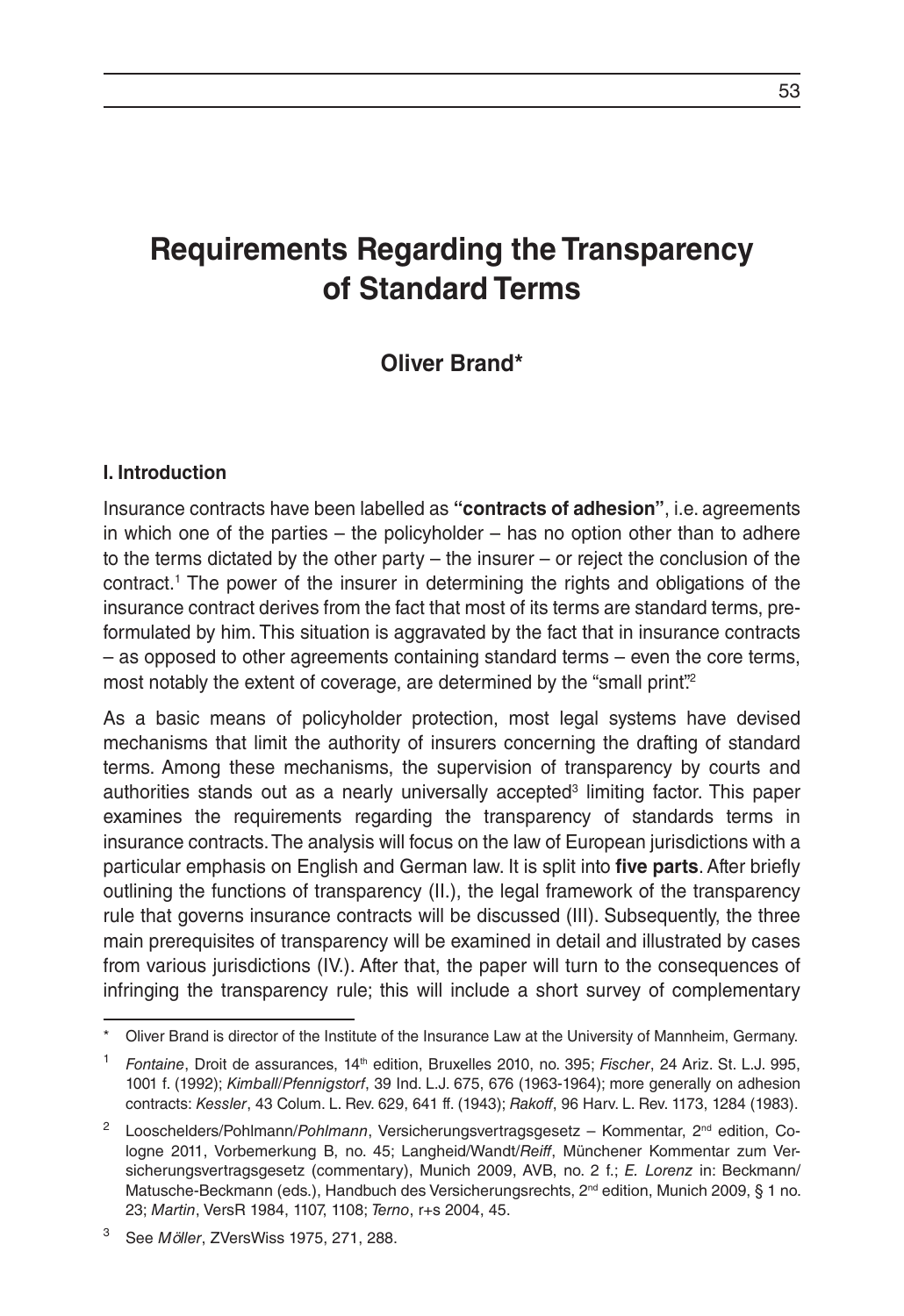principles like the ambiguity doctrine (V). The paper will finish with a few concluding remarks (VI).

#### **II. Functions of transparency**

While there is no generally accepted definition of the transparency rule governing standard terms, a "common core" of this rule can be detected which is widely used in statutes and regulations. According to this "core rule", standard terms need to be drafted in a "plain, intelligible language" ("klar und verständlich"). Along these lines, transparency is meant to enable policyholders to **assess their rights and obligations correctly** and to take a well-informed decision when entering into a contract with the insurer.4 In a contract dominated by standard terms a test of "plain, intelligible language" is needed in order to at least mitigate imbalances in the bargaining process. Whereas an individually negotiated contract generally involves a certain "guarantee of correctness" due to the negotiation process, the use of standard terms causes a functional imbalance between the contracting parties. Unilateral pre-formulation of the relevant conditions of contract by one party typically harbours the risk that they are excessively tailored to the user's interests, shift risks (disproportionately) to the customer's detriment and do not (sufficiently) consider the legitimate concerns and interests of the other contracting party.5

Under these circumstances, transparency helps to enforce **market discipline**. The greater the section of policyholders (active margin) who can gain a proper understanding of the terms of an insurance contract and their implications, the greater is the pressure on insurers to offer policies the terms of which are more substantively balanced between the parties and/or that there is improved choice.<sup>6</sup>

In insurance contracts, clauses are only regarded as transparent when the reasonable policyholder cannot only understand their meaning but can also comprehend the basic **economic consequences** of respective provision.7 Only if this standard is met, it can be assumed that the policyholder has been provided with an appropriate level of information in order to be able to evaluate the product offered, e.g. concerning its price/coverage ratio, and to reasonably compare it with competing products.

<sup>4</sup> See ECJ, 10.5.2001, C-144/99 - Commission v Kingdom of the Netherlands [2001] ECR I-03541, para. 17 ("it is essential that the legal position under national law is sufficiently precise and clear that individuals are made fully aware of their rights"); for similar statements see ECJ 7.5.2002, C-478/99 - Commission of the European Communities v. Kingdom of Sweden [2002] ECR I-04147, para. 18; ECJ 9.9.2004, C-70/03 -Commission v. Kingdom of Spain [2004] ECR I-0799, para. 15.

<sup>5</sup> BGHZ 70, 304, 310; BGHZ 126, 326, 332; Ulmer/Brandner/Hensen/*Fuchs,* AGB-Recht – Kommentar*,* 11th edition, 2011, Vorb. v. § 307 BGB no. 26; Palandt/*Grüneberg*, BGB – Kommentar, 70th edition, Munich 2011, Überbl. v. § 305 BGB, no. 8; *Schäfer*, JIBLR 2011, 484, 490;

<sup>6</sup> *Trebilcock*, in: Reiter/Swann, (eds), Studies in Contract Law, Toronto 1980, p. 379; *Willet*, ICLQ 2011, 355, 375.

<sup>7</sup> BGH VersR 2001, 841, 844; BGHZ 136, 401 = VersR 1997, 1517, 1519; *Wandt*, Versicherungsrecht, 5<sup>th</sup> edition, Cologne and Munich 2010, no. 200; for a (non exhaustive) list of instances where clauses have found to be intransparent under German law see *Schaer*, Modernes Versicherungsrecht, Berne 2007, p. 260 ff.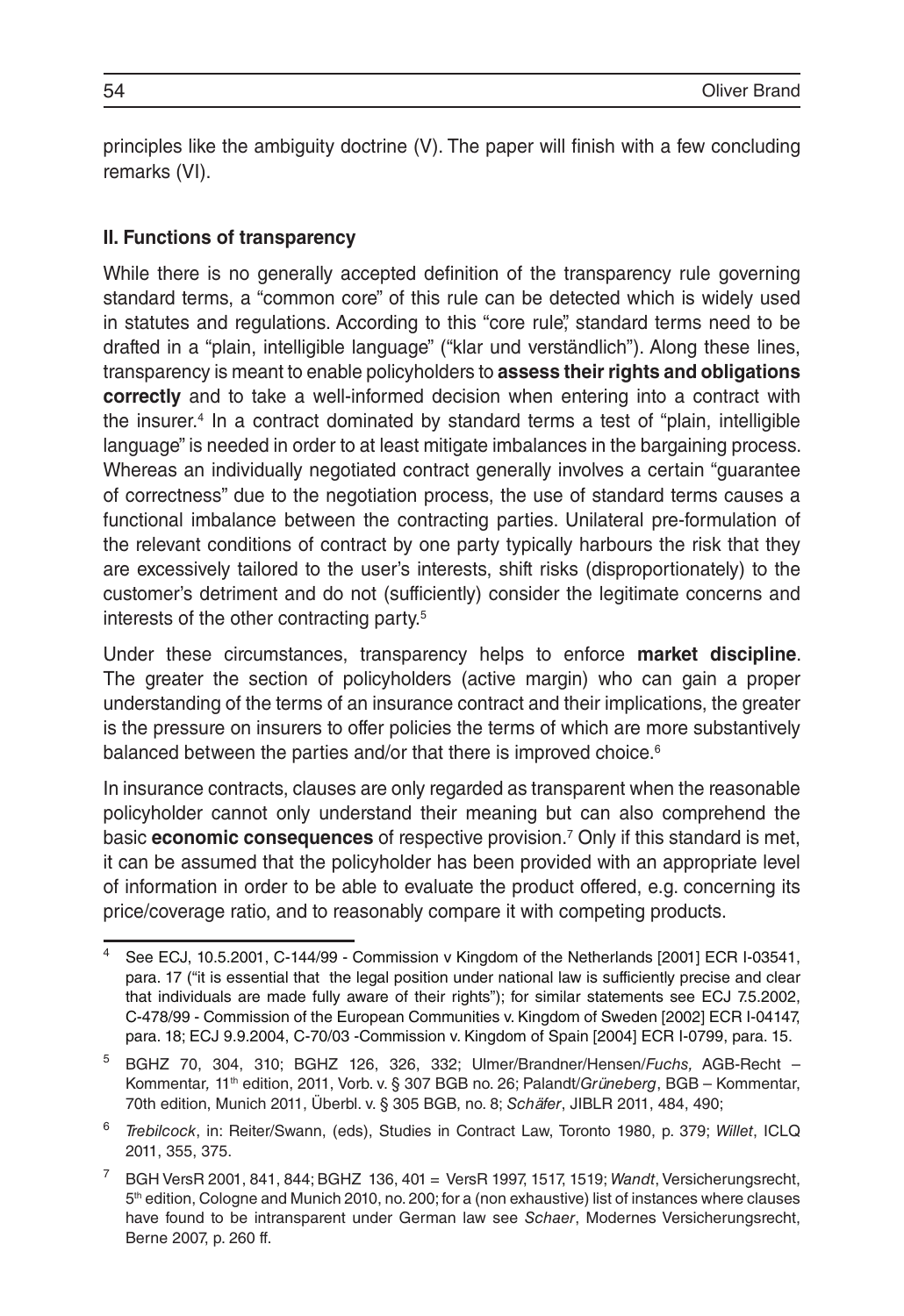#### **III. Legal framework of the transparency rule**

The legal framework of the transparency rule has two different aspects: On the one hand, it consists of the outer framework which is formed by the substantive provisions of contract law and – in some jurisdictions – additionally of the law of insurance regulation (1). On the other hand there is an inner framework created by the different effects, which the transparency rule has on different groups of standard terms in insurance contracts (2).

#### **1. Outer framework: contract law and law on insurance regulation**

In European Union law, Art. 5 of the Unfair Contract Terms Directive 93/13/EEC<sup>8</sup> requires the member states to afford rules that force insurers and other users of standard terms to draft documents which are provided to consumer customers in **"plain, intelligible language"** in order to promote transparency of documents. Similar provisions can be found in Art. 3 para. 2 of the Distance Marketing Directive 2002/65/EC<sup>9</sup> and Annex III of the Life Assurance Consolidation Directive 2002/83/EC.10 Recently, transparency of documents has been promoted to a general principle of insurance law by being accepted as a basic rule of interpretation in Art. 1:203 of the Principles of European Insurance Contract Law (PEICL).

But even before transparency became attractive to Brussels legislators, it was accepted as a principle of contract law in most member states of the Union.11 This can be traced back to two traditional doctrines of law, the doctrine of unconscionability in Common Law countries and the doctrine of abusive clauses within the Civil law tradition which have supported the transparency rule. Concerning insurance contracts in particular, the transparency of documents provided by the insurer can also be seen an aspect of the general principle of good faith which governs insurance contracts. Surprisingly, **Switzerland** has not found its place within this Pan-European tradition. As a **notable exception** in Europe, it does not provide a transparency rule for standard terms in either its general contract law or in its special rules on insurance contracts. However, Swiss policyholders can regularly reckon to be protected against misleading provisions in their contracts, which are caught by the transparency rule elsewhere, under Swiss law against unfair competition.<sup>12</sup>

Among those jurisdictions which embrace the transparency rule, the technical means of implementing it and the reach of the rule differ significantly. Some legal systems

<sup>&</sup>lt;sup>8</sup> Council Directive 93/13/EEC of 5 April 1993 on unfair terms in consumer contracts, O.J. L 095, 21.4.1993, p. 29.

<sup>9</sup> Directive 2002/65/EC of the European Parliament and of the Council of 23 September 2002 concerning the distance marketing of consumer financial services, O.J. L 271, 9.10.2002 p. 16.

<sup>10</sup> Directive 2002/83/EC of the European Parliament and of the Council of 5 November 2002 concerning life assurance, O.J. L 345, 19.12.2002 p. 1.

<sup>&</sup>lt;sup>11</sup> With the exception of the Netherlands, where the courts seem to rely on the general rules of construing contracts and the ambiguity doctrine; see Basedow/Fock/*Fock*, Europäisches Versicherungsvertragsrecht, Tübingen 2000, vol. II, p. 835.

<sup>12</sup> Basedow/Fock/Bälz (supra n. 11), vol. II, P. 1218.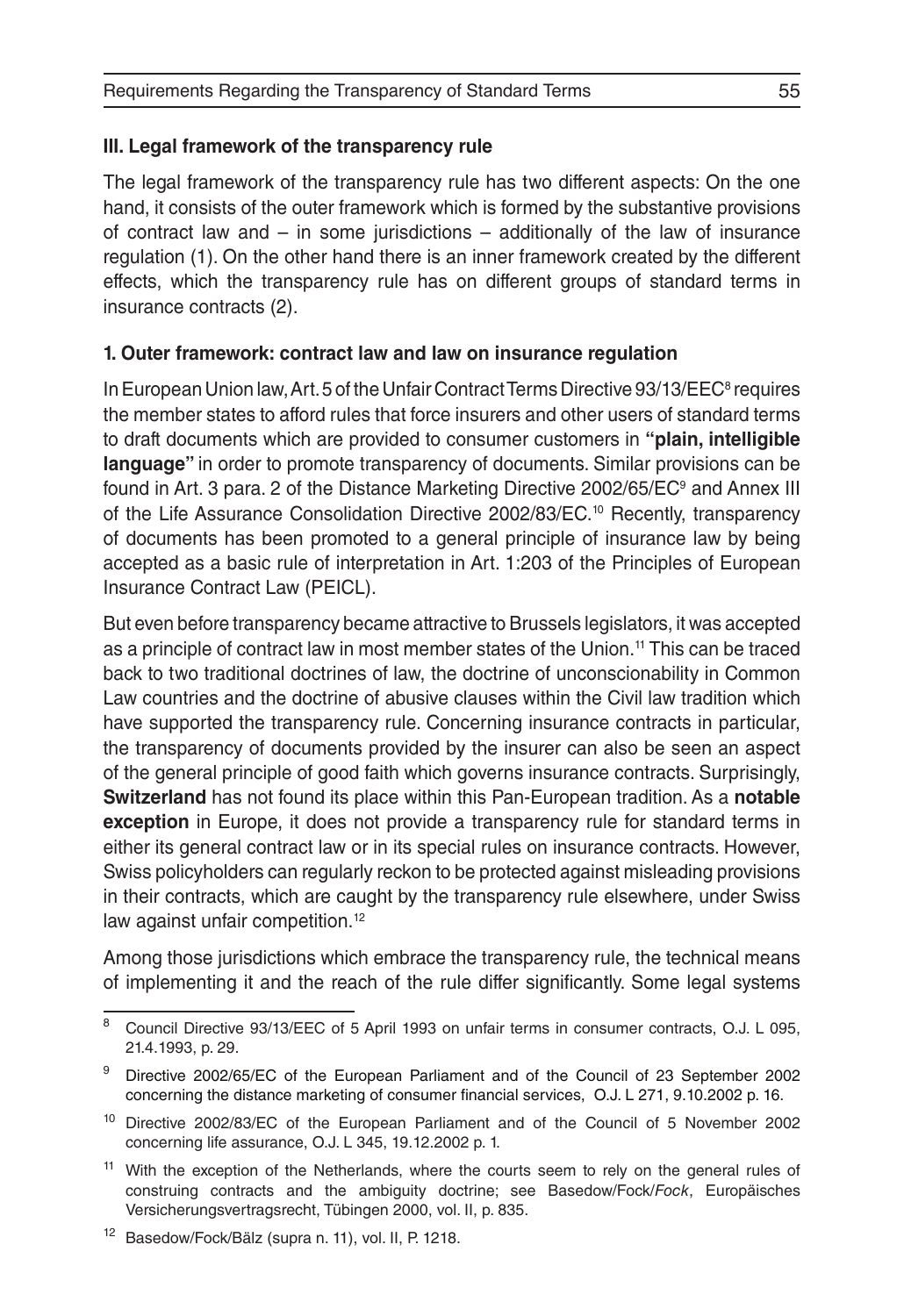have made the transparency rule part of separate regulations, as it is the case in the UK,13 others have decided to make it a part of the rules of general contract law, as it is the case in Germany (sec. 307 para. 1 subs. 2 BGB). More importantly, the transparency rules governing insurance contracts can be distinguished by the group of policyholders they apply to. Under the **narrower approach**, which is followed, for example, by English law, the transparency rule **only applies to consumer policyholders**, as it is expected by directive 93/13/EEC. It only affects policies issued to policyholders who are natural persons and are acting in obtaining insurance for purposes which are out their trade, business or profession.14 Other policyholders are merely protected by the ambiguity doctrine (*infra* V 2).

Other legal systems, like Germany, have given the transparency rule **effect for all policyholders**, irrespective of whether they are consumers or not. The only requirement of applying the transparency rule in a non-consumer context is that one of the contracting parties imposes on the other party conditions of contract that are pre-formulated for a large number of contracts.15 The decision to expand the scope of the rule can be explained with pre-existing German law on protection against standard terms, which provided protection regardless of whether the contracting partner of the drafter was a consumer, and with a recent general trend in German insurance law not to distinguish between consumer and non-consumer policyholders, because they are regarded as similarly in need of protection vis-à-vis the intricacies of insurance contracts.<sup>16</sup>

Some jurisdictions, including Belgium, the United Kingdom and Germany, have enshrined the transparency rule not only in their (insurance) contract laws, but also in their **rules on insurance regulation**. In Germany, for example, sec. 10a para. 2 VAG subjects standard terms in insurance contracts to particular requirements concerning clarity, intelligibility and unambiguity because they form part of the relevant pieces of information which the insurer needs to distribute to the policyholder prior to conclusion of the contract.<sup>17</sup>

#### **2. Inner framework: Core terms and ancillary terms**

Concerning the effects of the transparency rule on standard terms in insurance contracts, European legal systems distinguish between **two different categories** of terms: core terms and ancillary terms. This distinction can be traced back to Art. 4 para. 2 of the Unfair Contract Terms Directive 93/13/EEC. According to the national laws based upon this provision, core terms of an insurance contract will not be scrutinized

<sup>13</sup> Unfair Terms in Consumer Contracts Regulations 1999, SI 1999/2083.

<sup>&</sup>lt;sup>14</sup> Reg. 3 (1) Unfair Terms in Consumer Contracts Regulations 1999, SI 1999/2083; MacGillivray on Insurance Law, xth edition, London 2011, no. 10-017; this approach is substantially narrower than that of older policyholder protection rules in the United Kingdom, e.g. s. 6 (7) Policyholder's Protection Act 1976.

<sup>15</sup> See *Schäfer*, JIBLR 2011, 484, 485.

<sup>16</sup> See *Brand*, in: E. Lorenz (ed.), Karlsruher Forum 2011, Karlsruhe 2012, p. 55, 59 seq.

<sup>17</sup> *Präve*, Versicherungsbedingungen und AGB-Gesetz, Munich 1998, no. 425; *Reich*, VuR 1995, 1, 5; *Biagosch/Scherer*, VW 1995, 429 f.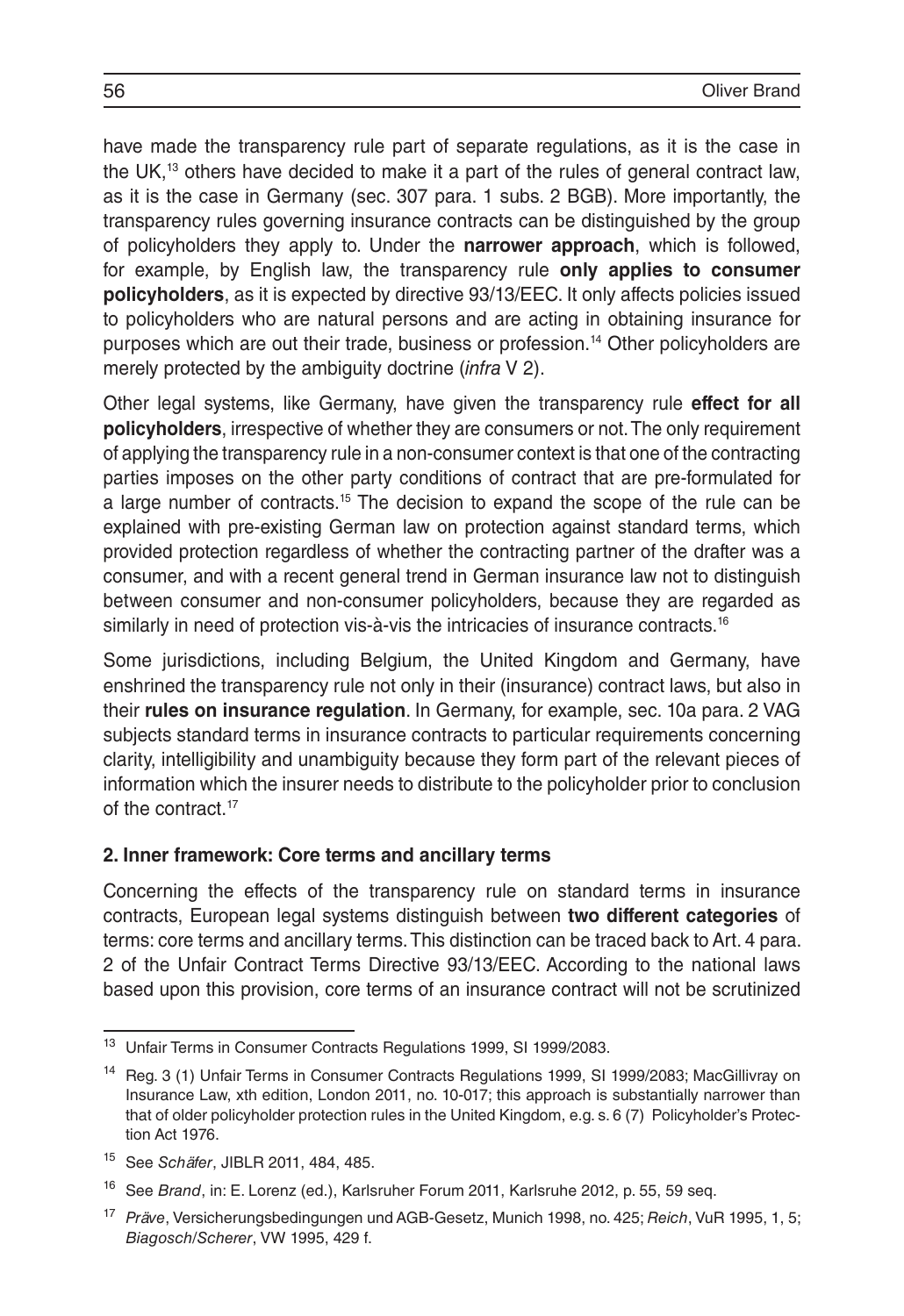for unfairness, as long as they are drafted in plain and intelligible language.18 That means that the policyholder can, for example, not challenge the fairness of a clause in his policy concerning the cover or exceptions from cover by asserting that the premium charged is too high, unless the wording of the relevant clause is shrouded in obscurity or complexity.19 Transparency, accordingly, is of particular relevance for core (standard) terms, as it is the only legal instrument for scrutinising the content of such terms. The reason for this exemption in favour of core terms in insurance contracts is that it is assumed that contractual freedom and competition in domestic markets are sufficient to bring about adequate results to the market. The market, however, will not be able to produce efficient results in the absence of transparency as the persons seeking insurance cannot take rational decisions under such circumstances (see supra II.).

**Core terms** in insurance policies will include terms which stipulate premium, describe the perils insured against and excluded, $20$  and specify the measure of indemnity afforded by the cover.21 Among ancillary terms courts have found clauses on default interest, $22$  stipulating time limits and procedures of making claims<sup>23</sup> and resolving disputes under the policy as well as forfeiture clauses.<sup>24</sup>

#### **IV. Requirements regarding transparency in insurance contracts**

#### **1. General remarks**

Transparency is assessed across the legal systems in Europe largely according to a similar standard: the **reasonable policyholder** or Durchschnittsversicherungsnehmer.25 It is him whom the insurer needs to put into a position to assess the legal and economic consequences of the policy, in particular his rights and obligations on the legal side and potential expenses on the economic side. The reasonable policyholder test is an objective standard with little if any doctrinal differences across the legal systems. This can be explained by the fact that even in legal systems that generally subscribe to a subjectivist approach to contract interpretation (e.g. France and Germany) it is a wellestablished rule that standard contracts, such as the ordinary insurance policy, have

<sup>18</sup> Germany: sec. 307 para. 3 subs. 1 BGB; BGHZ 123, 83, 84 = VersR 1993, 957; BGH VersR 2004, 1037, 1038; United Kingdom: Reg. 6 (2) Unfair Terms in Consumer Contracts Regulations 1999, SI 1999/2083; MacGillivray on Insurance Law, 11<sup>th</sup> edition, London 2011, no. 10-019.

 $19$  Collinvaux on Insurance Law  $8<sup>th</sup>$  edition, London 2007, no. 3–20.

<sup>20</sup> Germany: Looschelders/Pohlmann/*Pohlmann* (supra n. 2), Vorbemerkung B, no. 47; United Kingdom: *Bankers Ins. Co. v South* [2004] Lloyd's Rep. I.R. 1.

<sup>&</sup>lt;sup>21</sup> Recital 20 of the Unfair Contract Terms Directive 93/13/EEC; MacGillivray on Insurance Law (supra n. 18), no. 10–020 and 11–036.

<sup>22</sup> United Kingdom: *Director General of Fair Trading v First National Bank Plc.* [2002] 1 A.C. 481.

<sup>23</sup> United Kingdom: *Bankers Ins. Co. v South* [2004] Lloyd's Rep. I.R. 1.

<sup>24</sup> MacGillivray on Insurance Law (supra n. 18), no. 10–021.

<sup>25</sup> Germany: BGHZ 112, 115, 118 f.; *Präve* (supra n. 17), no. 428; but cf. *Schwintowski* VuR 1997, 265, 266.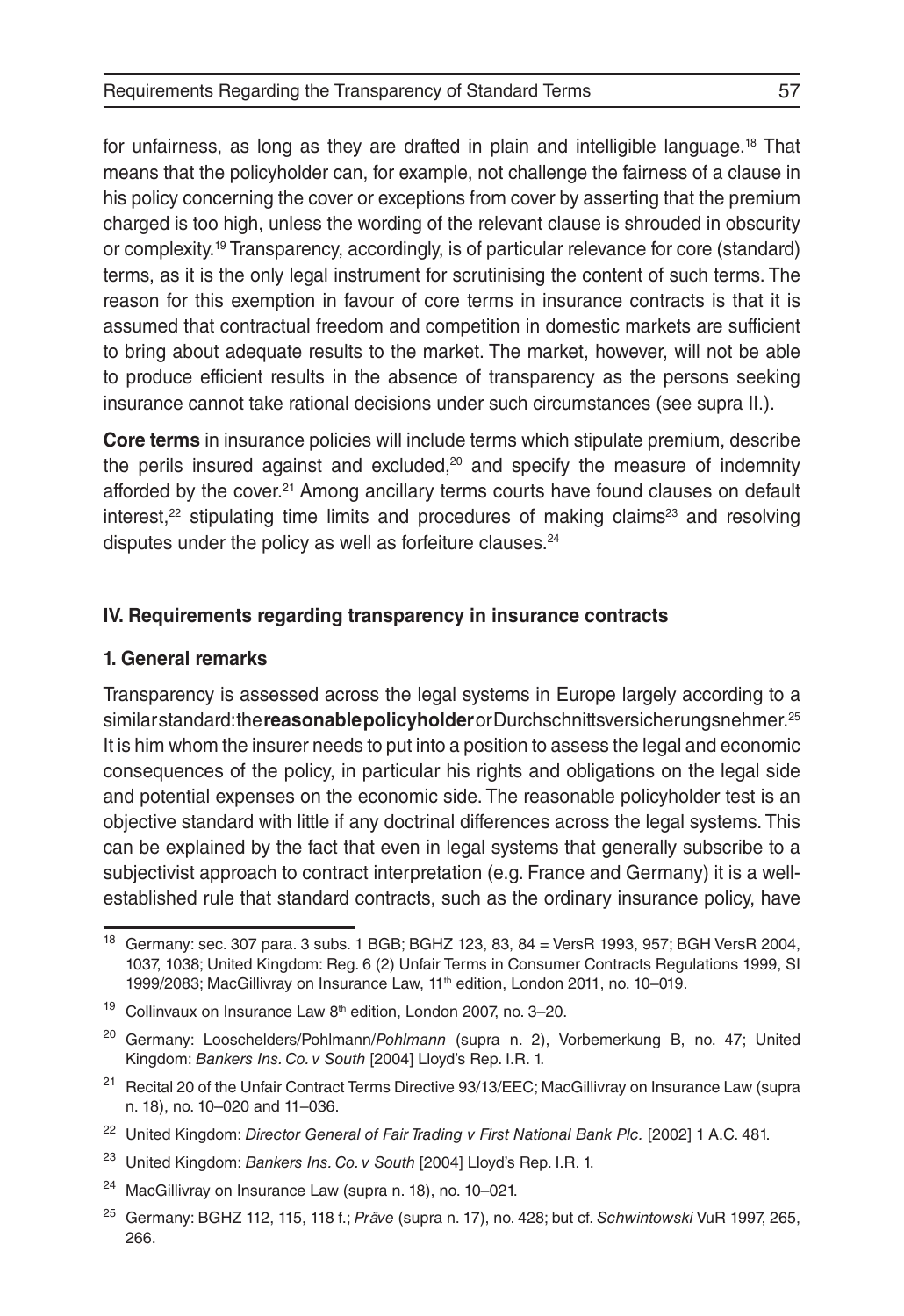to be construed objectively.<sup>26</sup> As insurance is still a predominantly national business, the reasonable policyholder needs to be imagined as a national of the region where the respective insurance contract is made, and not so much as a policyholder with a European (transnational) background. This rule of thumb, however, does not apply to cross-border contracts.

In order to present standard terms to the reasonable policyholder in a plain and intelligible fashion, **three requirements** need to be met: the terms will have to pass the tests of intelligibility  $(2)$ , determinateness  $(3)$  and correctness  $(4)$ .<sup>27</sup> In some jurisdictions, like Germany, these requirements have been formally established as criteria for assessing the transparency of standard terms.28 In other jurisdictions like the United Kingdom, courts and authorities, in particular the OFT, have come to substantively similar conclusions, as can be demonstrated by examples, without formally referring to distinctive sub-criteria of transparency. For this paper, the formal German approach will be adopted, because German law as the "founding system"29 of transparency control has developed a particularly clear approach towards the precise requirements that insurers have to meet when drafting their standard terms.

#### **2. Intelligibility**

The first requirement of the transparency rule is that standard terms in insurance contracts need to be intelligible to the reasonable policyholder. Since the transparency rule in all European jurisdictions is designed for protecting the consumer policyholder – in some jurisdictions with surplus protection for non-consumer policyholders –, standard terms accordingly will have to be devised in a way that they can readily be read and understood by consumers. From this it follows that, so far as possible, legal (and other) jargon must be avoided. $30$  The rationale supporting this approach is that the reasonable policyholder according to whose comprehension the meaning of terms is to be determined, is on a general basis ignorant of the exact meaning of legal and technical terms, which are predominantly attributed their strict technical meaning by courts in Europe, even if the consequences for the policyholder are harsh.<sup>31</sup> Intelligibility, in other words, requires as far as possible the use of everyday words, used in their familiar sense.

<sup>26</sup> *Grabau*, Über die Normen zur Gesetzes- und Vertragsinterpretation, Berlin 1993, p. 114; *Präve* (supra n. 17), no. 268; *Sonnenberger*, Verkehrssitten im Schuldvertrag, Munich 1970, p. 8.

<sup>27</sup> Looschelders/Pohlmann/*Pohlmann* (supra n. 2), Vorbemerkung B, no. 51; *Präve*, VW 2000, 450, 451.

<sup>&</sup>lt;sup>28</sup> Though the courts at times fail to address the criteria properly: see Looschelders/Pohlmann/ *Pohlmann* (supra n. 2), Vorbemerkung B, no. 51.

<sup>29</sup> *Kath*, Rechtsfragen bei der Anwendung Allgemeiner Versicherungsbedingungen, Vienna 2007, p. 209.

<sup>30</sup> *Präve* (supra n. 17), no. 429.

<sup>31</sup> Germany: BGH VersR 2007, 535; BGH VersR 2003, 236; BGH NJW 2000, 1194, 1196; BGHZ 123, 83, 85 = NJW 1993, 2369; *Beckmann*, in: *Beckmann/Matusche-Beckmann* (supra n. 2), § 10 no. 170; *Wandt* (supra n. 7), no.192; but cf. *Roth*, WM 1991, 2125, 2129 seq.; United Kingdom: *Deutsche Genossenschaftsbank v Burnhope* [1995] 4 All ER 717; see also *Grundy (Teddington) Ltd v Fulton* [1981] 2 Lloyd's Rep 666, 670; MacGillivray on Insurance Law (supra n. 18), no. 11- 13; for an overview see *Brand*, in: Burling/Lazarus (eds.), Research Handbook on International Insurance Law and Regulation, Cheltenham 2012, p. 93, 100.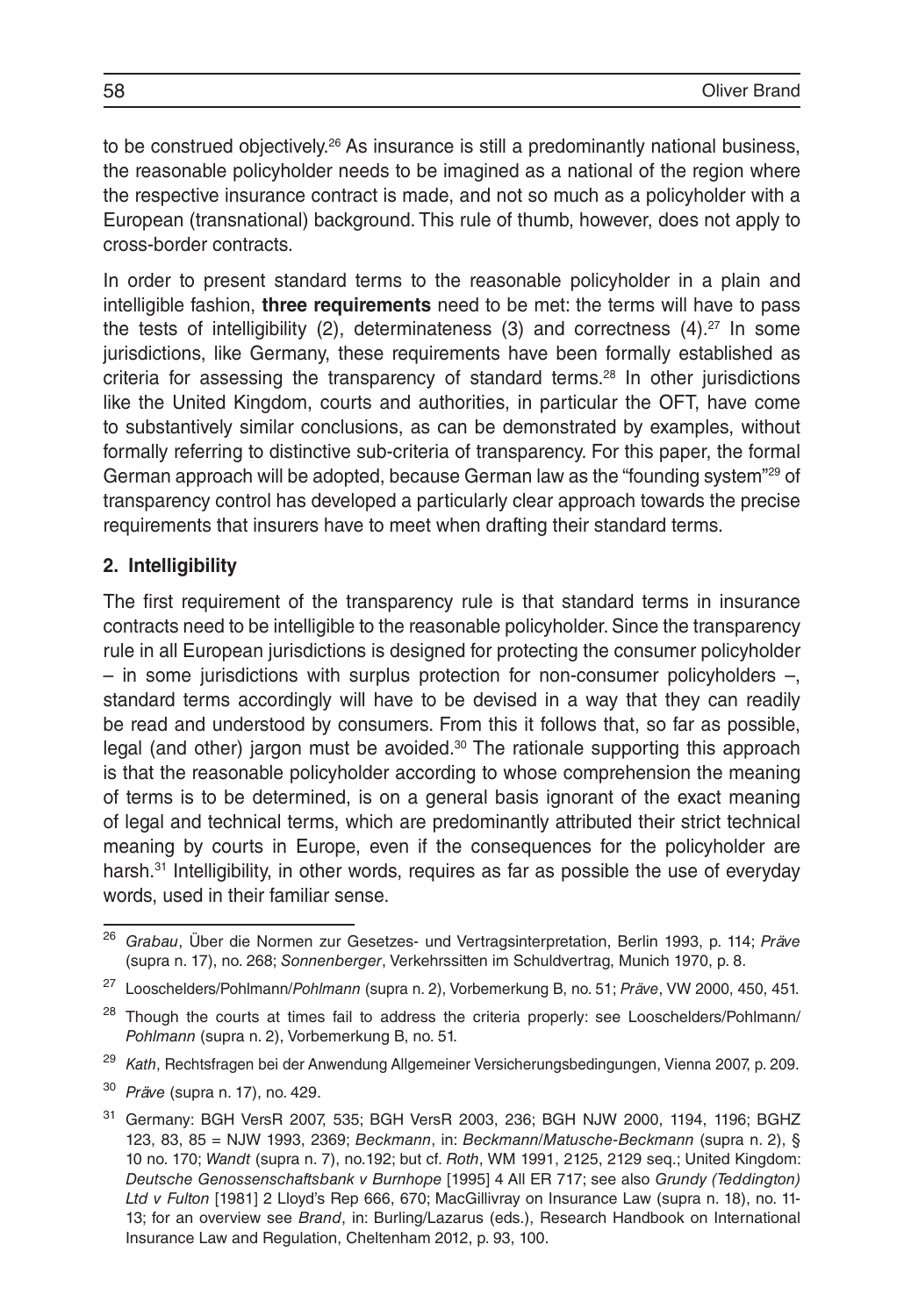The transparency rule, however, does not mean that the insurer can no longer resort to terms that have acquired technical meanings (**terms of art**) when used in insurance policies.32 It would be too much a burden for the insurance business if such terms would have to be supplanted by terms of ordinary usage, because the use of terms of art is at times unavoidable. Proper examples are the use of the term "theft" in coverage clauses or the term "riot" in exclusion clauses.33 Where terms of art are unavoidable, they must be clearly defined – even if that means using more words than would otherwise be necessary.<sup>34</sup> The transparency of terms of art can be enhanced by providing examples. On the other hand, the transparency rule does not go so far as to require the insurer to add detailed comments to standard terms, which contain terms of art, elucidating the precise meaning and risk with regard to every single term of contract.

Mere **references to statutes** and to policyholder rights under them are on a regular basis not intelligible because it cannot be assumed the reasonable policyholder is familiar with the relevant provisions.<sup>35</sup> Therefore uncommented references to statutes and statutory instruments are potentially unfair where policyholders need to understand the reference to know where their rights and interests lie.<sup>36</sup> The insurer can, however, establish intelligibility by reiterating the statutes referred to word by word.<sup>37</sup> Under German Law, for example, the Landgericht Berlin<sup>38</sup> even exempted a standard term from control under the transparency rule as it properly reiterated the relevant provisions of the German Act on Insurance Contract Law (Versicheurngsvertragsgesetz, VVG).

So far, concerning intelligibility, **exception clauses** have attracted attention of the courts most of all.39 This has been particularly prevalent where several parallel sets of standard terms (more general and more specific ones) are governing a particular insurance contract, as it often is the case in liability insurance contracts.40 Also, standard terms concerning the duration of the contracts have raised intelligibility problems in the past where the insurer did not resort to specific dates in the contract.<sup>41</sup>

Intelligibility of standard terms in insurance contracts, however, is more than a matter of wording. The insurer needs also to give consideration to the **style and structure** of

- <sup>34</sup> United Kingdom : OFT Bulletin no. 4, p. 15.
- <sup>35</sup> OLG Schleswig NJW-RR 1995, 2858, 2859; OLG Hamm NJW-RR 1987, 311, 313.
- <sup>36</sup> United Kingdom: OFT Bulletin no. 4, p. 15.
- <sup>37</sup> *Präve* (supra n. 17), no. 429.
- <sup>38</sup> LG Stuttgart VersR 1998, 1406.
- <sup>39</sup> Germany: BGH VersR 1996, 651, 652.
- <sup>40</sup> OLG Frankfurt a.M. NJW-RR 1995, 283, 284.
- <sup>41</sup> OLG Stuttgart NJW-RR 1992, 887, 888 f.

<sup>32</sup> *Merkin/Rodger*, European Community Insurance Law, London 1996, p. 48 f.; *Lowry/Rawlings*, *Insurance Law: Doctrines and Principles*, 2nd edition, Dublin 2005, p. 219; *Präve* (supra n. 17), no. 425.

<sup>33</sup> See *Brand*, in: Burling/Lazarus (eds.), Research Handbook on International Insurance Law and Regulation, Cheltenham 2012, p. 93, 100.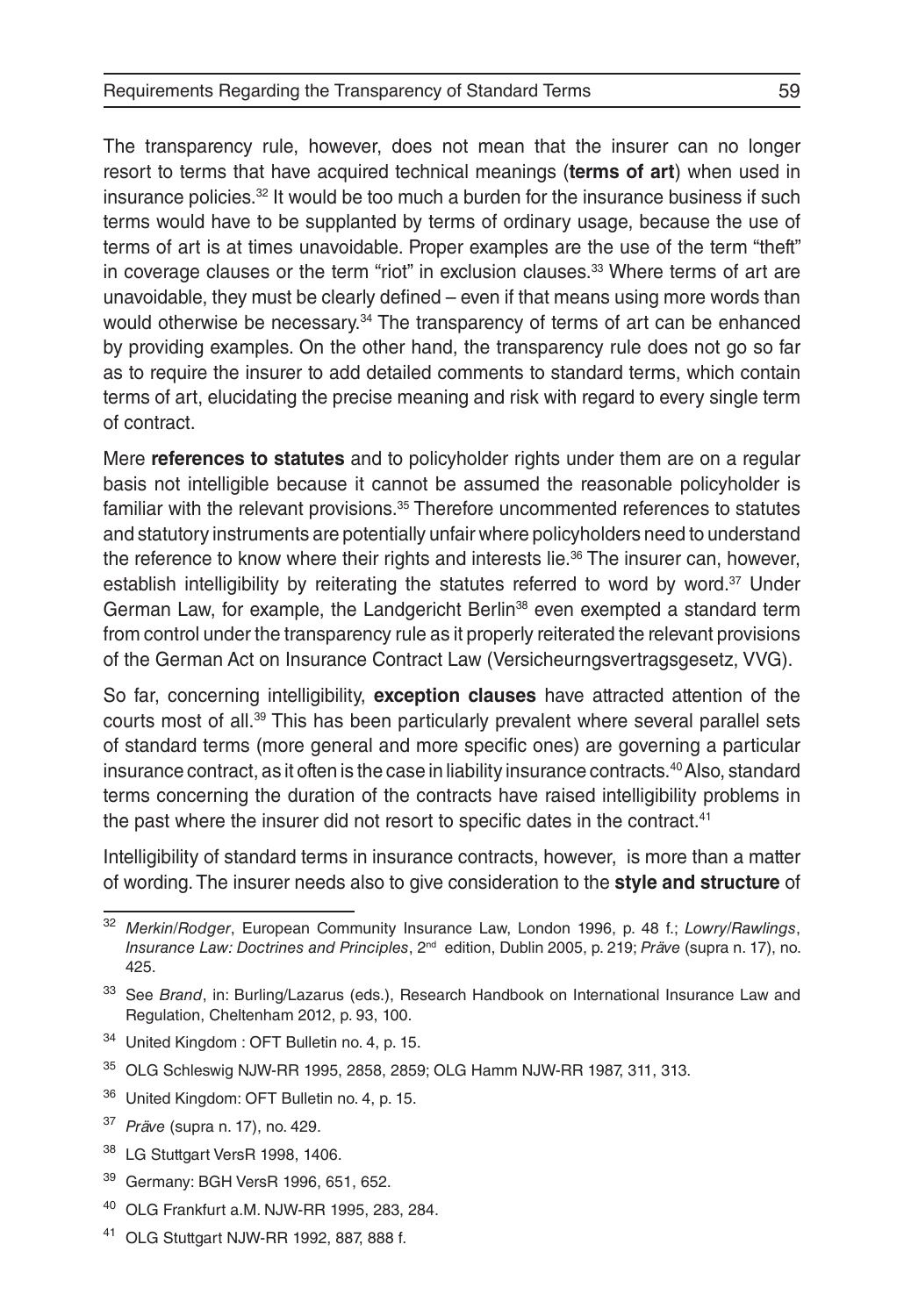the contract as a whole. Accordingly, he is required to resort to an acceptable font size for his standard terms. Under French law, this requirement in laid down specifically in the Code of Insurance Contracts (Art. L.112-3 Code de assurances: *caractères apparents*). For some clauses in insurance contracts there are even stricter rules concerning the way they need to be presented (e.g. highlighted or as part of a separate document). Under French law this is true for exception clauses (Art. L.112-3 Code de assurances), under German law for clauses laying out substantial rights of the policyholder (e.g. sec. 8 para. 2 item 1 VVG; sec. 19 para. 5 VVG). Furthermore, the insurer has to use short sentences whenever possible and – where lengthy clauses are unavoidable – he must try to itemise them by dealing with one issue at a time. Also, the number of cross-references and the use of terms that are defined elsewhere in the policy need to be minimised; finally, a plain and intelligible contract will be organised in a way that related terms are brought together under explicit sub-headings, which reflect as a kind of keyword the content of the clauses provided in the relevant part of the contract and which are accessible through a table of contents.42 Only this enables the policyholders to find what is relevant to them.

The intelligibility requirement of the transparency rule also extends to the realm of **language**. Documents are only intelligible if they are issued in a language that the policyholder can understand.43 Annex III of the Life Assurance Consolidation Directive 2002/83/EC accordingly requires the Member States to establish rules of law according to which information by the insurer must be provided in an official language of the Member State in which the policyholder has his habitual residence. The policyholder may, however, choose any official language of another Member State. This rule does not necessarily meet the requirements of insurance transactions, in particular in a crossborder context.44 If a prospective policyholder approaches an insurer, who does not do business in the country of the policyholder's habitual residence and does not use the respective language in his commercial conversation, cover may be refused, because the insurer is not prepared to have all relevant documents translated. The transparency requirements of the European directives therefore might have the unwanted side effect of denying the policyholder access to foreign insurance markets.

#### **3. Determinateness**

In order to meet the requirements of the transparency rule, standard terms in insurance contracts must not only be intelligible but also determinate (Bestimmtheitsgebot). The rights and obligations of the policyholder need to be specified in a way that does not leave excessive discretion to the insurer. The graver the consequences of applying a clause to a policyholder are, the clearer the respective clause needs to be drafted. Under German law, premium adjustment clauses which take effect automatically have raised particular concern of the courts in this respect, as often their economic

<sup>42</sup> BGH NJW 1969, 230; *Präve* (supra n. 17), no. 432.

<sup>43</sup> France: Cass. civ 1re, 24.11.1993, RGAT 1994, 87 seq.

<sup>44</sup> *Basedow et al*., PEICL, Munich 2010, Art. 1:203, Comment C 6.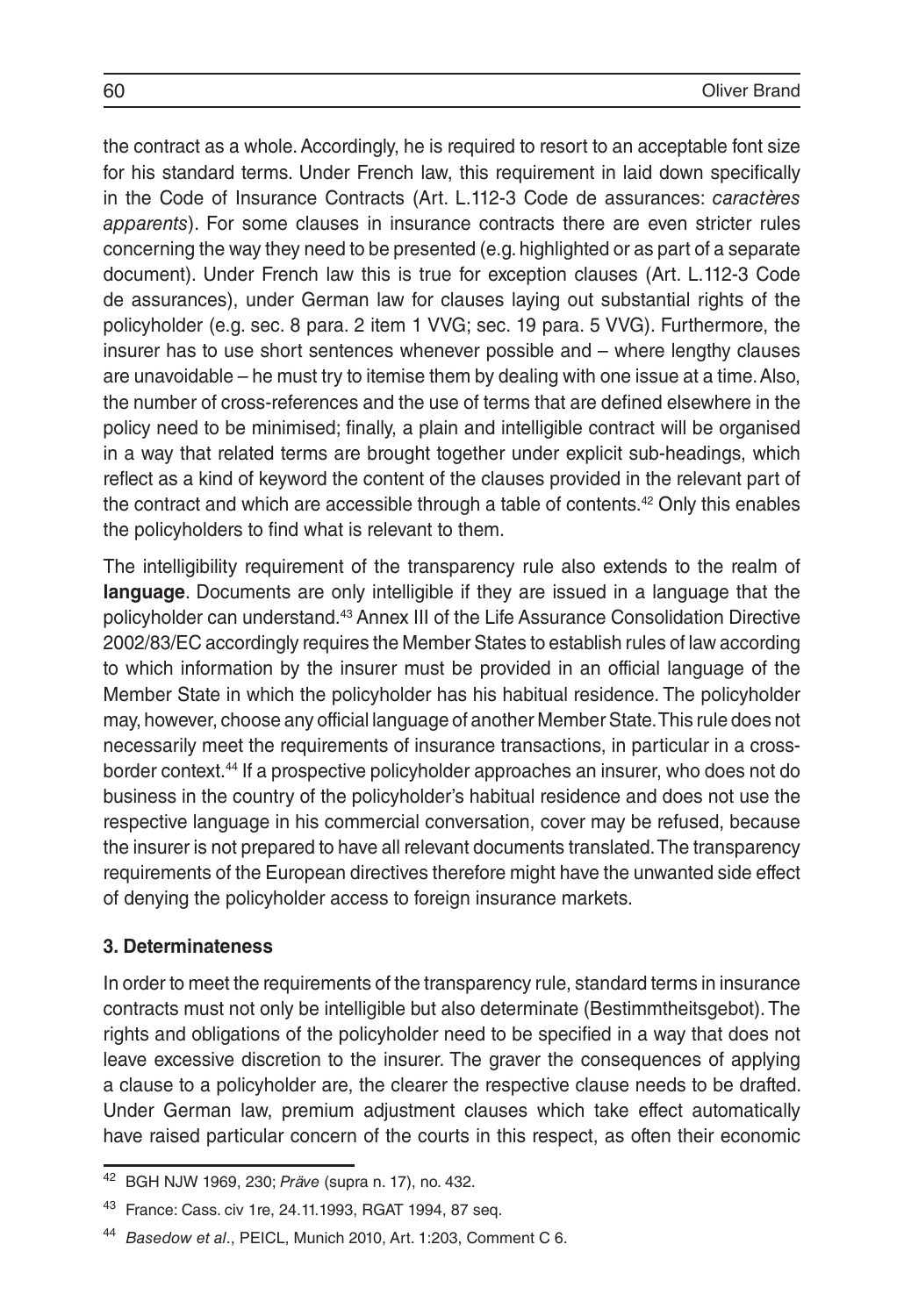consequences cannot be readily detected by policyholders.45 The same is true for so– called "Zillmerungsklauseln" in life insurance policies.<sup>46</sup>

A standard term in an insurance contract only meets the requirements of the determinateness test, if its **scope can be readily understood** by the reasonable policyholder. This is most probably not the case if the respective clause contains phrases like "as far as this is permitted by the law" because the insurer has failed to precisely delineate the rights and obligations of the policyholder by using this phrase. In Germany, the regime against drafting insurance contracts indeterminately is particularly strict. Descriptions of cover have come time and again under close scrutiny. Under this strict approach, the Bundesgerichtshof has regarded the definition of "unintentional unemployment" as "having occurred due to reasons outside the person of the policyholder" in an unemployment policy as non-transparent in 1999.<sup>47</sup> Earlier, the court had found that the term "for each day of the calendar spent in hospital" in a health insurance policy lacked transparency, because it remained unclear, how the relevant clause would apply to days not fully spent in hospital, such as the day of arrival or the day of departure.<sup>48</sup>

Whether this strict approach is still justified under the rules of the reformed German Insurance Contracts Act 2008 is doubtful. The insurer is now burdened with substantial pre-contractual **information and counselling duties** (Sec. 6, 7 VVG). These duties should modify the requirements concerning the transparency of terms in insurance contracts. The particularly strict German approach can, however, be explained historically. In this country, the transparency rule was developed by courts in the field of insurance in the late  $19<sup>th</sup>$  century, even before a general regime of supervising standard terms came into existence.49 During this time, insurance contracts were seen with great scepticism by courts because they were largely framed by the discretion of the insurers, because they allegedly were of "aleatory" nature and because the subject matter of the contract was immaterial.<sup>50</sup> This scepticism never fully left the German judiciary.

- <sup>47</sup> BGHZ 141, 137, 143 f. = NJW 1999, 2279, 2280.
- <sup>48</sup> BGH NJW 1984, 1818, 1819.

<sup>45</sup> BGHZ 136, 394, 401 f. = NJW 1998, 494, 456; BGHZ 141, 153, 157 = NJW 1999, 1865; BGHZ 119, 55, 59; also OLG Hamm, NJW-RR 1993, p. 1501; OLG Celle, VersR 1993, p. 1343; *Römer*, NVersZ 1999, 97, 103; critically Langheid/Wandt/*Bruns* (supra n. 2), § 307 BGB, no. 93 ff.

<sup>46</sup> "Zillmerung" is named after the mathematician *August Zillmer* and refers to contracts of life insurance. By this method of calculation, the acquisition costs – mainly brokerage and administrative expenses – are amortised with the premiums paid by the policyholder within the first few years. The consequence of this is that premium reserves can only be accumulated after all administrative expenses are covered. If the policyholder terminates the contract within the first years, the surrender value is very low.

<sup>49</sup> ROGHE IV, 60; ROGHE V, 121 und 243 f.; ROGHE VIII, 72; sowie RGZ 10, 160; RG JW 1897, 244; *Ehrenberg*, p. 86.

<sup>50</sup> *Ewald*, Der Vorsorgestaat, Frankfurt a.M. 1993, p. 210 f.; *Ebel*, ZVersWiss 1962, 53, 59.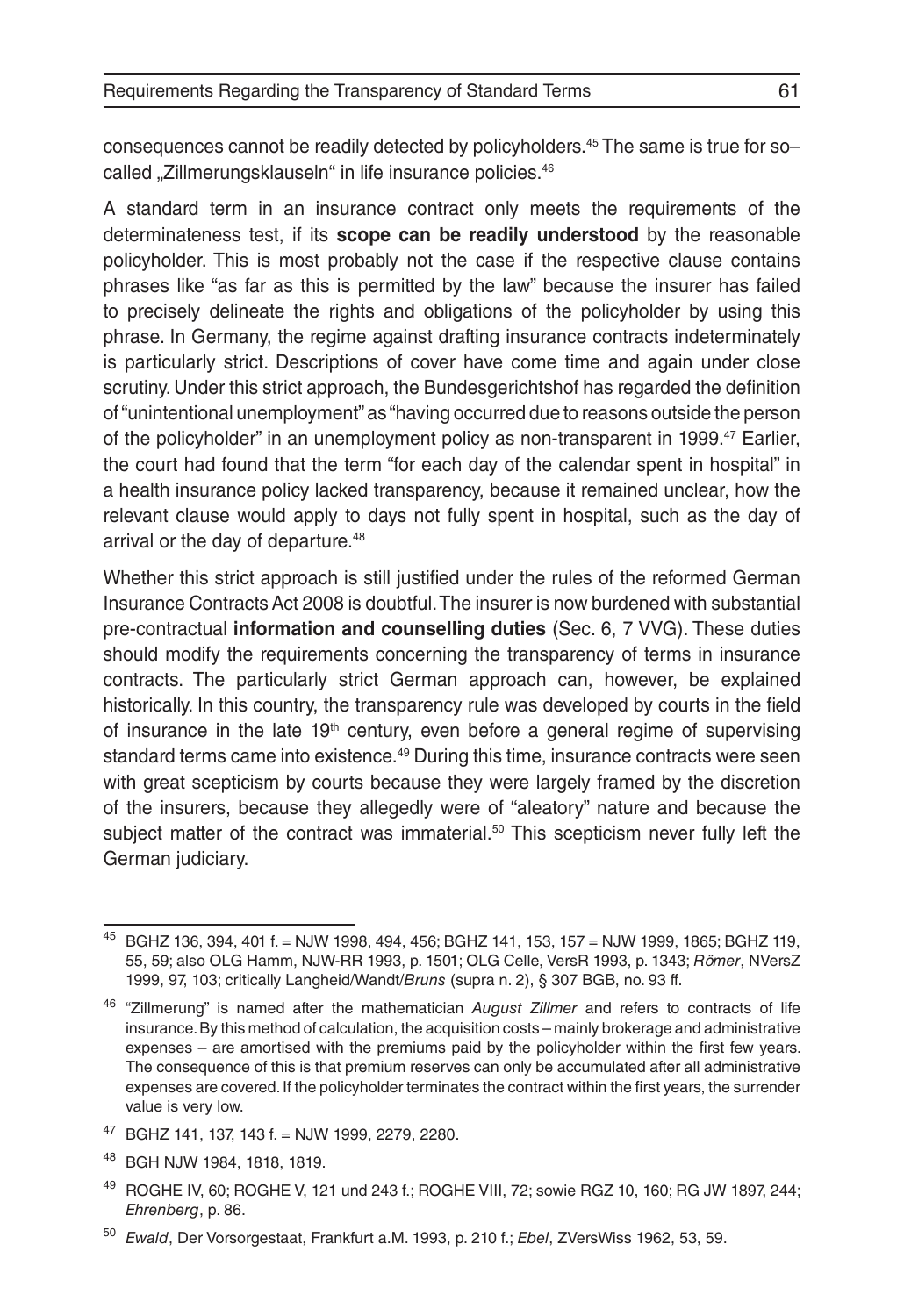#### **4. Correctness**

A third aspect of the transparency rule is the principle of correctness. This principle requires the insurer on the one hand to describe the rights and obligations of the policyholder in the standard terms precisely. References to provisions outside the policy need to be correct and up to date. That can be troublesome for the insurer in times of legal reform, as it has been experienced in Germany during the 2008 reform of the insurance contract law. On the other hand, standard terms have to be complete in order to fulfil the requirement of correctness. That basically means that standard terms in insurance contracts have to contain all the relevant clauses governing the contract. In some jurisdictions, like Germany, the (sub-) principle of completeness is supported by the law of insurance regulation (e.g. § 10 VAG). This sub-principle does, however, have its limits. The insurer is, for example, not required to inform the policyholder about even the remotest legal implications, because this might lead to new non-transparencies in turn.<sup>51</sup>

#### **V. Consequences of infringing the transparency rule**

#### **1. General remarks**

The consequences of infringing the transparency rule by using improper standard terms in insurance contracts vary to some extent across the jurisdictions of the European Union. This is due to the fact that the wording of Art. 5 of the Unfair Contract Terms Directive 93/13/EEC does not specify consequences of a breach. As a common starting point, however, it can be said that a non-transparent term is considered in most Member States to be unfair – and unfair terms are not binding on the contracting partner – at least if he is a consumer (see supra III 1).<sup>52</sup> There is some debate about whether this is an automatic effect of a term's intransparency or whether a detriment to the policyholder needs to be demonstrated in addition. Because intransparent standard terms may impair the policyholder in exercising his rights, the better view seems to be the latter is not the case.<sup>53</sup>

In some jurisdictions, like Italy, the result of non-transparent clauses being non-binding needs to be established by the courts, as the relevant code does not provide for a sanction for infringing the transparency rule.<sup>54</sup> German law, in contrast, once more presents a particular strict regime on intransparent standard terms in insurance contracts, which has largely been followed by jurisdictions like Austria and Latvia. Under German law,

<sup>51</sup> Looschelders/Pohlmann/*Pohlmann* (supra n. 2), Vorbemerkung B, no. 51; *Präve*, VW 2000, 450, 451; but cf. *Klimke*, VersR 2010, 290, 295.

<sup>52</sup> For an overview on the position of individual European jurisdictions see *v.Bar/Clive*, DCFR, Munich, 2010, Art. 9:402 no. 5 -12; further: *Schuhmacher*, ZSR 118 (1999), 361, 368

<sup>53</sup> Germany: Looschelders/Pohlmann/*Pohlmann* (supra n. 2), Vorbemerkung B, no. 52; *Pilz*, Missverständliche AGB, Karlsruhe 2010, S. 2007; but cf. *Langheid*, NVersZ 2000, 65, 67; United Kingdom: Law Commission, Report no. 292: UnfairContract Terms.

<sup>54</sup> Basedow/Fock/*Brunetta d'Usseaux* (supra n. 11), vol. I, p. 678; *v.Bar/Clive*, DCFR, Munich, 2010, Art. 9:402 no. 8.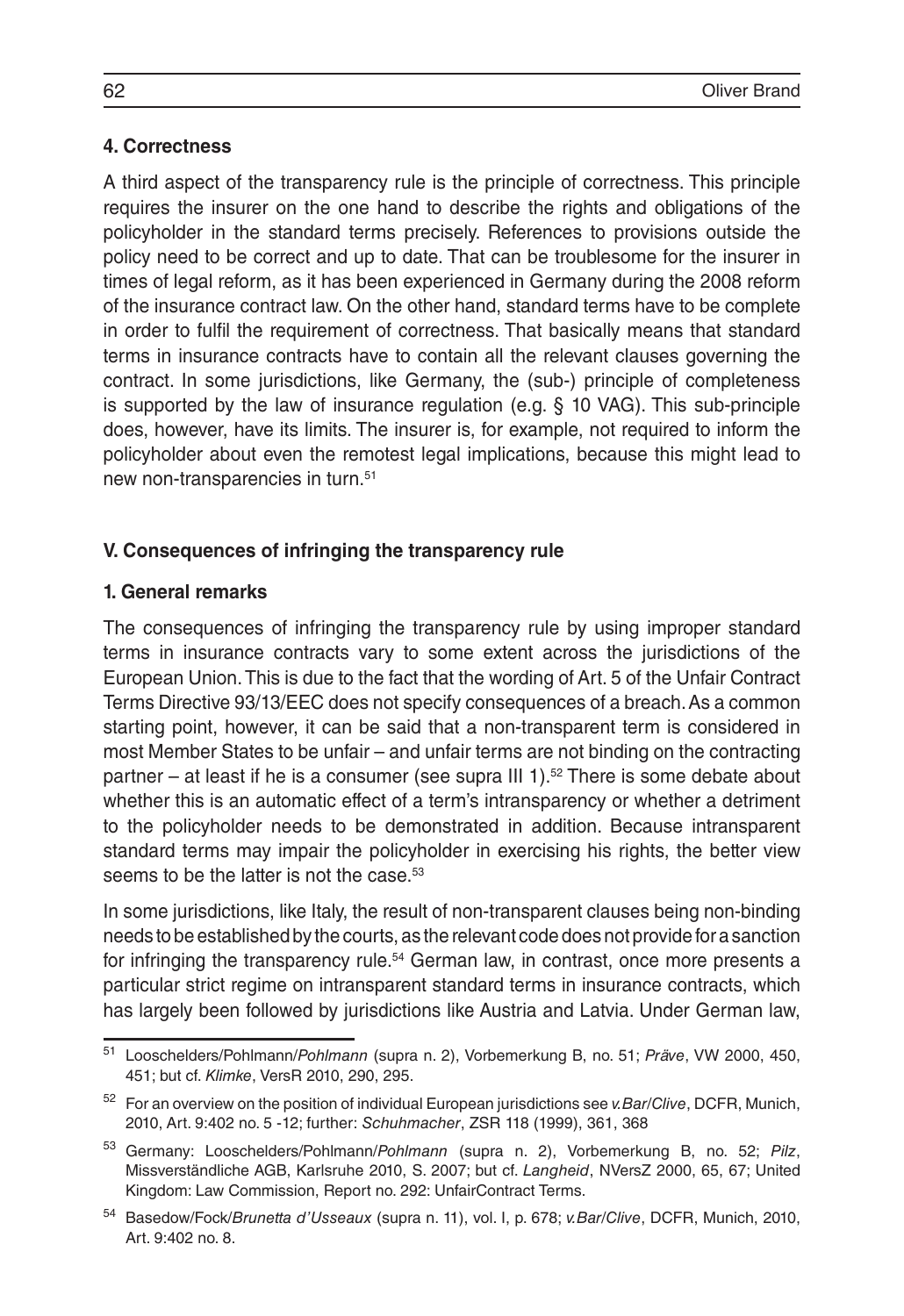a standard term that lacks transparency will be subject to an irrefutable assumption of unreasonable discrimination (*unwiderlegbare Vermutung einer unangemessenen Benachteiligung*) against the contractual partner. Such discriminatory standard terms are null and void under sec. 307 para. 1 BGB. The remainder of the contract will be binding only if it is capable of continuing in the absence of the unfair term. The loophole in the contract - as a consequence of the non-validity of the non-transparent standard term - has to be filled by way of dispositive law or by way of supplementary interpretation of the contract.55 In insurance cases, the latter is often the case as for many branches of insurance there is no statutory law in Germany (e.g. fire insurance). In case the entirety of the insurance contract is contravening the transparency rule, the contract is void under German law according to sec. 138 para. 1 BGB.<sup>56</sup>

Among the European legal systems, Belgian law follows a somewhat unique approach. It provides that clauses or terms which have been found to be intransparent are supplanted with a transparent rule. There seems, however, some debate about how this result can be reached in a dogmatically convincing manner.

#### **2. The ambiguity doctrine**

The transparency rule is complemented by the ambiguity doctrine. As the transparency rule is contained in the same Article of the Unfair Contract Terms Directive 93/13/EEC as the ambiguity doctrine or "*contra proferentem* rule", it is sometimes maintained that the latter is another sanction for not-plain or unintelligible language. But it has been convincingly suggested by academic commentators that this is not the case.<sup>57</sup> Ambiguity is only one kind of non-transparency. It encompasses cases where the policy is reasonably susceptible to more than one interpretation when viewed in a common sense, non-technical manner, and construing the policy as a whole after the usual methods of contract Interpretation have failed.58 Another case of intransparency would be unambiguous terms in (too) small print or in unwarranted use of technical language (see supra IV 2). As far as instances of intransparency caused by ambiguous terms are concerned, however, the ambiguity doctrine is a minimum standard for all member states of the European Union concerning consumer insurance contracts. Scholars working in the law and economics tradition advocate the doctrine as an instrument to incentivize the drafting of contracts in an optimally clear language.<sup>59</sup>

The doctrine says, in brief, that whenever a written contract is susceptible to two or more reasonable interpretations after the usual methods of contract interpretation

<sup>55</sup> Ulmer/Brandner/Hensen*/Fuchs* (supra n. 5), Vorb. v. § 307 BGB, no. 98; *Schäfer*, JIBLR 2011, 484, 490.

<sup>56</sup> LG Hamburg NJW-RR 1995, 1078, 1080.

<sup>57</sup> MacGillivray on Insurance Law (supra n. 18), 11–33.

<sup>58</sup> *Krampe*, Die Unklarheitenregel, Bürgerliches und Römisches Recht, Berlin 1983, p. 15; *Grabau*  (supra n. 26), p. 145; United Kingdom: *Kirby*, Stat. L.R. 2003, 95, 104; France: Art. 1162 CC; Montpellier, 27.6.1990, RGAT, 1991.118; *Bigot*, p. 409 ff.; Switzerland: *Koenig*, p. 84.

<sup>59</sup> *Brand*, in: Burling/Lazarus (eds.), Research Handbook on International Insurance Law and Regulation, Cheltenham 2012, p. 93, 105 seq.; *Posner*, 33 Fla. St. U. L. Rev., 563, 579 (2006).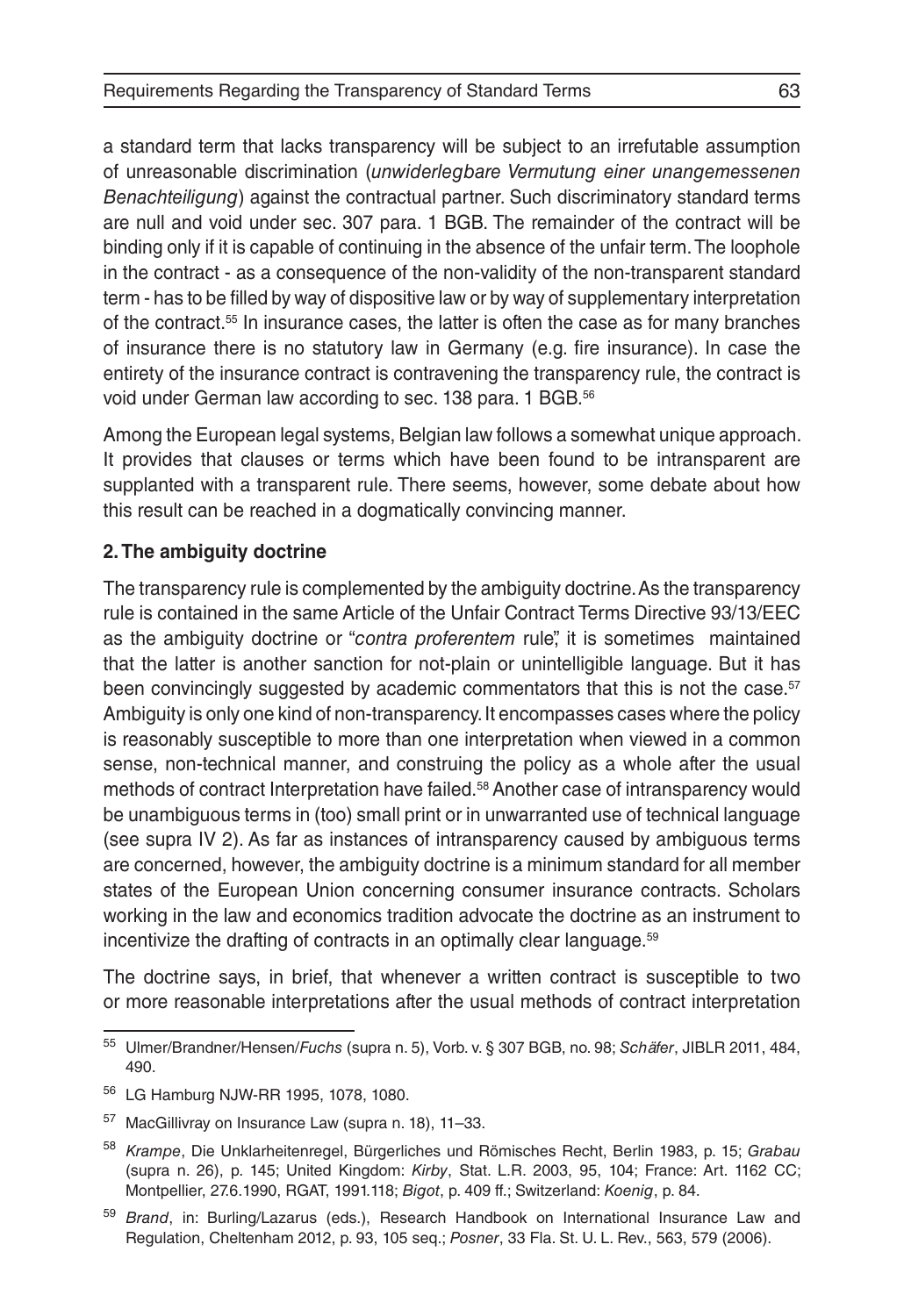have been exhausted, $60$  ambiguities in the language should be construed strictly against the drafter of the unclear contract clause.61 Applied to insurance contracts this means that in general the interpretation most favourable to the policyholder prevails. Yet, under certain circumstances, the ambiguity doctrine might also strike against the policyholder.<sup>62</sup> In the past, lists of insured risks and exclusion clauses have been exposed rather frequently to judicial scrutiny under the ambiguity doctrine. German courts, for example, have used the ambiguity doctrine in order to interpret a standard term in a health insurance contract (Sec. 1 para. 1 MB/KK 94) which provided for coverage for inpatient medical treatment in such a way that the insurer was obliged to pay for treatment which only partially took place in hospital. $63$  In a case dealt with by the OFT in the United Kingdom in 1997, the policy excluded theft cover unless entry or exit had been gained by "breakage".64 The OFT found the term "breakage" to be ambiguous, because it was not clear whether it applied if a lock had been sprung by the use of plastic material. Accordingly, cover was granted to the policyholder.

#### **VI. Concluding remarks**

Intransparent terms are considered to be unfair and unfair terms are not binding on either the consumer (according to the English approach) or any contracting partner (according to the German approach). Transparency has therefore been an important tool for courts to monitor the core provisions of insurance contracts, which are otherwise not scrutinised for fairness. The intensity of transparency control varies very much from jurisdiction to jurisdictions. German courts find themselves among the strictest guardians of transparency in Europe, whereas their counterparts in as different jurisdictions as the United Kingdom and Austria have taken a less strict approach.

Among the standard terms which were challenged so far, in particular coverage clauses and exception clauses have raised concerns regarding transparency. The focus of transparency tests has been on intelligibility of the respective clauses. Completeness and Determinateness have played, however, a vital supporting role. The transparency rule as a whole is complemented by the ambiguity doctrine.

<sup>60</sup> *Krampe* (supra n. 58), p. 15; *Grabau* (supra n. 26), p. 145; United Kingdom: *Kirby*, Stat. L.R. 2003, 95, 104; France: Art. 1162 CC; Montpellier, 27.6.1990, RGAT, 1991.118; *Bigot*, Traité de droit des assurances, volume 3, Paris 2002, p. 409 seq.; Switzerland: *Koenig*, Schweizerisches Privatversicherungsrecht, 3rd edition, Berne 1963, p. 84.

<sup>61</sup> Corbin on Contracts V, § 24.27 at 282.

<sup>62</sup> *Brand*, in: Burling/Lazarus (eds.), Research Handbook on International Insurance Law and Regulation, Cheltenham 2012, p. 93, 106; see also with a view to general contract law *Krampe* (supra n. 58), p. 60; *Grabau* (supra n. 26), p. 142.

<sup>63</sup> OLG Hamm VersR 1986, 883; VersR 1990, 843; Langheid/Wandt/*Reiff* (supra n. 2), AVB no. 99; but cf. *Bach/Moser*, Private Krankenversicherung: MB/KK und MB/KT (commentary), 4<sup>th</sup> edition, Munich 2010, § 4 MBKK no. 74.

<sup>64</sup> United Kingdom: OFT Bulletin no. 4, p. 53.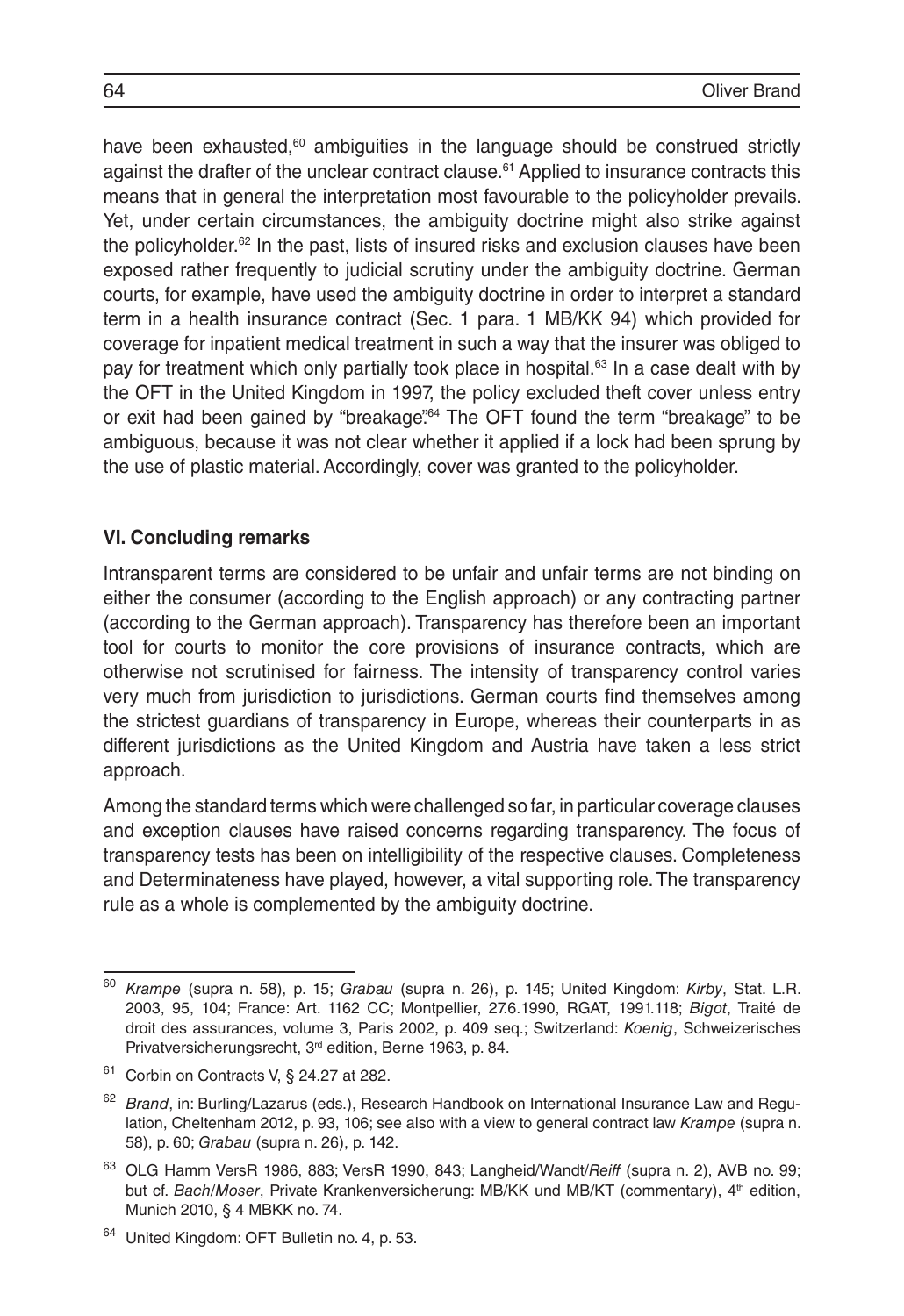# **Control of General and Special Conditions of Insurance Under Turkish Law with Special Regard to the Transparency Requirement**

Dr. **Yeşim M. ATAMER\*** Dr. **Samim ÜNAN\*\***

# **A. INTRODUCTION**

General Conditions of Contract (GCC)<sup>1</sup> are necessary for a system of mass distribution. They bring rapidity and security<sup>2</sup>. But they are dangerous for the contractual partner of the user who adheres to the contract without being aware of all the clauses but having trust in the user. He is then under the risk of being disappointed. This risk has its source in the fact that these contractual terms mostly favour their user. In a contract formulated beforehand, the consent of the parties is not equally "strong". The user of the GCC knows well the clauses he inserts in the contract he offers, whereas the other contractual partner may not be aware of those clauses or may have understood them mistakenly. The imbalance between the parties requires on the one hand the determination of the possible unfair clauses and on the other hand the sanctioning of these clauses that are inserted in a contract.

Under Turkish law there are following sets of rules, which concern the control of GCC:

• First, there are the statutory rules about consumer protection: The Consumer Protection Act of 1995 was revised in 2003 and a provision for the control of GCC was introduced in Art. 6. Based on this new article the Parliament also issued a Regulation on Unfair Terms in Consumer Contracts (2003 Regulation), which is basically a translation of the Unfair Terms Directive of the EU<sup>3</sup>.

<sup>\*</sup> Associate Professor at Istanbul Bilgi University Faculty of Law, yesim.atamer@bilgi.edu.tr

<sup>\*\*</sup> Lecturer at Galatasaray University and Istanbul Bilgi University, asamim@unan.av.tr

<sup>&</sup>lt;sup>1</sup> PECL (Principles of European Contract Law) Article 2:209 (3): "General conditions of contract are terms which have been formulated in advance for an indefinite number of contracts of a certain nature, and which have not been individually negotiated between the parties".

<sup>&</sup>lt;sup>2</sup> CALAIS-AULOIS/TEMPLE, Droit de la consommation, 8ieme edition, 2010, no. 163.

<sup>3</sup> Council Directive 93/13/EEC of 5 April 1993 on unfair terms in consumer contracts, Official Journal 21.04.1993, L 95/29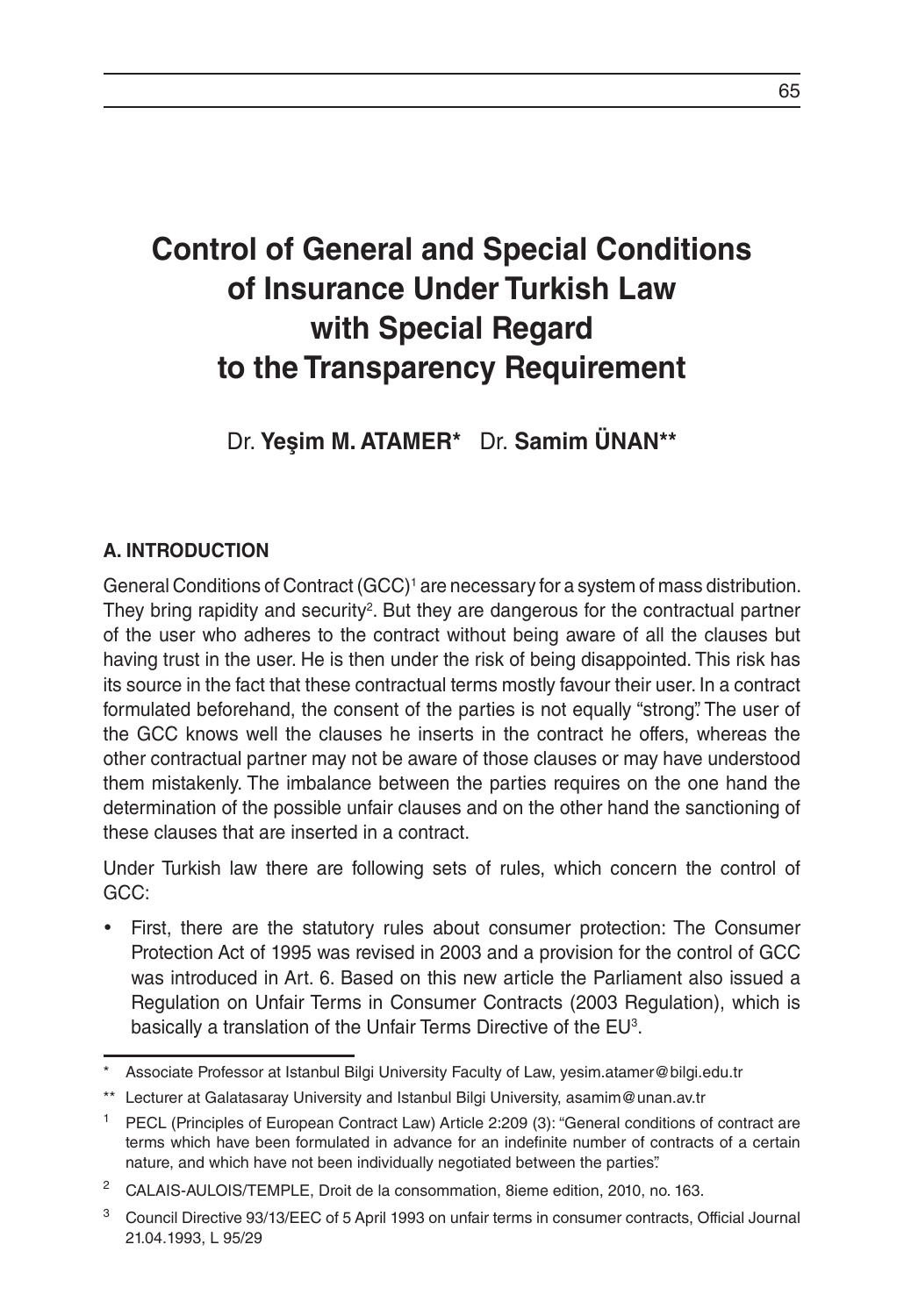- Second, the new Turkish Code of Obligations (enacted in 2011, entry into force July 2012, TCO) regulates the issue in Art. 20-25 without having regard as to whether the contracting party of the user is a consumer or not<sup>4</sup>. Here it was the German provisions on GCC, which have inspired the Turkish legislator. But this inspiration was not sufficient and in respect of many particular issues the Turkish CO has insufficient legal provisions.
- Thirdly, the new Turkish Commercial Code (enacted in 2011, entry into force July 2012, TCC) defines in Art. 55 (1) (f) among the rules on unfair competition that the use of GCC contrary to the good faith requirement constitutes a violation of fair competition. Article 55 Turkish Code of Commerce underlines that GCC departing substantially from the legal rules directly or indirectly applicable or providing a repartition of rights and obligations substantially contrary to the nature of the contract would amount to the violation of the good faith principle.5

The three major aspects regarding the control of GCC, that is their inclusion into the contract, their interpretation and their judicial review is provided for in the Turkish CO, whereas the Consumer Code, parallel to the Directive 93/13, just provides for the interpretation rules of GCC and the possibility of judicial review. Although the broader regulation of the CO comprising also the merchants (B2B and P2P contracts) is highly appreciated, the two sets of rules are not identical and the discrepancies may engender some problems of application.<sup>6</sup> How the newly introduced provision on unfair competition will be applied remains unclear for the time being.7 Given the rules in the CO and the Consumer Code a wide application should not be expected.

Below we will try to explain the provisions regarding control of GCC and how they might apply to insurance contracts.

# **B. TERMS RELATED TO INSURANCE CONTRACTS AND THEIR QUALIFICATION AS GENERAL CONDITIONS OF CONTRACT (GCC)**

#### **1. Insurance Contract Terms**

There are two major types of insurance contract terms under Turkish law: the "General Conditions of Insurance" (GCI) and the "Special Conditions of Insurance" (SCI). Both of these are contractual provisions formulated beforehand and used by insurers in insurance contracts.

<sup>7</sup> Cf. ATAMER, p. 67-70.

<sup>4</sup> For a detailed analysis of the Turkish rules on GCC see ATAMER, Y.M., Yeni Türk Borçlar Kanunu Hükümleri Uyarınca Genel İşlem Koşullarının Denetlenmesi – TKHK m. 6 ve TTK m. 55 (1) (f) ile Karşılaştırmalı Olarak (Control of General Conditions of Contract pursuant to the provisions of the New Turkish Code of Obligations – in comparison with article 6 of the Turkish Consumer Protection Act and article 55 (1) (f) of the New Turkish Code of Commerce), Türk Hukukunda Genel İşlem Şartları, BATİHAE, 2012, 9-73.

<sup>&</sup>lt;sup>5</sup> This rule is based on Art. 8 of the Swiss Code on Unfair Competition.

Cf. ATAMER, p. 59 et seq.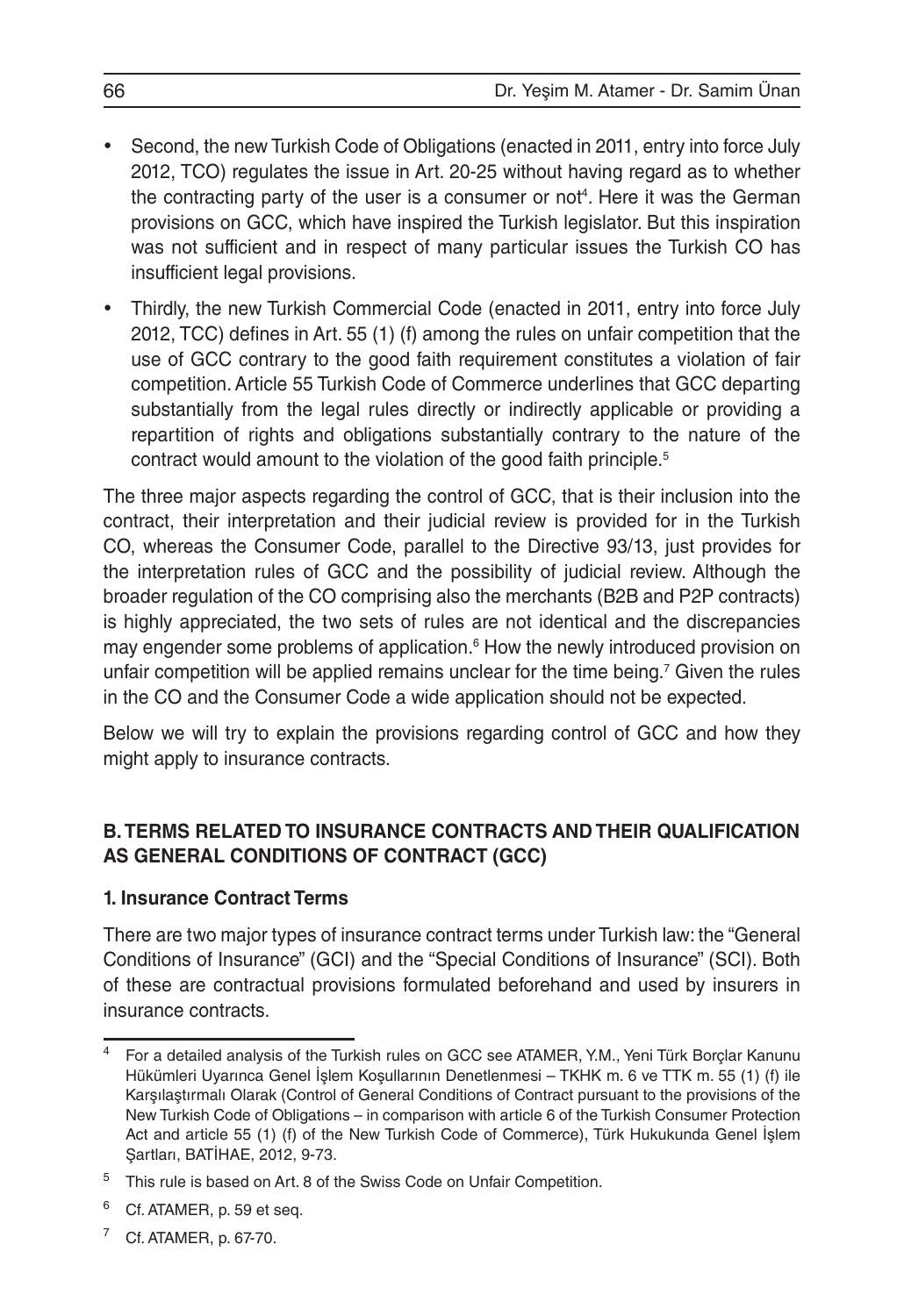The "General Conditions of Insurance" are contractual texts prepared and published by the Regulator<sup>s</sup> for different kinds of insurances such as "Theft General Conditions" or "Motor Vehicles (Casco) General Conditions" or "Motor Third Party Liability General Conditions" etc. Turkish insurers are *ex lege* obliged to use the GCI prepared by the Regulator. The general conditions of insurance are shaped following the sole discretion of the Regulator who takes into account the interests of the concerned parties (insurer, policyholder/insured, third party victim etc.). The Turkish Insurance Activities Act (IAA)9 (Insurance Control Act = *Versicherungsaufsichtsgesetz*) requires that the main content of the insurance contracts be conform to general conditions of insurance (Art. 11(1) IAA). The meaning of this rule is not very clear. However there is a widespread understanding in Turkey that general conditions of insurance may be contractually altered only if the alterations are not detrimental to the policyholder (as if we face semi –compulsory legal rules protecting the policyholder). In the prevailing circumstances, the Regulator *de facto* uses the power of the Parliament and imposes compulsorily applicable rules. It is submitted that this is not an acceptable solution since it is a direct intervention to the contractual freedom guaranteed by the Constitution and also into the principle of free market economy which in fact should be regulated solely by free competition.

Nevertheless, Turkish insurers are also allowed to use "special conditions" when the circumstances of the concrete case so require. The SCI are contractual terms used by the insurer in its contracts of insurance in addition to the general conditions. In Turkey following types of special conditions may be distinguished:

- Clauses complementary to GCI (endorsements) prepared and published again by the Turkish Regulator as exhibits of the general conditions. These are for example Medical Doctors Liability clause attached to the Professional Indemnity General Conditions or clauses annexed to Fire Insurance General Conditions such as flood, earthquake, internal water, contact of sea crafts etc.
- • Clauses complementary to GCI but prepared either by an institution other than the Turkish Regulator or by the insurer himself, that is clauses like Institute Cargo or Hull or Yacht or War Clauses.

# **2. Qualification of Insurance Contract Terms as GCC**

In order to decide whether or not the GCI and the SCI qualify as GCC one has to look at the definition provided in Art. 20(1) TCO. According to this provision GCC are "contractual provisions which are drafted unilaterally in advance with the aim of using them in similar contracts in the future and which are presented to the other party at contract conclusion". Even though the lawmaker did not mention expressly the requirement of not being negotiated in this definition, it is beyond doubt that this is

General Directorate of Insurance of the Undersecretary of Treasury is the competent public authority in Turkey to control and regulate the insurance sector.

Sigortacılık Kanunu, Resmi Gazete 14 Haziran 2007, Sayı: 26552.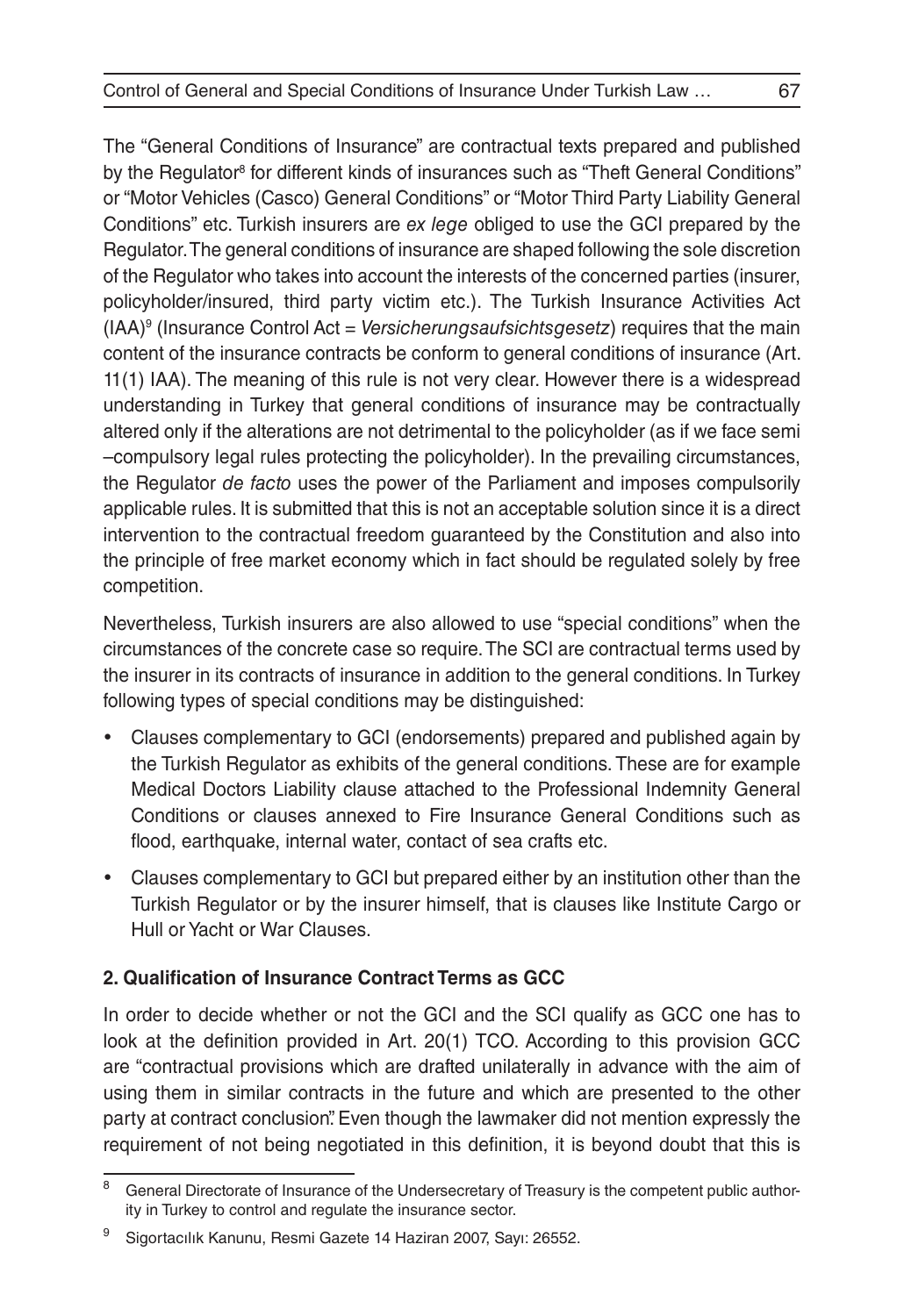also one of the major criteria for being qualified as GCC.<sup>10</sup> In fact this can be deduced also from Art. 20 (3) TCO, which provides that a clause in the GCC stating that the contract terms were accepted by the parties after negotiation cannot by itself suffice to qualify all the contract terms as being individual terms. It has to be proven by other means that there was actual negotiation.<sup>11</sup>

The same is true for Art. 6 of the Consumer Code, which only qualifies pre-drafted terms as unfair, if they were not negotiated at contract conclusion. Parallel to Directive 93/13, Art. 6 also clarifies that a term shall always be regarded as not individually negotiated in the context of a pre-formulated standard contract. The fact that certain aspects of a standard contract have been individually negotiated does not lift the burden of proof from the user of the GCC. The rest of the contract is still judged as a pre-formulated, non-negotiated standard contract (Art. 6 (4)). Where any seller or supplier claims that a standard term has been individually negotiated, the burden of proof in this respect shall be incumbent on him. This division regarding the burden of proof seems to be fair also in regard of B2B contracts and should be applied under the Turkish CO.

Looking at the special Conditions of Insurance from this angle they certainly fall under this definition of GCC. They are formulated in advance in order to be used multiple times; they are generally not negotiated with the (prospective) policyholder and are included into the contract unilaterally. It would make no difference by whom they are prepared in advance. It may be the insurer himself, the concerned reinsurer or another institution. They will qualify as GCC.12

But it might raise doubts whether or not General Conditions of Insurance can also be labelled the same. Given that the GCI are prepared by the Regulator and are compulsorily used by the insurer one could be inclined to say that they have to be judged as mandatory rules which fall outside the scope of control. Turkish law is silent on the issue. The EU Directive on Unfair Contract Terms states in its Recitals that "…

<sup>10</sup> See ATAMER, p. 20 et seq.

 $11$  The question whether one should accept that negotiation has taken place where the contracting partner had only a choice between specific alternatives offered by the user of the GCC seems open to discussion. The German High Court (BGH) has answered negatively in its decision of 3 December 1991. According to the BGH, a term shall be regarded as a standard term if the customer only has a choice between particular alternatives offered by the user without having regard to the manner in which this choice is expressed: The use of a separate form for each of the alternatives, the printing of all the alternatives onto one form, choice of the contracting partner given by filling out by hand or typing in the blank spaces are not decisive. In *Bryen & Langley Ltd v Martin Boyston*, the Judge expressed the view that (in selecting particular terms from a choice of standard terms) it was at least arguable that the client has been able to influence the substance of a term and that this term can be regarded as individually negotiated. (cf. Cases Materials and Text on Consumer Law (General editors: MICKLITZ/STUYCK/TERRYN; Coordinating editor: DROSHOUT), 2010, p.288-289). Under Turkish law, the choice between alternatives would be interpreted rather in the same way as in Germany since the user by way of offering alternatives is pushing his customer into a narrow space and allows him to play in the borders as he thinks fit. This is not negotiation but "faire semblant" (as if negotiating).

<sup>12</sup> ATAMER, p. 15-16.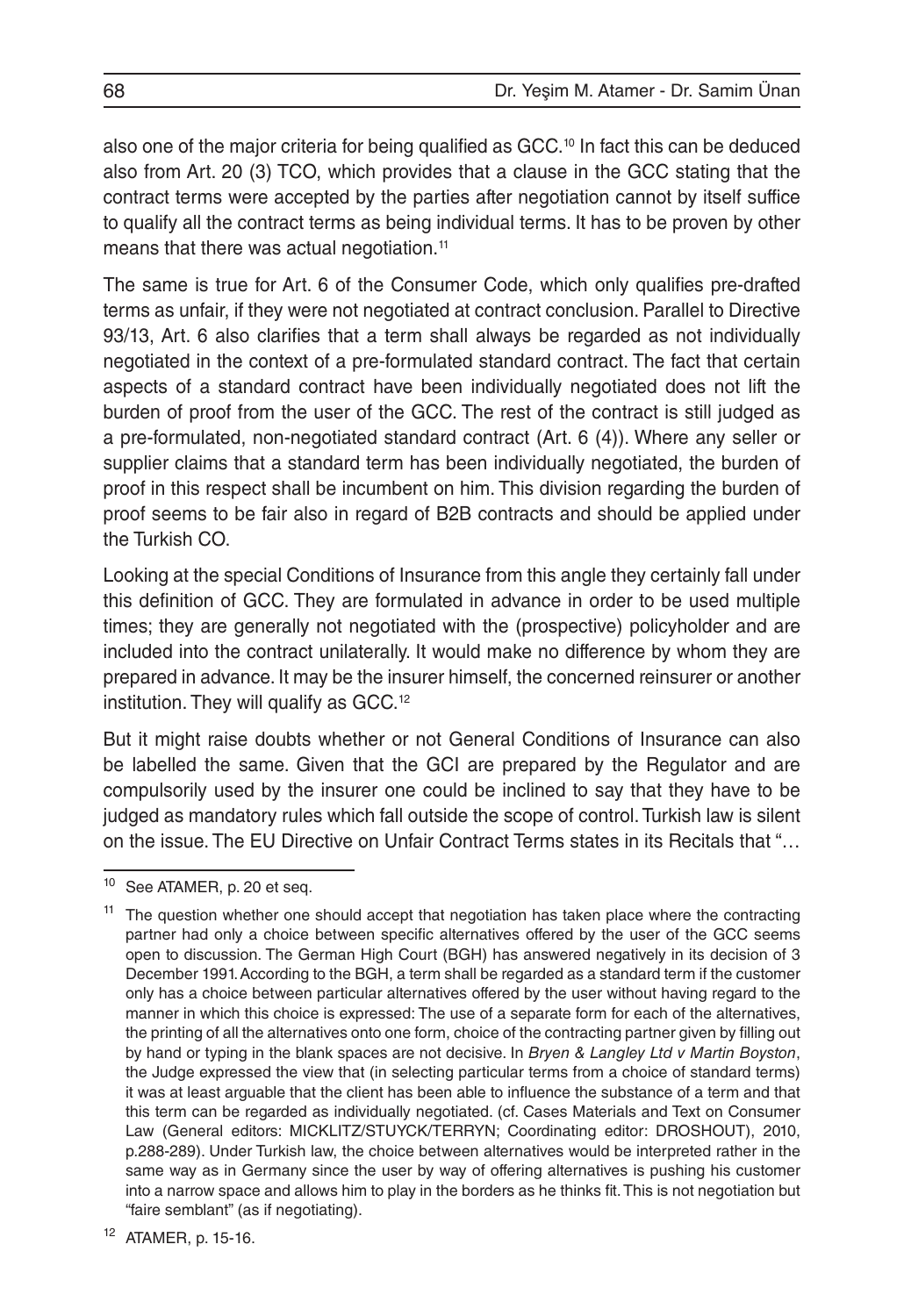the wording 'mandatory statutory or regulatory provisions' in Article 1 (2) also covers rules which, according to the law, shall apply between the contracting parties provided that no other arrangements have been established" and in Article 1 (2) that "….the contractual terms which reflect mandatory statutory or regulatory provisions shall not be subject to the provisions of this Directive." But it is submitted that even though the GCI are prepared by the Regulator and the insurer is under the duty to use these terms they should still be qualified as GCC and be controlled by the courts.13 One should not forget that what the General Directorate is issuing is not supposed to be law rules but standard form contracts. Therefore these rules should not be interpreted to fall under the term 'mandatory statutory or regulatory provisions' of Directive 93/13. It never can be guaranteed that the General Directorate of Insurance of the Undersecretary will always judge the contractual equilibrium in the best possible way and protect the insured adequately. A revision of these contract provisions by courts should be allowed for.

## **C. INCORPORATION OF GCC AND OF INSURANCE CONTRACT TERMS**

#### **1. General Principles of Incorporation According to Turkish CO**

Article 21 of the Turkish Code of Obligations (2011) defines under which circumstances GCC are included into the contract. 14 The provision reads as follows: "GCC detrimental to the contractual partner of the user shall become part of the contract only if the other party was informed about their existence and was given the opportunity to learn their content and upon acceptance of the other party."<sup>15</sup> It would for example not suffice that the contract includes a mere reference to the GCC. Also the text must be made available to the other party. In one of its decisions the Turkish Court of Cassation did not find the allegation convincing that the signed declaration of the client on the front page (confirming the reading of all the conditions of the contract printed on the reverse page) was unfair<sup>16</sup>. In the concrete case the client had also signed the reverse page. He subsequently had withdrawn from the contract because of his financial situation without alleging the unfairness. Regarding the "reverse side clauses" the problem always consists to know whether the contractual partner of the user was

<sup>13</sup> Cf. for German law H. SCHMIDT, in: Beck'scher Online-Kommentar BGB, Bamberger/Roth (eds.), 22nd ed., BeckOK BGB § 307, para 7.

<sup>&</sup>lt;sup>14</sup> A parallel rule can be found in the Principles of European Contract Law (PECL) which states the following in Art. 2:104 (Terms not individually negotiated): "(1) Contract terms which have not been individually negotiated may be invoked against a party who did not know of them only if the party invoking them took reasonable steps to bring them to the other party's attention before or when the contract was concluded. (2) Terms are not brought appropriately to a party's attention by a mere reference to them in a contract document, even if that party signs the document."

<sup>15</sup> Cf. on the details ATAMER, p. 26 *et seq*. Whether or not it was a good choice to define the rules on incorporation focusing on GCC "detrimental to the partner" is very doubtful. Even if the GCC are not detrimental for the other party they will still not be included into the contract if the user does not inform the other party of his will to do so. This result is backed up by a fundamental rule: What is not comprised by offer and acceptance is not part of the contract.

<sup>16 13</sup>th Civil Chamber, 14.12.2004, decision no. E. 2004/9747 K.2004/18207.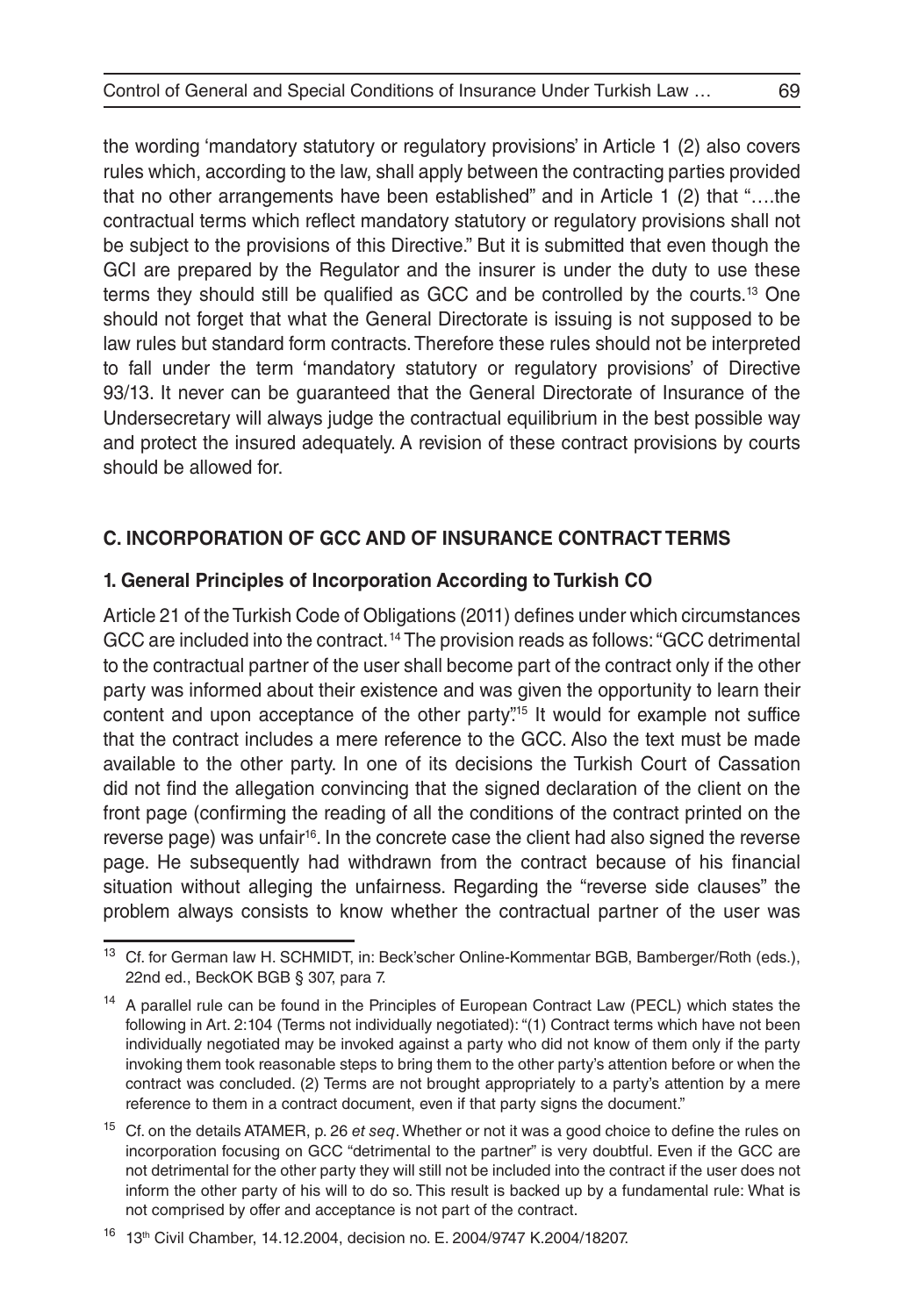sufficiently aware. It should be accepted that unsigned documents can in principle also be regarded as incorporated if reasonable steps are taken to draw the attention of the other party to the existence of the terms.<sup>17</sup>

Neither the Consumer Code nor the 2003 Regulation includes any parallel provision; consequently Art. 21 TCO finds application for B2B as well as B2C relations. Accordingly the user of GCC has to give the other party a fair chance to read and think about the GCC, which certainly is paralleled by the idea underlying all kinds of information duties. The other party shall at least hypothetically be given the chance of bargaining even though he will not be able to make use of it in most of the cases.18

Art. 21(2) TCO in fact is also based on the assumption that the other party just gives its "global" consent to the GCC without ever reading them. This provision excludes "unusual terms" from the contract content. It is presumed that a global consent can only cover those provisions which a reasonable person in the position of the other party would expect to be included in the contract. Surprising terms cannot be deemed to have been accepted by a reasonable person. Whether or not the so-called "red ink rule", according to which onerous clauses can be incorporated only if they have been pointed out to the contracting partner in the most explicit way, should be introduced to Turkish law is open to discussion.<sup>19</sup> Given that Turkish law opens the way to judicial control of GCC it must be submitted that an argument about whether or not a certain term was included into the contract seems to be superfluous. Any provision which is onerous will anyhow be under scrutiny by the court.

As a result, whenever the other party is not given the chance to learn about the GCC or where it includes absolutely surprising terms the consequence is that they are regarded as "not written" (*reputées non écrites*). The contract is valid but either without including the GCC as a whole or just the surprising terms (Art. 22 TCO).

# **2. Incorporation of Insurance Contract Terms**

Incorporation of insurance contract terms as a rule is subject to the same provisions as all other GCC. Therefore, all Special Conditions of Insurance can only become part of the contract if the requirements of Art. 21 are met, which means that the conditions have to be handed over to the insured and he must be given the opportunity of reading them. Otherwise they would not become part of the contract. But there are some

<sup>&</sup>lt;sup>17</sup> Cf. for comparative information: Cases Materials and Text on Consumer Law (General editors: MICKLITZ/STUYCK/TERRYN; Coordinating editor: DROSHOUT), 2010, p. 283.

<sup>&</sup>lt;sup>18</sup> The contractual partner of the user generally omits to read the GCC. This is particularly true in the field of insurance. The policyholder rarely examines the GCI (see CALAIS-AULOY/TEMPLE, no. 171).

<sup>19</sup> In *Thornton v. Shoe Lane Parking*, the High Court of England decided that an exoneration clause stated in the conditions displayed in a panel near the ticket machine to which the ticket of a new automatic car park refers was not incorporated. The clause was aimed at relieving from liability the garage for any injury to the customer while his car was on the premises. The term was found to be so wide and so destructive of rights that for having a binding effect it should be printed in red ink with a red hand pointing to it –or something equally startling, see MICKLITZ/STUYCK/TERRYN, p. 286.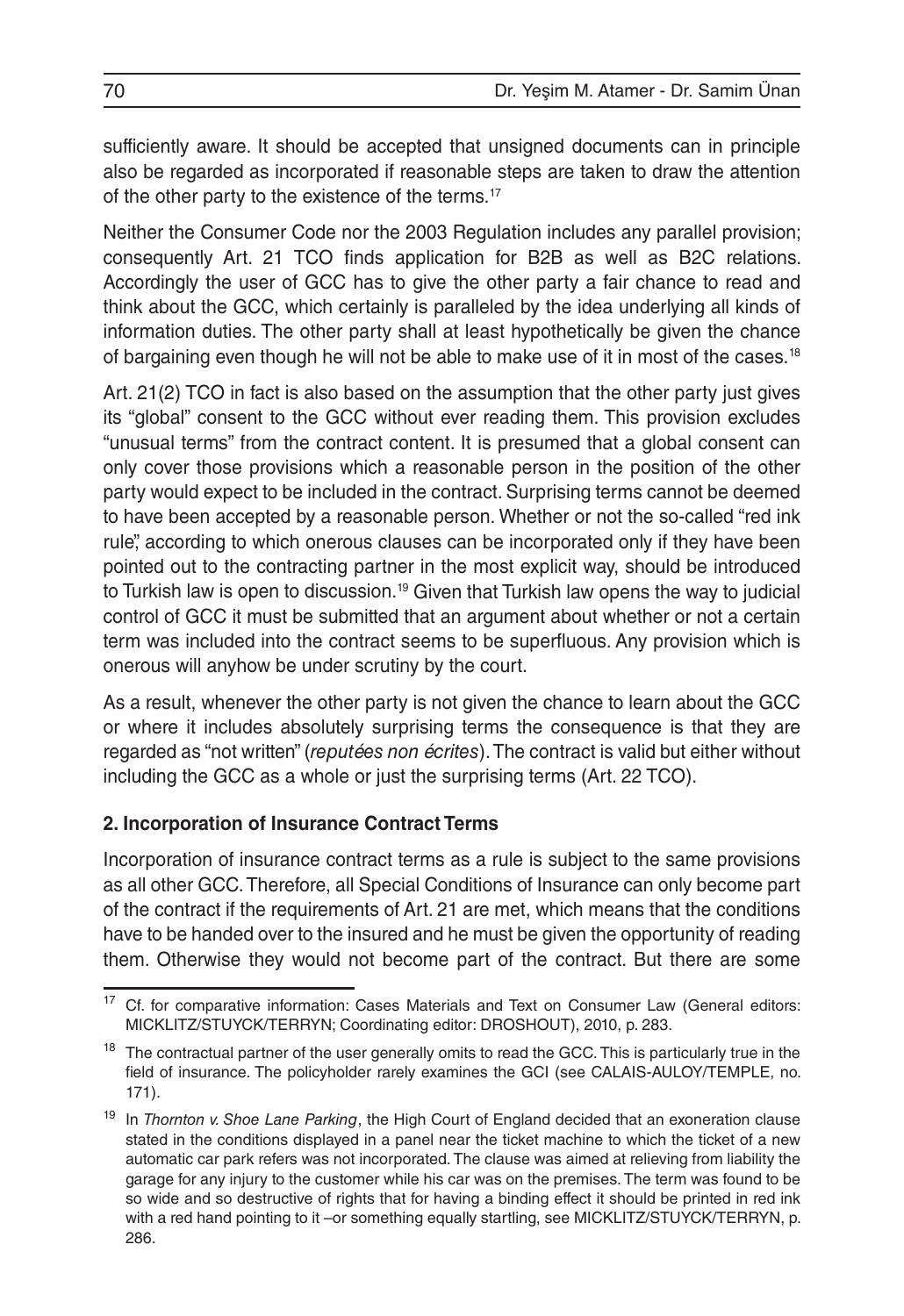specific questions regarding the conclusion of insurance contracts which need to be elaborated on.

#### **a. Incorporation of General Conditions of Insurance**

Given that the GCI are issued by the Regulator and have to be included into the Contract according to Art. 11 of the Turkish Insurance Activities Act it must be admitted that the requirements of Art. 21 TCO cannot find application in this case. The special provisions of insurance law have priority. That means that the GCI can be applied to this contract without the policyholder ever having had the possibility to acknowledge or read them. This consequence can be based on several different legal arguments: either it is assumed that the parties' fictitious will leads to an inclusion of the GCI or that they will be included due to the silence of the insured regarding an insurance policy which includes the GCI, or they are not incorporated but still the Judge makes use of them to fill in the gaps of the contract. Obviously all arguments will lead to the same result.

Given that in Turkey the Regulator generally takes care in safeguarding the interests of the policyholders and/or insured in preparing the general conditions of insurance, it would not be realistic to assume that the insured would have any objection against an inclusion of them. The policyholder would desire rather to be under the protection of the terms shaped by the Regulator more advantageous for him compared to statutory provisions<sup>20</sup>. Therefore it can be assumed that in the area of insurance contracts both parties' (common) wish to be bound on the basis of GCI policyholders' is realistic<sup>21</sup>. A relatively old decision rendered by the Court of Cassation states also that "*the oral conclusion of the insurance contract is sufficient for the incorporation of the CGI into the insurance contract. Express reference to the GCI is not needed. Otherwise the insurance contract would be a 'quasi-empty' agreement*".<sup>22</sup>

The second way of incorporation may be based on the silence of the insured regarding the insurance policy delivered after the conclusion of the insurance contract: The insurance policy established by the insurer must include the GCI and in practice it contains at least a clear reference to them. If the policyholder does not object to the policy handed over to him, this fact can be interpreted as the (subsequent) inclusion

<sup>&</sup>lt;sup>20</sup> In Turkey the insurance contract will be subject to the provisions of the Turkish Code of Commerce of 1956 until July 2012 and then to the new Code of Commerce (enacted in 2011). The provisions of the Turkish Code of Commerce of 1956 are old and in many instances reflect the approach –nowadays abandoned- that the insurer must be protected against the bad-faith policyholders. For example the provisions about the duties to be accomplished towards the insurer are shaped mainly on the basis of "all or nothing" (*alles oder nichts*) principle. The GCI in many respects modify the old legal solutions to create a climate more favourable to the policyholders. After the entry into force of the new statutory provisions the existing GCI will have to be revised in order to ensure compliance with the new law.

<sup>&</sup>lt;sup>21</sup> However this fact will not lift the need of control by the Judge since even if the GCI can be deemed as incorporated into the insurance contract on the grounds cited above, the non-negotiated terms may be detrimental to the policyholder in some instances.

<sup>22</sup> 11th Civil Chamber, decision E.1982/74; K.1982/1125 of 26.01.1982.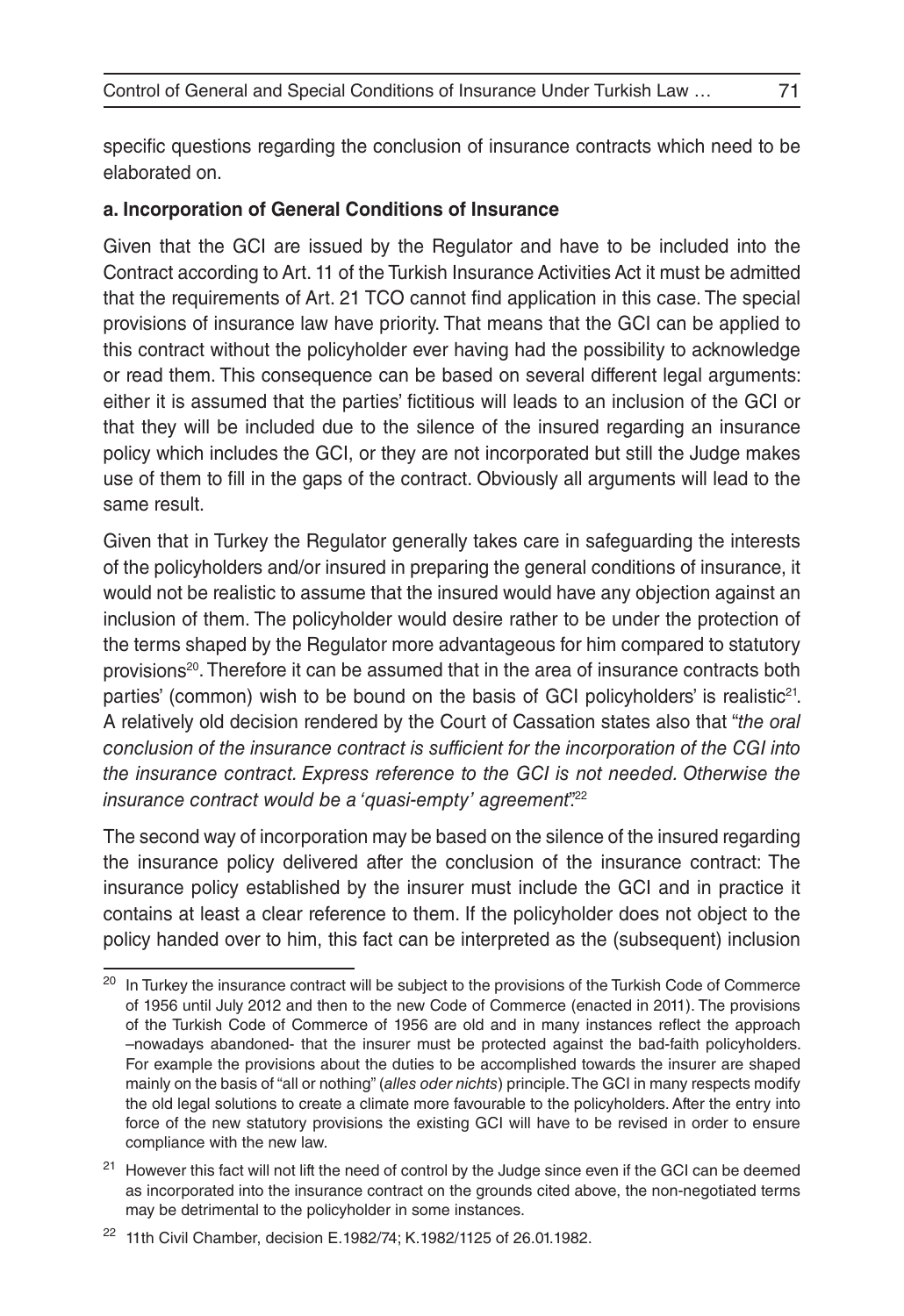of the GCI into the insurance contract<sup>23</sup>. This issue will be dealt with also below under (b).

Finally the GCI may be included into the insurance contract as a result of the Judge's decision: The Turkish Code of Obligations article 2(2) stipulates that if the parties do not agree on the "secondary points" (*accidentalia negotii*), the judge shall decide this controversy by taking into account the particularities of the case. If the Judge fills the gaps of the agreement by referring to CGI those conditions will be a component of the insurance contract  $(24)$   $(25)$ .

### **b. Incorporation of Insurance Terms by way of Reference in the Insurance Policy**

According to Article 1423(1) TCC 2011 the insurer and his agent are under the duty to provide the prospective policyholder in a timely manner prior to contract conclusion with the necessary information regarding the insurance contract, the rights of the insured and the notification duties. In case the insurer does not comply with his duty of information and does only disclose the contract terms in the insurance policy which is issued and sent to the policyholder at a later point, the question will arise whether or not these terms are included into the contract. If Art. 21 TCO would be applicable we would conclude that these terms are not included since the policyholder was never informed of the applicable GCI or SCI rules. But article 1423 (2) TCC 2011 provides that if the policyholder does not object to the conclusion of the contract within 14 days, the contract will be deemed to be concluded on the basis of the conditions stated in it. If e.g. the parties have not specifically addressed the issue of inclusion of GCI or SCI and the insurer refers to them in its insurance policy they will become part of the contract if the policyholder does not refuse this contract. If he objects the contract will be invalid. During the 14 days the invalidity is pending.<sup>26</sup>

The rule is pretty similar to the old § 5a of the German *Versicherungsvertragsgesetz* (VVG) which was changed in November 2007. As it was also accepted among German scholars at that time, this provision is an exception to the rules of incorporation of

<sup>&</sup>lt;sup>23</sup> If the risk is materialized before the GCI are deemed to have become part of the insurance contract by way of non-objection to the policy delivered by the insurer, the GCI will not be binding for that risk. This is the weakness of that interpretation.

<sup>&</sup>lt;sup>24</sup> The judicial decision will have retroactive effect and the weakness stated in the previous footnote will not appear here. However it will be rare to have a contract referred to the Judge for the filling up of secondary points.

<sup>&</sup>lt;sup>25</sup> At first glance it is surprising to think that GCC are equitable enough to establish a fair balance between the concerned parties. In Turkish practice it is due to the fact that the GCI are prepared by the Regulator taking into account the interests of the policyholders/insureds.

<sup>&</sup>lt;sup>26</sup> The issue of the preliminary cover is not regulated at all in Turkish law. However the German rule contained in VVG § 49 (2) about the preliminary cover can serve as model, we believe, for a future legislative work. According to VVG § 49 (2) if the GCI are not given to the policyholder at the conclusion of the contract aimed at preliminary cover, the GCI used by the insurer for preliminary cover contracts or in the absence of such conditions, the GCI used by the insurer for the main insurance contract (of which the preliminary cover would constitute the "prelude") shall be deemed to have been incorporated even if specific reference to them are omitted.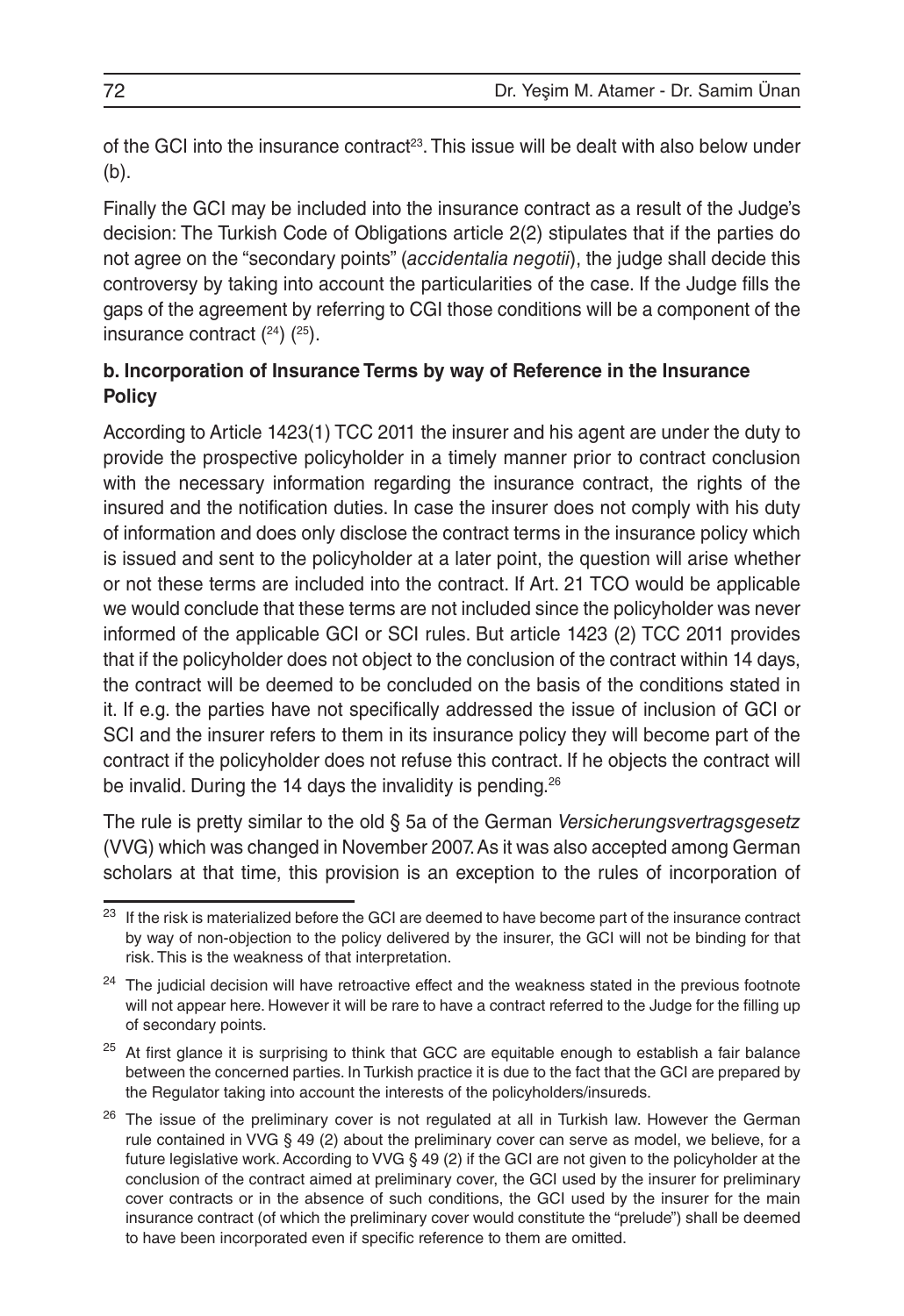GCC.<sup>27</sup> The burden of objection is on the side of the policyholder which is certainly a privilege for the insurers. They can always rely on the possibility of incorporation by way of a late reference to insurance terms.

### **c. Insurance Policy Inconsistent with Previous Agreement**

Article 1425(2) TCC 2011 deals with the eventuality that the insurer hands over an insurance policy containing terms different from the agreement or the policyholder's application. Other than in the case of Article 1423(2) the application of Article 1425 (2) requires a prior oral agreement of the parties or at least an application made by the insured where the contract terms have already been defined to a certain extent. If the insurance policy issued later differs from the application made by the prospective policyholder or the previous agreement of the parties to the detriment of the policyholder these provisions are null and void. The contract stays alive without these clauses. But, given that the GCI have to be incorporated into the contract anyhow this provision seems to be applicable only to SCI and other provisions included later by the insurer into the policy in deviation from the previous agreement.

The issue is specifically regulated also under German law (VVG § 5). According to VVG § 5 however, if the insurance policy contains new terms or deviates from the application made by the policyholder, the policyholder would be bound by those terms if an express reference is made by the insurer to the changes and the insured did not make use of its right to object within a period of one month.

## **D. INTERPRETATION OF GCC AND INSURANCE CONTRACTS**

It is a generally recognized principle that "doubt about the interpretation of general conditions of business will be resolved to the disadvantage of the user" 28 ("*in dubio contra stipulatorem*" or "*contra proferentem*" rule). This is exactly also what Art. 23 TCO and also Art. 6 (4) of the 2003 Regulation on Unfair Terms in Consumer Contracts reflect. If there are two different interpretations available, and if none of them legally must have precedence over the other, the interpretation most favourable to the weak party will be compulsorily chosen.<sup>29</sup> In cases where all the possible interpretations would not pass the subsequent control of content, it is needless to lose time with interpretation and it is better to proceed directly to judicial control. If one available interpretation would pass judicial control and the other would not, we must opt for the alternative that would be most to the advantage of the weak party. In any case, individual contractual arrangements shall always have priority over general conditions of contract.30

Obviously the provisions regarding interpretation of GCC will also find application

<sup>30</sup> Cf. ATAMER, p. 38-41.

<sup>&</sup>lt;sup>27</sup> Reiff in: WOLF/LINDACHER/PFEIFFER, AGB-Recht Kommentar, 5. Aufl., 2009, Klausel V 105-106.

<sup>28</sup> CALAIS-AULOY/TEMPLE, no. 172.

<sup>29</sup> Cf. ATAMER, p. 36-38.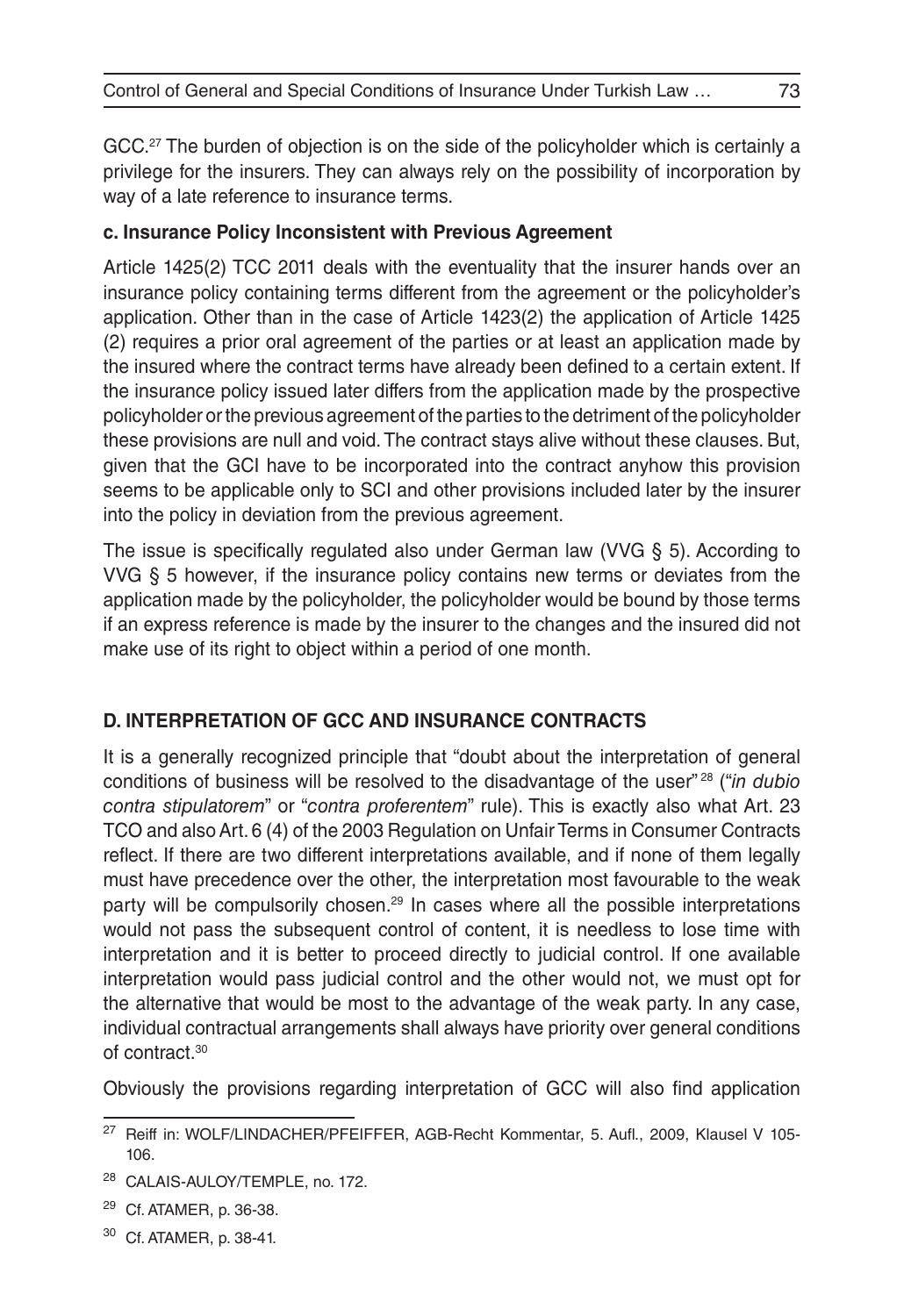for GCI and SCI. The clauses will be interpreted according to the principle of trust, which would refer to the "horizon" (i.e. comprehension) of the average contract partner31. Therefore the terms used in the contract would be attributed the meaning that an average policyholder would normally attribute to them (depending also on the insurance class to which the contract belongs). Special consideration has to be given to a uniform interpretation based on the fact that insurance contracts are mainly related to "mass risks". The technical particularities of the insurance require that the same rule of interpretation be applied in similar contracts of a large number.<sup>32</sup>

## **E. JUDICIAL CONTROL OF GCC AND INSURANCE CONTRACTS**

### **1. General Principles**

The user of the GCC will easily overcome the incorporation and interpretation requirements by simply formulating the GCC in a clear and comprehensible way, by providing a copy of them duly in advance to the prospective contract partner and by explaining each of the surprising provisions. The GCC will become a component of the contract and no possibility of interpretation will be left. However, a clause in GCC clearly written and brought to the attention of the other contracting party can still be detrimental to the other party and therefore needs to be controlled. The only means of duly protecting the other party is the judicial review of the contract content.

As already explained above under heading (A) as of July 2012 there are three different provisions in Turkish law, which give the Judge the power to interfere into the contract. Art. 25 TCO provides that "it is prohibited to include in the GCC, provisions detrimental to the contract partner, in a manner contrary to the requirement of good faith (unfairness)<sup>733</sup>. Although good faith is the only control criteria, the provision is silent as to what constitutes a violation of the good faith principle in the context of GCC. Furthermore the provision does not include any reference to "contractual equilibrium". In a very dangerous way the decision on the invalidity of a clause in GCC is absolutely left to the discretion of the judge without giving him any precise means of control. Obviously this lacuna has to be filled by resorting to other provisions regarding the control of GCC.

The second rule is Art. 6 (1) of the Turkish Consumer Code, which defines the control criteria for consumer contracts and pretty much reflects what Directive 93/13 states in Art. 3 (1): A contractual term which has not been individually negotiated shall be regarded as unfair if, contrary to the requirement of good faith, it causes a significant imbalance in the parties' rights and obligations arising under the contract, to the detriment of the consumer. Although this provision too seems to leave everything to

<sup>31</sup> BRULHART, Droit des assurances privées, Berne 2008, p.127 no.282-284; ULMER/BRANDNER/ HENSEN, AGB – Recht, 11th ed. 2011, Spez. AGB Werke, Teil 4 (7) Versicherungsbedingungen, para 4.

<sup>&</sup>lt;sup>32</sup> Cf. Reiff in: WOLF/LINDACHER/PFEIFFER, AGB-Recht Kommentar, 5th ed. 2009, Klausel V 121.

<sup>33</sup> On unfair clauses see RAYMOND, Droit de la consommation, 2ieme edition, no.444 ss.; PICOD/ DAVO, Droit de la consommation, 2ieme edition, 2010, no.213 ss.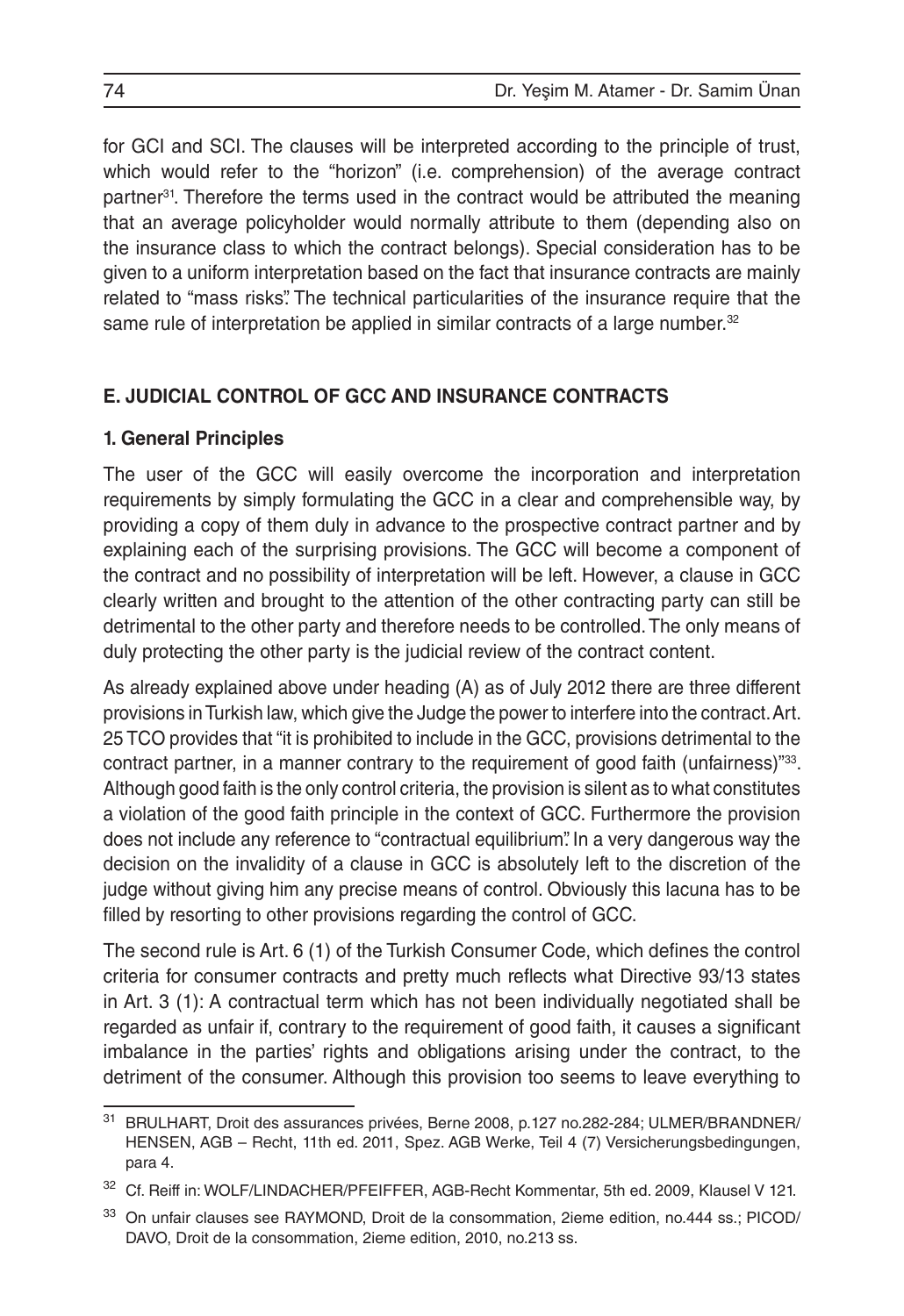the judge, the 2003 Regulation on Unfair Terms fills in the blanks. Being a translation of Directive 93/13, this Regulation especially covers in Art. 6 (1) the need for to be drafted in plain and intelligible language (Directive Art. 5); in Art. 6 (2) the detailed instructions regarding the assessment of unfairness (Directive Art. 4(1)); in Art. 6(3) the exclusion of price and remuneration clauses from control; and in the Annex the list of several exemplary clauses, which may be declared void according to the circumstances of the contract. All in all, the consumer legislation seems to describe in much more detail how GCC have to be controlled by the judiciary. In the authors' view these provisions may also be used per analogy for filling the gap in Article 25 Turkish CO. Although at first sight consumer protection rules might not be judged to suit B2B contracts (which are also covered by Art. 25 TCO) Directive 93/13 and its parallel in Turkish law, the Unfair Terms Regulation, seem to reflect a balanced approach to the control of contract terms.34 It has to be submitted that the risks attached to a mere judicial control based on the "unfairness" principles outweigh the concern of appropriateness of consumer provisions for B2B transactions.35

On the other hand, the provision in Article 55 (f) of the Turkish Commercial Code (2011) may also be consulted to give the judge guidelines for the review of GCC according to Art. 25 TCO. As stressed above under heading (A), the function of Article 55 (f) TCC in the field of unfair competition remains to be seen. But it is certainly worth looking at this provision when concretizing the unfairness criteria of Article 25 TCO. According to this provision "GCC departing i. substantially from the legal rules directly or indirectly applicable or ii. providing a repartition of rights and obligations substantially contrary to the nature of the contract would amount to the violation of the good faith principle." In fact these two criteria are major reference points used for the control of abusive clauses.36 The same should be valid under Turkish law.

In fact, PEICL Article 2:304 (Abusive Clauses) follows also the approach of Art.3-4 of Directive 93/13:"Terms that are not individually negotiated shall not be binding if they cause a significant imbalance to the detriment of the policyholder contrary to the requirements of good faith and fair dealing taking into account the nature of the insurance contract, all the other terms of the contract and the circumstances at the time the contract was concluded." The Principles of European Insurance Contract Law (PEICL) were prepared by the Project Group Restatement of European Insurance Contract Law, Chaired by Helmut HEISS and edited by the Drafting Committee BASEDOW/BIRDS/ CLARKE/COUSY/HEISS, 2009.

<sup>&</sup>lt;sup>35</sup> Even though the 2003 Regulation gives the judge several criteria for control the judiciary until today has mainly just evaluated whether or not negotiation prior to the contract was conducted. Any clause accepted without negotiation is *per se* considered to be unfair, which is certainly against the wording of the 2003 Regulation. Cf. e.g. Turkish Court of Cassation 13<sup>th</sup> Civil Chamber, decision no. E.2009/14991; K. 2010/5048 of 14.4.2010 (www.kazanci.com). Here the Court declared a term contained in a bank services agreement invalid which granted a pledge in favour of the bank on the bank account of the client. The sole explanation was that the clause had not been negotiated. According to the bank service agreement a bank account was created in the name of the client where his salaries would be monthly deposited. The bank granted a credit card to the client who largely used it but did not pay back. Based on the agreement the bank emptied the client's account as a selfhelp remedy. The client sued the bank. The lower Court rejected the claim and the client (claimant) appealed. Turkish Court of Cassation allowed the appeal on the grounds that the term establishing a pledge to the benefit of the bank on the client's account was ineffective due to non-negotiation.

Cf. e.g. for the German provision § 307 German Civil Code (BGB).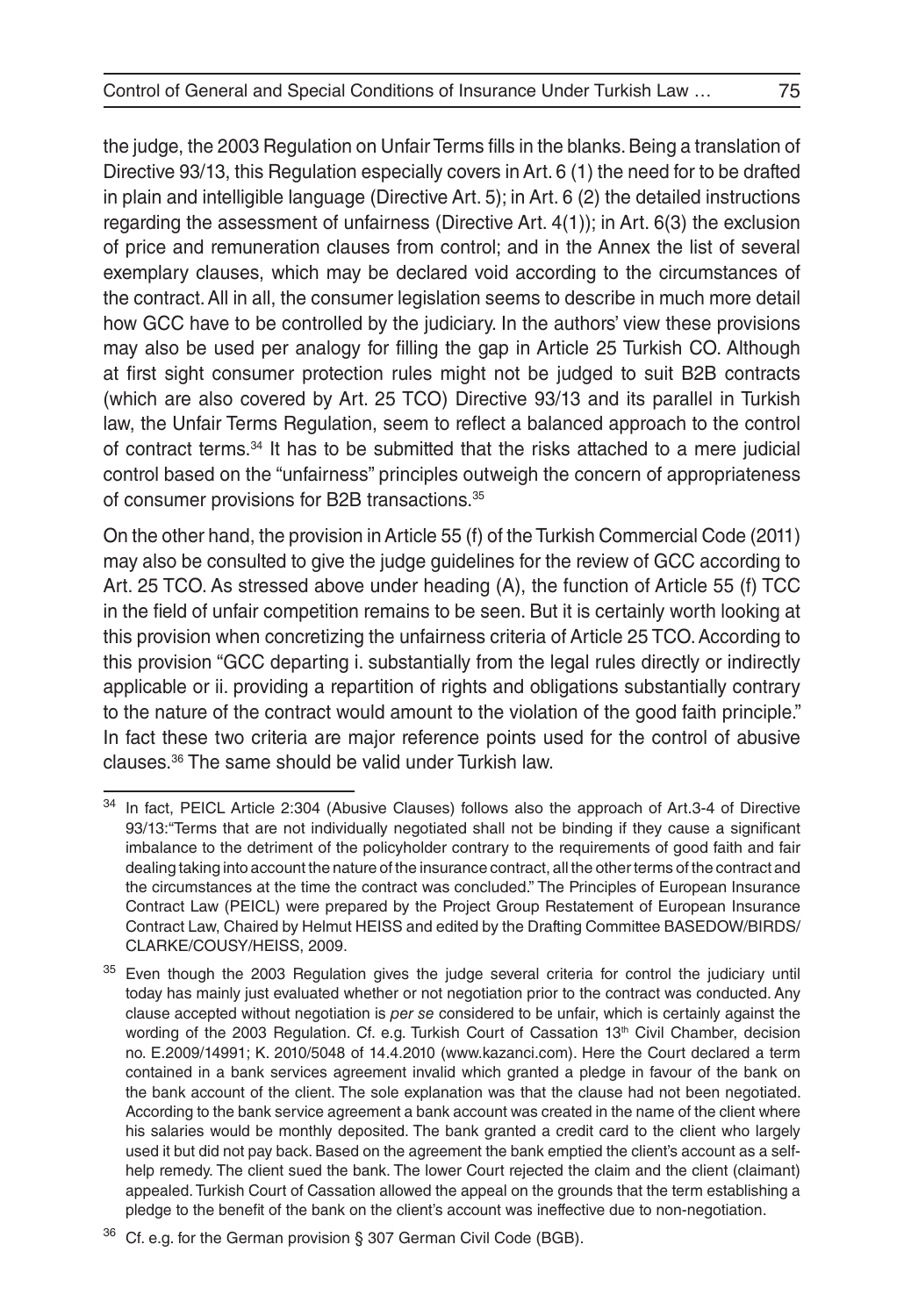In conclusion of these considerations we categorize the criteria for the judicial review of GCC according to Art. 25 TCO under three headings:

- Non-mandatory provisions of law which would apply if the GCC would not have been contracted for (in analogy to Art. 55(f) TCC);
- Distribution of rights and obligations which would be adequate to the nature of the contract (in analogy to Art. 55(f) TCC);
- Requirement of Transparency (in analogy to Art. 6(1) 2003 Regulation)

If a clause in GCC deviates from one of these principles this deviation might be considered a violation of the good faith principle. Below we will first elaborate on the criteria and then on the good faith issue.

## **2. Criteria Applied for Controlling the Content of the GCC**

## **a. Non-Mandatory Provisions of Law**

In order to decide whether GCC are creating an imbalance to the detriment of the contract partner, the appropriate frame of reference is the law in force. GCC deviate from non-mandatory legal rules which would have otherwise been applied. As a principle, the legal rules regulating the contracts are apt to establish equilibrium between the contract partners. Therefore, departure from those rules in favour of the user would mean creation of an imbalance. In any contract where the parties really bargained and found their contractual equilibrium a deviation would not be judged unfair. In fact, non-mandatory provisions are in the Code only for being applied whenever there is a lacuna in a contract. But in case of GCC one of the parties by himself eliminates all legal provisions and in a way rewrites the law only in his favour. Exactly this makes GCC unfair and leads us to the conclusion that for GCC the non-mandatory rules become mandatory criteria of control.

Speaking of non-mandatory provisions of law we refer to rules regulating special types of contracts as well as rules applicable to all contracts (general provisions). In case a special legal provision cannot be defined, provisions in respect of a similar contract can be applied per analogy. However, it seems not conceivable to find a type of contract that would supplement the contract of insurance which is perhaps the most broadly regulated contractual relationship.

## **b. Repartition of Rights and Obligations Most Appropriate to the Nature of the Contract**

Where a contract is not legally regulated and there is no provision applicable *mutatis mutandis*, the judge will use his power of law making (Art. 1 Turkish Civil Code) and will determine, as if he were legislator (*modo legislatoris*), the rules that should govern the contract in question. The aim of the contract will be of special relevance in that respect. The most appropriate way of reconciling the respective conflicting interests of the contracting parties is to take into account the aim they pursue in entering into this contract.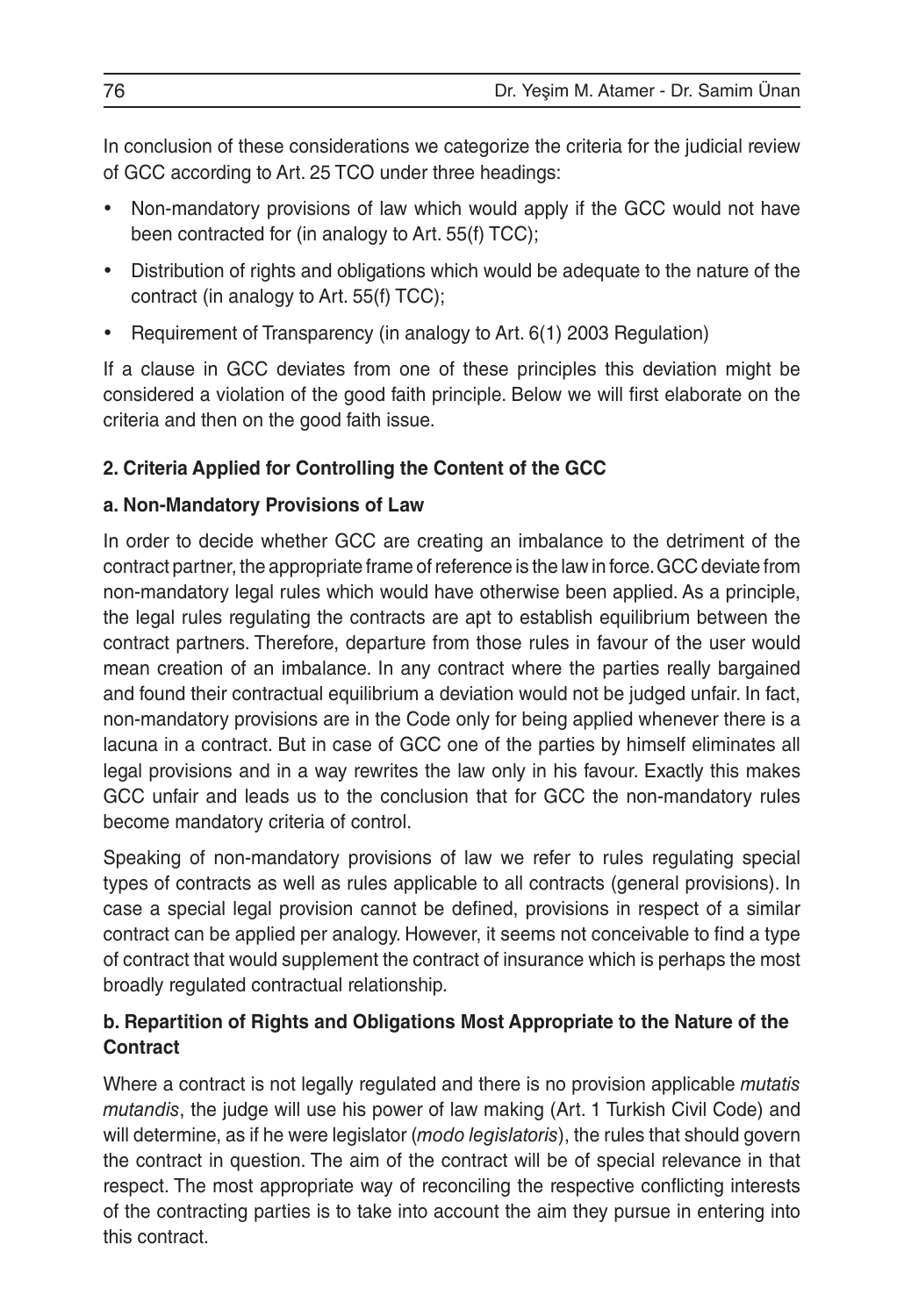In the field of insurance contracts, the judge will not be often obliged to act as legislator since these contracts are regulated in details in the law. However, taking into account the diversity of insurance contracts, there might be rare cases in which the judge's intervention is necessary.

## **c. Transparency**

Unfairness can also appear as a formal or a substantive element<sup>37</sup>. Unfairness in the formal sense is the result of the violation of the transparency requirement. The imbalance between the parties may be due not only to the content of non-negotiated GCC detrimental to the contracting party but very often to the manner in which they are formulated. If for example the rights (or obligations or duties) of the contracting party are mentioned in many different places in a complicated style not easily comprehensible the contracting party (policyholder) will be restricted in benefiting from the insurance. The user of the GCC is therefore under the obligation of preferring a clear and understandable language.

In fact, according to Art. 6(1) of the 2003 Regulation consumer GCC terms must always be drafted in plain and intelligible language.38 Where the language is not clear and understandable, the judge will decide on the invalidity of the GCC provision without even being required to determine first whether or not the other control criteria were met. Obviously the judge first has to try to interpret the rule. If there is any chance of interpreting it to the benefit of the insured this interpretation can be sustained. If there is no possibility to give the rule any meaning it will be invalid for the sole reason of being intransparent. Although until today no Turkish court has made use of the transparency rule, it should be interpreted the same way as in the European context and as broadly as to cover also B2B transactions.

In this context Turkish Insurance Activities (Control) Act Article 11(4) and (5) merit special attention:

Article 11  $(4)$  IAA imposes on the insurer the obligation to define clearly what is covered by the insurance but does not stop there and imposes also the duty to mention what is "not" covered. Therefore, the insurer must state what is not under the scope of cover, otherwise all his omissions will be deemed under the insurance umbrella. Although at first glance this rule does not seem to be logic –as it provides a mission "impossible" since there is no way to complete the list of what is not covered- it can be said that it leads to the ban of "named perils" type covers and allows only "all risks" policies, more "policyholder friendly"39.

<sup>37</sup> MICKLITZ/REICH/ROTT, Understanding EU Consumer Law, 2009, p. 135.

<sup>&</sup>lt;sup>38</sup> Cf. also PEICL Article 1:203 (Language and Interpretation of Documents) "(1) All documents provided by the insurer shall be plain and intelligible and in the language in which the contract is negotiated."

 $39$  Whether this provision should be deemed as "tacitly repealed" by the new Turkish Commercial Code (2011) Article 1409 (1) seems open to discussion. Article 1409 (1) stipulates that the insurer is only liable for losses caused by the materialization of a risk provided in the insurance contract. In our opinion those two provisions are compatible: Article 11 (4) Insurance Activities (Control) Act deals with the "exclusions" (*sekundäre Risikobeschränkungen*) whereas article 1409(1) TCC concerns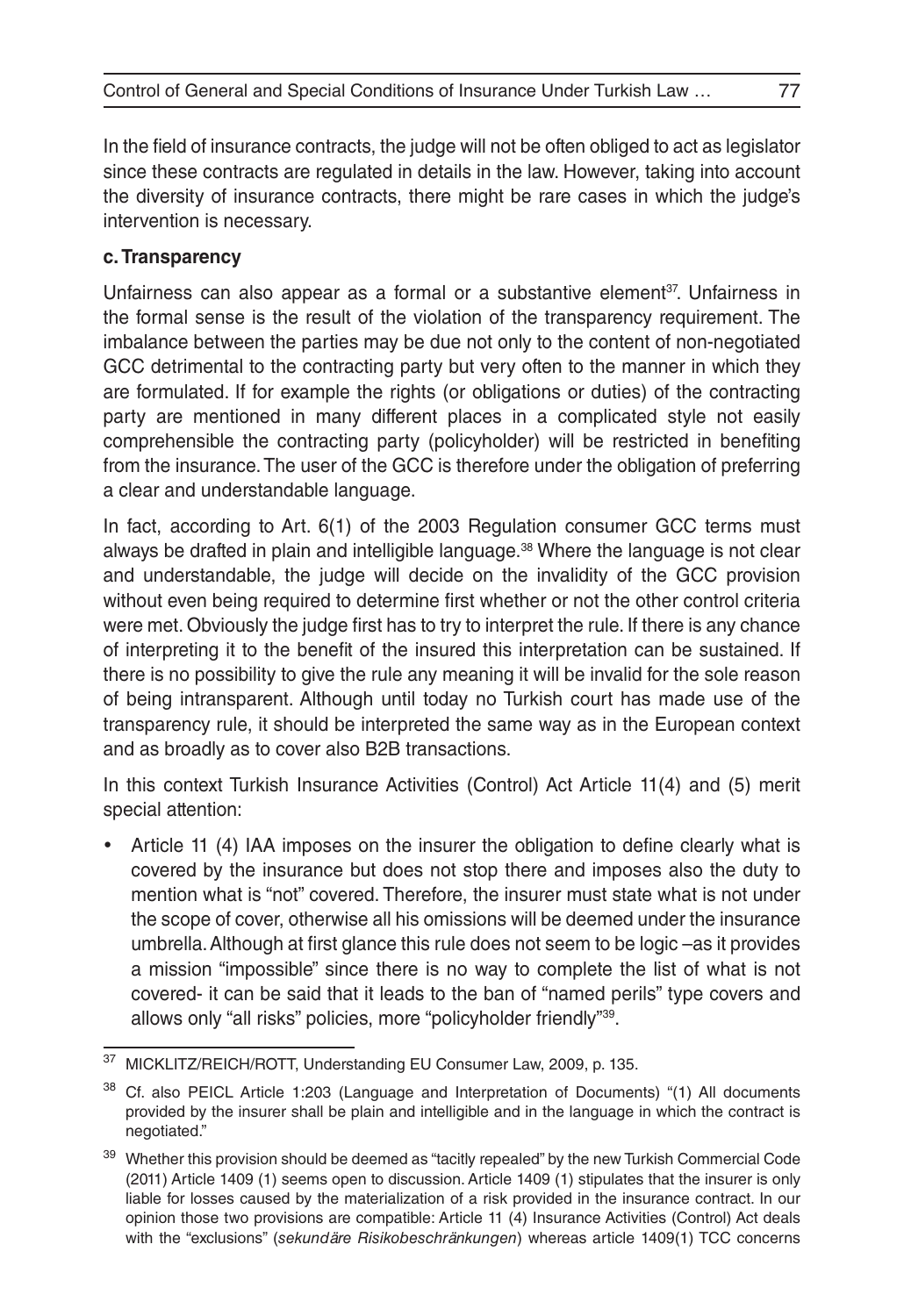• Article 11 (5) IAA stipulates that the insurer should refrain from using "foreign" words. It must instead use the equivalent as might be created by the Turkish Language Institution. In practice this legal provision (reactionary regulation) is totally disregarded.

Another Turkish law not applied is the Law no. 805 (of 1926) imposing the use of Turkish language on Turkish financial institutions in their records, correspondence and contracts. The legal sanction to be applied in case of violation of this law is among others the "invalidity" of the contractual term. The Turkish Court of Cassation has ruled that contractual stipulations written in a foreign language or foreign words used in a contract would be valid if the business in question so requires. In insurance practice, it happens that sophisticated (rare) contracts such as BBB cover are at least partly written in English (i.e. clauses in English sent by the international broker or reinsurer are simply inserted). Where a Turkish translation is annexed, errors are frequent and insurers don't omit to stipulate that in case of conflict between the original text and the Turkish translation, the former shall prevail.

It is submitted that the following principles prevailing within the EU are valid also under Turkish Law and Turkish Courts should apply them without reservation in the future:

- Transparency must exist from the start. Therefore the user of the GCC is required
	- $\circ$  to draft his contract terms in a plain and intelligible language.
	- $\circ$  to grant to his contracting partner the opportunity to be informed sufficiently before making his decision<sup>40</sup>.
- The core terms of the contract will be reviewed only if they are opaque.

"Plainness" and "intelligibility" are not defined in Turkish law. So far there is no court ruling neither. Looking at comparative comments, plainness relates to the legal effect of the clause. The contracting partner of the user should be given the opportunity to understand the consequences that will arise as a result of the insertion of the clause in question into the contract.

Intelligibility means at first glance the "legibility" but is a far reaching concept. Under "legibility" we must understand the elimination of small prints in order to ease the comprehensibility. A relatively old French decision shows that the said principle was already adopted decades ago<sup>41</sup>: "A jurisdiction clause (deviating from the general rules) must have been accepted. Such acceptance may be tacit but must nevertheless be certain. In casu the term was printed in characters that were not very noticeable…"

Turkish Consumer Protection Act provides in various articles that consumer contracts

the risk covered (*primäre Risikobeschränkungen*). Under the article 1409 (1) TCC, the insurer who granted cover for fire shall not be deemed to have also granted cover for theft and this is not incompatible with IAA Article 11 (4). But anything imaginable within the scope of fire insurance would be included if they are not excluded properly in accordance with IAA Article 11 (4).

<sup>40</sup> MICKLITZ/REICH/ROTT, p. 136.

<sup>41</sup> Cases Materials and Text on Consumer Law (General editors: MICKLITZ/STUYCK/TERRYN; Coordinating editor: DROSHOUT), 2010, p.283.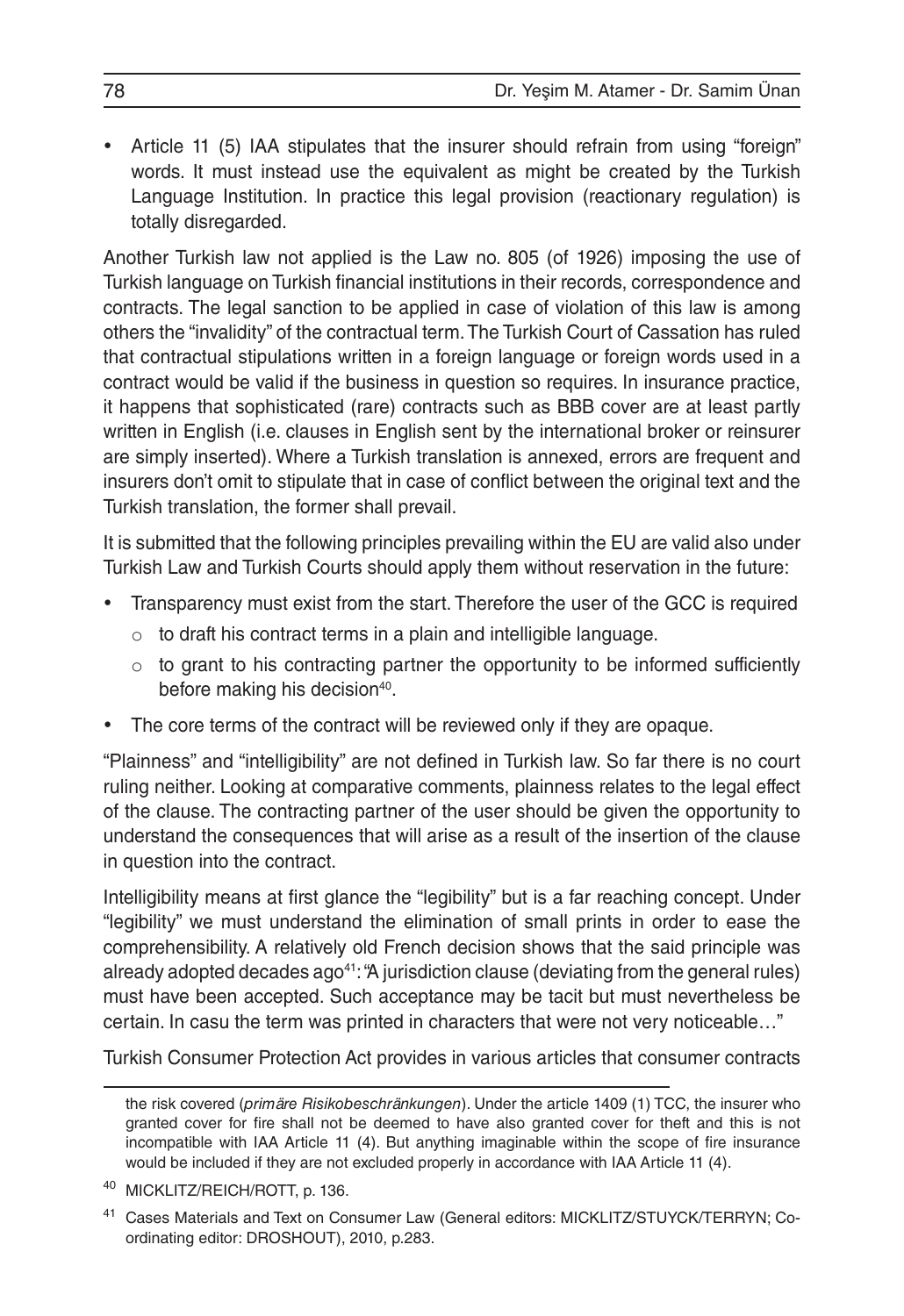must be written in bold print and not less than 12 points. The constant ruling of the Turkish Court of Cassation (in disputes between a professional and a consumer) is that contract terms not respecting this requirement shall not be valid. To give an example:

*"Article 6 (E) of the contract … between the parties stipulates that in case of non-payment of the instalments a default interest of monthly 10 % shall be added to the total amounts due and ….. also 25 % of the debt amount shall be paid as indemnity …..The contract is prepared as a standard contract but is not written in bold black print of at least 12 points.... Besides the Claimant has not proven that this contract term was negotiated…The term in question is an unfair term"42*

Furthermore intelligibility refers to information. The contracting partner should not be induced to mistakes and must deduct correctly the extent of his rights and duties from the contract text.43 He must weigh with accuracy with the help of information provided to him whether he would conclude the contract (transparency prior to the conclusion). Whether intelligibility entails also a linguistic element can be debated<sup>44</sup>. The Unfair Contract Terms Directive 93/13/EEC does not contain any rule in that respect. In Germany, the Courts admit as a general rule that contracts concluded in that country can be in German even if the contracting partner has not enough knowledge of that language<sup>45</sup>.

In Turkey, the intelligibility requirement may also be violated by reason of provisions containing "gaps" (or "black holes"). As an example we can refer to the Institute Clauses annexed as SCI to marine insurance policies. They are tailored in accordance with English law and for what they do not expressly regulate they refer to the provisions in force or practice prevailing in England 46. However sometimes this leads to unacceptable situations since the policyholders are completely ignorant about English law rules.

<sup>45</sup> Cases Materials and Text on Consumer Law (General editors: MICKLITZ/STUYCK/TERRYN; Coordinating editor: DROSHOUT), 2010, p.285.

<sup>&</sup>lt;sup>42</sup> Turkish Court of Cassation 13<sup>th</sup> Civil Chamber, decision no. E.2008/3546; K.2008/10759 of 18.9.2008 (www.kazanci.com).

<sup>&</sup>lt;sup>43</sup> The Medical Doctors Third Party Liability (Malpractice) GCI (article C.4) might serve as an example. According to this provision: "The obligations and duties imposed on the policyholder or on the insured as the case may be shall be deemed accomplished when obligations or duties imposed on the policyholder are performed by the insured or when the obligation or duties imposed on the insured are performed by the policyholder. But the insurer's right to object on the ground that his situation has been worsened by this sole cause is reserved". The insurer's right to reject does not seem to make sense at all given that the insurer's situation can never be worsened by third party involvement anyhow.

<sup>44</sup> MICKLITZ/REICH/ROTT, p.137. Micklitz underlines that if the user of the GCC is or should have been aware of the fact that the terms are not linguistically intelligible for the contract partner, the user should provide a translation or ensure otherwise the intelligibility.

<sup>&</sup>lt;sup>46</sup> Almost on every Institute Clause there is the mention "this insurance is subject to English Law and practice".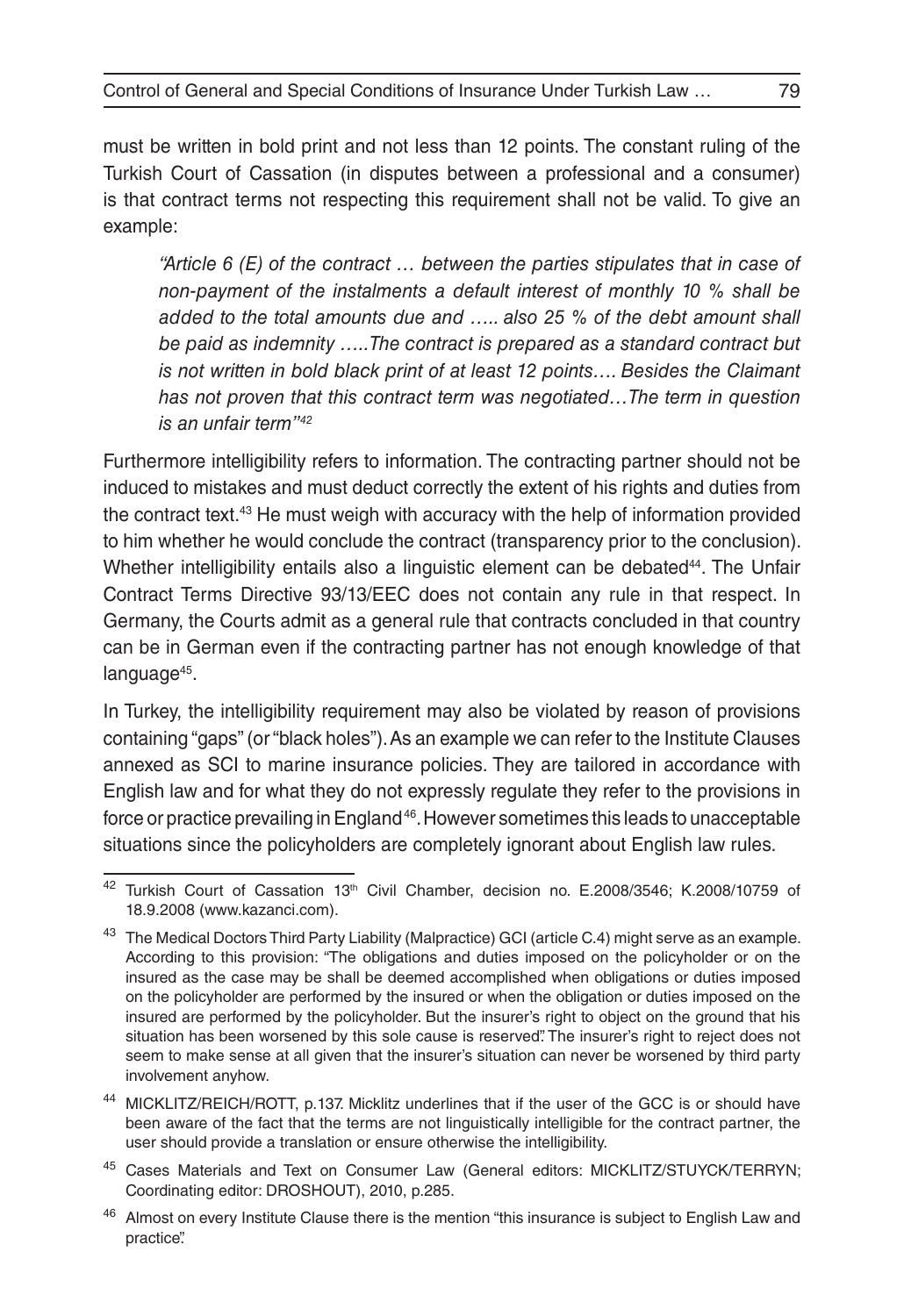## **3. Departure from the Criteria Applied Must Amount to Violation of the Good Faith Principle**

### **a. In General**

If the judge determines an imbalance due to the departure from the control criteria applied he must thereafter evaluate whether this imbalance is against the good faith principle. The degree of the departure is of relevance. Only imbalances of some degree will give rise to invalidity. Where the equilibrium judged fair by the legislator is broken because of an important departure from the legal provisions and instead no other equivalent equilibrium is put in place, the GCC become against good faith.

The newly introduced provisions in the Turkish Code of Obligations unfortunately do not include examples of unfair contracts, but for one "black rule": TCO Art. 24 with the heading "prohibition to alter" provides that "terms conferring to the user the right to alter or replace the GCC to the detriment of the other party shall be regarded as not written". It is beyond doubt that the user of GCC should not be granted the faculty of altering or replacing GCC provisions at his sole discretion. However, this option may be authorized under certain circumstances: The contract may provide the cases where an alteration or replacement can be made or a reasonable cause may arise after the conclusion of the contract. "Adjustment" reveals itself to be a true need in the field of long-term contractual relationships. The only requirement is the existence of a just cause. Therefore, it is quite debatable whether it would not have been better if the lawmaker had left the issue to the discretion of the judge instead of introducing such an inflexible rule in the TCO.

In fact, the EU Directive as well as the 2003 Regulation seem to have followed a much more balanced approach in their annexes, where examples of unfair contract clauses in consumer contracts are provided for. Given that the list is a "grey list" using terms like "excessive", "without just cause", "unreasonably" it gives the judge the chance to use his discretion. For example, only clauses giving the user of GCC excessive discretionary rights<sup>47</sup>, or arbitrary rights to end a contract or to claim excessive amounts of compensation are found invalid or clauses which give the user rights to modify the contract without valid reason or without giving the other party the chance to dissolve

<sup>&</sup>lt;sup>47</sup> In a relatively recent decision the Turkish Court of Cassation declared unfair and thus invalid a clause providing for the application of the currency rate of the day when the loan amount was drawn down in case the currency rate of the repayment date is less favourable to the lender. In the concrete case, the lender granted a loan expressed in Japanese Yen but actually paid in Turkish money. At the day of repayment it was determined that the currency rate was smaller and the borrower had to repay the sums due according to currency rate applicable at the day of drawdown. The borrower later sued the lender and claimed the difference. Turkish Court of Cassation pointed out that under the disputed clause the lender was benefiting from the increase of the currency rate but the borrower was not benefiting from its decrease. Such a term ought to be considered unfair. Turkish Court of Cassation 13<sup>th</sup> Civil Chamber, decision no. E.2010/13371; K.2011/4123 of 21.3.2011 (www.kazanci.com).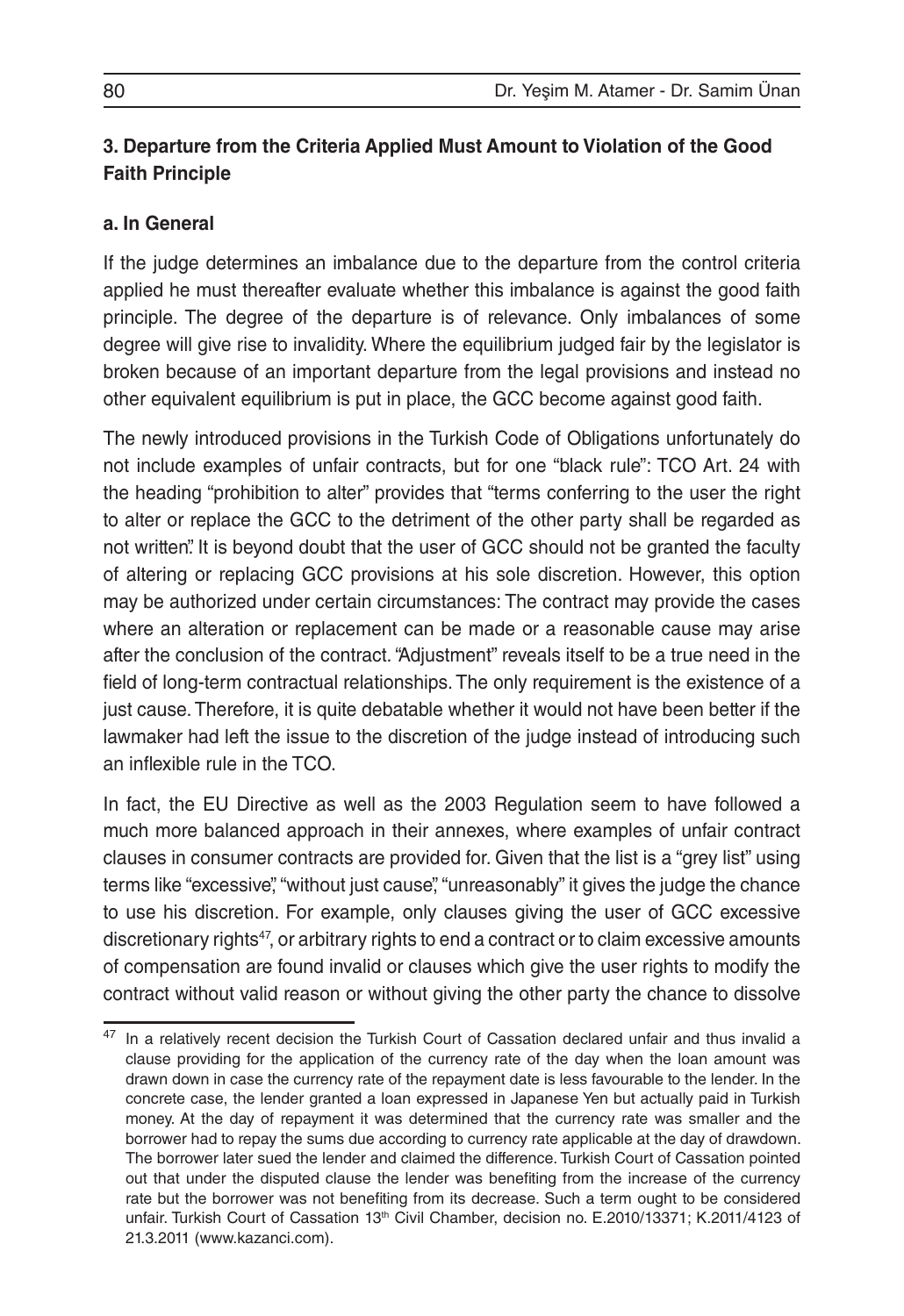the contract.48 It has to be submitted that this list can also have an indicative function for the fairness of B2B contracts given that it mostly aims at striking the balance between the parties.

However, in order to decide about the unfairness of a clause the judge always has to evaluate the contract as a whole. As is underlined in Art. 6(2) of the 2003 Regulation, the unfairness of a contractual term shall be assessed, taking into account the nature of the goods or services for which the contract was concluded and by referring to all the circumstances attending the conclusion of the contract and to all the other terms of the contract or of another contract on which it is dependent. These criteria should certainly be also applied when judging on a B2B contracts. It is of special importance e.g. whether or not the parties may have established the balance otherwise despite obvious departure from the legal regulation. The contract must be examined as a whole. A provision detrimental to the contracting party might have been neutralized by a favouring provision in counterpart. The provisions in favour and against the contracting party should be functionally linked and regarded as being part of the same problem. Such a link would be accepted for example in an exoneration clause from liability arising out of culpa levis but at the same time provision of insurance cover to the contracting party. But the scope of the insurance would be decisive: If the cover granted is too narrow, the balance would not be re-established.

## **b. Examples of insurance clauses against the good faith principle**

As put forward above, the authors are of the opinion that SCI as well as GCI qualify as GCC and must be subject to judicial control. It is not conceivable that the GCI represent the perfect equilibrium between the insurer and policyholder (If such an assertion were correct, we could think that each and every derogation of the GCI constitutes a violation of the good faith requirement). Although it is true that many provisions of the GCI establish a good balance, it is impossible to conclude that all the GCI are divine words. This is certainly also valid for SCI. In some cases the special conditions are advantageous to the policyholder (for instance the archaic Turkish Cargo Insurance Conditions remaining without any alteration for more than 50 years now are more restrictive than the Institute Cargo Clauses [A]) whereas in some other they are detrimental to him (for instance Institute Cargo Clauses [C] are less advantageous than Turkish Cargo Conditions). Indeed the SCI globally approved by the policyholder may be for various reasons detrimental to him and he may deserve special protection.49

Looking first at the Annex of the 2003 Regulation and of Directive 93/13 one comes

<sup>48</sup> Article 1414 of the Turkish Commercial Code of 2011 includes a parallel clause: "If the insurer without changing the coverage of the insurance contract increases the premium based on an adjustment clause in the contract the policyholder may terminate the contract in a one month time." This mandatory rule also shows that the law maker was not against adjustment clauses but wanted to have the equilibrium assured by giving the insured the chance of getting out of the contract.

<sup>&</sup>lt;sup>49</sup> But it must be underlined that the Regulator takes care in inserting regularly into the GCI a "protective clause" to the benefit of the policyholders. According to the said clause "the parties concerned can agree on special clauses provided these are not detrimental to the policyholder".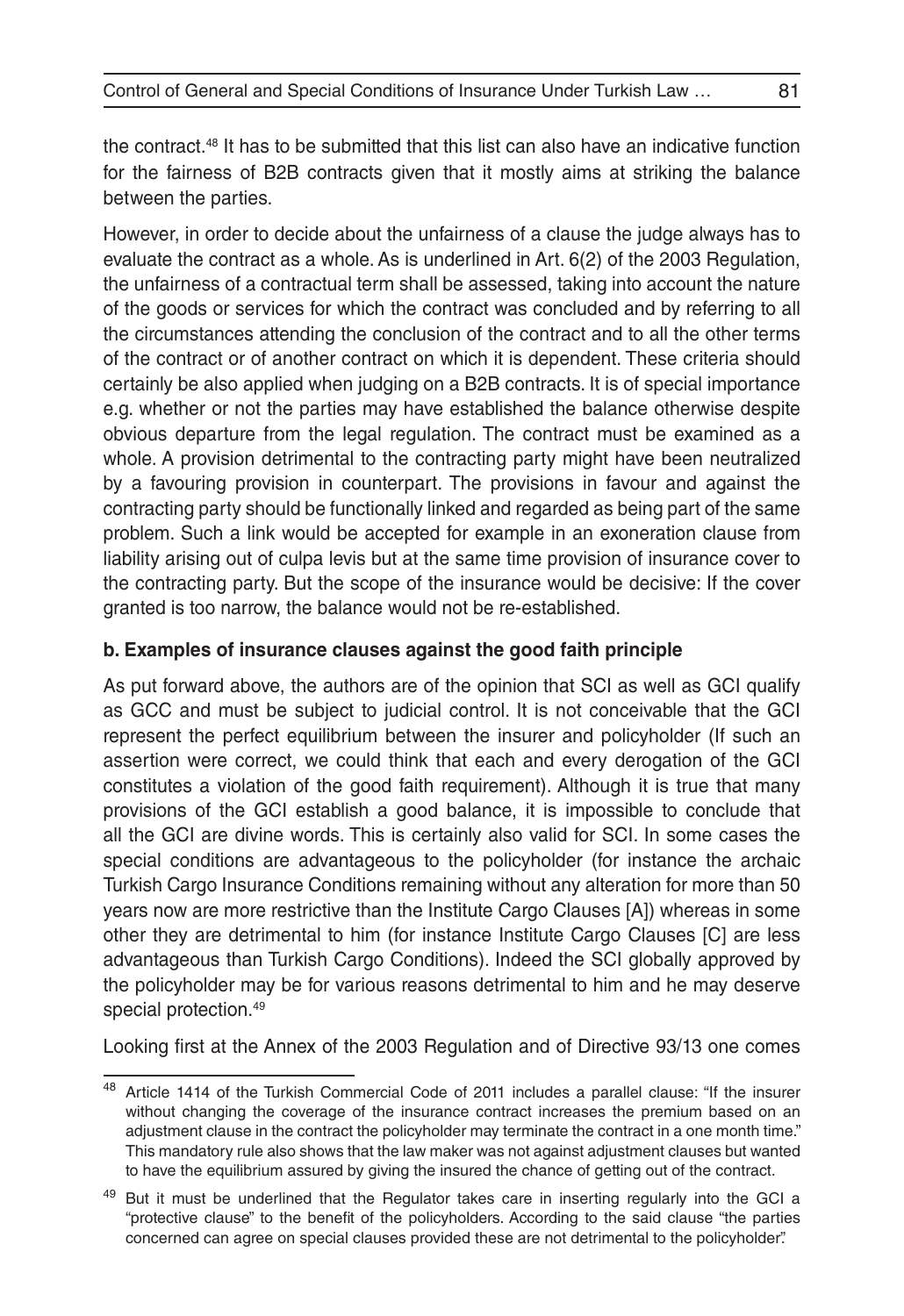to the conclusion that this "indicative" list (grey list) may be of relevance for insurance contracts in some cases.50 In fact, the Principles of European Insurance Contract Law (PEICL) enumerate clauses frequently inserted in insurance contracts that may be regarded as unfair<sup>51</sup> which will be summarized below (examples are given in brackets):

- Terms capable of misleading the contractual partner of the insurer;
- Hidden terms *(a reference to a legal term not quoted in the contract, small print);*
- Entire agreement clauses *(exoneration from acts of the agents, clauses stating that the insurance agent would represent the policyholder when filling the application form);*
- • Terms excusing improper performance *(exclusion of liability for delayed payment of insurance money);*
- • Terms hindering redress *(notice of loss within an unduly short period of time);*
- Terms allowing the insurer to cancel the insurance contract, especially when the policyholder is deprived of such right *(cancellation period so short that the policyholder has not enough time to find alternative insurance cover – cancellation without return of the premium);*
- • Terms allowing the insurer to modify the contract unilaterally *(premium increase or assignment of the contract to another insurer);*
- Terms allowing disproportionate penalties for breach by the policyholder.

Other examples from insurance policies might be as follows:

- Land Motor Vehicle (Casco) GCI: "If at the conclusion of the contract or during *insurance period the value of the motor vehicle is determined by experts jointly appointed by the parties, this value shall not be objected (…) The cost of the expertise shall be borne by the party who requested the agreed value"* (Taking into account that the insurance on agreed value is always the result of mutual consent, the last sentence about cost distribution might be judged to violate the good faith principle);
- • *Credit Insurance GC (B.3)*:*"The policyholder shall be entitled to claim losses (…) only if the conditions set forth in the credit limit request approved by the Insurer are met"* (discretionary power granted to the user of the GCC to define the conditions of coverage);

 $50$  Some of the cases cited by the Directive are irrelevant for insurance (for example the exoneration clauses in case of death or personal injury of the contracting partner- EU Directive List 1(a)).

<sup>51</sup> Principles of European Insurance Contract Law (PEICL) prepared by the Project Group Restatement of European Insurance Contract Law, Chaired by Helmut HEISS and edited by the Drafting Committee BASEDOW/BIRDS/CLARKE/COUSY/HEISS, 2009, p.120-121 (C 14). See also CLARKE, whose work served as a model to the Reinstatement Group with regards to the examples of unfair clauses (The Law of Insurance Contracts, 19-5A4).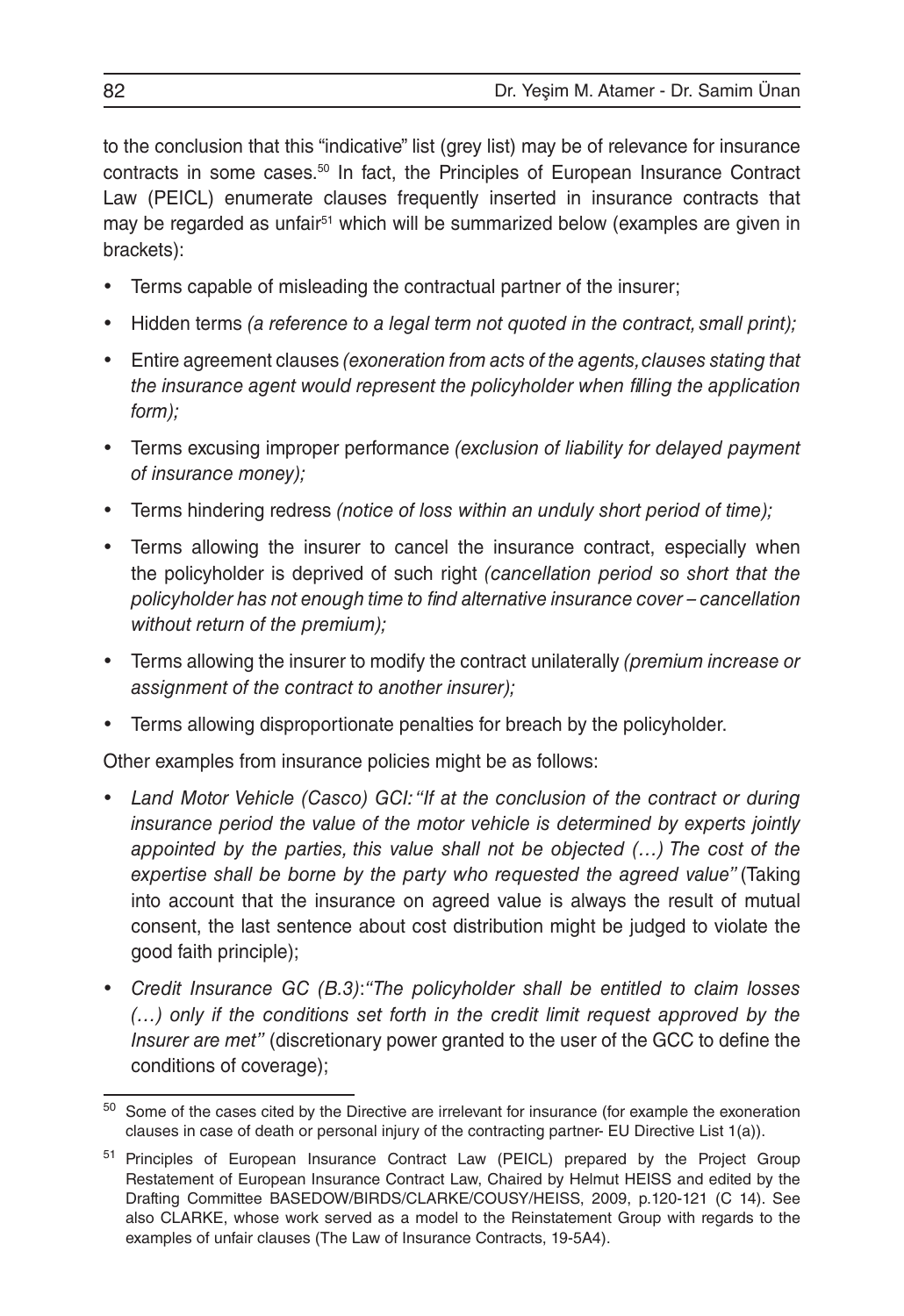- • *Special clause inserted in the TPL insurance contract: "Liability arisen from erection and dismantling of cranes is excluded"* (where the main activity of the policyholder is the erection and dismantling of cranes, this clause would be against the good faith requirement);
- • *Special clause inserted in "Machinery Breakdown" insurance "Excavators are covered only when they are not excavating"* (The scope of coverage might be judged to be excessively narrowed);
- • "*Proof satisfactory to the insurer"* (discretionary power granted to the user of the GCC to decide whether satisfactory proof is brought)*;*
- <sup>"</sup> Non compliance by the Insured with its obligations under the Policy will lead to *forfeiture of its rights under the Policy, with the Insured remaining subject to all its obligations under the Policy, particularly for payment of premium (which will become immediately due in full). In the event of forfeiture, the insured must repay to the Insurer any indemnity paid under the Policy within 10 days of the Insurer's request to do so"* (Vague provision without stating what non-compliance means and without looking for a chain of causality);
- "Loss resulting directly or indirectly from any of the following occurrences is not *covered (…) (ii) the insured provoking the host Government in some manner"*  (Vagueness regarding application);
- • *"The insurer is the sole party entitled to match any and all premiums or amounts to be paid, with any and all amounts paid within the scope of this policy"* (Discretionary power of the insurer);
- <sup>"</sup>All sums due by the insured, including reimbursement of indemnity (...) where it *has been established that cover did not apply, will be subject to interest calculated at the applicable legal rate plus the penalty interest rate specified in the special conditions"* (Might be an excessive penalty)

## **4. GCC Falling Outside the Scope of Judicial Control**

### **a. In General**

The newly introduced rules in the TCO do not limit judicial control at all. It seems as if the judge could revise every contractual term. However, the aim of judicial review reveals also the limits under Turkish law<sup>52</sup>: the aim is to control GCC terms which unilaterally deviate from the legal rules, which otherwise would have been applicable. That means any clause in GCC, which just reproduces the applicable legal rule, should be immune to judicial control, since there is no ground for control. However there are certain restrictions to this exemption: first of all the rule reproduced in the GCC must be really the one applicable. Choosing another legal rule, which is more favourable to the user of GCC, falls certainly under the scope of control. Secondly, the usage of discretionary powers granted in non-mandatory rules does not fall under

<sup>52</sup> Cf. for German law in detail BILLING, Die Bedeutung von § 307 III 1 BGB im System der AGBrechtlichen Inhaltskontrolle, München 2006, p. 151 *et seq*.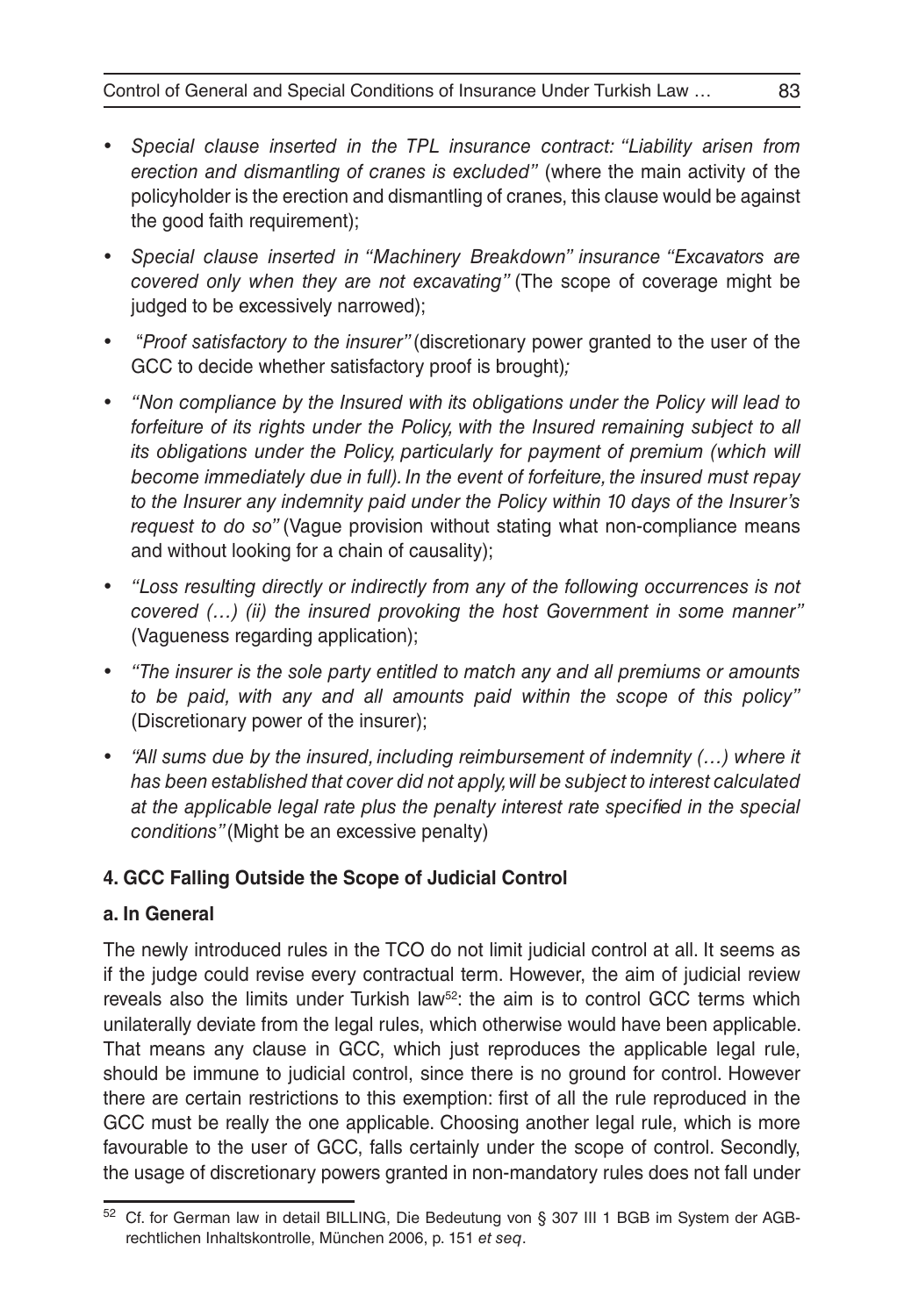this exemption. If for example the user exonerates himself for *culpa levis*, or prohibits assignment, or introduces a penalty clause he certainly makes use of the discretion given to him in the law, but this is exactly about control of GCC. As a rule, the user of GCC has to stand in for all types of fault, assignment is free and there is no penalty clause by itself. The user of GCC deviates from the just legal equilibrium.

A second important limit stems from the principles of free market economy: contract stipulations regarding the subject matter of the contract and the price or remuneration are beyond control. As long as competition is secured on the market, prices have to be controlled by the market mechanisms. Whereas the first limit to control is not expressed in any of the Turkish provisions regarding control of GCC, the second limit is at least stated in the 2003 Regulation at Art. 6(2) and should be applicable also for B2B contracts. Below only the second issue will be dealt with in detail given its importance for insurance contracts.

## **b. GCC Determining the Respective Obligations of the Contracting Parties (Core Terms)**

The GCC relating to the respective essential obligations will remain outside the control. This is due to the fact that where free market economy prevails, the determinant factor is the market conditions<sup>53</sup>. Prices are not controlled save in very rare occasions. We do not have any reliable instrument to ascertain the "right price".

Art. 6(3) of the 2003 Regulation provides that no control shall be made in respect of the equilibrium that should exist between the essential obligations of the contracting parties or between the goods/services and the price agreed in the contract. However control is possible with regards to the contract terms on place or time or manner of performance of the essential obligations stipulated. Similarly, the terms conferring the faculty of altering unilaterally the price, quantity, quality or object of the obligation shall be subject to control. The same is valid also for contract stipulations that may lead at any moment to unforeseen alteration of the price, stipulations on conditions of becoming due and payable of an obligation, terms on payment, the right to make deductions, to change currency<sup>54</sup>. These are not considered to relate to the balance between the essential obligations of the concerned contracting parties.

The distinction between contract provisions determining directly the obligation and those determining indirectly the obligation seems to be an appropriate criterion for the judge to decide which contract terms would be subject to control.55 Control of the content will be exercised only in respect of provisions having an indirect impact whereas the provisions directly determining the price would remain outside that control and the judge would intervene solely for violation of the "transparency" requirement.

Hence transparency is the only mean to effectively control the contract terms defining

CALAIS-AULOY/TEMPLE, no. 182.

Cf. the decision of the Turkish Court of Cassation above at fn. 46.

<sup>55</sup> Cf. for German law H. SCHMIDT, in: Beck'scher Online-Kommentar BGB, Bamberger/Roth (eds.), 22nd ed., BeckOK BGB § 307, para 78 *et seq*.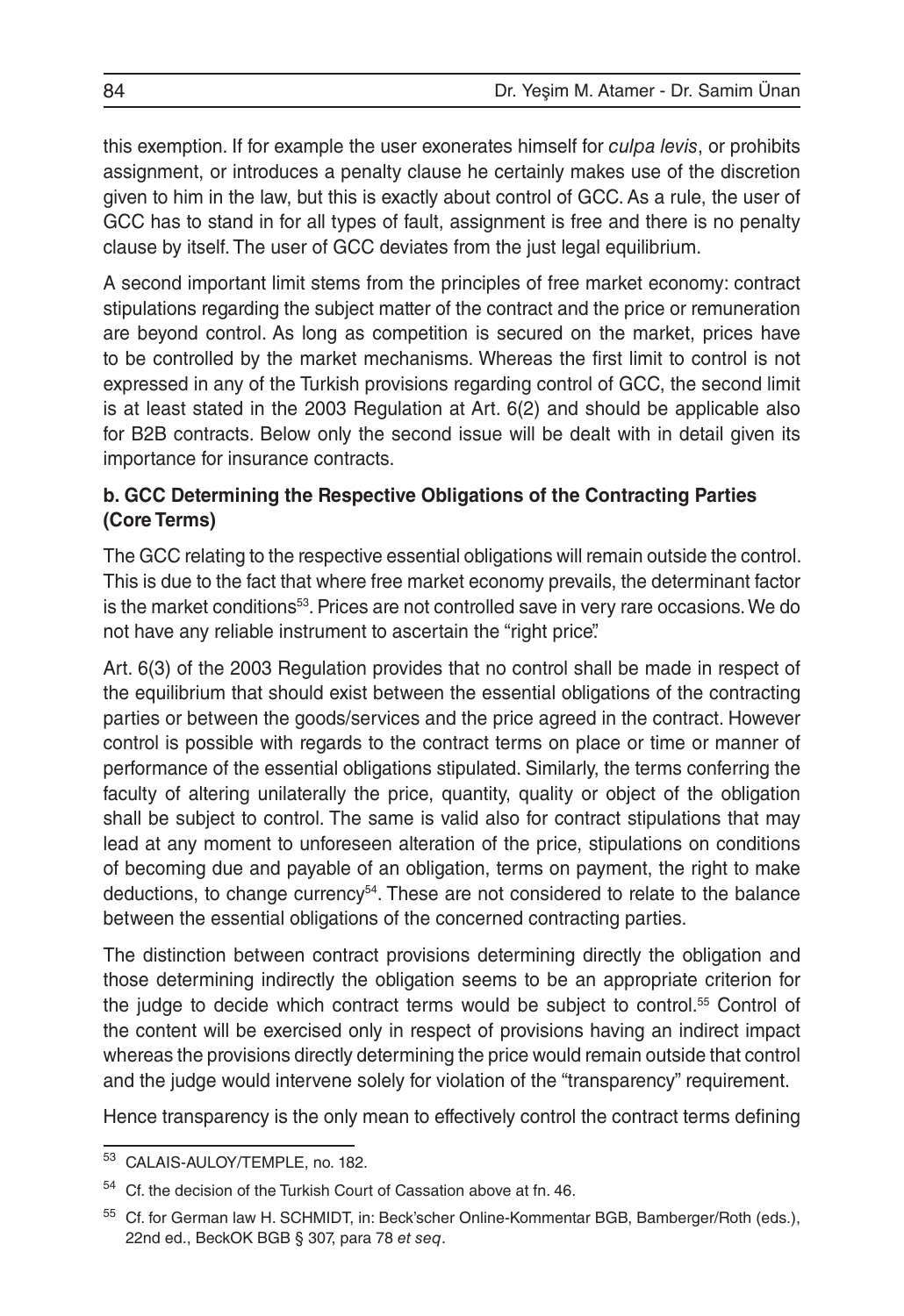the respective essential obligations. Very often prices are not expressed in a simple way (such as cover  $= x$  TL). But there is need to indicate the price clearly and in a comprehensive manner in order to allow the client to make comparisons with similar products. Indication of premium and insurance cover e.g. should be made in a manner to allow the contracting partner (prospective policyholder) to be accurately informed and make comparisons (to decide whether or not to enter into a more advantageous contract)56. Hence the control would avoid the hiding into the GCC some elements that would affect the price. It is not aimed at controlling the balance between the respective essential obligations but at making sure that those respective essential obligations are properly conceived by the contracting party. Transparency will then contribute to a better market.

Recital 19 of the Directive (93/13/EEC) on unfair contract terms explicitly emphasizes that assessment of unfair character shall not be made of terms describing the main subject matter of the contract, nor the quality/price ratio of the goods or services supplied. The cited Recital says also that in the field of insurance, contract terms clearly defining or circumscribing the insured risk and the insurer's liability shall not be reviewed (since these restrictions are taken into account in calculating the premium).

In the PEICL, the expression used to define the terms remaining outside the control is different: PEICL 2:304 (3) (b) exempts "the terms that state the essential description of the cover granted and the premium agreed"<sup>57</sup>. Thus only "core terms" are exempted from the fairness test on the ground that the essential elements of the insurance contract (i.e. the scope of cover and the premium paid) should be shaped by market effects and the agreement of the concerned parties. In that regard core terms are terms that define

- the type and subject of insurance
- the insured risk
- the insurer's liability
- the insurance benefit
- the sum insured
- the insured interest (insurable value)

However terms restricting, changing, elaborating or modifying the insurer's obligation to perform are not to be considered as core terms. The discussion in respect of insurance contracts relates especially to whether contract terms related to "exclusions" (of insurance cover) are "core terms" or on the contrary terms that exclude insurer's liability (being subject to control). Given that the cover of each and every insurance contract is not defined by law and the repartition of the rights and obligations most

<sup>56</sup> MICKLITZ/REICH/ROTT, p.137-138.

<sup>57</sup> PEICL 2:304 (3) is drafted as follows: "(3) This Article applies to terms that restrict or modify cover but it applies neither to (a) the adequacy in value of the cover and the premium, nor to (b) terms that state the essential description of the cover granted or the premium agreed, provided the terms are in plain and intelligible language."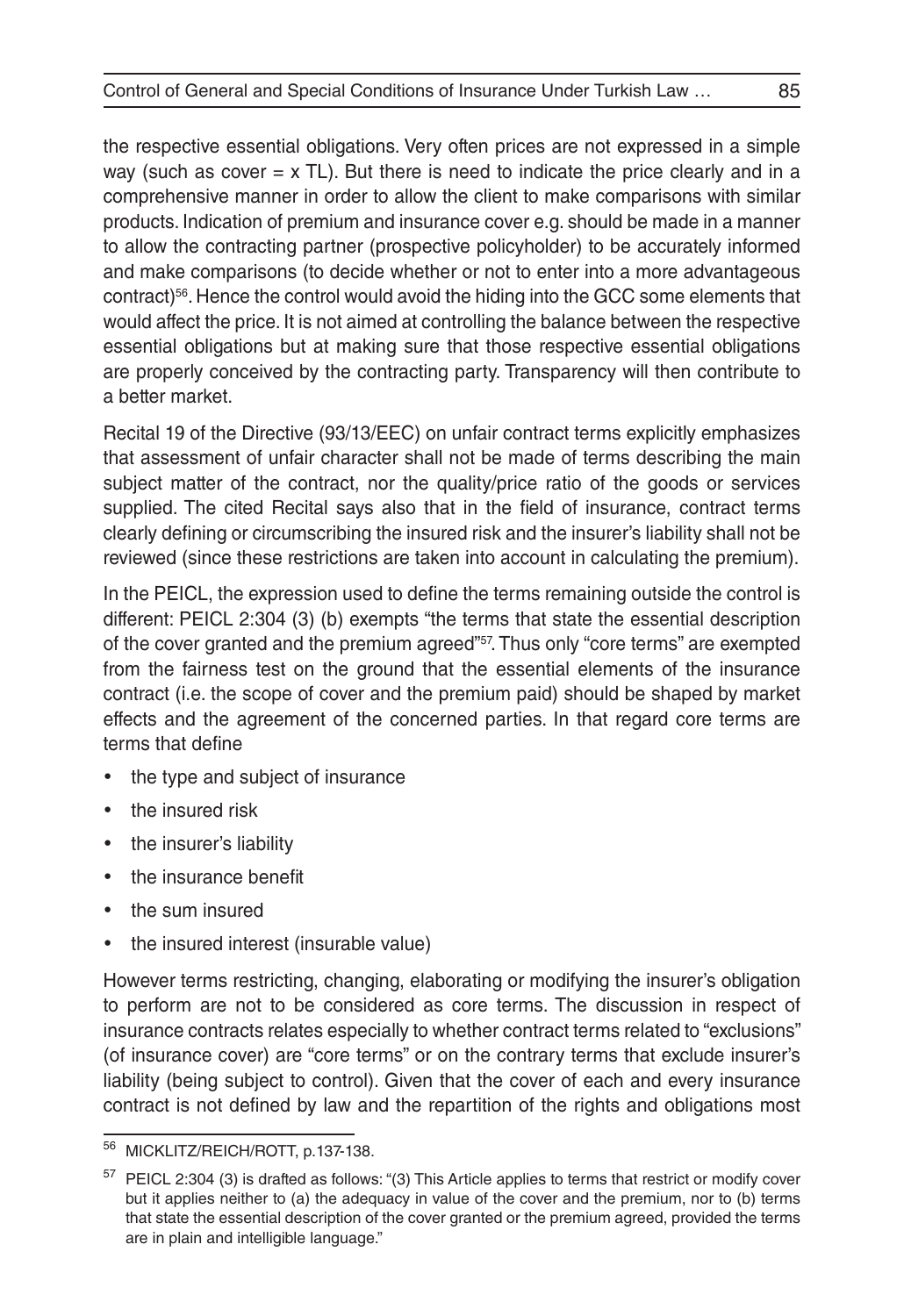appropriate to the nature of the insurance contract has to be defined for each case by the judge it has to be submitted that it underlies judicial control to define what exactly the core terms of each insurance contract are.<sup>58</sup>

However, the High Court of England ruled on the Jet-ski accident case<sup>59</sup> that "the exclusion of liability in insurance contracts can be seen as specification of the risks covered by the policy". In the concrete case two jet-ski riders collided at sea and one rider was seriously injured. The insurers refused to pay on the ground that section 9 of the standard terms of insurance provided that "(the insurers) will not pay for compensation or other costs arising from accidents involving the (insured's) possession of any (…) motorized waterborne craft".

In contrast the German High Court (Bundesgerichtshof, BGH) decided that a clause in insurance contracts is only a core term if the contractual commitment cannot be determined without this clause, otherwise if it merely modifies the contractual promise and is subject to the fairness test $60$ . The decision was rendered in relation to a theft case. Valuables were stolen from a safe cut open. Insurers invoked the exclusion of "deliberate actions of domestic employees or persons living in the home of the policyholder". The BGH stated that mere descriptions establishing type, scope and quality of the service owed were not subject to the review (these are clauses not affecting the legal provisions which apply to the service) whereas clauses limiting changing, developing the principal service were in contrast subject to control. According to the BGH only the descriptions of service without whose existence an effective contract cannot be concluded are exempt from review. Indeed in the absence of those descriptions, the certainty or determinability of the essential content of the contract would be lacking.

The Turkish Court of Cassation has no special ruling regarding core terms of general or special conditions of insurance. But in other areas it constantly controls rules in GCC concerning fees without even questioning their transparency at all. For example annual fees charged by banks in exchange of the use of credit cards are qualified as unfair just for the sole reason of not being negotiated with the client<sup>61</sup>. In another decision the Court declared a clause invalid (signed by the contracting partner) according to which default interest at the monthly rate of 12 % would be charged, on the basis that it was not proven that the clause in question had been negotiated<sup>62</sup>. The same is true for default interest rates in mobile phone contracts: According to the

<sup>58</sup> In detail for insurance contracts BILLING, p. 25 *et seq*.; ULMER/BRANDNER/HENSEN, AGB – Recht, 11th ed. 2011, Spez. AGB Werke, Teil 4 (7) Versicherungsbedingungen, para 7.

<sup>59</sup> *Bankers Insurance Company Ltd vs. South and Gardner*, Cases Materials and Text on Consumer Law (General editors: MICKLITZ/STUYCK/TERRYN; Coordinating editor: DROSHOUT), 2010, p.296.

<sup>&</sup>lt;sup>60</sup> BGH 21 April 1993, Cases Materials and Text on Consumer Law (General editors: MICKLITZ/ STUYCK/ TERRYN; Coordinating editor: DROSHOUT), 2010, p.296-297.

 $61$  For example 13<sup>th</sup> Civil Chamber, decision no. E. 2008/15042 K.2009/5386 of 20.4.2009 (www. kazanci.com).

 $62$  13<sup>th</sup> Civil Chamber, decision no. E. 2007/510 K.2007/1989 of 15.2.2007(www.kazanci.com).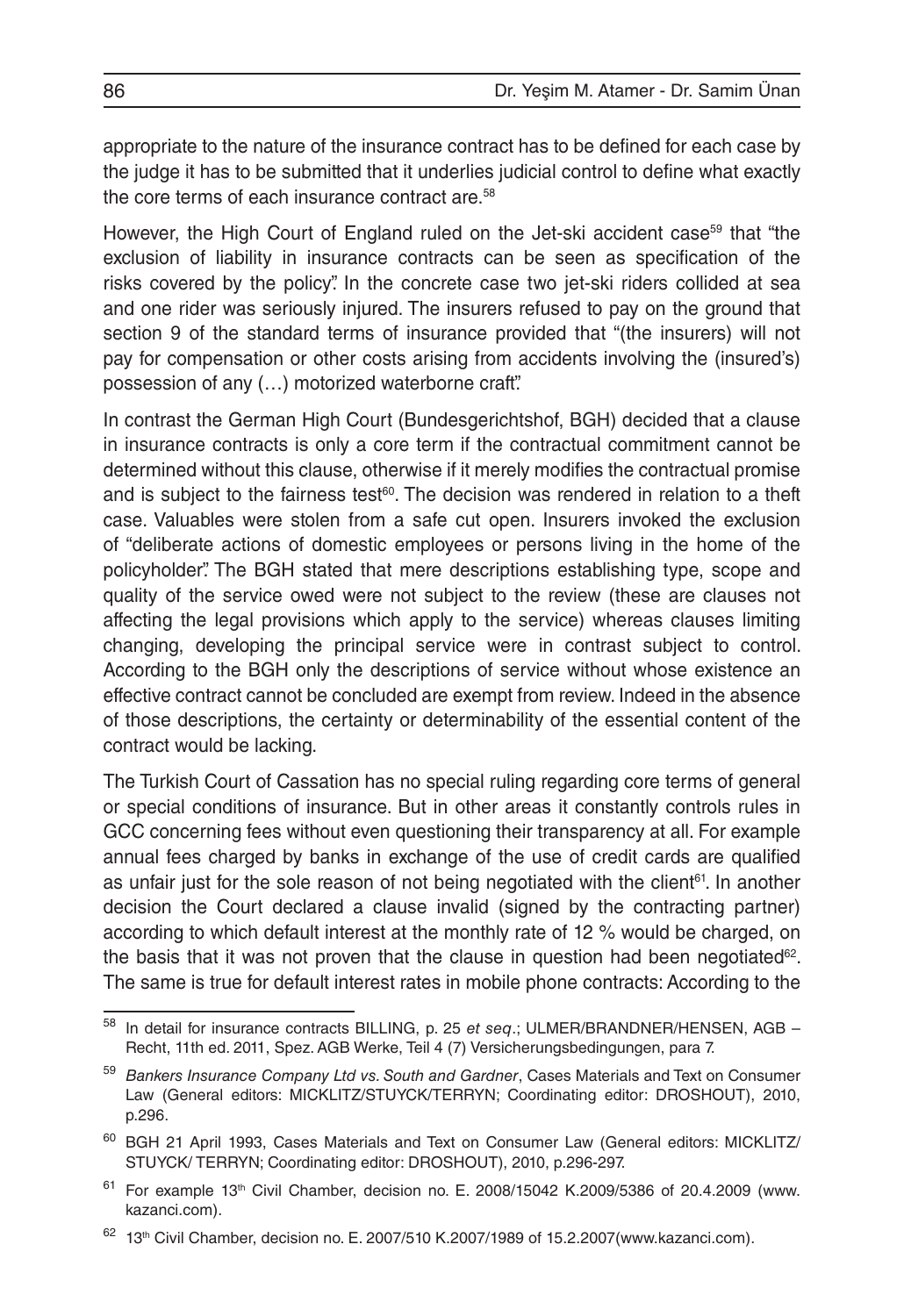constant ruling<sup>63</sup>, the fairness (or unfair character) of the default interest should be assessed by taking into account the average rates (i.e. rates applied by other mobile phone companies). It is obviously very dangerous that the Highest Court does not seem to have any doubts in regard of price control and does not even bother to give an explanation where exactly it derives from the power to do so.

## **c. Sanction of Being Qualified as Unfair**

According to Art. 6(2) of the Turkish Consumer Code unfair contract terms are not binding for the consumer. Art. 25 Turkish CO does not provide explicitly the sanction that would be applied in case of violation of the good faith principle through GCC. But as a general rule Art. 27 TCO defines that all contractual provisions which are contradicting mandatory rules are invalid. Given that Art. 25 TCO is also a mandatory rule stipulations in GCC against good faith are going to be judged as invalid. The result would be a partial invalidity. In the area of GCC the principle "utile per inutile non vitiatur" (what is not valid would not invalidate what is valid) shall prevail. Therefore the contract shall remain in force without the invalid provision (favor contractus/favor negotii).

Partial invalidity seems to be an established solution: Unfair Contract Terms Directive (93/13/EEC) article 6 (1), BGB § 306 and PEICL (Principles of European Insurance Contract Law) Article 2:304 (2) are in that direction. The provision in the PEICL can be given as a good model:

*"The contract shall continue to bind the parties if it is capable of continuing in existence without the unfair term. If not, the unfair term shall be substituted by a term which reasonable parties would have agreed upon had they known the unfairness of the term".* 

Turkish CO article 27(2) second sentence stipulates that any party to the contract can prove that his hypothetic will would lead to the invalidity of the entire contract. This seems to be an unhappy solution since it allows the user of the GCC to avail itself of the partial invalidity, which would put his contracting party in a worse position. But it is generally accepted that the party using GCC cannot make use of this right given in Article 27(2).

## **F. CONCLUSION**

With the changes in the Turkish Code of Obligations and Code of Commerce coming into effect in July 2012 the means of controlling general contract conditions in B2B contracts will be introduced into Turkish law. These new rules will have to be applied besides those already existent since 2003 for B2C contracts. These new provisions certainly mean an important improvement in regard of control of GCC but they will also give rise to some questions as regards compatibility. This paper aims at showing a combined way of making use of all these provisions in order to achieve the

 $63$  Such as in 13<sup>th</sup> Civil Chamber, decision no. E. 2005/11099 K.2005/17357 of 24.11.2005(www. kazanci.com).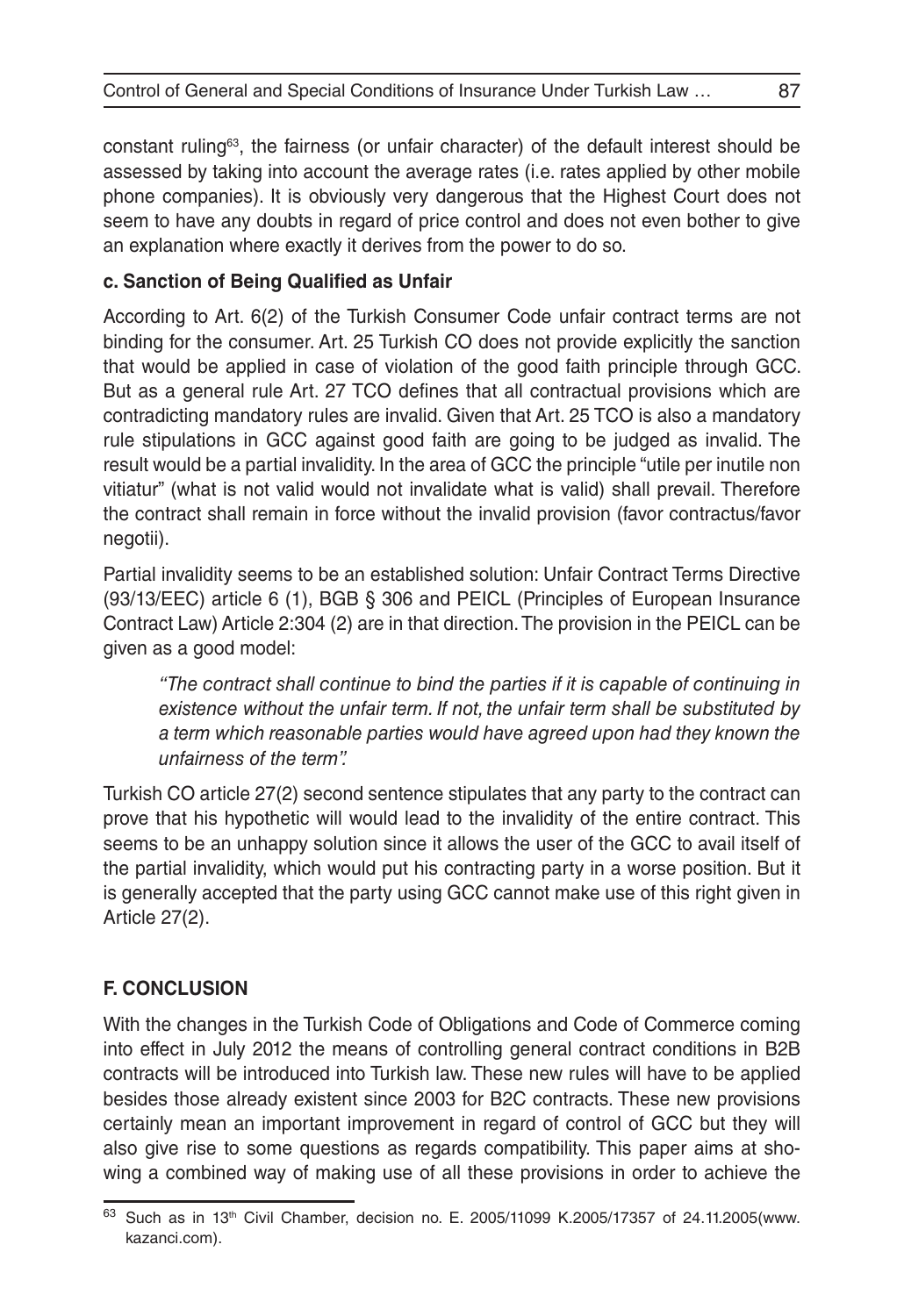maximum level of protection against unfair GCC, without losing sight of the need for balancing both parties' interests.

These provisions open also a new dimension for the control of insurance contract terms. Even though until today the Turkish Court of Cassation did not make much use of the 2003 rules on consumer protection in order to control insurance contracts, it can be expected that this will change in the near future due to the boost of these new provisions. Given that the overall picture of the provisions pretty much reflects the European standard of GCC control the same problems will certainly generate discussion also under Turkish law, especially in regard of the role of the transparency requirement. As the Court of Cassation has never made reference to this rule or applied this principle until today comparative research in this area will help gaining valuable insight on the issue and will give guidance to Turkish Courts.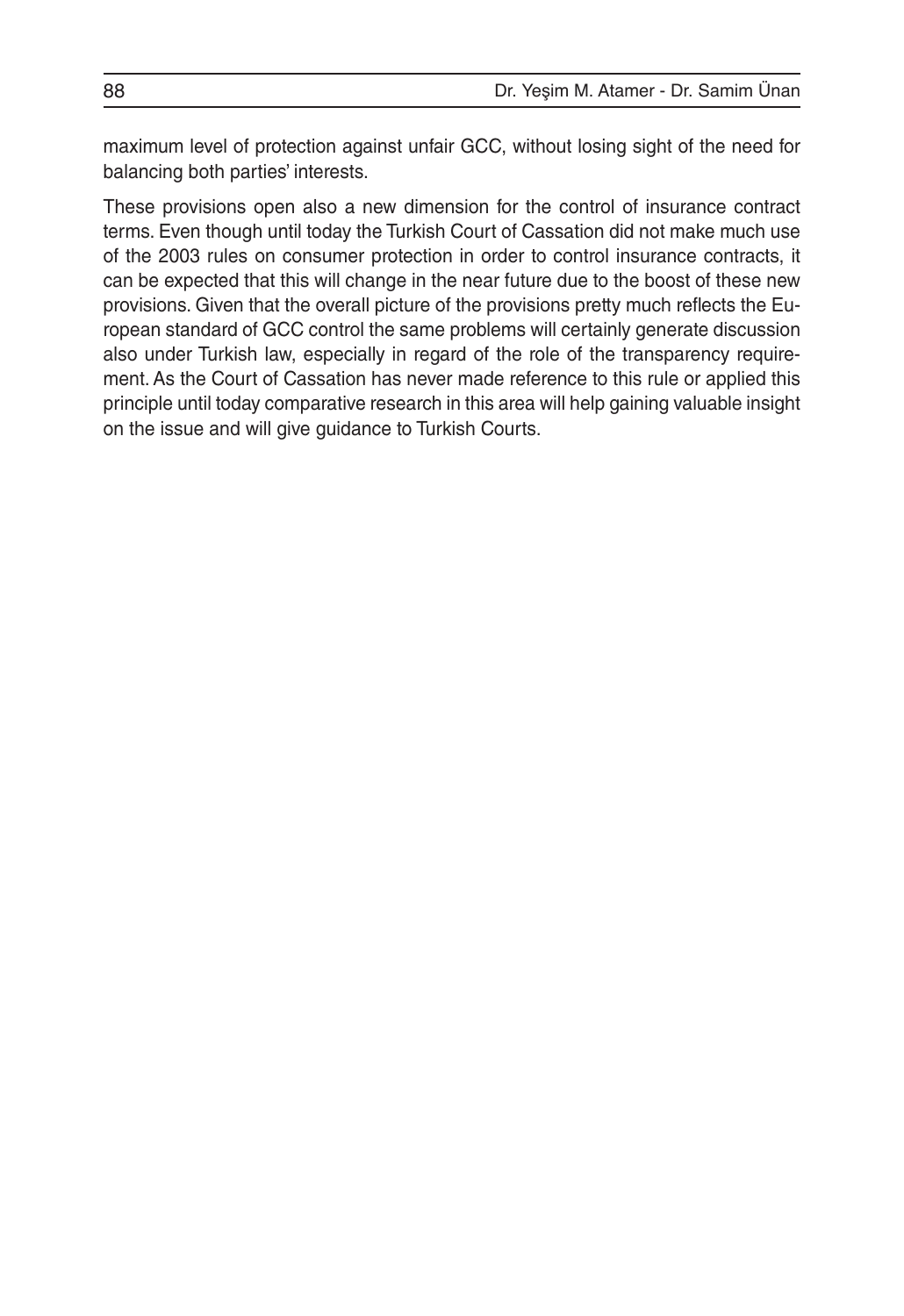# **Transparency in Liability Insurance, Particularly in the Claims Settlement**

by **Robert Koch**\*

#### **I. Introduction**

There is no International Law or European Law defining transparency. At the EU-level, Art. 5 of the Council directive 93/13/EEC on unfair terms in consumer contracts does not use the phrase "transparency" but requires that a contractual term, which has not been individually negotiated, is drafted

"in plain, intelligible language".<sup>1</sup>

Art. 13 para. 1 lit b) Directive 2002/92/EC on insurance mediation requires intermediaries to provide all information

"in a clear and accurate manner, comprehensible to the customer".2

A similar provision can be found in Art. 3 para. 2 of Directive 2002/65/EC concerning the distance marketing of consumer financial services.3 Art. 1:203 para. 2 of the Principles of European Insurance Contract Law (PEICL), which is modeled on Art. 5 of Directive 93/13/EEC, reads:

"All documents provided by the insurer shall be plain and intelligible and in the language in which the contract is negotiated.<sup>34</sup>

The Draft Common Frame of Reference (DCFR)<sup>5</sup> provides for a definition of

Professor Dr. Robert Koch LL.M. (McGill) holds the chair for private law and insurance law at the University of Hamburg, Germany. He is the director of the Institute of Insurance Law, the director of the LL.M. Programme on Insurance Law and the director of the LL.B. programme on Insurance and Finance.

<sup>1</sup> Council directive 93/13/EEC of 5 April 1993 on unfair terms in consumer contracts O.J. L 95 , 21.4.1993, p. 29

<sup>&</sup>lt;sup>2</sup> Directive 2002/92/EC of the European Parliament and of the Council of 9 December 2002 on insurance mediation requires intermediaries O.J. L 9, 15.1.2003, p. 3.

<sup>3</sup> Directive 2002/65/EC of the European Parliament and of the Council of 23 September 2002 concerning the distance marketing of consumer financial services, O.J. L 271 , 9.10.2002 p. 16.

<sup>4</sup> http://www.uibk.ac.at/zivilrecht/restatement/sprachfassungen/peicl-en.pdf.

<sup>5</sup> http://ec.europa.eu/justice/contract/files/european-private-law\_en.pdf.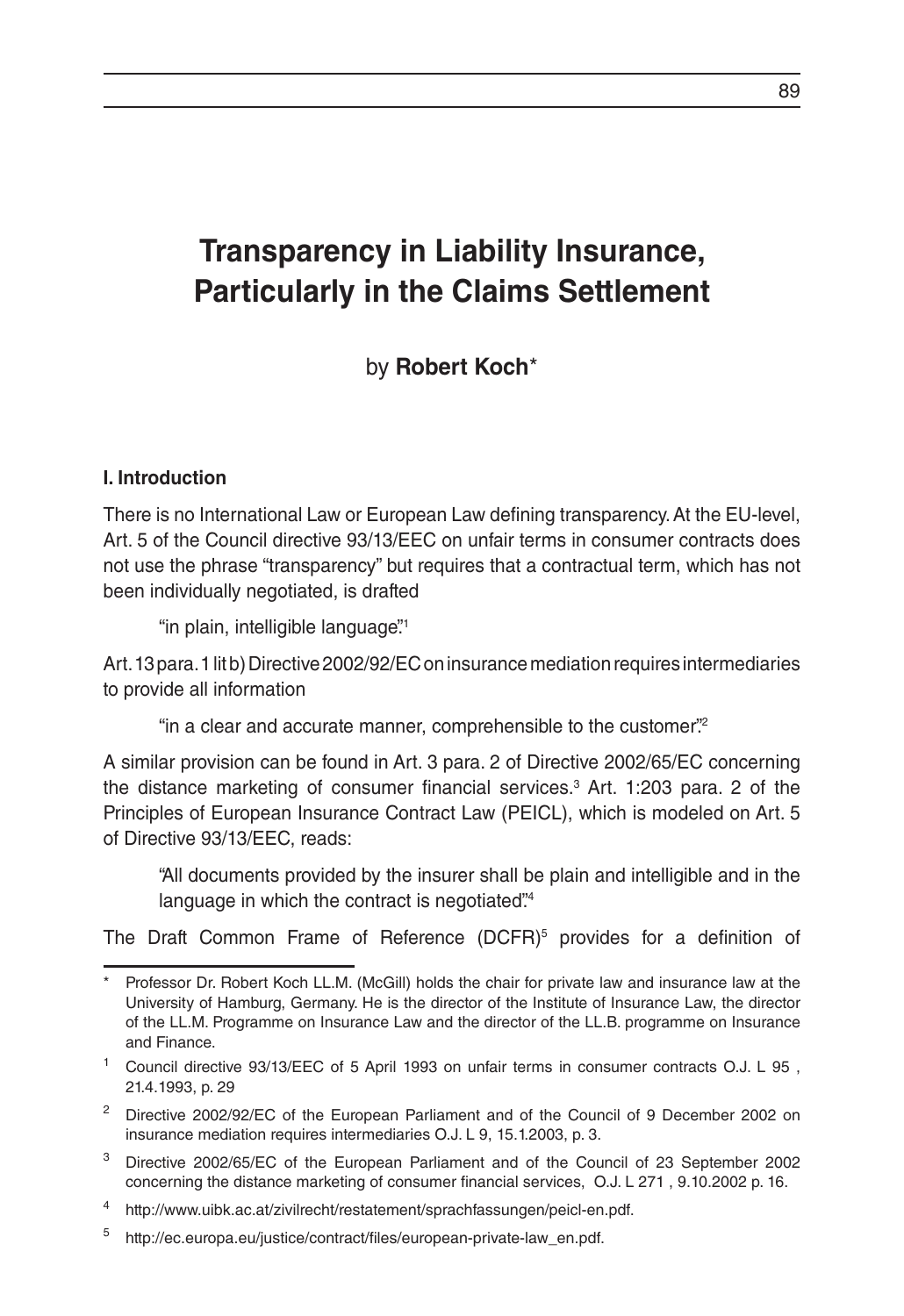transparency. Under the heading "Duty of transparency in terms not individually negotiated" Art. II. – 9:402 reads:

"(1) A person who supplies terms which have not been individually negotiated has a duty to ensure that they are drafted and communicated in plain, intelligible language. (2) In a contract between a business and a consumer a term which has been supplied by the business in breach of the duty of transparency imposed by paragraph (1) may on that ground alone be considered unfair."

The Italian Chapter of AIDA seems to have a somewhat broader understanding of transparency since, for the purpose of the questionnaire for the AIDA World Congress 2014, which is hosted by the Italian Chapter,

"transparency means the clarity, comprehensibility and exhaustiveness of a contractual text"<sup>6</sup>

The OECD's Guidelines for Good Practice for Insurance Claim Management (2004) drawn up by the OECD's Insurance Committee do not define transparency but identifies as good practice

"adequate, fair and transparent claim assessment and processing".7

According to the Insurance Core Principles (ICP) published in October 2011 by the International Association of Insurance Supervisors (IAIS) the supervisor should require that insurers

"promote products and services in a manner that is clear, fair and not misleading" (ICP 19.4)

and

"have fair and transparent claims handling" (ICP 19.9.1).8

Finally, for Wikipedia

"[t]ransparency, as used in science, engineering, business, the humanities and in a social context more generally, implies openness, communication, and accountability. Transparency is operating in such a way that it is easy for others to see what actions are performed. For example, a cashier making change at a point of sale by segregating a customer's large bills, counting up from the sale amount, and placing the change on the counter in such a way as to invite the customer to verify the amount of change demonstrates transparency.<sup>99</sup>

There are many other approaches to define and to describe transparency but for the purpose of this paper it seems sufficient to register that the concept of transparency

<sup>6</sup> http://www.aida.org.uk/worldcongress10/default.asp.

For the text see http://www.oecd.org/dataoecd/43/44/33964905.pdf, and Annex I of this paper.

<sup>&</sup>lt;sup>8</sup> For the text see http://www.iaisweb.org/\_\_temp/Insurance\_Core\_Principles\_Standards\_ Guidance\_and\_Assessment\_Methodology\_\_October\_2011.pdf, and Annex II of this paper.

http://en.wikipedia.org/wiki/Transparency\_(behavior).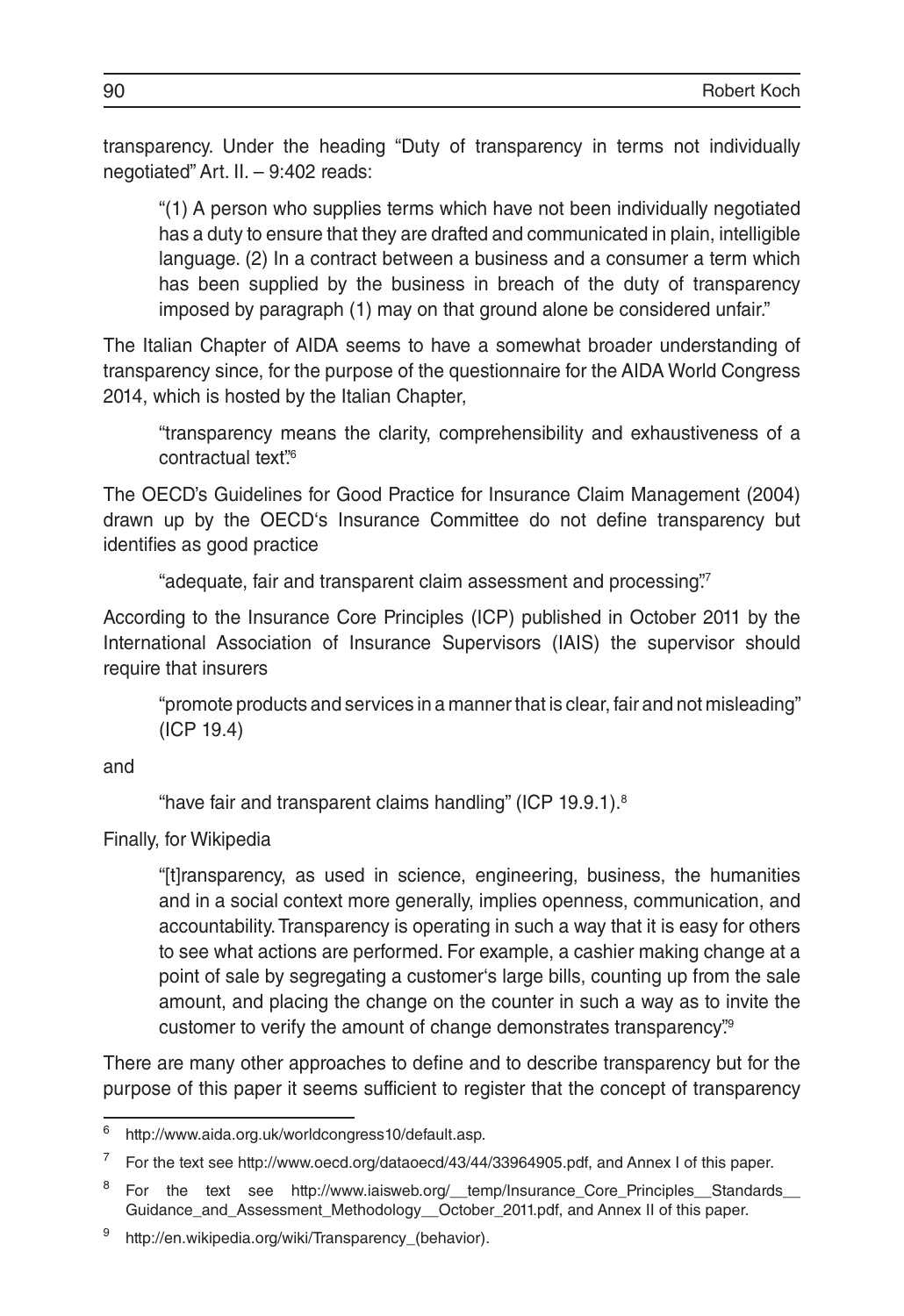is somewhat linked to the principle of fairness and/or good faith<sup>10</sup>, and that there is a substantive form of transparency and a procedural one.

The first part of my paper will deal with the concept of substantive transparency that is related to the content of the contract including information e.g. on how to exercise contractual rights. I will give a brief overview of the legal requirements, identify characteristic elements of liability insurance where transparency is of special importance and illustrate a recent decision by the Frankfurt Court of Appeal on the transparency of "cost inclusive" clause in a D&O insurance policy. The second part will be devoted to procedural transparency in liability insurance which is associated with decision making processes and thus relevant for the settlement of liability claims. Of particular interest is the question of whether, and to what extent, the insurer is obligated to inform the insured on the assessment of the claim of the third party, the claim processing and the claim settlement.

#### **II. Substantive Transparency in Liability Insurance**

#### **1. Legal Requirements for Substantive Transparency**

The terms and conditions of an insurance policy are generally not the result of individual negotiations. They are rather one-sided and therefore subject to the Council directive 93/13/EEC which deals with the substantive form of transparency. Unlike under the Directive, the scope of protected persons under German law is considerably wider in that not only the consumer is protected, but every natural or legal person, against whom standard contract terms are used. By requiring a plain, intelligible language, Art. 5 Council directive 93/13/EEC lays down the prerequisites needed to ensure that an appropriate level of information is provided to the insured so as to put him in the position to evaluate the coverage offered, to assess his rights and obligations and hence to make a well-informed decision.<sup>11</sup>

The policy wording has to be clear, concise and comprehensible. It must not be ambiguous or misleading. The benchmark under German law is the average insured who is reasonably observant and circumspect.<sup>12</sup> The policy moreover must not

 $10$  See Art. 1:203 PEICL comment C 2: "That the contents should be expressed fully and clearly is an aspect of the requirement of good faith to enable policyholders to assess their right and obligations".

<sup>11</sup> See ECJ, 10.5.2001, C-144/99 - Commission v Kingdom of the Netherlands [2001] ECR I-03541, para. 17 (stating, that, to implement the principle of transparency in full, "it is essential that the legal position under national law is sufficiently precise and clear that individuals are made fully aware of their rights" and that "even where the settled case-law of a member state interprets the provisions of national law in a manner deemed to satisfy the requirements of a Directive, that cannot achieve the clarity and precision needed to meet the requirement of legal certainty"); for similar statements see ECJ 7.5.2002, C-478/99 - Commission of the European Communities v. Kingdom of Sweden [2002] ECR I-04147, para. 18; ECJ 9.9.2004, C-70/03 -Commission v. Kingdom of Spain [2004] ECR I-0799, para. 15.

<sup>&</sup>lt;sup>12</sup> See BGH, 23.2.2011, NJW-RR 2011, 1144, 1145: "Abzustellen ist bei der Bewertung der Transparenz einer Vertragsklausel auf die Erwartungen und Erkenntnismöglichkeiten eines durchschnittlichen Vertragspartners des Verwenders im Zeitpunkt des Vertragsschlusses. Dabei sind Allgemeine Geschäftsbedingungen nach ihrem objektiven Inhalt und typischen Sinn einheitlich so auszulegen, wie sie von verständigen und redlichen Vertragspartnern unter Abwägung der Interessen der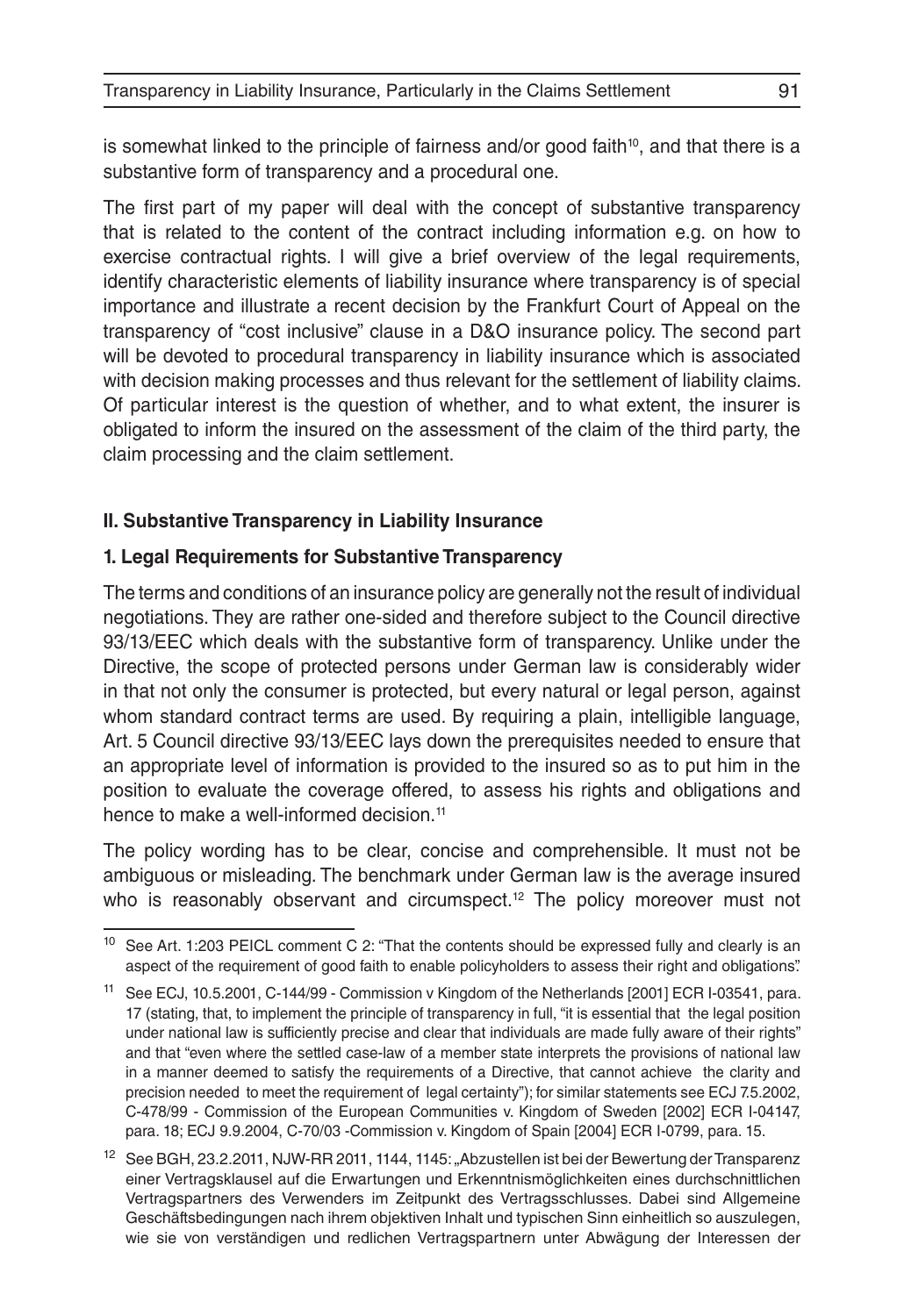include any hidden clause which placement or presentation may make it difficult for the insured to understand circumstances related to the coverage or can contribute to erroneous understanding of circumstances related to the coverage. For example, clauses containing limitations or exclusions from coverage or imposing obligations on the insured must not be placed or presented in a manner which makes it difficult for the insured to get acquainted with them before the conclusion of the contract.13

The Council directive 93/13/EEC does not specify (with the exception of the contra proferentem rule, see Art. 5 para. 2) the consequences of lack of transparency. Under the German Civil Code (BGB), clauses that lack transparency are null and void (sect. 307 para. 1 BGB). In case they are surprising, they do not become part of the contract (sect. 305c para. 1 BGB). According to a comparative analysis of the University of Bielefeld, the vast majority of EU member states have declined to regulate the consequences for breach of the transparency requirement in individual actions.14

#### **2. The Need for Transparency in Liability Insurance**

Liability insurance protects individuals and businesses against the financial risk of legal liability to third parties for death or injury, loss or damage to property, or "pure economic" loss. The policy must clearly state what type of damage is insured and whether the insurance provides both defense and indemnity coverage, or indemnity only coverage. In Germany, most common are policies which provide defense and indemnity coverage. Here, once a claim against the insured has been filed by a third party the insurer is obligated to defend and/or to indemnify the insured provided that the claim falls within the coverage of the policy. The latter requires that the insured's liability must arise from activities specified in the policy such as the carrying on of a particular business, the management of companies, the shipment of goods, the manufacture and sale of goods, etc.15

Moreover, the period of cover must be specified. Since the conduct of the insured that gives rise to liability often occurs some time before the injured party claims for compensation, the insured event which triggers insurer's liability must be defined. Where coverage is provided on a "claims made" basis, as, for example, it is generally the case in D&O- insurance cover, the insurer is liable for any claim made against the policyholder during the period of cover. Policies covering liability for personal injury

normalerweise beteiligten Kreise verstanden werden". The Council directive 93/13/EEC does not contain clear guidelines this regard.).

<sup>&</sup>lt;sup>13</sup> These requirements are in line with the IAIS Insurance Core Principles on insurer conduct of business according to which the insurer "should take reasonable steps to ensure that a customer is given appropriate information about a policy in good time and in a comprehensible form so that the customer can make an informed decision about the arrangements proposed" (ICP 19.5.1) and the information provided should "be easily understandable;… and not hide, diminish or obscure important statements or warnings" (ICP 19.4.3).

<sup>14</sup> See Consumer Law Compendium, 2008, C. Unfair Contract Terms Directive (93/13), at p. 415 et seq., http://www.eu-consumer-law.org/study2\_en.pdf#tm00138).

<sup>&</sup>lt;sup>15</sup> For the nature and scope of defense costs clauses see Colinvaux's Law of Insurance, 9th ed., 2010, 20-047/048.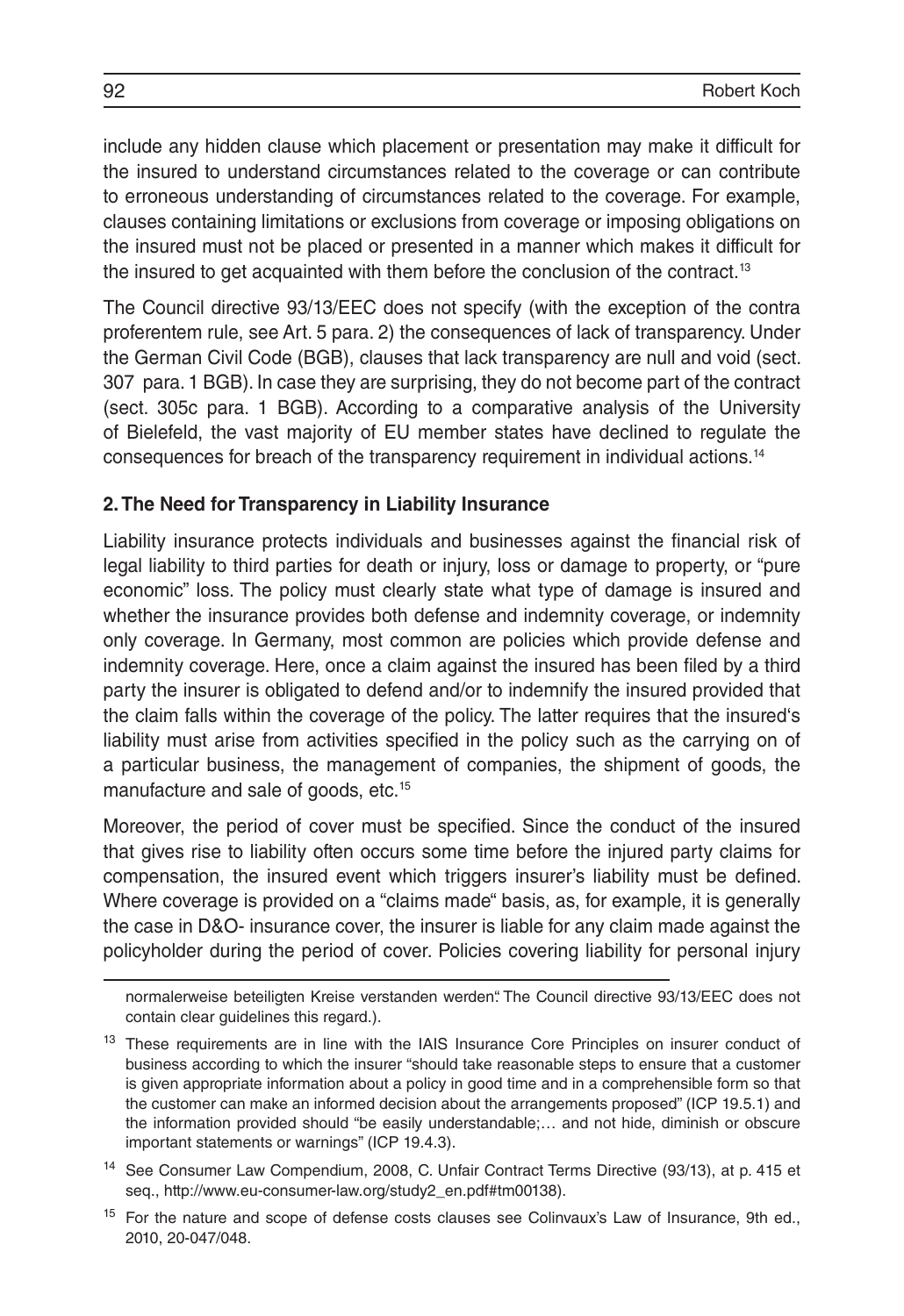or damage to property are more commonly written on an "occurrence" or "events" basis. Occurrence policies provide coverage for any injury or damage that takes place during the policy period, regardless of when the claim is reported. Under an eventsbased policy, the immediate cause of bodily injury or property damage triggers the coverage, neither the act giving rise to the policyholder's liability nor the claim made by the injured party at a later date; thus, for example, coverage is triggered when a defectively manufactured product leads to an accident causing bodily injury as opposed to the point when the defective product was manufactured or the injured party's discovery that the product was defective. Where environmental damage is concerned, "the first verifiable discovery" of the personal injury, damage to property, or financial loss triggers the coverage.

Restrictions in coverage follow from the limit of indemnity, i.e. the maximum amount that insurers will pay. Here, the policy must clearly indicate whether the limit operates either on an "each and every" claim basis or on an "aggregate" basis. In the former case, the full limit of indemnity under the policy is available to satisfy each claim which might arise during the period of insurance. In the second alternative, the limit of indemnity applies as a maximum total payment irrespective of the number of claims notified during the period of insurance. The insurer's liability is further limited by "series clauses". Such clauses require careful drafting since they work on the basis of two fictions in that two or more claims arising from one specific cause, which is attributable, for instance, to the same event, condition, defect or hazard, or failure to warn, are treated as a single insured event that, depending on the definition of the insured event, is deemed to have happened on the day on which the earliest claim was first made, on the day of the first occurrence, or the first event or the first verifiable first discovery.

### **3. Judgment of the Frankfurt Court of Appeal of 9 June 2011 on "cost inclusive" clause**

There are only few decisions where the courts in Germany found that a clause in a liability insurance contract is intransparent (and therefore void). One of the decisions is of particular interest and deserves special attention because it deals with the transparency of a defense cost clause in a D&O-insurance policy. Defense cost clauses may further limit the amount of the sum insured depending on whether the policy is on a "costs inclusive" or on a "costs in addition" basis. In a "costs inclusive" policy, the defense costs have to be subtracted from the amount insured, while in a "costs in addition" policy defense costs are paid by the insurer in addition to the sum insured.16

The Frankfurt Court of Appeal, in its judgment of 9 June 2011, held that a "cost inclusive" clause, according to which costs for lawyers, expert, witnesses and court fees in defending the liability claim are included in the insured sum<sup>17</sup>, is intransparent

<sup>16</sup> Prölss/Martin/Lücke, 28th ed., Vorbemerkung zu den §§ 100–112, Rn. 1; Colinvaux's Law of Insurance, 9th ed., 2010, 20-027.

<sup>17</sup> OLG Frankfurt/M., 9.6.2011, RuS 2011, 509.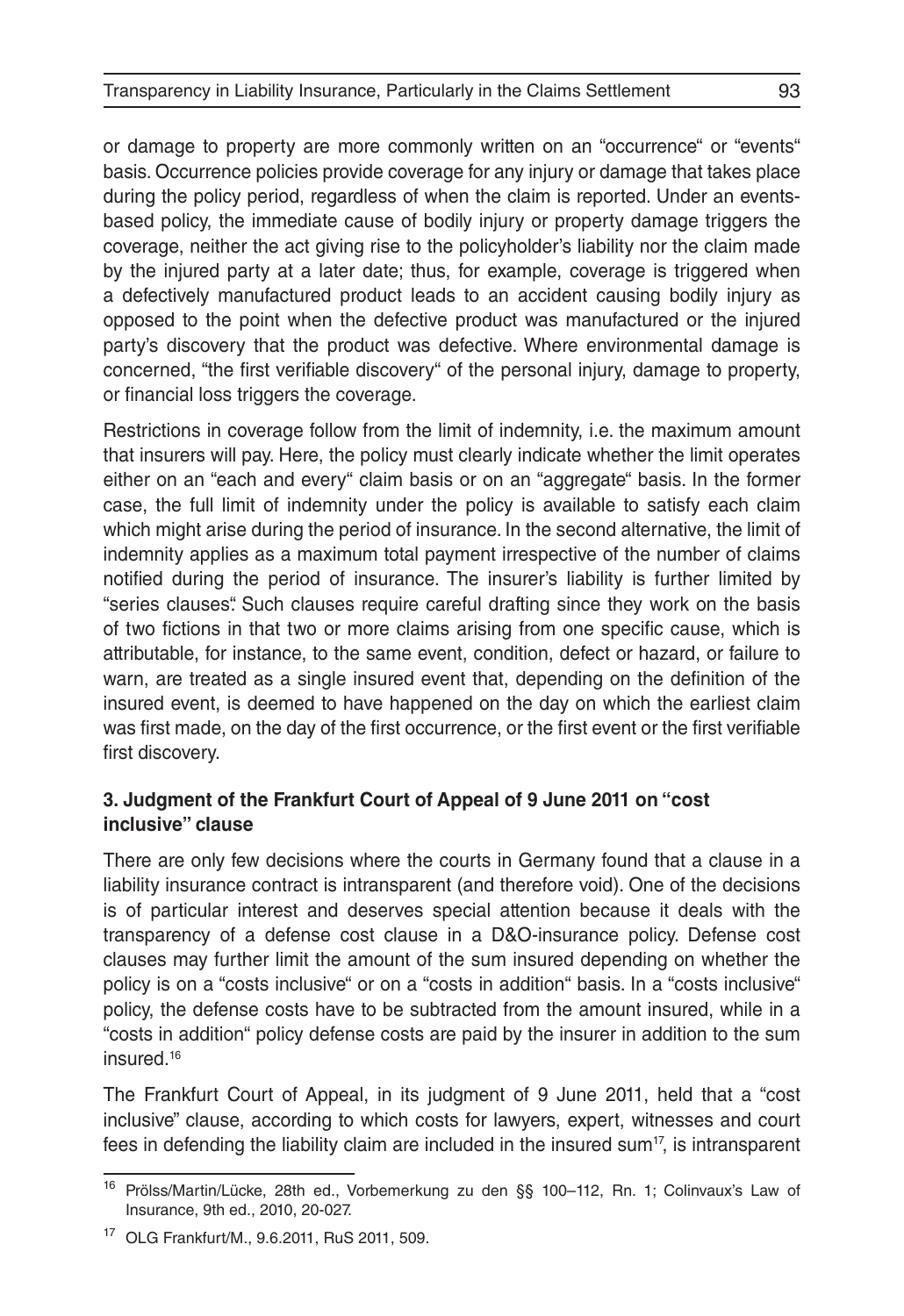because the definition leaves the insured in a limbo under which conditions such costs incur.18 The Frankfurt Court of Appeal argued that from the wording of the clause it was not clear for the insured whether the costs to be credited were supposed to incurred for defending the liability claim or if the clause also applied to costs incurred for investigating whether the insured was entitled to coverage or not, for example, due to an exclusion. Moreover, the Frankfurt Court of Appeal argued that the insured would not know the exact amount left for the settlement of the claim if it came, in the course of the defense proceedings, to a dispute between the insured and the insurer over insurance coverage. In fact, it is not uncommon that liability insurers provide conditional coverage for initial defense costs but later deny full coverage due to an exclusion clause after having had the chance to a full review of the statement of claim and the insured statement of defense and possibly as a result of own investigations. In such a case, the Frankfurt Court of Appeal reasoned that the insured would bear the risk to partially lose a coverage claim against the insurer and consequently not to get reimbursed by the insurer for his legal cost (under the loser pays the winner's legal fees rule). The case is pending before the German Supreme Court (BGH), and a final decision is expected by the end of this year.

I do not find the reasoning of the Frankfurt Court of Appeal with regard to the interpretation of the defense cost clause in question very convincing. It is important to note, however, that whenever the insured's liability and/or the quantum of damage suffered by the injured party are in dispute the insurer *de facto* has discretion either to settle the claim or to defend the claim and to indemnify the insured once the injured party has succeeded in obtaining judgment against him. The insurer's discretion is only limited by his obligation under the German Civil Code (sect. 241 para. 2 BGB) to take account of the rights, legal interests and other interests of the insured. Where the defense costs have to be paid out of the insured sum and total costs and damages (if any) might reach or exceed the policy limits or where the claim already exceeds policy limits, it is safe to say, that the insurer must act reasonably and always keep the insured's interest in mind.<sup>19</sup> This conclusion leads us to the next question as to what transparency standards the insurer owes to the insured in the settlement of claim proceedings.

### **III. Transparency in the Claims Settlement**

### **1. Typical Steps of a Claims management process**

Before I deal with transparency in the claims settlement procedure, I would like to illustrate the general path a claim can take, and the progress of a claim from the allegation of a claim to settlement:

<sup>18</sup> OLG Frankfurt/M., 9.6.2011, RuS 2011, 509.

<sup>&</sup>lt;sup>19</sup> Under English law the insurer owes a duty of care to the assured to conduct negotiations with the third party with the interests of the insured in mind. See Colinvaux's Law of Insurance, 9th ed., 2010, 20-045.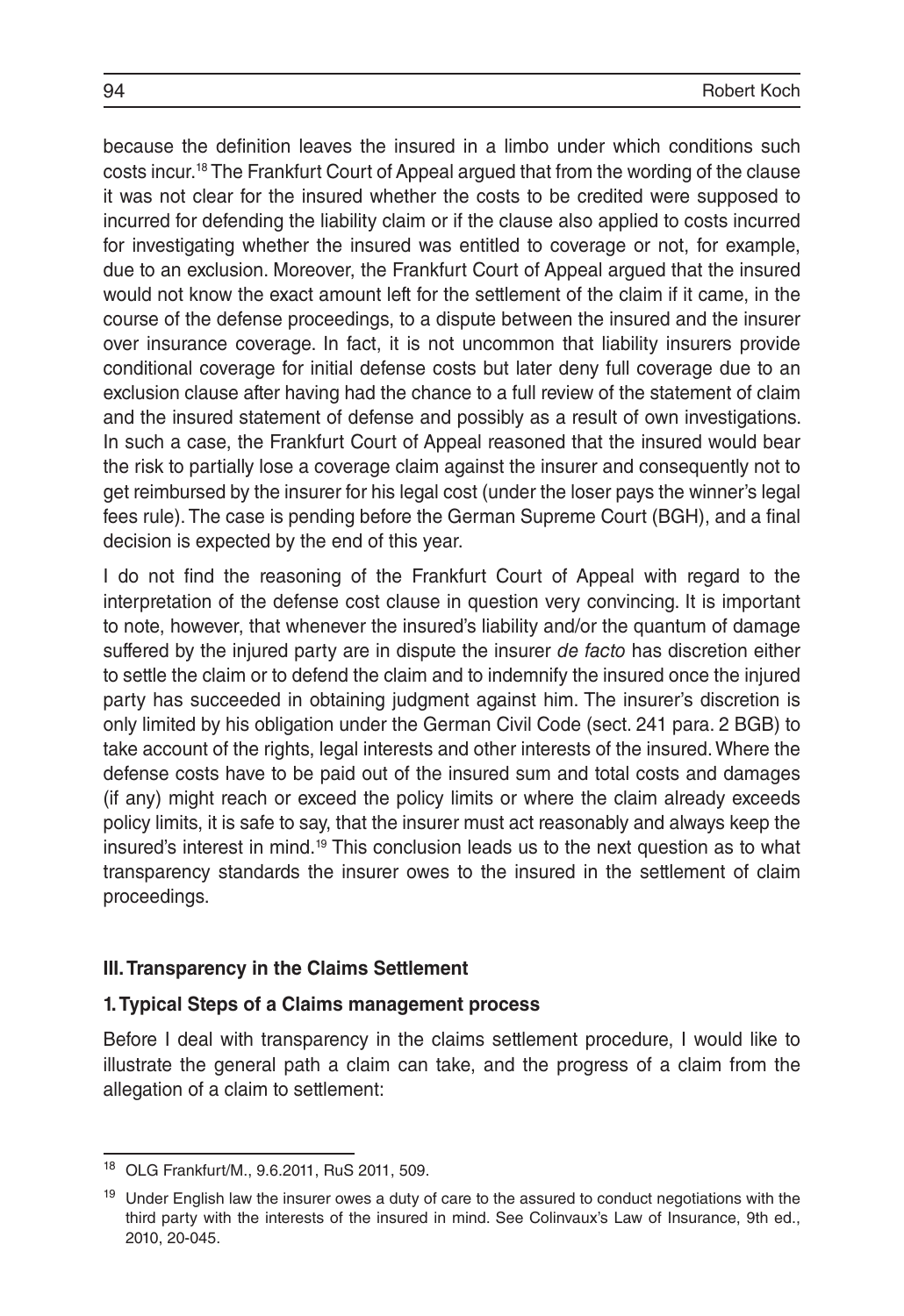#### **Claims management process**



### **2. Legal Requirements for Transparency in the Claims Settlement**

In the EU, there are some rules in the field of compulsory liability insurance establishing standards with regard to the processing of liability claims. Compulsory liability insurance schemes often not only provide the right of a direct claim against the insurer but also provide rules for the settlement of claims to effectively protect the injured party. For example, the Directive 2009/103 on compulsory insurance cover for motor vehicles requires the insurer to make within three months of the date when the injured party presented his claim for compensation a reasoned offer of compensation in cases where liability is not contested and the damages have been quantified, or to provide a reasoned reply to the points made in the claim in cases where liability is denied or has not been clearly determined or the damages have not been fully quantified (see Art. 23 of Directive 2009/103/EC).20

In the field of non-compulsory liability insurance, from what little research I have done on the Internet, there were no references to a country's national laws and regulations on insurance claims management standards. The German Insurance Contract Act

<sup>&</sup>lt;sup>20</sup> Directive 2009/103/EC of the European Parliament and of the Council of 16 September 2009 relating to insurance against civil liability in respect of the use of motor vehicles, and the enforcement of the obligation to insure against such liability, O.J. L263, 7.10.2009, p. 11; for regulations outside the EU see Claims management standards and guidelines issued by the Queensland Workers' Compensation Regulatory Authority (http://qcomp.com.au/media/65110/insurer-performancestandards--and--guidelines-effective-july-2009-version-6.pdf), which are aimed at assisting insurers in meeting their obligations under the Queensland Workers' Compensation and Rehabilitation Act 2003 **(**http://www.legislation.qld.gov.au/legisltn/current/w/workerscompa03.pdf**).**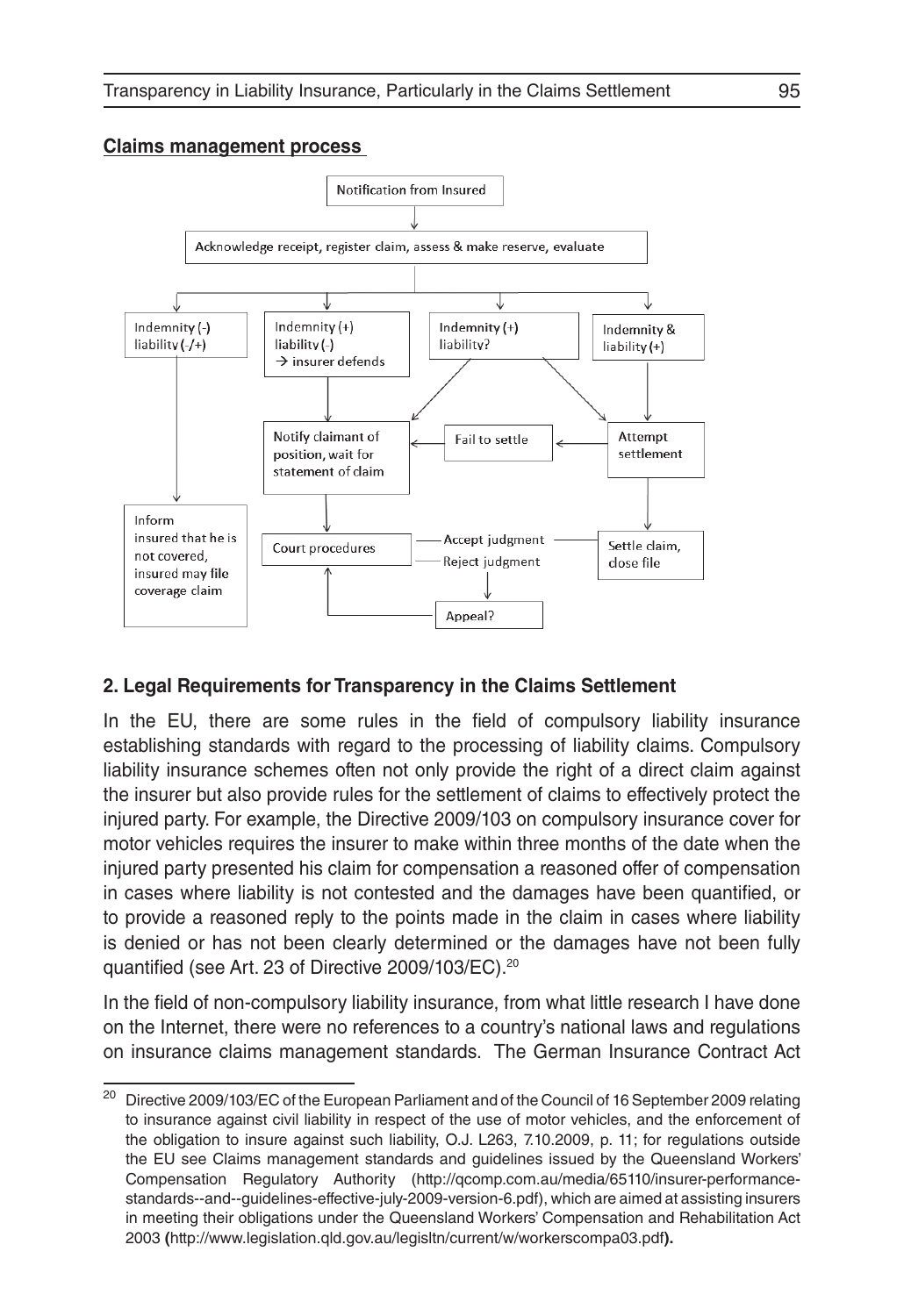2008 (VVG), for example, does not contain rules, as in the EU Directive 2009/103, that requires the insurer to make an offer of indemnification to the insured (far from the injured party). There are only provisions that impose on the insurer the obligation to release the insured from the third party's claim within two weeks once the insured's liability has been established by final non-appealable judgment, by (the insurer's) acknowledgement or by settlement (sect. 106 VVG). If the insured is liable towards several third parties and their claims are in excess of the sum insured, the insurer furthermore must pay these claims in proportion to their amounts (sect. 109 VVG). There are a few non mandatory rules on defense costs according to which the insurer has to bear all costs incurred at the insurer's instigation (sect. 101 VVG).

Yet, I did find the OECD's guidelines for good practices for insurance claim management of 2004 and the IAIS Insurance Core Principles on insurer conduct of business of 2011, which contain principles on claims handling. Besides, there are awareness programs on claims management issues by insurance businesses. Lloyds, for instance, has published detailed claims management principles und minimum standards.<sup>21</sup> Other insurers, like Allianz Global Corporate Speciality (AGCS)<sup>22</sup>, or ORACLE<sup>23</sup> provide a short overview on how claims are handled. Moreover, there is a research report of the Australian Productivity Commission on "Public Liability Claims Management" that was released in January 2003.<sup>24</sup> The study was part of a package of measures of the Australian government aimed at reducing claims costs and increasing the transparency of insurance industry practices through better data collection. The primary purpose, however, was not to provide guidelines for claims management but to benchmark the Australian Insurers' claims management practices in the public liability class of insurance against world's best practice. $25$  In the following, due to the role of the OECD and the IAIS as global standard setters, I will only deal with the OECD's guidelines and the IAIS Insurance Core Principles on claims handling.

#### **3. OECD's Guidelines for Good Practices for Insurance Claim Management and the IAIS Insurance Core Principles on Claims Handling**

The OECD's guidelines for good practices for insurance claim management call on insurance companies to handle claims speedily and fairly. Similarly, ICP 19.9 states that the "supervisor requires that insurers have policies and processes in place to handle claims in a timely and fair manner". The OECD's guidelines, however, are neither binding nor exhaustive, but should only serve as a "checklist" to assist insurance companies in handling claims.26 They do not seek to impose a "one size fits all" claims

<sup>21</sup> http://www.lloyds.com/~/media/Files/The%20Market/Communications/Market%20Bulletins/ 2011/03/Y4479.pdf.

<sup>22</sup> http://www.agcs.allianz.com/services/claims/philosophy-and-processes/**.**

<sup>23</sup> http://www.oracle.com/us/industries/insurance/045594.pdf.

<sup>24</sup> http://www.pc.gov.au/projects/study/insurance/docs/finalreport.

<sup>&</sup>lt;sup>25</sup> See foreword of the research report, http://www.pc.gov.au/projects/study/insurance/docs/ finalreport.

http://www.oecd.org/dataoecd/43/44/33964905.pdf.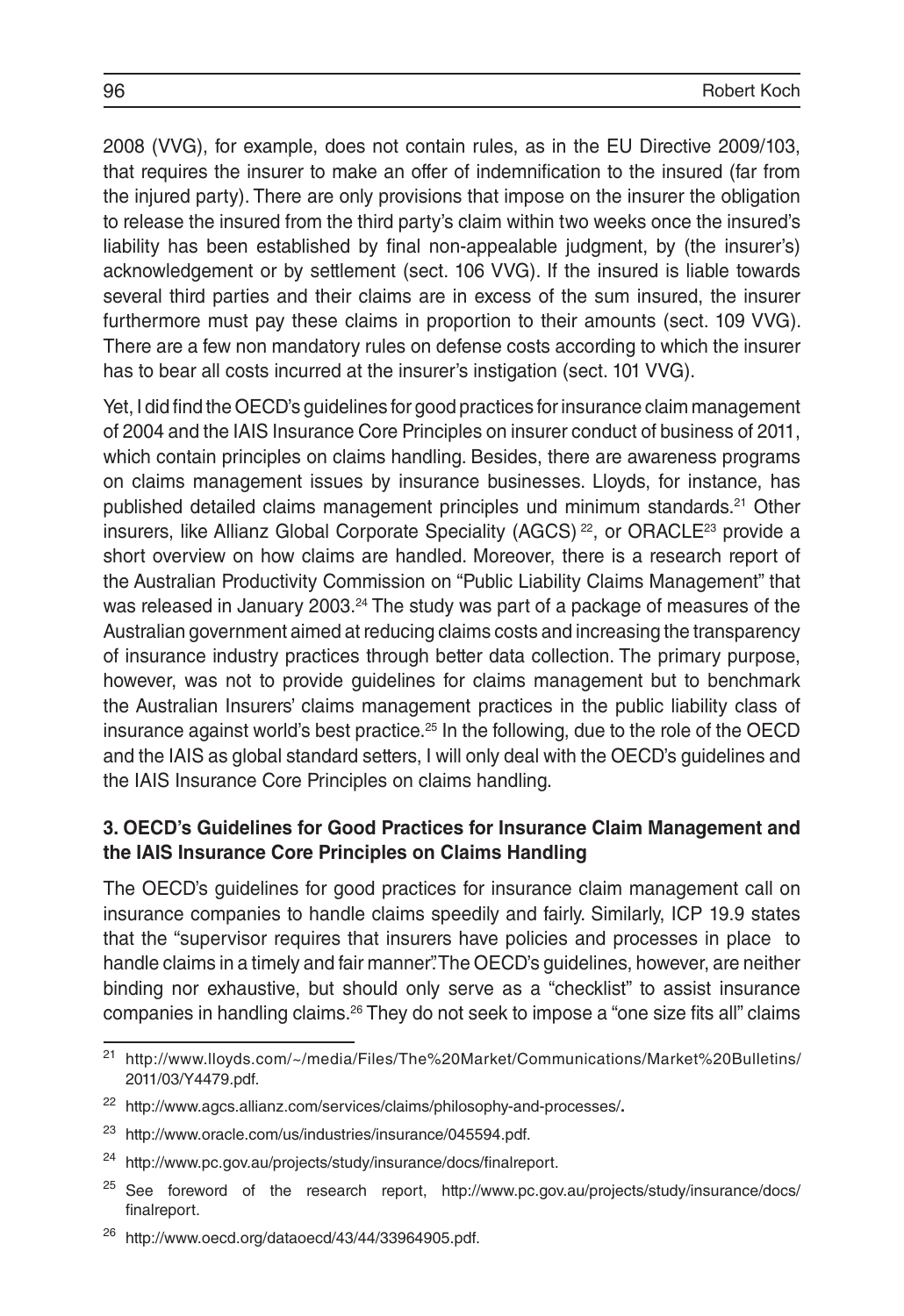management approach but just serve as a framework that needs to be tailored to the specific circumstances of each case. According to the OECD "they will provide a touchstone for best practice in both OECD countries and others, in an area where till now there was no international guidance."<sup>27</sup> The OECD urges insurance firms to "inform customers of complaints procedures and address complaints promptly, keeping policyholders informed of what they are doing in response to complaints.<sup>228</sup> According to the IAIS, the Insurance Core Principles "provide a globally accepted framework for the supervision of the insurance sector" and "can be used to establish or enhance a jurisdiction's supervisory system".<sup>29</sup>

Both, the OECD's guidelines and the IAIS Insurance Core Principles do not specifically address a certain type of insurance. As it can be seen in the following, they do not give full account of the essential characteristics of liability insurance i.e. that the injured party is not a party to the insurance contract, that the insurer does not owe payment before the insurer has had the opportunity for a full review of the merits of the claim or the insured's liability has been established by a judgment or arbitration award. It seems as if the drafter of the guidelines were focused on first party coverage claims made by the insured. I have extracted some of the recommendations on providing information to insureds about the assessment and the processing of claims which do fit liability insurance.

## **a) Decision on the Insurance Claim for Coverage**

Once the insured has notified the insurer of the claim the latter must decide whether or not the claim falls within the scope of cover and communicate to the insured its decision as soon as possible. In case the insurer does not want to provide coverage the OECD guidelines and the IAIS Insurance Core Principals contain the following recommendations:

## **OECD Good practice 6: Claim processing**

Cases of no/partial payment claims:

- − If the claim is denied, the insurance company states explicitly to the policyholder/claimant/beneficiary the policy provision, conditions or exclusion on which the denial is based.
- − If the amount offered is different from the amount claimed, the insurance company explains the reason for this to the policyholder/claimant/ beneficiary.
- − When the insurance company is not responsible (by virtue of policy clauses) for meeting all or any part of the claim, it notifies the policyholder/claimant/ beneficiary of this fact and explains why.

<sup>27</sup> See http://www.oecd.org/document/42/0,2340,en\_2649\_201185\_33963626\_1\_1\_1\_1,00.html.

<sup>&</sup>lt;sup>28</sup> See http://www.oecd.org/document/42/0,2340,en\_2649\_201185\_33963626\_1\_1\_1\_1,00.html.

<sup>&</sup>lt;sup>29</sup> See Insurance Core Principals, Standards, Guidance and Assessment Methodology, http://www. iaisweb.org/\_\_temp/Insurance\_Core\_Principles\_\_Standards\_\_Guidance\_and\_Assessment\_ Methodology\_\_October\_2011.pdf, Introduction para. 6 and para. 16.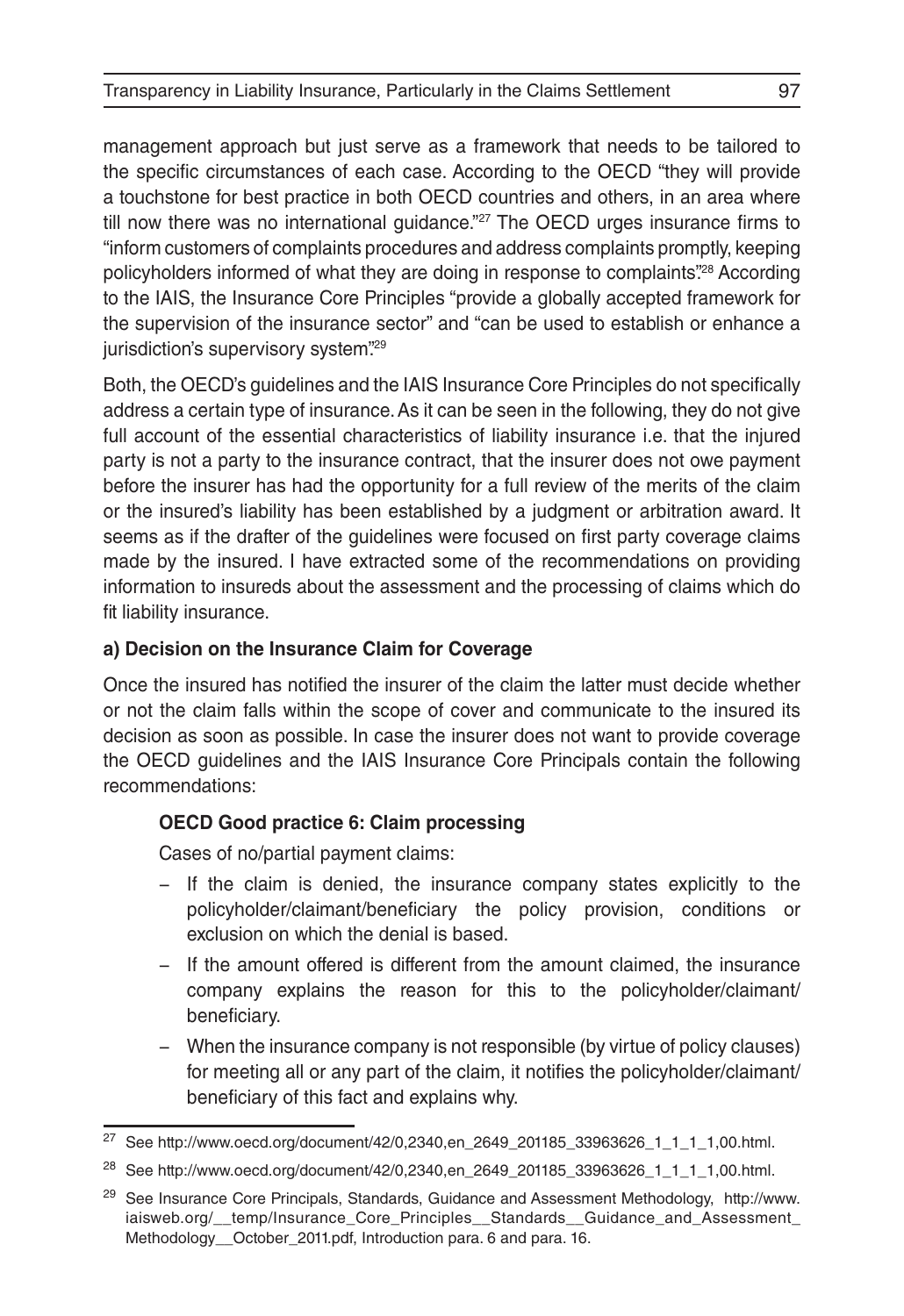## **ICP 19.9**

Claims Handling

19.9.5 Claim-determinative factors such as depreciations, discounting or negligence should be illustrated and explained in comprehensive language. The same applies where claims are denied in whole or in part.

With regard to liability insurance, procedural transparency requires that the insurer not only informs the insured about the (partial) denial of coverage but also explains the reasons for it by making reference to the conditions in the policy that are not met, for example, if the claim is for pure economic loss when the policy only provides coverage for bodily injury or damage to property. The same is true if an exclusion from coverage e. g. for claims relating to damages due to asbestos applies. When, based on the facts alleged by the third party, the conditions for coverage are not met the insurer must give the insured the opportunity to comment on the allegations. The same applies to allegations of the third party, which, if true, would lead to the application of an exclusion from coverage. If the insurer wants to reserve its right to reclaim e.g. the defense costs in case the allegations of the third party turns out to be right in the course of the proceedings, procedural transparency requires an express reservation.

## **b) Assessment of the Third Party Claim**

In case the insurer decides to provide coverage the following recommendations by the OECD guidelines and the IAIS Insurance Core Principals apply:

### **Good practice 5: Claims assessment**

- − Information to policyholders:
	- When the damage is assessed through a written estimate made on behalf of the insurer, the insurer sends the policyholder/claimant/beneficiary a copy of the document used to set the amount of compensation.

## **ICP 19.9**

- 19.9.9 … Adjusters should be able to make recommendations, independent of the insurers' instructions, on the settlement of individual claims.
- 19.9.10 … Decisions should include the reasoning in clear language relating closely to the specific disputable issues

Adjusting liability insurance claims is particularly difficult for the insurer because the third party is under no contractual obligation to cooperate with the insurer. An assessment through a written estimate by a loss adjuster, therefore, may be difficult. For that reason, the General Conditions of Insurance for Liability Insurance (AHB), which form in Germany the basis of all liability insurance types not covering pure economic losses, provide that the insured must submit comprehensive damage reports to the insurer, inform the insurer of all circumstances relating to the claim and forward all documents which in the view of the insurer are of relevance to assess the claim.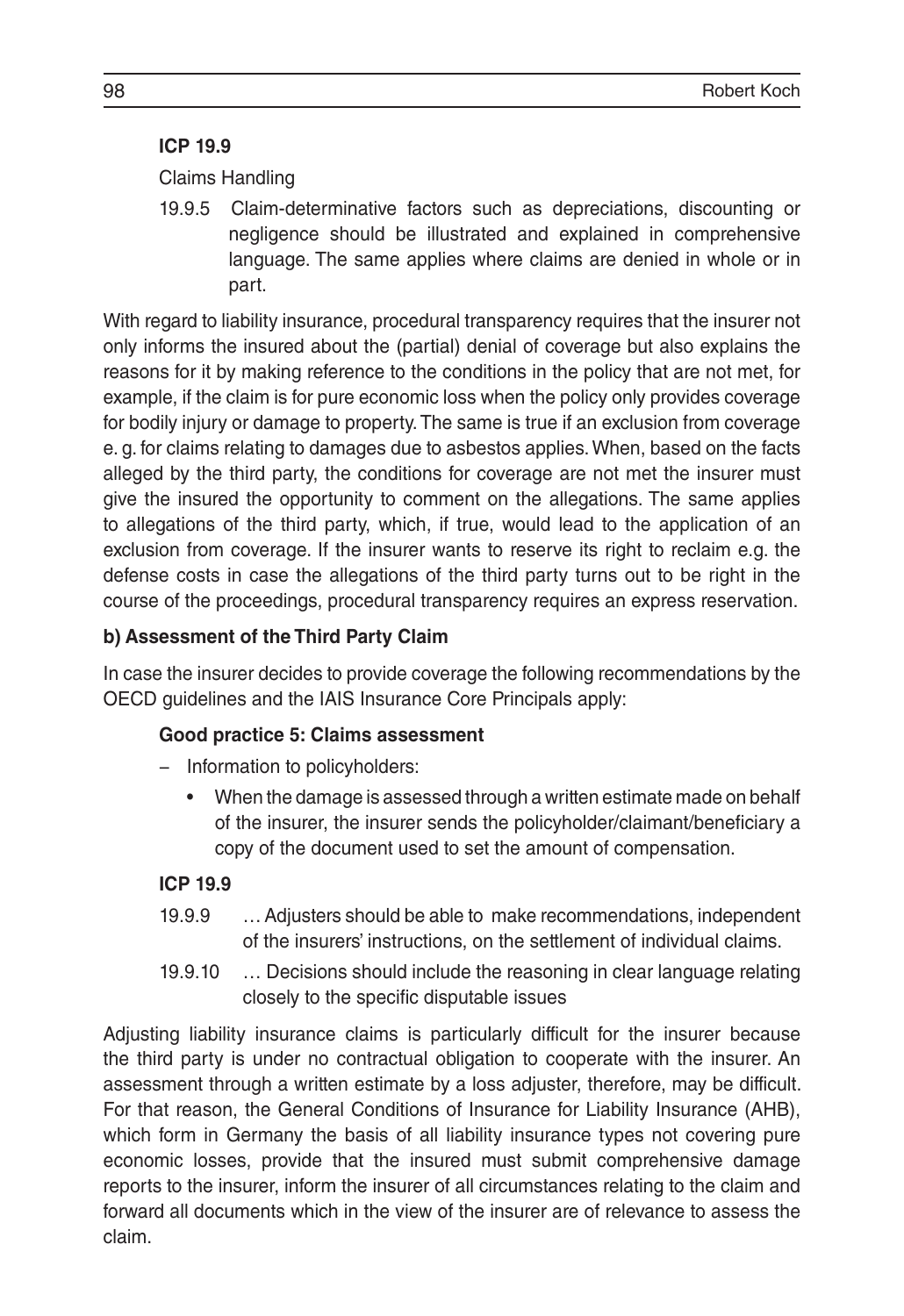## **c) (Timely) Processing of the Third Party Claim**

The OECD guidelines and the IAIS Insurance Core Principals contain the following recommendations with regard to the processing the third party claim:

## **Good practice 6: Claim processing**

- − Provision of information to policyholders:
	- The company keeps policyholders/claimants/beneficiaries informed of the progress during the claims process. The company provides information on when payments, repairs or replacements are expected to be made, and, if necessary, explains why additional time is required.
	- When the company decides to call on outside parties (i.e. loss adjusters, solicitors, surveyors, etc.), it informs policyholders/claimants/ beneficiaries of this fact, gives the reasons for this decision and explains the role that these outside parties will play in processing the claim.
	- When a final payment or offer of settlement is made, the company explains to policyholders/claimants/beneficiaries what the payment or settlement is for and the basis used for the payment/settlement.
	- The insurance company documents their claim files in order to be able to address questions that may arise concerning the handling and payment of the claim.

### **Good practice 7: Timely claim processing**

- − In accordance with applicable insurance law, companies may specify in the contract the most likely period of time for responding to correspondence from policyholders/claimants/beneficiaries.
- − The insurance company endeavours to settle the claim as soon as possible and advises in writing the policyholder/claimant/beneficiary on the reasons for any delay.
- − After an agreement has been reached between the company and the policyholder/claimant/beneficiary on the amount of compensation, the payment is effected within a reasonable amount of time.

### **ICP 19.9**

- 19.9.3 Claimants should be informed about procedures, formalities and common timeframes for claims settlement.
- 19.9.4 Claimants should be given information about the status of their claim in a timely and fair manner.

The recommendations exemplify that procedural transparency requires information and explanation about the decision making process in claims management by the insurer. Since the concept of transparency is somewhat linked to the principle of fairness and/or good faith, it seems reasonable to obligate the insurer to inform the insured in good time prior to any decision which may have a negative impact on the coverage of the liability claim. This is not the case where the insured is liable and the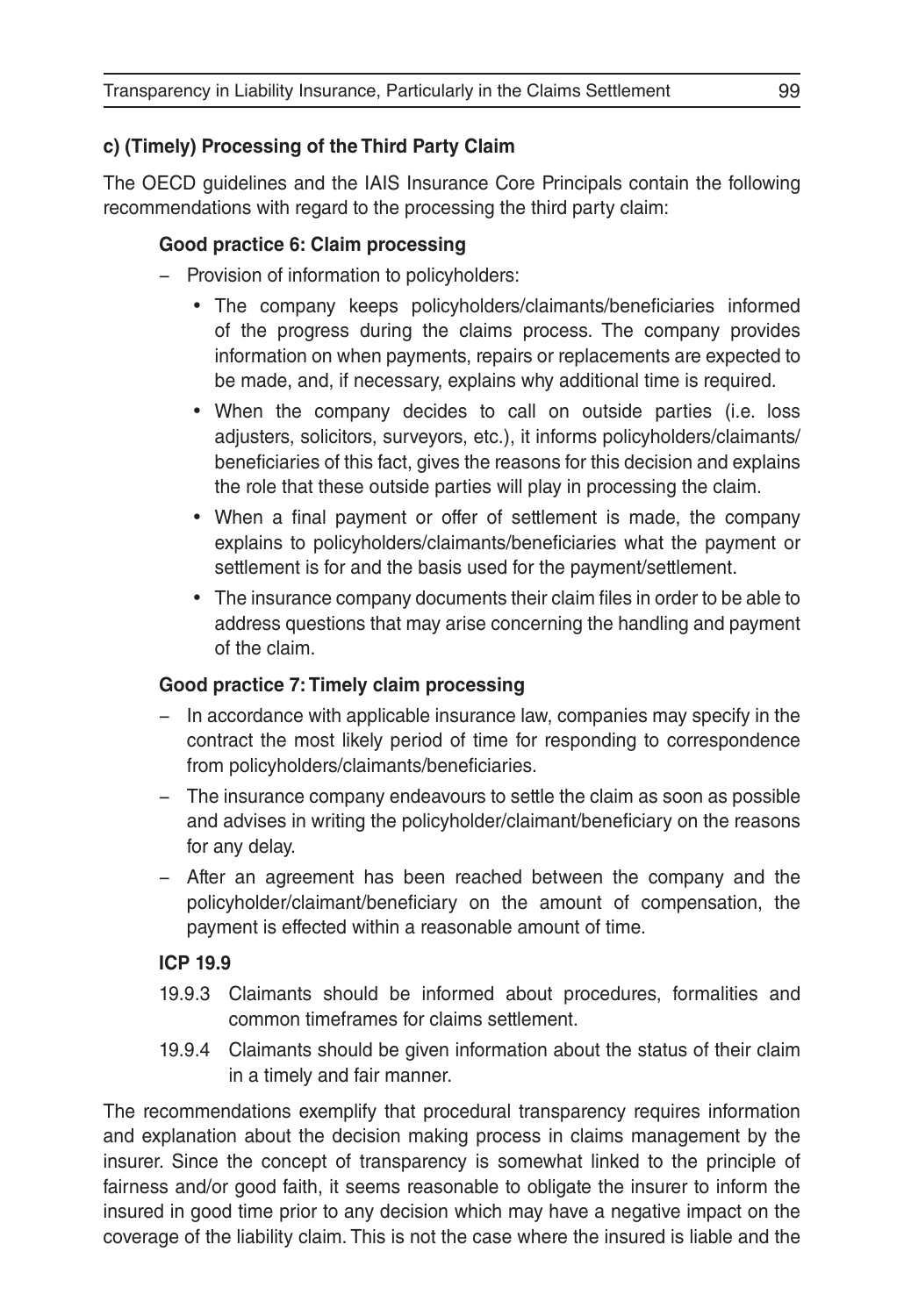damages claimed do not exceed the sum insured. In this scenario the insured has no real interest in the outcome. The situation may be different when the insured is not liable, or his liability cannot be assessed by the insurer, or the damages claimed exceed the sum insured. Depending on whether or not the defense costs are included in the sum insured and suit is brought in a jurisdiction that follows the "English rule", whereby the loser pays the winner's legal fees, or the "American rule", which requires each side to pay its own legal fees, the decision of the insurer to defend the claim might be to the detriment of the insured. In any event, where the damage claim exceeds the sum insured the insurer is not entitled to make use of its right to settle the full claim with the third party on the insured's behalf.<sup>30</sup>

### **IV. Conclusion**

The concept of transparency in liability insurance contracts has a substantive and a procedural side. Substantive transparency pertains to the content of the liability insurance contract and requires, first, a policy wording that is intelligible to the average insured, and second, an appropriate level of information on insurance coverage to put the insured in the position to assess his rights and obligations. Procedural transparency relates to the management of the third party claim and requires the insurer to provide to the insured information and explanation on the progress of a claim from notification to settlement. In this regard, the OECD Guidelines for Good Practice for Insurance Claim Management of 2004 as well as the ICP 19.9 of IAIS Insurance Core Principles of 2011 generally provide appropriate guidance on how to achieve procedural transparency in liability insurance.

#### **ANNEX of the OECD Guidelines for Good Practice for Insurance Claim Management (2004)**<sup>31</sup>

#### **Good practice 1: Claims reporting**

The insurance company writes insurance policies in easily understandable language. Policies spell out what is covered and what is not covered. If necessary, plain language explanations could be an addendum to the legal language.

The insurance company draws the attention of the policyholder/claimant/beneficiary both when he/she signs a policy (for policyholders only) and when he/she reports a loss on his/her duties related to claim reporting which include:

- − To try to minimise losses;
- − To report claims in a timely fashion;
- − To co-operate in the investigation by providing the company with all relevant

<sup>&</sup>lt;sup>30</sup> Under AHB the liability insurers generally reserve their right to conduct all negotiations with third party claimants against the insured, to defend any proceedings which may be brought, and to settle the claim with the third party on the insured's behalf. If the liability claim results in a lawsuit the insured must furthermore leave the handling of the claim to the insurer, grant power of attorney to the lawyer appointed or designated by the insurer.

<sup>31</sup> http://www.oecd.org/dataoecd/43/44/33964905.pdf.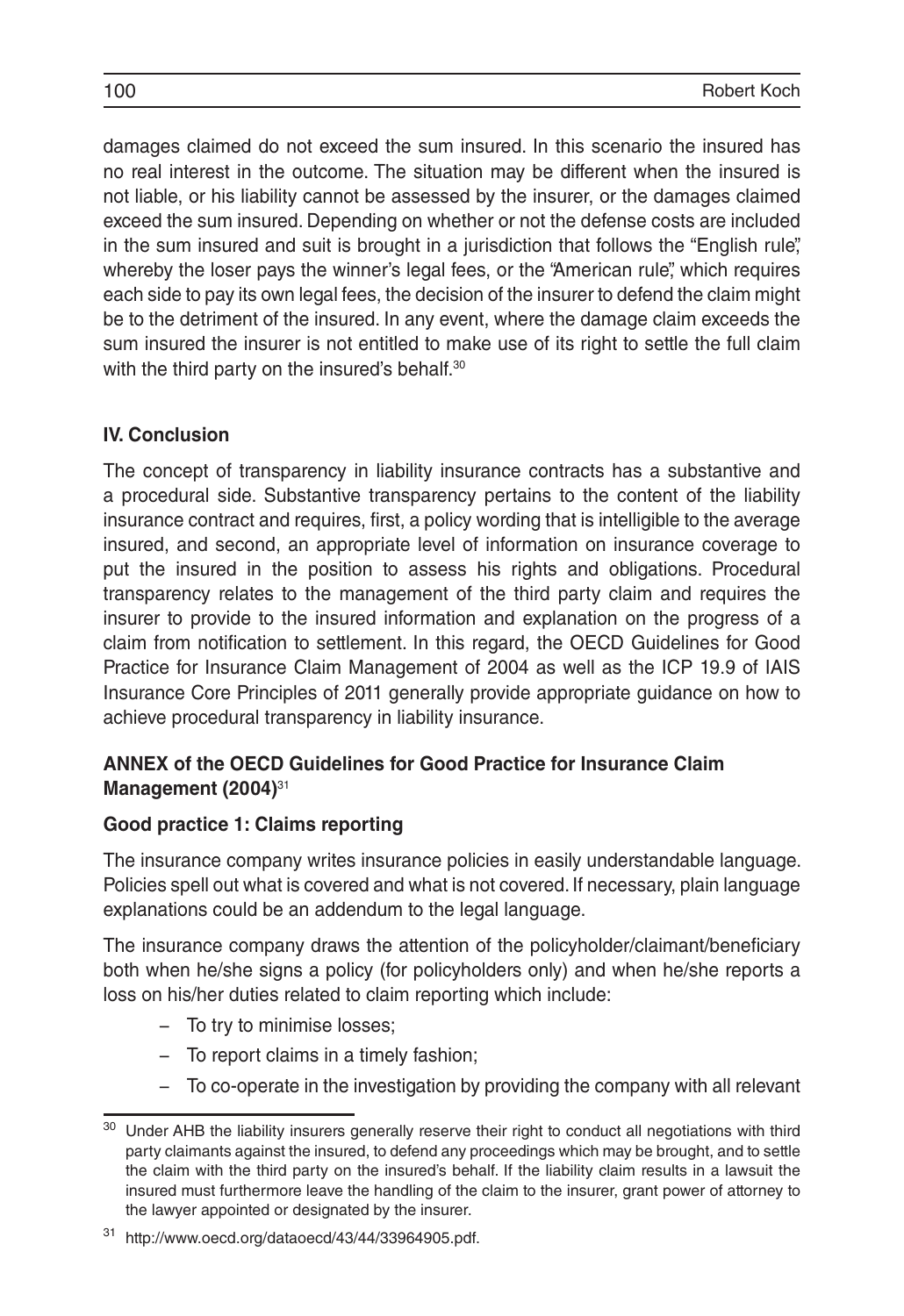information and, in particular, copies of official documents regarding the damage (accident, loss, etc.);

− To authorise the company to handle necessary inspections and assess the extent of the damage prior to any repairs or replacement;

To ensure that the claims reporting phase proceeds as smoothly as possible, the insurance company sends to the policyholder/claimant/beneficiary within a reasonable period of time (beginning from when the loss is reported):

- − An appropriate claim form (when the loss reporting is made in writing) for the type of policy - prepared either by an individual insurance company or at the national level by companies or the supervisory authorities together with instructions and useful information on how to comply with the terms of the policy and the legitimate requirements of the company;
- − The information necessary to help them to report the claim.

#### **Good practice 2: Receipt of claims by the company**

- − The company claim department and/or the intermediary (if applicable) are as accessible as possible for the claimant. If an intermediary is an initial contact for claimants, claims should be sent to the company claim department within an appropriate time period.
- − The insurance company contacts the policyholder/claimant/beneficiary or sends an acknowledgement of receipt as soon as the claim is received.
- − Subsequently, if it appears that the claim cannot be settled rapidly, the company notifies the policyholder/claimant/beneficiary and indicates that he/she will be recontacted within reasonable time limit.
- − When it is necessary for the policyholder/claimant/beneficiary to provide specific documents when filing a claim, the company sends him/her the list of these documents as soon as possible. In addition, a specific notification listing the elements to be provided when another insurance company is involved is sent to the policyholder/claimant/beneficiary.
- − If it appears that the claim is not covered by the insurance policy, the company sends a notification as soon as possible to the policyholder/ claimant/beneficiary, explaining why it is not covered.
- − When the claimant is not the policyholder, the company sends him/her information on his/her rights and duties when relevant.
- − When appropriate, the insurance company notifies the policyholder of his/ her right of subrogation and informs him/her of the main principles governing the subrogation procedure.

#### **Good practice 3: Claims files and procedures**

Once a claim has been filed and, when applicable, after any additional documents that are required to process the claim have been received, the file established by a company contains the following documents: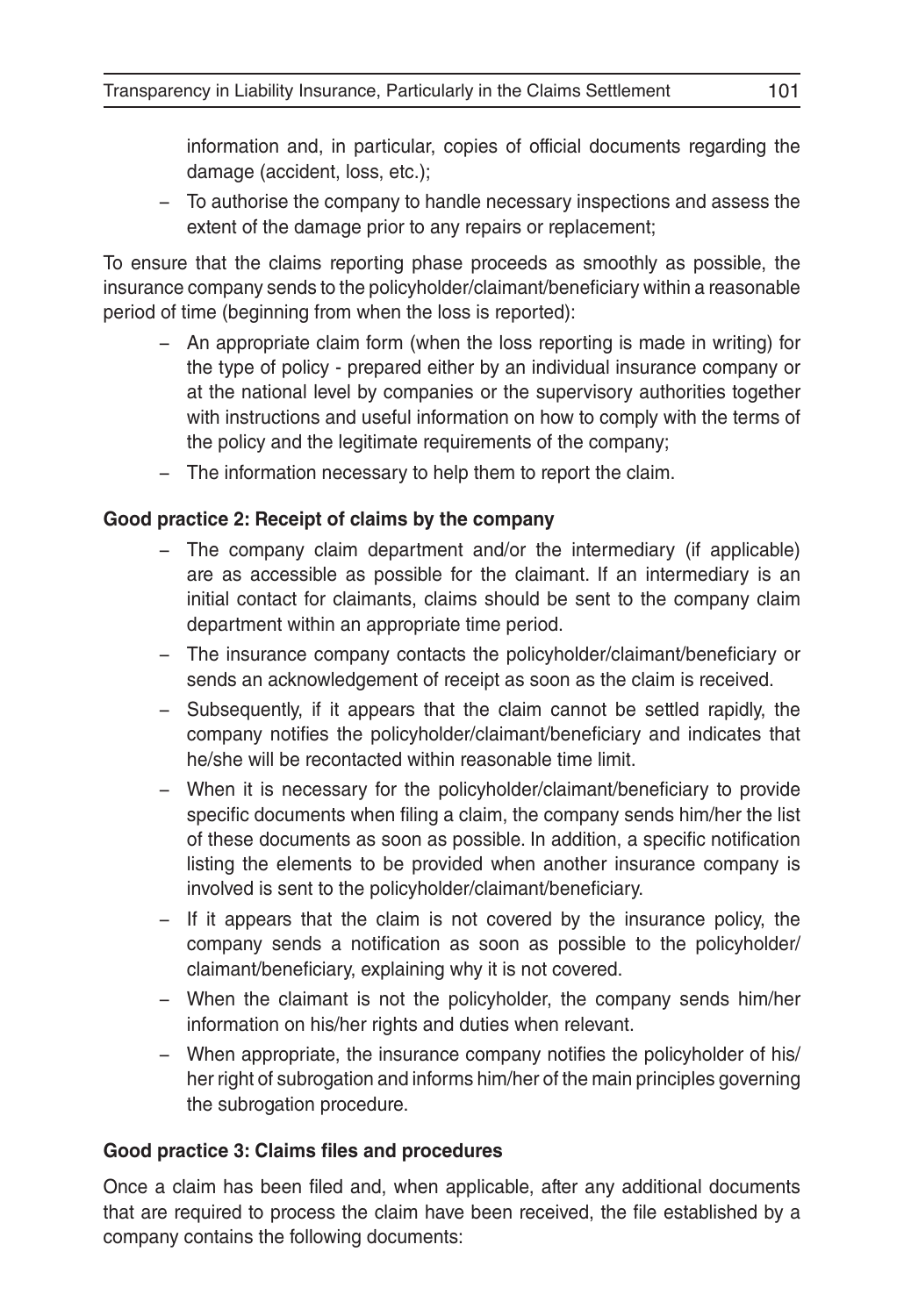- − Claim filing number;
- − Policy number;
- − Name of the policyholder/claimant/beneficiary;
- − Summary sheet showing development / review of the claim;
- − Type of insurance concerned;
- − Opening date of the file;
- − Date of loss;
- − Reporting date;
- − Description of the claim;
- − Information on claimants;
- − Assessment date;
- − Electronic and/or paper copy of the adjustors' and investigators' reports where applicable;
- − Identity of the adjuster;
- − Estimated cost of damage;
- − Dates and amounts of payments;
- − Date of denial, if applicable;
- − Name of intermediary, if applicable;
- − Date of file closure;
- − Documents recording contacts with the policyholder/claimant/beneficiary.

#### **Good practice 4: Fraud detection and prevention**

In order to curb the growth of fraudulent claims and the rise in premium costs that results from them, companies take the following steps:

- − They establish compliance programs for combating fraud and money laundering appropriate to their exposure and vulnerabilities.
- − In the claim filing phase, they discourage fraudulent practices by making the policyholder/claimant/beneficiary aware of the consequences of submitting a false statement (which in particular could be liable to prosecution) and/ or an incomplete statement. To this end, insurance companies place a notification on their claims forms referring to the appropriate law, statute or insurance regulation that addresses the filing of fraudulent or incomplete claims.
- − Where legally possible, companies participate in relevant databases where claims susceptible to be fraudulent would be reported. Moreover, public authorities may encourage or take steps to initiate the creation of a public or private bureau of insurance fraud.
- − Besides, companies provide their claims department staff with adequate training on fraud indicators.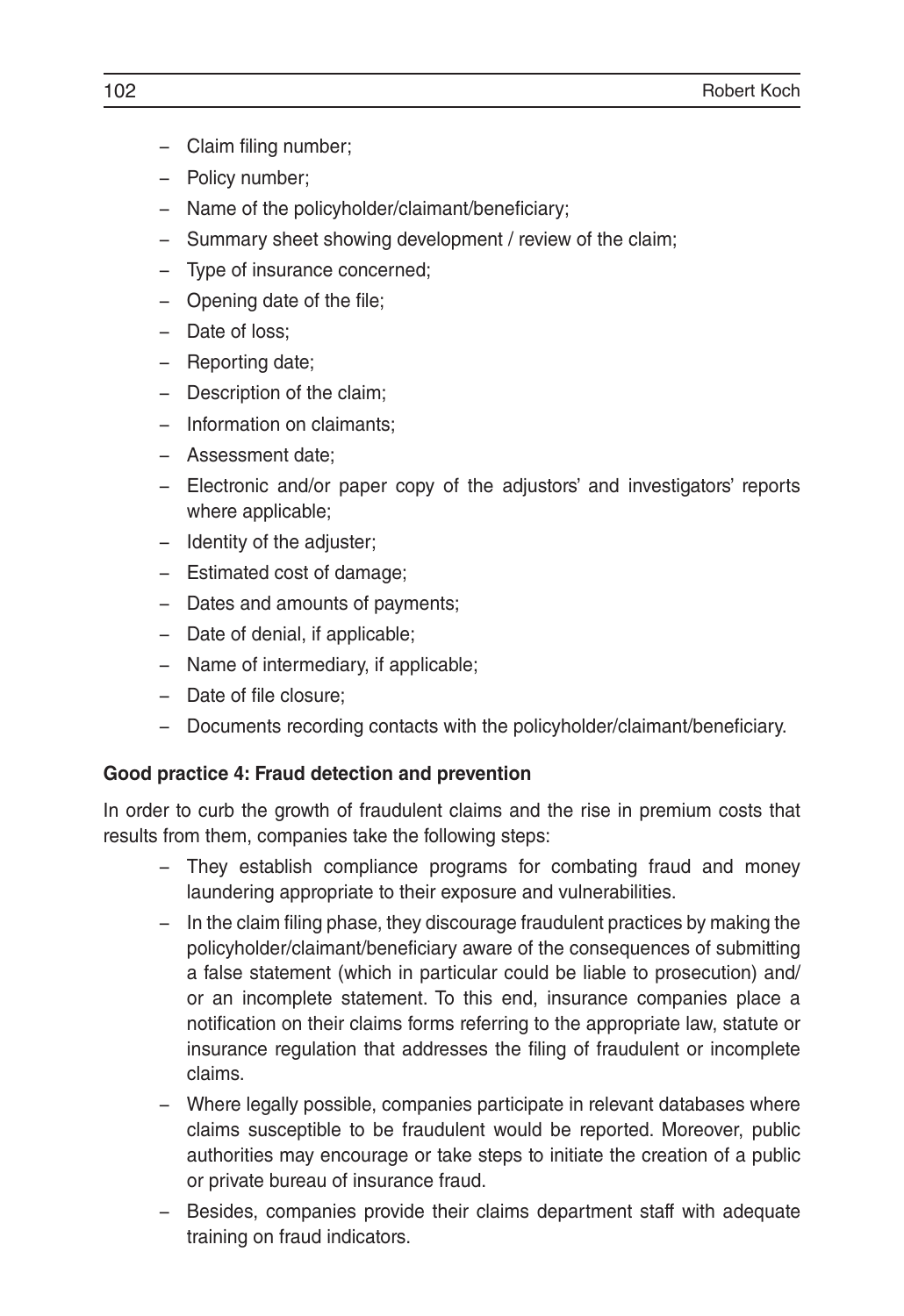#### **Good practice 5: Claims assessment**

General issues:

- − Any method of taking into account specific factors such as depreciation, discounting or negligence on the part of the victim is clearly outlined in the claim file.
- − Any loss evaluation methods used by the company are reasonable and coherent.
- − The insurance company uses internal methods for assessing claim values based on the applicable law of the jurisdiction.

The role of claims adjusters:

- − Companies that use claims adjusters or intermediaries will need to ascertain their competence qualifications. Moreover, if these claims adjusters/intermediaries were to commit any errors or misappropriation of funds affecting their policyholders, claimants or beneficiaries within the framework of the contract with the insurance company, the latter would be held responsible. Consequently, companies may decide to limit the scope of action of claims adjusters and intermediaries (for example, by setting ceilings on the number of claims they can handle).
- − Companies notify policyholders/claimants/beneficiaries whenever they use independent claims adjusters or intermediaries.

Information to policyholders:

– When the damage is assessed through a written estimate made on behalf of the insurer, the insurer sends the policyholder/claimant/beneficiary a copy of the document used to set the amount of compensation.

#### **Good practice 6: Claim processing**

General issues:

- A company's claim procedures are gathered together in a manual for internal use. At least, one staff member should be responsible for ensuring that the manual is kept up to date and additions/amendments are made when necessary.
- − Companies' claims department staff possesses proper qualifications. To this end, companies encourage ongoing internal or external training of their claim staff.
- − Regular internal audits are carried out for all claims not settled in their entirety. Internal audits apply to all stages of the claims management process. Peer reviews (where the claims department staff review each others' files) could also be carried out.
- − In case of claim settlement procedures involving several insurance companies, policyholder indemnification is a priority: the claim should be compensated in an appropriate time period while potential disputes between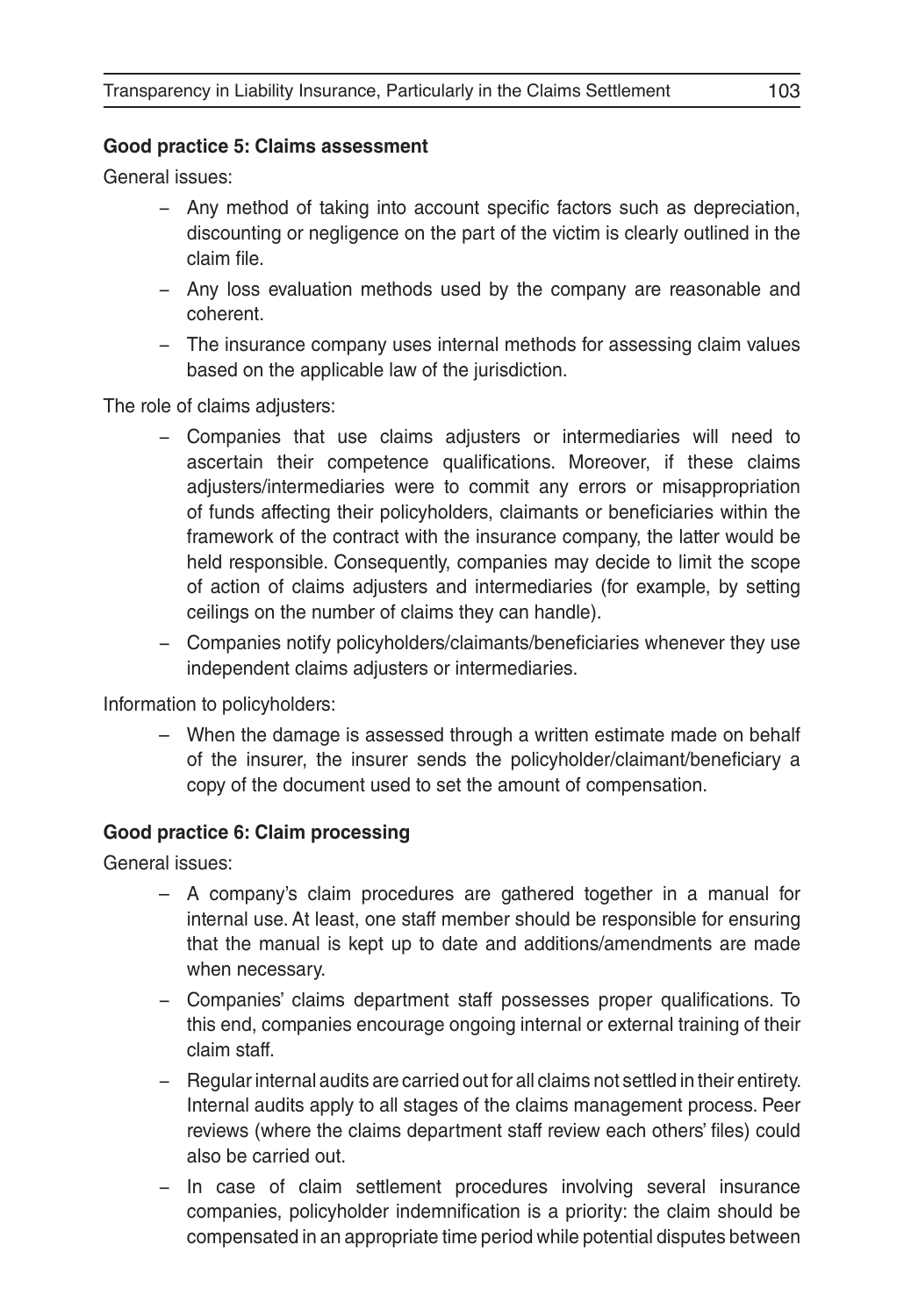insurers are resolved at a later stage. For the most common insurance claims (related to motor insurance, for instance), specific agreements are concluded between insurers to accelerate and simplify claims settlement procedures involving several insured parties.

- − Insurance companies do not:
	- Conceal policy coverage provisions of any insurance policy when they are pertinent to a claim.
	- Dissuade policyholders/claimants/beneficiaries from obtaining the services of an attorney or adjustor.
	- Attempt to settle claims for less than the amount to which the claimant would be entitled to receive according to any written or printed advertising material accompanying the application forms. However, insurers may take legal action against any intermediary that has made irresponsible promises.
	- Deny a claim without reasonable investigation.
	- Transfer responsibility for the claim to others, except as may be expressly provided for by policy conditions.

Provision of information to policyholders:

- − The company keeps policyholders/claimants/beneficiaries informed of the progress during the claims process. The company provides information on when payments, repairs or replacements are expected to be made, and, if necessary, explains why additional time is required.
- − When the company decides to call on outside parties (i.e. loss adjusters, solicitors, surveyors, etc.), it informs policyholders/claimants/beneficiaries of this fact, gives the reasons for this decision and explains the role that these outside parties will play in processing the claim.
- − When a final payment or offer of settlement is made, the company explains to policyholders/claimants/beneficiaries what the payment or settlement is for and the basis used for the payment/settlement.
- − The insurance company documents their claim files in order to be able to address questions that may arise concerning the handling and payment of the claim.

Cases of no/partial payment claims:

- − If the claim is denied, the insurance company states explicitly to the policyholder/claimant/beneficiary the policy provision, conditions or exclusion on which the denial is based.
- − If the amount offered is different from the amount claimed, the insurance company explains the reason for this to the policyholder/claimant/beneficiary.
- − When the insurance company is not responsible (by virtue of policy clauses) for meeting all or any part of the claim, it notifies the policyholder/claimant/ beneficiary of this fact and explains why.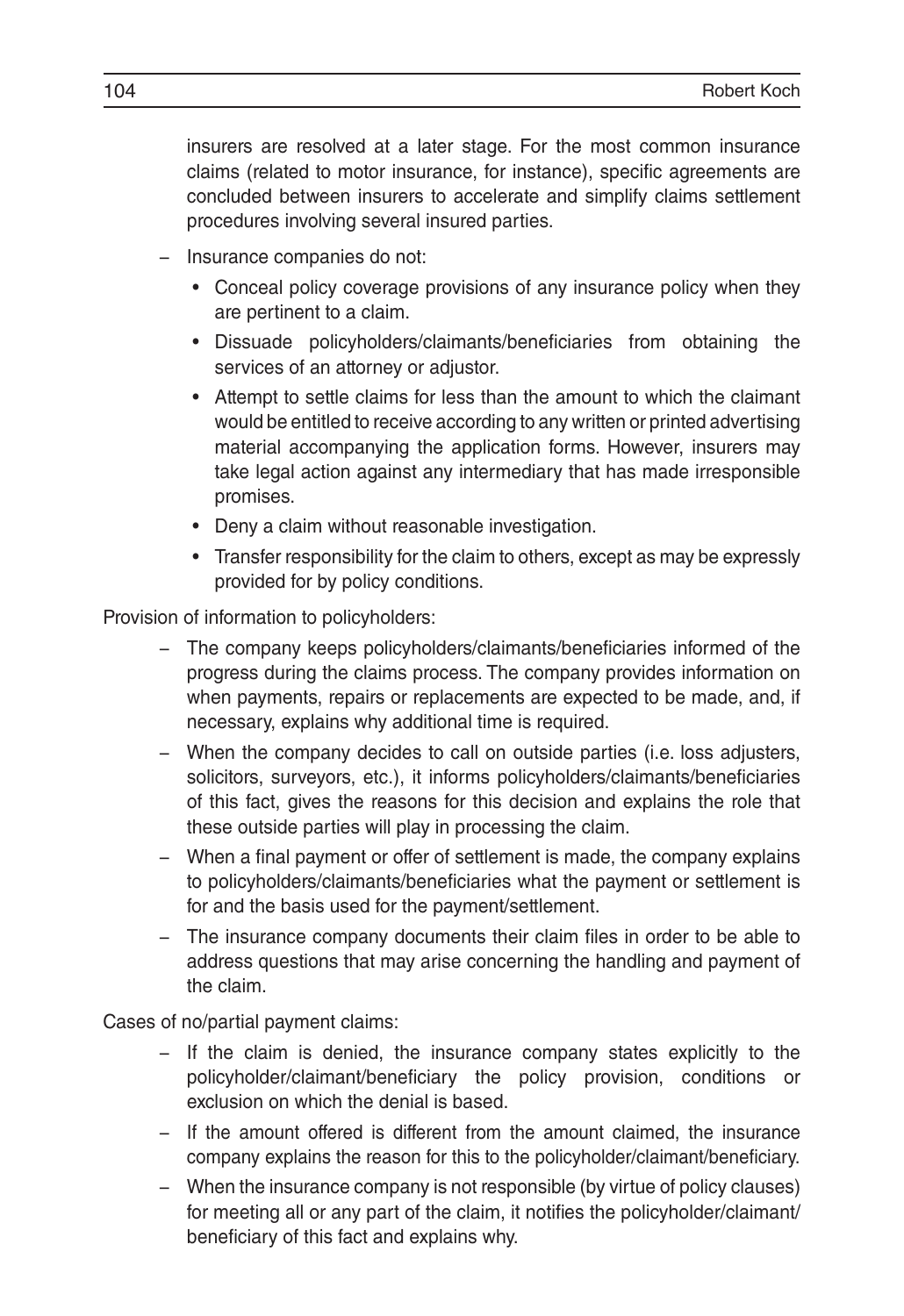#### **Good practice 7: Timely claim processing**

- − In accordance with applicable insurance law, companies may specify in the contract the most likely period of time for responding to correspondence from policyholders/claimants/beneficiaries.
- − Once policyholders/claimants/beneficiaries have filed a claim
	- They are informed of the acceptance or denial of the claim within a reasonable amount of time after the receipt of the notification.
	- The insurance company contacts any other company that is involved in the claim within a reasonable amount of time, and resolves intercompany claim disputes as quickly as possible.
- − The insurance company endeavours to settle the claim as soon as possible and advises in writing the policyholder/claimant/beneficiary on the reasons for any delay.
- − Quick claims settlement as well as high-quality and punctual information provided to the policyholder/claimant/beneficiary are key competition features for insurance companies.
- − After an agreement has been reached between the company and the policyholder/claimant/beneficiary on the amount of compensation, the payment is effected within a reasonable amount of time.
- − Insurance companies implement and update their own statistical database tracing their performance in the timely settlement of claims as well as in trends in settlements and expenses. A proper procedure for the coding and statistical processing of losses is developed for this purpose.

### **Good practice 8: Complaints and dispute settlement**

Complaints/Disputes:

- − When the policyholder/claimant/beneficiary files a complaint, the company:
	- Acknowledges receipt of the complaint within a reasonable period of time;
	- Provides policyholders/claimants/beneficiaries with explanations on how their complaints will be handled and on the procedures to be followed;
	- Provides information to policyholders/claimants/beneficiaries on internal and external dispute settlement procedures;
	- Processes complaints promptly and fairly;
	- Keeps policyholders/claimants/beneficiaries regularly informed of how their complaints are progressing;
	- Provides a final response in writing within a reasonable period of time.
- If the policyholder/claimant/beneficiary is dissatisfied with the final response that he/she has been sent by the company, he/she can activate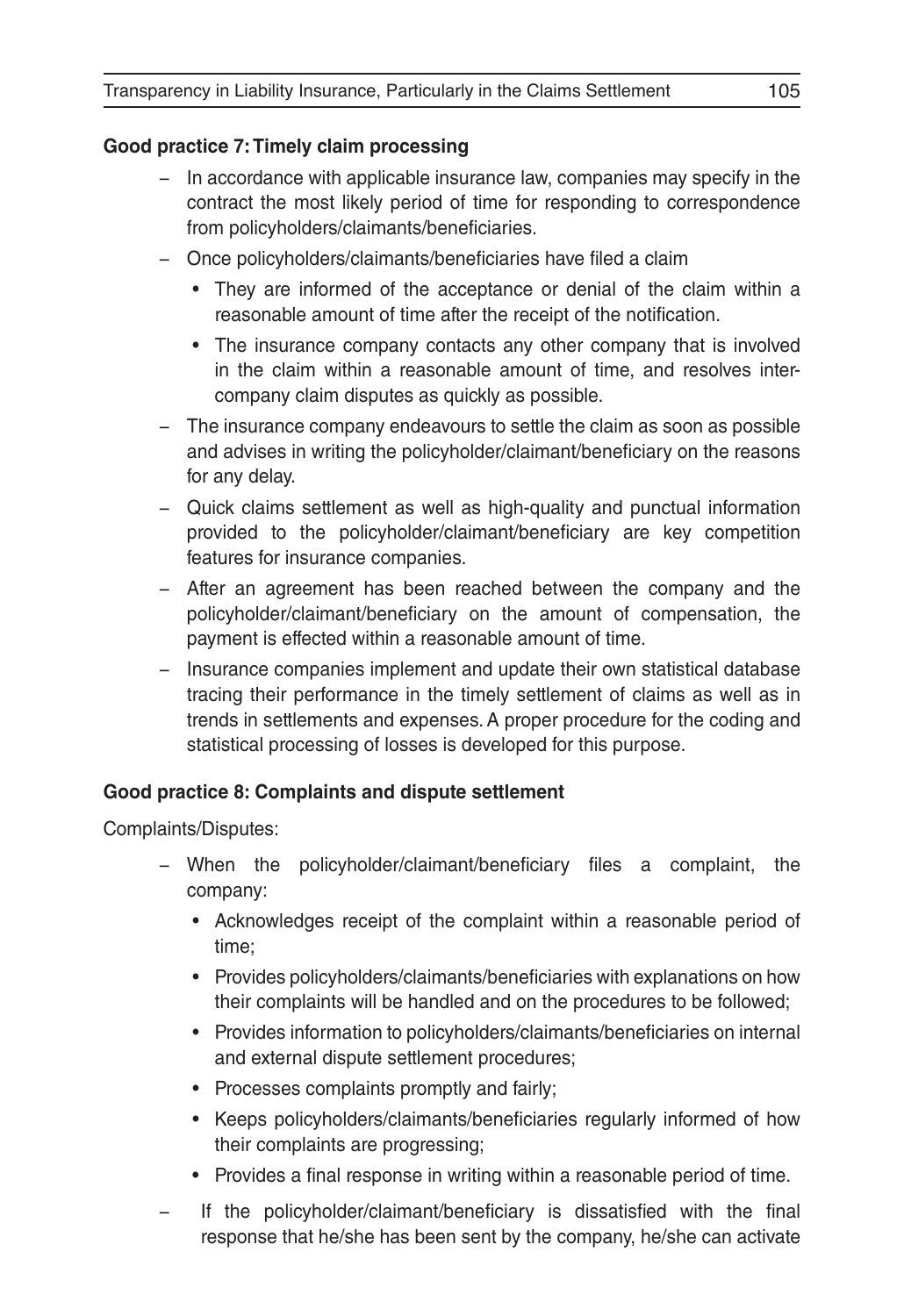an internal appeals process. He/she can also appeal to the dispute settlement procedures available outside the company (for example, the handling of complaints by the supervisory authorities). In case of a dispute, the insured/claimant/beneficiary should be informed by the company of the existence of these appeal procedures.

#### **Good practice 9: Supervision of claims-related services**

The insurance supervisory authorities may conduct examinations on claims management services especially where problems are suspected.

In these cases, the following elements are taken into account:

- − Possible access to non-confidential claims data for all open and closed files within a specified time frame (e.g. for the current year and the two preceding years);
- − Maintenance of sufficient and appropriate information on claims files;
- − Use of the appropriate type of claim form for the type of insurance;
- − Proper qualification of the claims department's employees based inter alia on the applicable insurance code;
- − Valuation of claims payments according to company procedures;
- − Appropriate tracking of the nature and number of complaints related to claim management process;
- − Monitoring of the proportion of claims that result in litigation;
- − Compliance with procedures for combating fraud and money laundering;
- − Regular internal audit practices on claims files;
- − Appropriate internal claims procedure manuals;
- − Proper procedure for coding and statistical reporting of losses;
- − Performance in terms of the speed of claim settlements (as assessed according to the statistical database implemented by virtue of item 7).

### **Good practice 10: Market practices**

The public authorities promote the implementation of a benchmark exercise regarding the claims process or a specific part of this process (i.e. handling of complaints).

The terms of remuneration of insurance company employees or other services in charge of claim management do not give incentives to disadvantageous treatment of policyholders/claimants/beneficiaries, as regards the handling or the outcome of claims.

## **Annex II**

**Excerpt of ICP 19 of the Insurance Core Principles Standards, Guidance and Assessment Methodology (ICP) published in October 2011 by the International Association of Insurance Supervisors**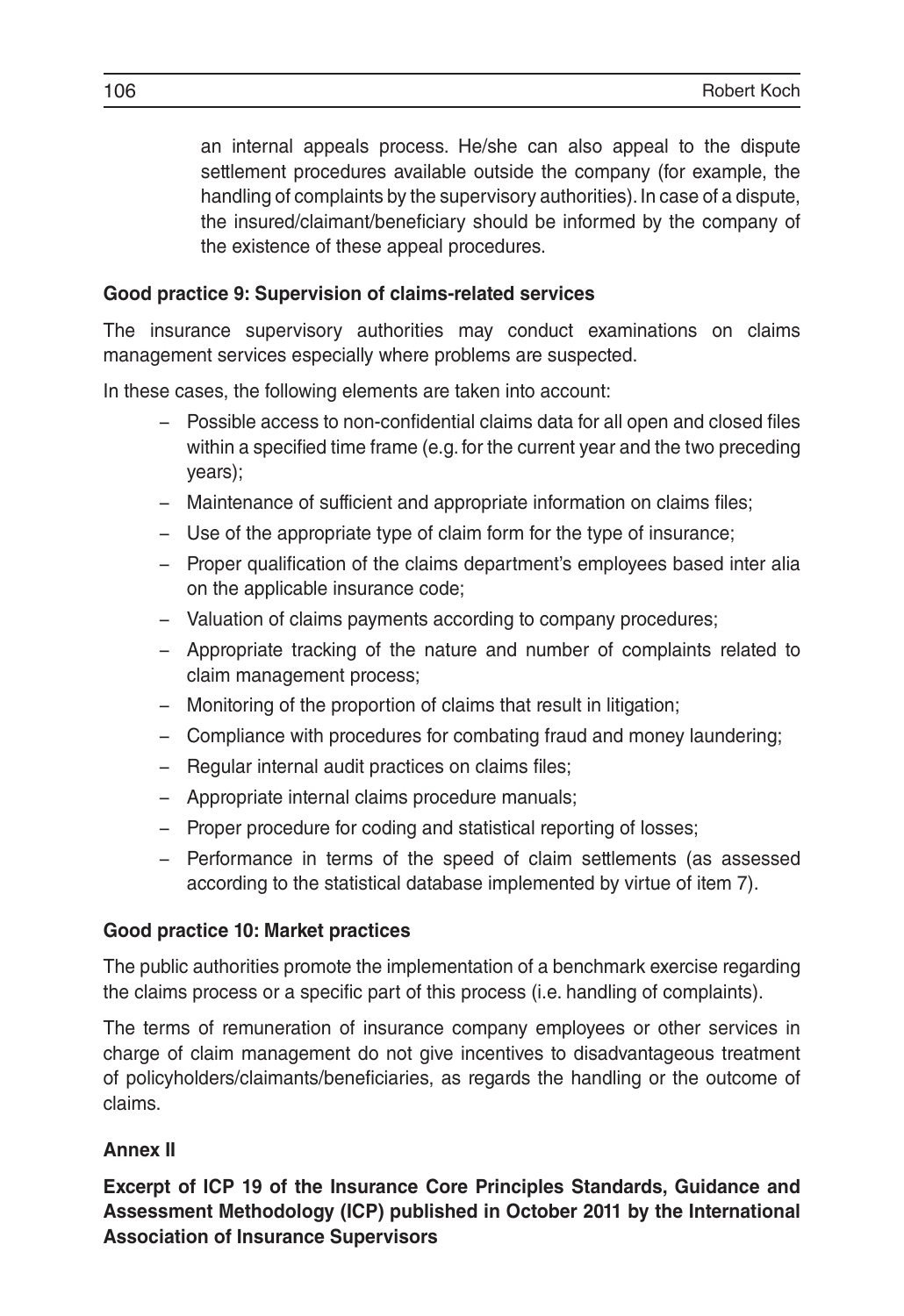### **ICP 19 Conduct of Business**

**The supervisor sets requirements for the conduct of the business of insurance to ensure customers are treated fairly, both before a contract is entered into and through to the point at which all obligations under a contract have been satisfied.**

#### *Pre-sale Process*

#### **19.4 The supervisor requires insurers and intermediaries to promote products and services in a manner that is clear, fair and not misleading.**

- 19.4.1 Before an insurer or intermediary promotes an insurance product, it should take reasonable steps to ensure that the information provided is accurate, clear and not misleading. Ideally, procedures should provide for an independent review of advertising materials and other communications intended for Customers other than by the person or organisation that prepared or designed them.
- 19.4.2 If, subsequently, an insurer or intermediary becomes aware that the information provided is not accurate and clear or is misleading, it should withdraw the information and notify any person that it knows to be relying on the information as soon as reasonably practicable.
- 19.4.3 The information provided should:
	- be easily understandable;
	- be consistent with the result reasonably expected to be achieved by the majority of Customers of that product;
	- state prominently the basis for any claimed benefits and any significant limitations; and
	- not hide, diminish or obscure important statements or warnings.
- 19.4.4 The insurer should be responsible for providing information that is accurate, clear and not misleading not only to Customers but also to intermediaries who may rely on this information in providing advice to Customers.
- **19.5 The supervisor sets requirements for insurers and intermediaries with regard to the timing, delivery, and content of information provided to Customers at point of sale.**
- 19.5.1 The insurer or intermediary, as relevant, should take reasonable steps to ensure that a Customer is given appropriate information about a policy in good time and in a comprehensible form so that the Customer can make an informed decision about the arrangements proposed.

#### *Timing of the Provision of Information to Customers*

- 19.5.2 Customers should be appropriately informed before and at the point of sale. Information should enable an informed decision to be made before entering into a contract.
- 19.5.3 In determining what is "in good time", an insurer or intermediary should consider the importance of the information to the Customer's decisionmaking process and the point at which the information may be most useful.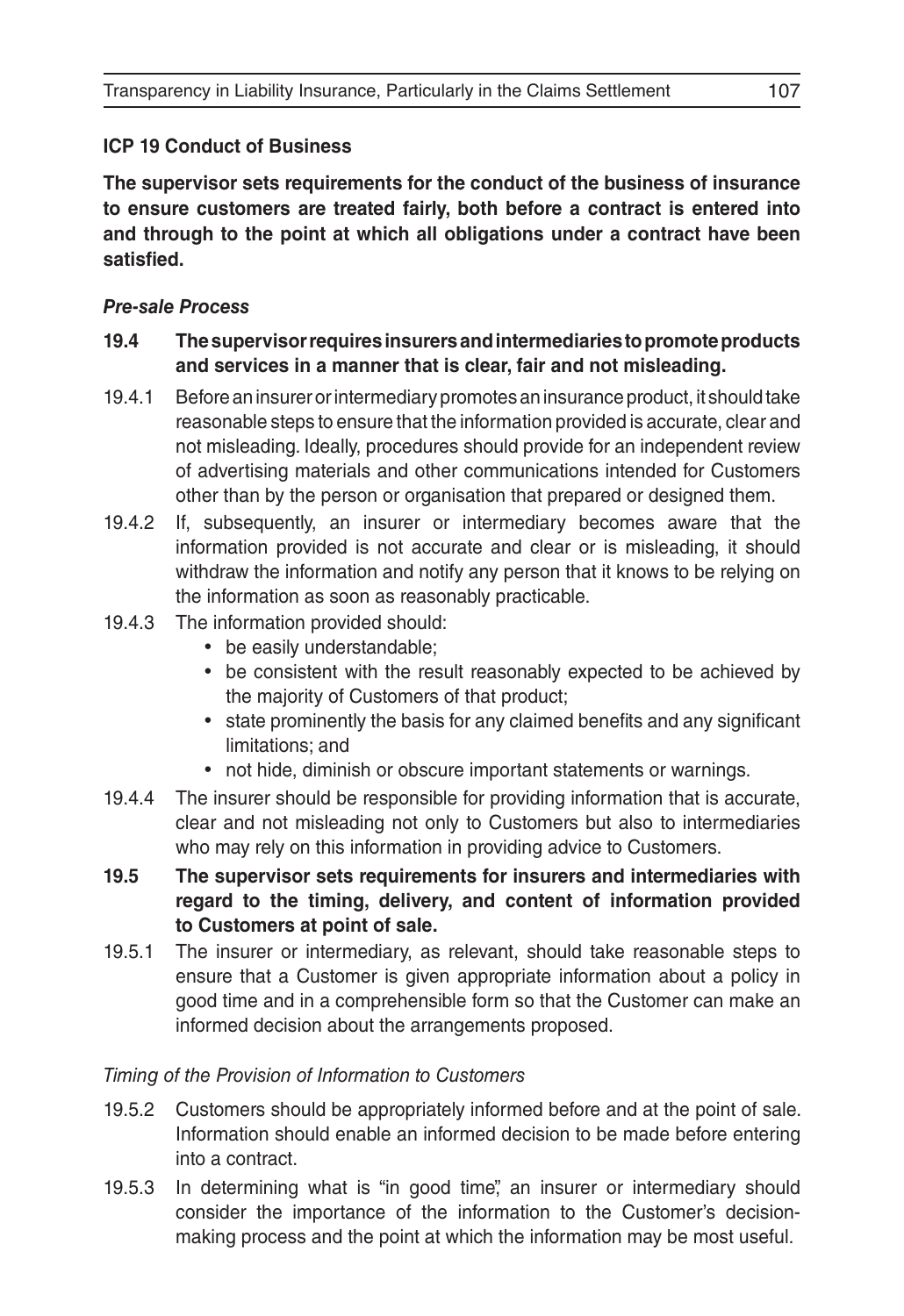#### *Delivery of Information to Customers*

- 19.5.4 Information should be provided in a way that is clear, fair and not misleading. Wherever possible, attempts should be made to use "plain language" that can easily be understood by the Customer.
- 19.5.5 Product information should be provided in writing or another durable medium.
- 19.5.6 It is advisable to focus on the quality of product disclosure rather than the quantity of disclosure, as there is a risk that if the disclosure becomes too voluminous then the Customer may be less likely to read the information. The quality of disclosure may also be improved by the introduction of a standardised format for disclosure (such as a product information sheet), which will aid comparability across competing products and allow for a more informed choice.
- 19.5.7 There is likely to be an enhanced need for clear and simple disclosure for more complex or "bundled" products, which are difficult for Customers to understand, such as packaged retail investment products (PRIPS), particularly regarding the costs and risks involved.
- 19.5.8 Supervisors should encourage insurers and intermediaries to obtain acknowledgements from Customers that they have received and understood the information provided.

#### *Content of the Provision of Information to Customers*

- 19.5.9 The information provided should enable Customers to understand the characteristics of the product they are buying and help them understand whether and why it meets their requirements.
- 19.5.10 The level of information required will tend to vary according to matters such as:
	- the knowledge and experience of a typical Customer for the policy in question
	- the policy terms and conditions, including its main benefits, exclusions, limitations, conditions and its duration
	- the policy's overall complexity
	- whether the policy is bought in connection with other goods and services
	- whether the same information has been provided to the Customers previously and, if so, when.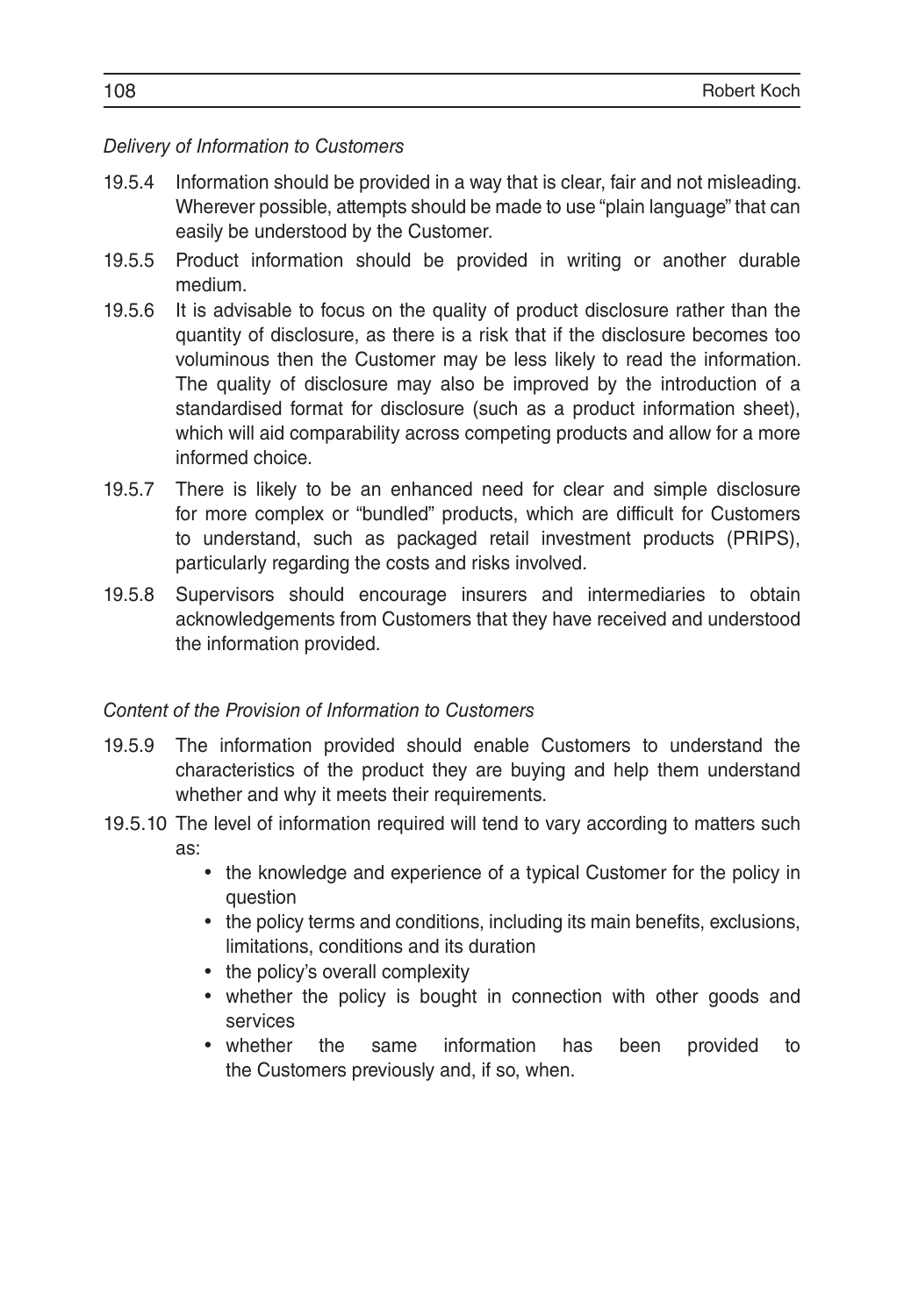#### *Disclosure of Product Features*

- 19.5.11 While the level of product information required may vary, it should include information on key features, such as:
	- the name of the insurer, its legal form and, where relevant, the group to which it belongs
	- the type of insurance contract on offer, including the policy benefits
	- the level of the premium, the due-date and the period for which the premium is payable, as well as the consequences of late or nonpayment. Where a policy is bought in connection with other goods or services (a bundled product) good practice would be to disclose premiums for each benefit (both main benefits and supplementary benefits) separately from any other prices and whether buying the policy is compulsory
	- the type and level of charges to be deducted from or added to the quoted premium, and any charges to be paid directly by the Customer
	- when the insurance cover begins and ends
	- a description of the risk insured by the contract and of the excluded risks
	- prominent and clear information on significant or unusual exclusions or limitations. A significant exclusion or limitation is one that would tend to affect the decision of Customers generally to buy. An unusual exclusion or limitation is one that is not normally found in comparable contracts. In determining what exclusions or limitations are significant, an insurer or intermediary should, in particular, consider the exclusions or limitations that relate to the significant features and benefits of a policy and factors which may have an adverse effect on the benefit payable under it. Examples of significant or unusual exclusions or limitations may include:
		- o deferred payment periods
		- o exclusion of certain conditions, diseases or pre-existing medical conditions
		- o moratorium periods
		- $\circ$  limits on the amounts of cover
		- $\circ$  limits on the period for which benefits will be paid
		- o restrictions on eligibility to claim such as age, residence or employment
		- o excesses.
- 19.5.12 Where information provided about an Investment policy includes an indication of past, simulated or future performance, the information should include any limits on upside or downside potential and a prominent warning that past performance is not a reliable indicator of future performance.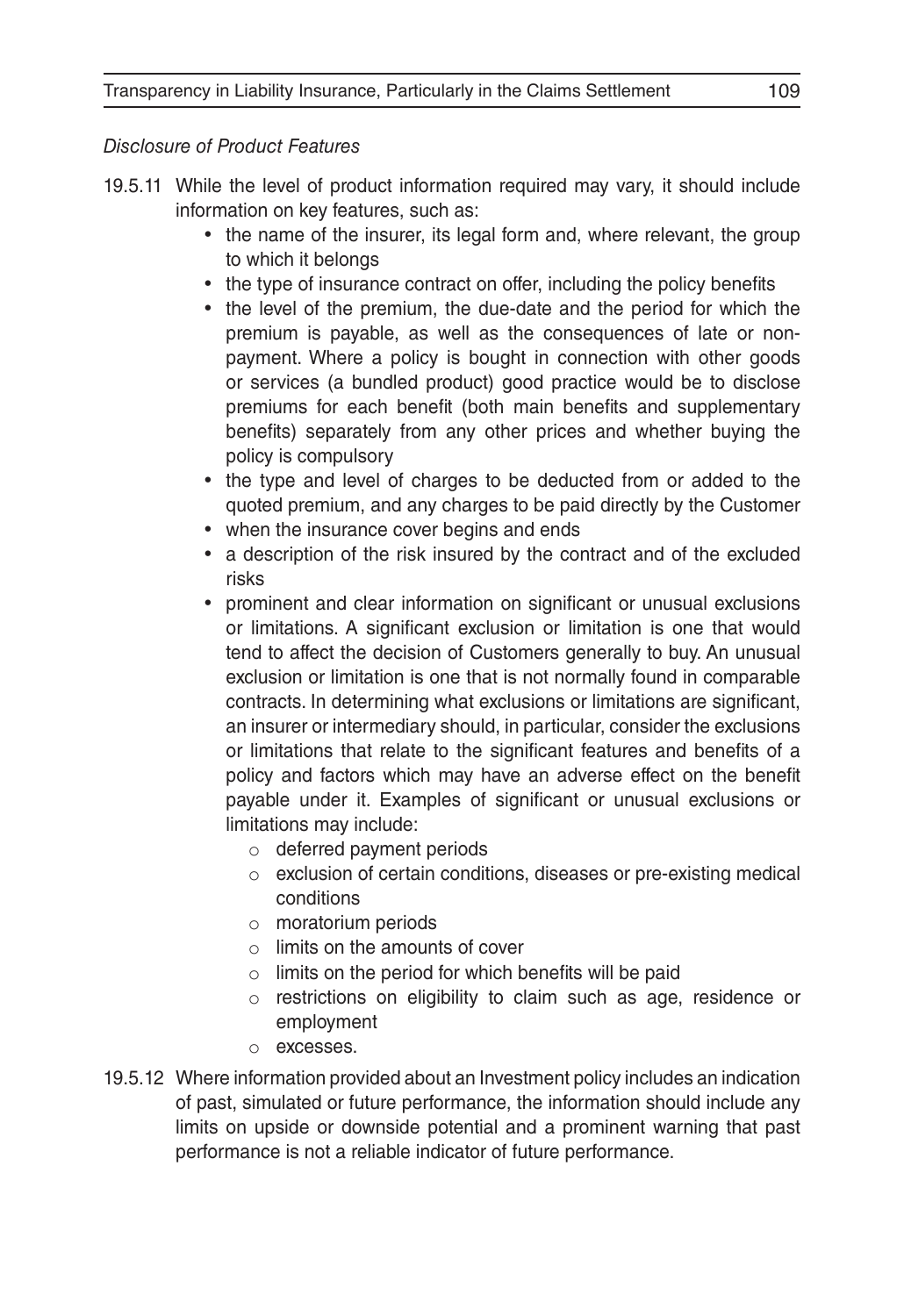19.5.13 A helpful means to ensure that accurate and comprehensible information is provided to the Customers is a product information sheet containing information on key product features that are of particular significance to the conclusion or performance of the insurance contract. The product information sheet should be clearly identified as such and it should be pointed out to the Customer that the information is not exhaustive. Insofar as the information concerns the content of the contract, reference should be made as appropriate to the relevant provisions of the contract or to the general policy conditions underlying the contract. Insurers should consider the use of evaluation by third parties, such as Customer testing, in developing product information sheets in order to ensure their understandability.

#### *Disclosure of Rights and Obligations*

- 19.5.14 Retail Customers in particular often have only limited knowledge about the legal rights and obligations arising from an insurance contract. Before an insurance contract is concluded, the insurer or intermediary, as relevant, should therefore inform a retail Customer on matters such as:
	- General provisions including the law applicable to the contract
	- Obligation to disclose material facts including prominent and clear information on the obligation on the Customer to truthfully disclose material facts. Ways of ensuring a Customer knows what he or she must disclose include explaining the duty to disclose all circumstances material to a policy and what needs to be disclosed, and explaining the consequences of any failure to make such a disclosure. Alternatively, rather than an obligation of disclosure, the Customer may be asked clear questions about any matter material to the insurer
	- Obligations to be complied with when a contract is concluded and during its lifetime, as well as the legal consequences of non-compliance
	- Obligation to monitor cover including a statement, where relevant, that the Customer may need to review and update the cover periodically to ensure it remains adequate
	- Right to cancel including the existence, duration and conditions relating to the right to cancel. If there are any charges related to the early cancellation or switching of a policy, this should be prominently disclosed
	- Right to claim benefits including conditions under which the policyholder can claim and the contact details to notify a claim
	- Right to complain  $-$  including the arrangements for handling policyholders' complaints, which might include an insurer's internal claims dispute mechanism or the existence of an independent dispute Reinsurer mechanism.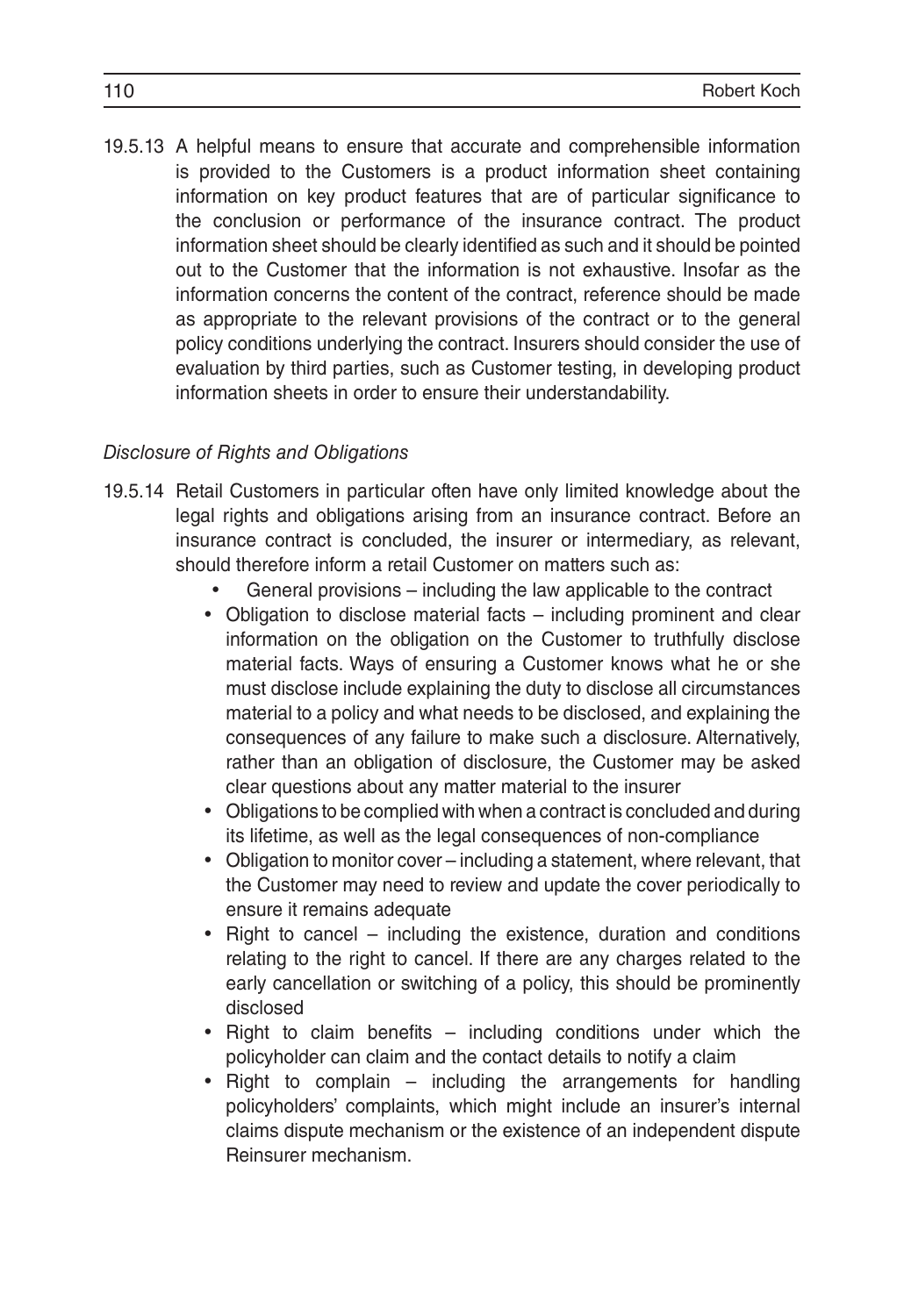- 19.5.15 Where applicable, the **Customer** may also be provided with information on any policyholder protection scheme or compensation scheme in the case of an insurer not being able to meet its liabilities and any limitations on such a scheme.
- 19.5.16 If the insurance undertaking is a foreign insurer, the insurer or intermediary should be required to inform the **Customer**, before any commitment is entered into, of details of the home authority responsible for the supervision of the insurer, and of the jurisdiction in which the head office or, where appropriate, the branch with which the contract is to be concluded is situated.

# *Policy Servicing*

- **19.8 The supervisor requires insurers to:**
	- • **service policies appropriately through to the point at which all obligations under the policy have been satisfied;**
	- • **disclose to the policyholder[2] information on any contractual changes during the life of the contract; and**
	- • **disclose to the policyholder further relevant information depending on the type of insurance product.**

*[2] For the purposes of Standard 19.8 and corresponding guidance, "policyholder" refers to the party to whom a contract of insurance is issued by an insurer.*

- 19.8.1 Ongoing supervision of insurers should include the monitoring of insurers' conduct of business with regard to policy servicing, in particular:
	- the provision of ongoing information to policyholders;
	- the handling of policyholders' claims; and
	- the handling of policyholders' complaints.
- 19.8.2 Appropriate policy servicing also includes fair treatment in the case of switching between products or early cancellation of a policy, which goes beyond information disclosure.
- 19.8.3 Supervisors should require insurers to have sufficient safeguards in place to ensure that obligations under a policy are satisfied in an appropriate manner. The same should apply to intermediaries where they participate in policy servicing tasks.

# *Information on the Insurer*

- 19.8.4 Information to be disclosed about the insurer includes:
	- any change in the name of the insurer, its legal form or the address of its head office and any other offices as appropriate
	- any acquisition by another undertaking resulting in organisational changes as far as the policyholder is concerned
	- where applicable, information on a portfolio transfer (including policyholders' rights in this regard).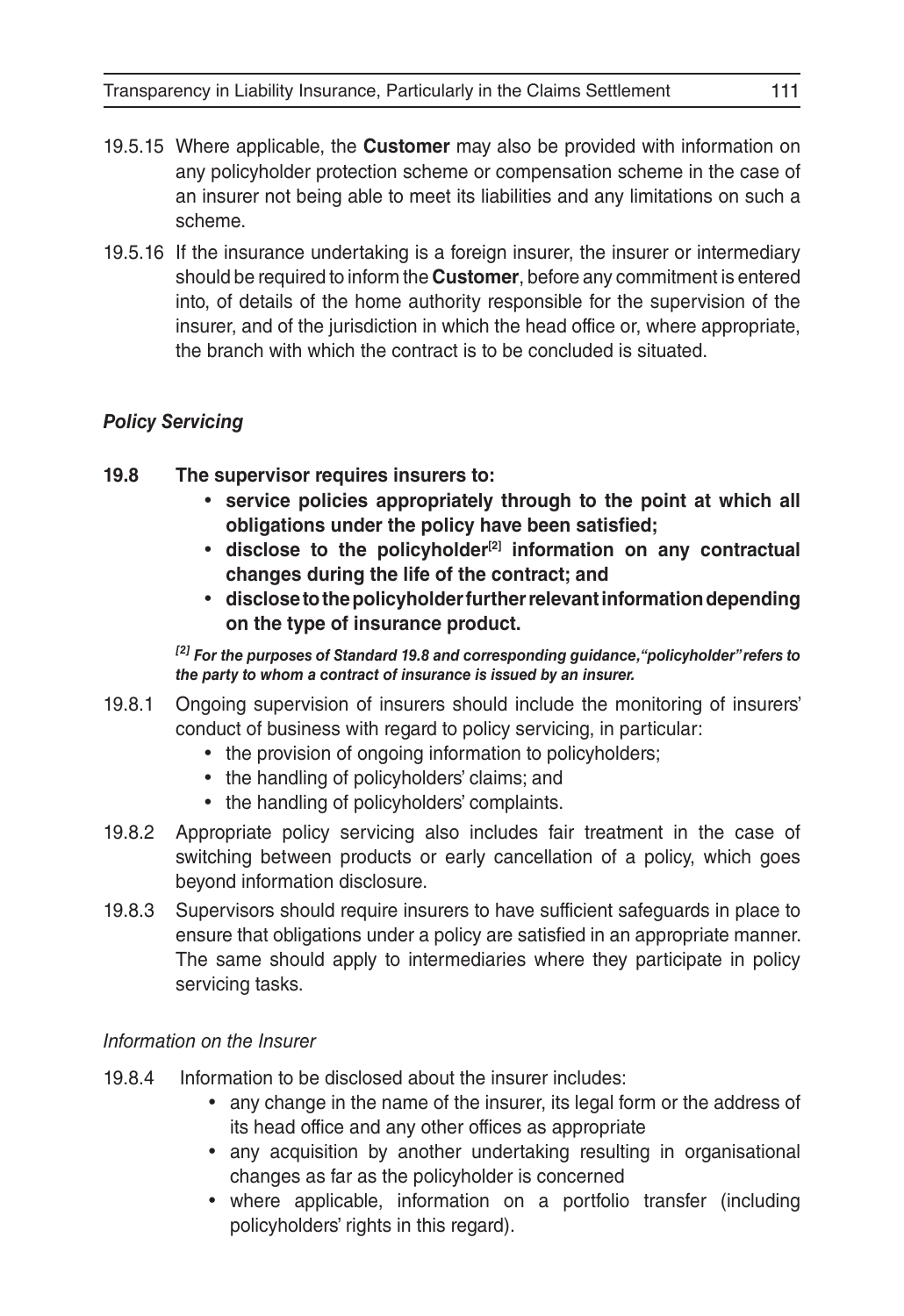#### *Information on Terms and Conditions*

- 19.8.5 Insurers should provide evidence of cover (including policy inclusions and exclusions) promptly after inception of a policy.
- 19.8.6 Information needs of policyholders differ depending on the type of insurance product. Whilst such information is generally provided on a regular basis, in some jurisdictions it is practice for policyholders to receive this information only on request.
- 19.8.7 Information to be provided on an ongoing basis, including changes in policy terms and conditions or amendments to the law(s) applicable to the policy, will vary by type of policy and may cover for example:
	- main features of the insurance benefits, in particular details on the nature, scope and due-dates of benefits payable by the insurer
	- the total cost of the policy, expressed appropriately for the type of policy, including all taxes and other cost components; premiums should be stated individually if the insurance relationship comprises several independent insurance contracts or, if the exact cost cannot be provided, information provided on its basis of calculation to enable the policyholder to verify the cost
	- any changes to the cost structure, if applicable, stating the total amount payable and any possible additional taxes, fees and costs not levied via or charged by the insurer, as well as any costs incurred by the policyholder for the use of communication methods if such additional costs are chargeable
	- • Duration of the contract, terms and conditions for (early) termination of the contract and contractual consequences
	- means of payment of premiums and Duration of payments
	- premiums for each benefit, both main benefits and supplementary benefits
	- information to the policyholder about the need to report depreciation/ appreciation
	- information to the policyholder about other unique circumstances related to the contract
	- information on the impact of a switch Option of an insurance contract
	- information on a renewal of the contract.
- 19.8.8 Additional information regarding life insurance and annuities (products with an investment element) should at a minimum include:
	- participation rights in surplus funds
	- the basis of calculation and state of bonuses
	- the current cash surrender value
	- premiums paid to date
	- for unit-linked life insurance, a report from the investment firm (including performance of underlying funds, changes of investments, Investment strategy, number and value of the units and movements during the past year, administration fees, taxes, charges and current status of the account of the contract).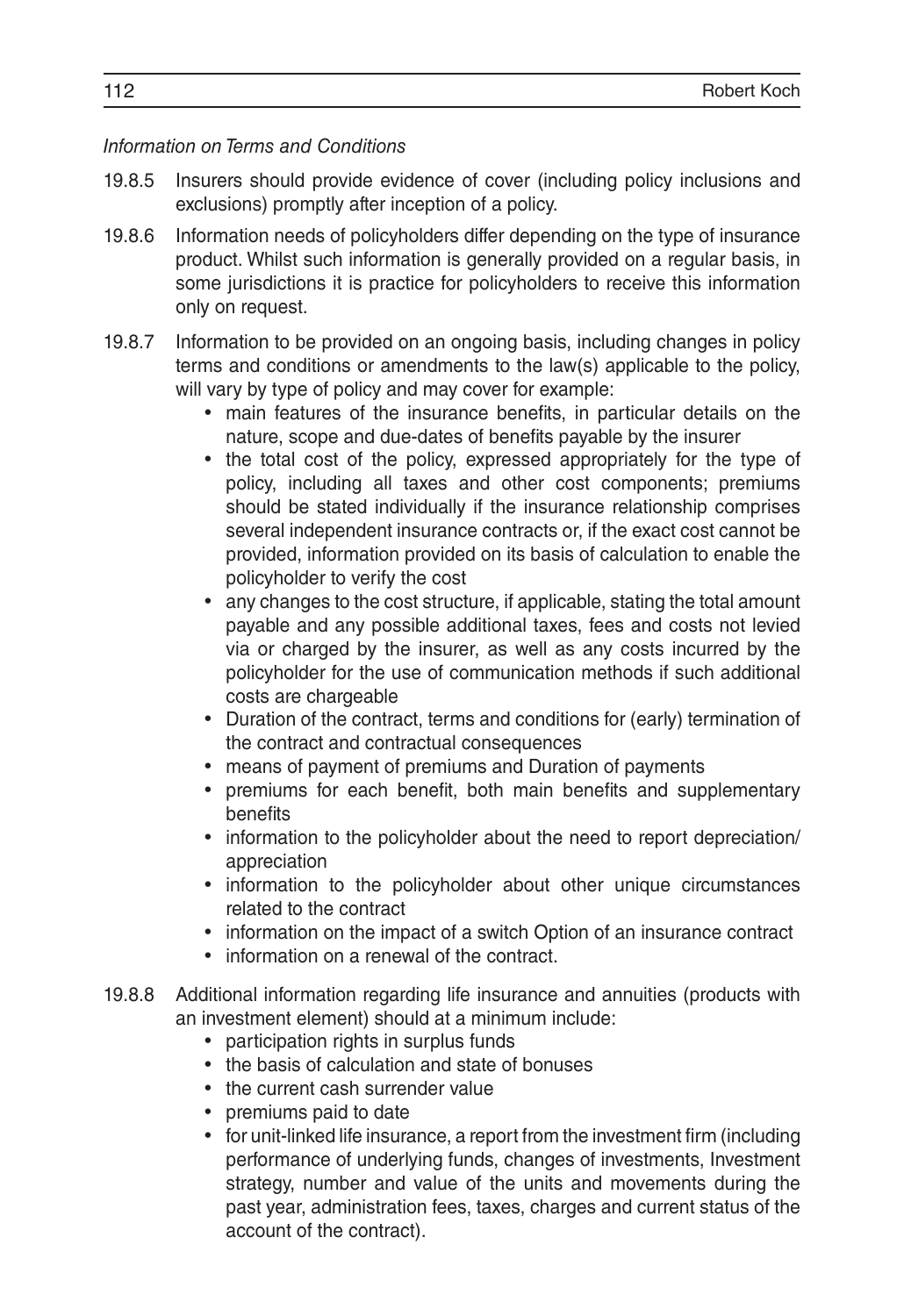19.8.9 Where there are changes in terms and conditions, the insurer should notify the policyholder of their rights and obligations regarding such changes and obtain the policyholder's consent as appropriate.

#### **19.9 The supervisor requires that insurers have policies and processes in place to handle claims in a timely and fair manner.**

19.9.1 Supervisors should require that insurers have fair and transparent claims handling and claims dispute Reinsurer procedures in place.

#### *Claims Handling*

- 19.9.2 Insurers should maintain written documentation on their claims handling procedures, which include all steps from the claim being raised to its settlement. Such documentation may include expected timeframes for these steps which might be extended in exceptional cases.
- 19.9.3 Claimants should be informed about procedures, formalities and common timeframes for claims settlement.
- 19.9.4 Claimants should be given information about the status of their claim in a timely and fair manner.
- 19.9.5 Claim-determinative factors such as depreciations, discounting or negligence should be illustrated and explained in comprehensive language. The same applies where claims are denied in whole or in part.
- 19.9.6 Sometimes intermediaries serve as an initial contact for claimants, which may be in the common interest of the policyholder, intermediary and insurer; however, this does not diminish the insurer's responsibilities.
- 19.9.7 A fair claims assessment requires appropriate competence of insurers' and where applicable – intermediaries' staff who are involved in claims settlement procedures, as well as ongoing training.
- 19.9.8 Competence requirements for claims assessment differ depending on the type of insurance policy and generally include technical and legal expertise.

#### *Claims Disputes*

- 19.9.9 Staff handling claims disputes should be experienced in claims handling and be appropriately qualified. Adjusters should be able to make recommendations, independent of the insurers' instructions, on the settlement of individual claims.
- 19.9.10 Dispute Reinsurer procedures should follow a balanced approach, bearing in mind the legitimate interests of all parties involved. Procedures should avoid being overly complicated, such as having burdensome paperwork requirements. Decisions should include the reasoning in clear language relating closely to the specific disputable issues.
- 19.9.11 Supervisors may encourage insurers to ensure that relevant policies are in place by establishing a Claims Redress Committee acting as an appellate body within the insurer to promote fair play and objectivity in the decisions.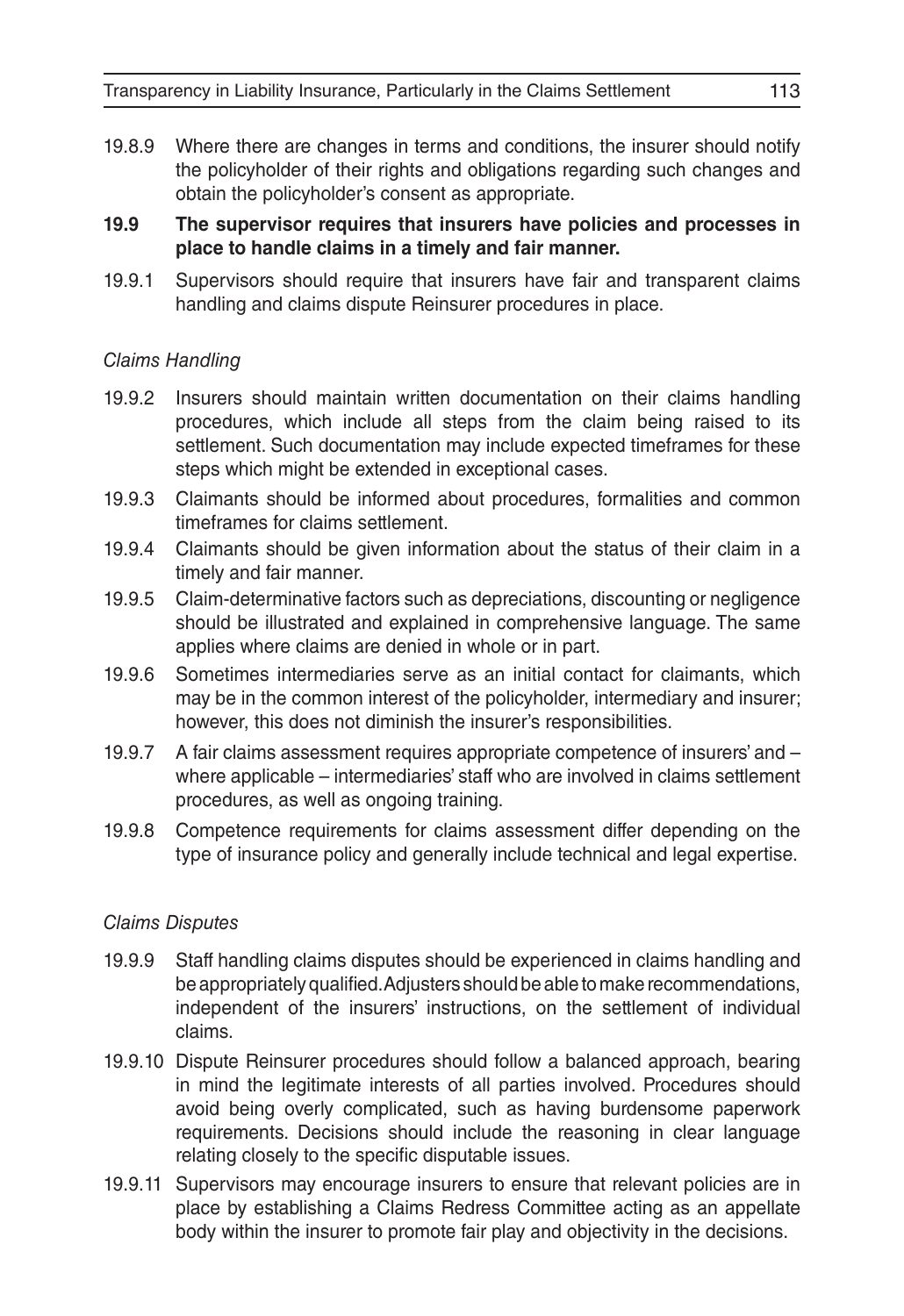# **Transparency in Life Insurance & Private Pension**

# **Ayşegül Oktay\***

# **1. INTRODUCTION**

Each year the global economy adds an estimated 150 million new customer of financial services. Protecting the interest of consumer has become an important component of sound and competitive financial markets. Even in well-developed markets, weak consumer protection and a lack of financial literacy can render households vulnerable to unfair and abusive practices by financial institutions as well as financial frauds and scams operated by intermediaries. At its heart, the need for consumer's protection arises from an imbalance of power, information and resources between consumers and financial service providers, most often placing a consumer at a disadvantage. Consumer protection aims to address this market failure.<sup>1</sup>

That is why Lord Sassoon has made the following statement under section 19(1)(a) of the United Kingdom Human Rights Act 1998.

"In my view the provisions of the Consumer Insurance (Disclosure and Representations) are compatible with the convention rights."2

A well-designed consumer protection framework can help the imbalances of power and information between consumers and financial institution.

#### **What Do We Mean by Transparency?**

A financial sector should provide consumers with:

- Transparency by providing full, plain, adequate and comparable information about the prices, terms and conditions (and interest risks) of financial products and services,
- Choice by ensuring fair, non-coercive and reasonable practices in the selling of financial products and services and collection of payments;

Head of Legal / Allianz Turkey

<sup>1</sup> Rodney Lester, "Consumer Protection Insurance", The World Bank, 7 August

<sup>&</sup>lt;sup>2</sup> Lord Sassoon, "Consumer Insurance (Disclosure and Representation) Bill, Parliamentary Copyright House of Lords, London, 2011, p.55/1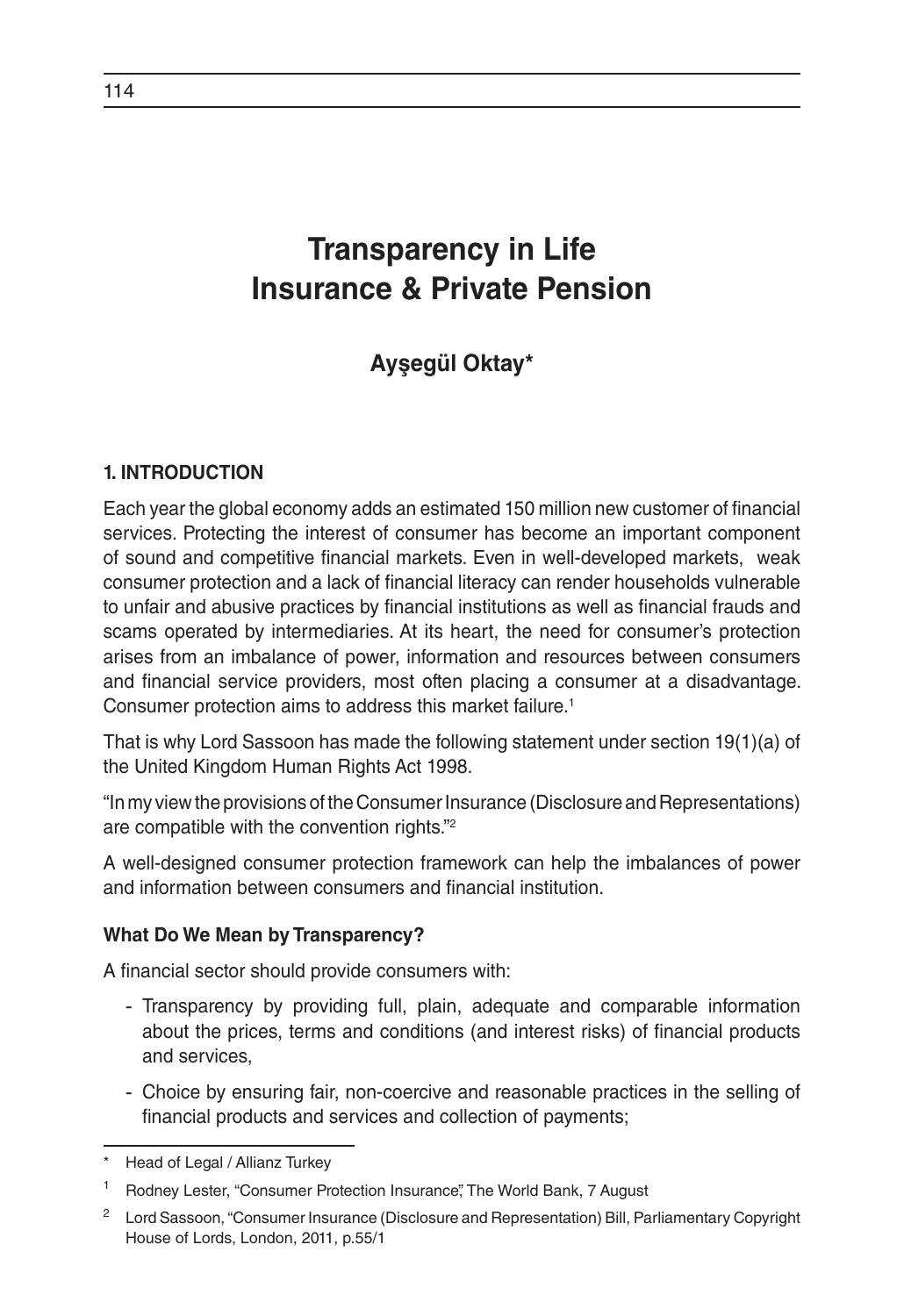- Redress by providing inexpensive and speedy mechanism to address complaints and resolve disputes (...)<sup>3</sup> Those three key criteria which are inevitable in all financial products are enriched by portability, adequacy, flexibility, simplicity, security, cost saving and transparency for pension and life contracts, where a long tail contractual relation exists.

But in today's context the word "transparency" cannot be limited within the borders of a well-designed and consumer protecting terms and conditions of a contract, although this study's first aim is to focus on "disclosure and presentation" in life insurance and pension contracts due to the fact that a financial institution which have not a sound financial structure may not be eligible enough to protect insured's rights even if those rights are very well defined.

Therefore, when we talk about transparency we mean both;

- The financial transparency of the institutional body.
- And, contractual transparency of its financial products.

In this study, insured or policyholder means the individual who enters into an insurance contract wholly or mainly for purposes unrelated to the trade, business or profession.

# **2. FINANCIAL TRANSPARENCY**

Overall desired outcome is an insurance industry that is adequately capitalized, soundly managed and that treats its customer fairly.<sup>4</sup>

In its April 2008 report, the Joint Forum of the Basel Committee on Banking Supervision, the International Organization of Securities Commission and the International Association of Insurance Supervisors identified three key risks related to possible "miss-selling" of financial products to retail customers.<sup>5</sup>

They are: (1) legal risk, if successful lawsuits from collective action by customers or enforcement actions by supervisory agencies result in obligations to pay financial compensation or fines; (2) short-term liquidity risk and long term solvency risk, if retail customer are treated unfairly and thus shun the financial institution and withdraw their business; and (3) contagion risk, if the problems of one financial institution (or type of financial product) spread across the financial sector.

The insurers are not susceptible as banks to a loss of confidence. Of course if policyholders lose confidence in the market, the future for insurance companies will be grim; however, this will not bring about the collapse of the system in the short term. Unlike banks, their customers are not automatically creditors. A policyholder only

<sup>3</sup> Rodney Lester, p.2

<sup>4</sup> Sarch Wilson, FSA, "The future of Life Insurance: Great Transparency and fairness" http://www.fsa. gov.uk/library/communication/speectos/2006

<sup>5</sup> Rodney Lester, p.2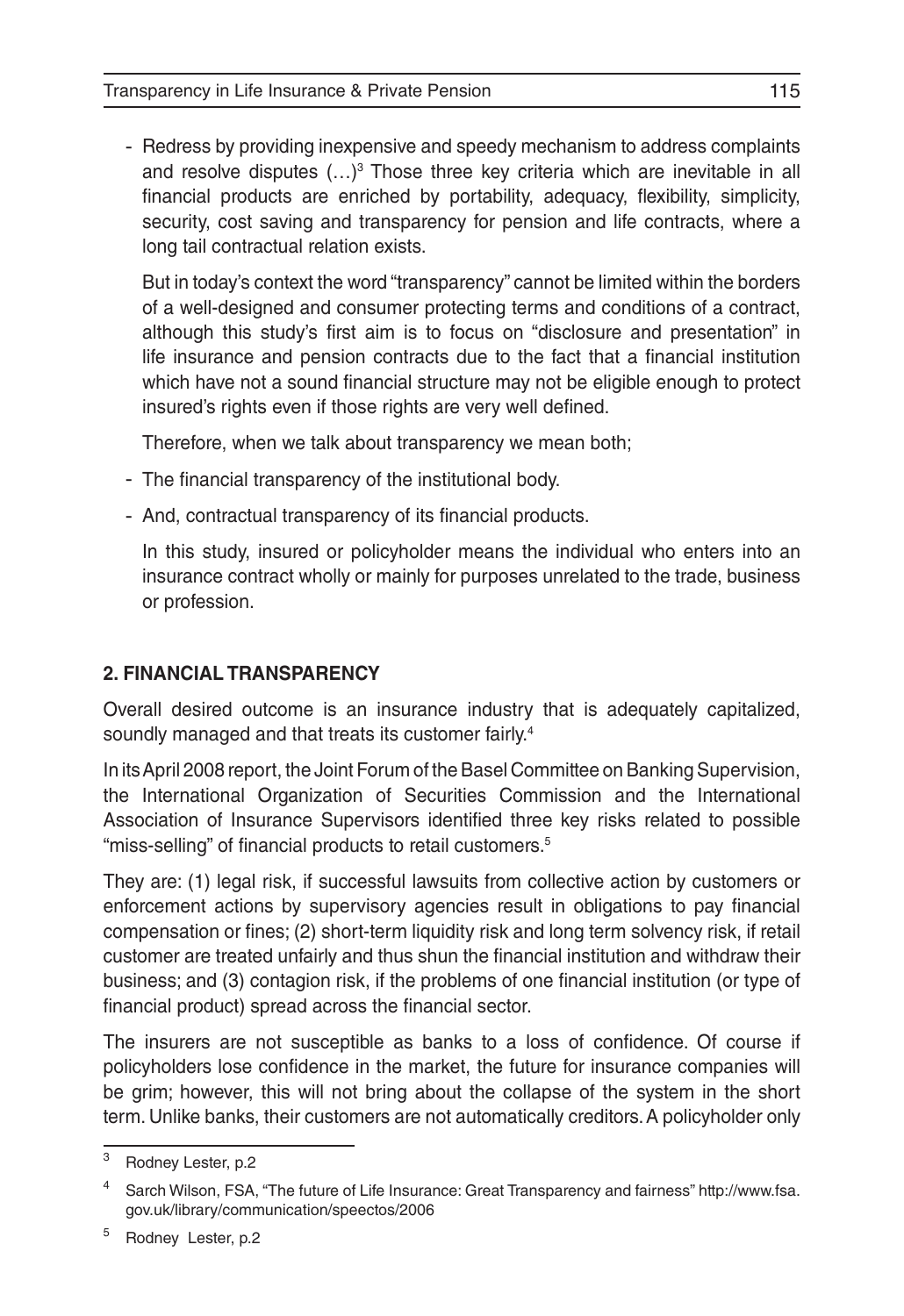becomes a creditor on the occurrence of a loss, causing event covered by the policy. In the majority of policies this event will not occur during the period covered. There cannot be a "run" on a general insurer.<sup>6</sup>

But on the other hand, insurance companies have a great importance on individuals by alleviating the financial hardship if a covered risk takes place, and on an economy by giving a considerable amount of saving, providing financial security to household and enterprises and financing the development.

This is even more important in a long term life insurance & pension contract promising a financial stability to individuals.

That is why the supervisory authorities impose rules to facilitate customer's periodic control on their on-going contracts as to their returns on investment and the conformity with their expectations.

For this reason;

- The customer should receive periodic statements of the value of their policy in the case of savings and investment contracts. For traditional savings contracts this should be at least yearly, however more frequent statements should be produced for investment linked contracts.
- • Customers should have a means to dispute the accuracy of the transactions recorded in the statement within a stipulated period.
- Insurers should be required to disclose the cash value of a traditional savings or investment contract upon demand and within a reasonable time. In addition a table showing projected cash values should be provided at the time of delivery of the initial contract and at a time of any subsequent adjustments.

Apart from the conformity of an insurance policy with consumer's expectations, an insurance contract benefits can be obtainable only if an insurance company is financially sound.

This fact obliges to launch financial criteria showing the soundness of insurance companies. As a general rule;

- Every insurance undertaking is required to establish an available solvency margin in respect of its entire business.
- The solvency margin shall correspond to the assets of the undertaking free of any foreseeable liabilities less any intangible item.
- Detailed rules of assets that can be included in the available solvency margin.<sup>7</sup>

The problem with this solvency requirement for several insurers (now known as Solvency I) is that it is rather crude "one size fits all" sets of rules. Therefore the standard is the same irrespective of the business activities of an insurer.

<sup>6</sup> İbid, p.124

<sup>7</sup> http://europa.eu.int/comm/internal\_market/insurance (michaela surchardova) p.13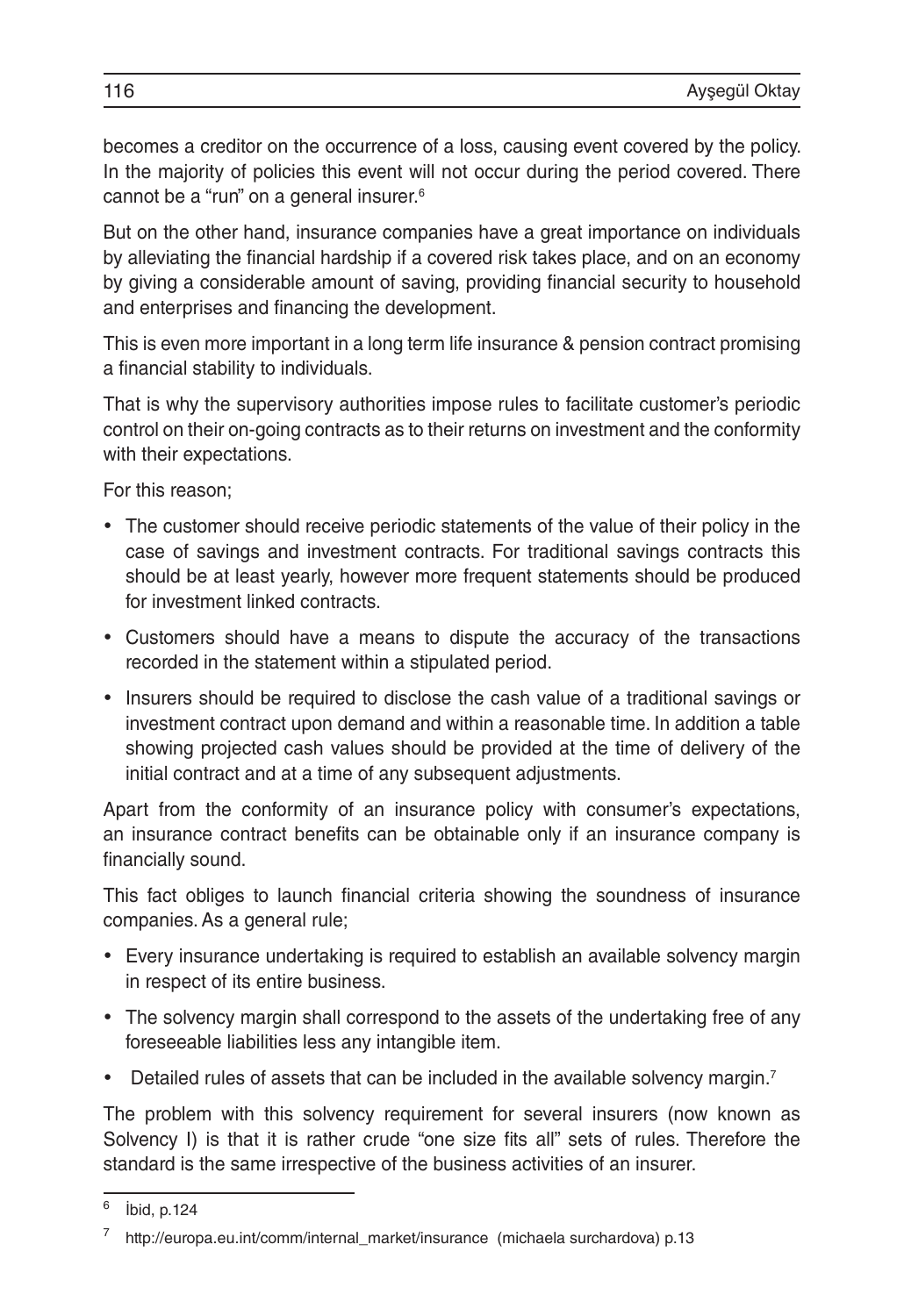Another criticism of the Solvency I approach is that it only considers underwriting risk. The rules are not designed to take into account credit, market or liquidity risk.

Initially the EU announced back in 2001 that they would be moving towards implementation of solvency II in 2004. This was rapidly put back as the complexity of the programme was realised. In July 2007, the European Commission announced that they were going to "take a global lead in insurance regulation" …. by 2013. So for it appears that this remains the deadline.

The Solvency II exercise envisages a principals-based system, similar to the Basel II approach. Under the new system, the insurers themselves would need to assess their capital needs, which would reflect business activities, degree of volatility, availability of reinsurance and other risk-relevant factors such as credit, market and liquidity risks. This would be termed the own risk and solvency assessment. The role of the regulator would no longer be concentrated on the monitoring of rule compliance, but would become one of evaluation of insurers' risk profile, solvency assessment, risk management and governance systems via the Supervisory Review Process.

Finally, the system will be underpinned by transparency, discipline and disclosure. This requires full disclosure to the regulator together with the regulator adapting an inquisitorial stance where appropriate.<sup>8</sup>

The transparency will be consistent by means of the public supervision authority which has to publish annual public reports related to the strength and soundness of insurance sector and insurers are required to provide their financial information to enable the general public to form an opinion as to the financial situation of the company.

# **3. CONTRACTUAL TRANSPARENCY**

Financial transparency is a very useful and almost sufficient tool to protect consumers of financial product from serious uncertainties. It is obvious that the transparency of an insurance product as to its terms and conditions is very important from the points of view of consumer-policy holder protection.

This arises from the opaque if not, ambiguous or uncertain perception of insurance products by the consumer.9

Consumer products can be broken into three categories: **search goods** (can be assessed in advance of purchase-e.g. a piece of art), **experience goods** (can be assessed relatively quickly with use- e.g. soap powder), **credence good** (attributes only discovered after a long delay or upon occurrence of contingent event or nevere.g. a mutual fund). Insurance clearly fits into the credence good category and the sector thus relies heavily on the public's trust that it will deliver what it promises.<sup>10</sup>

<sup>8</sup> Rodney Lester, p.125

<sup>9</sup> Standard&Poor's, "Diclosure&Transparency in Insurance: A rating Agency Perspective" David Anthony, AFIRC Conference, 17-18th October, 2011, Lebanon, p.3

<sup>10</sup> Rodney Lester, p.125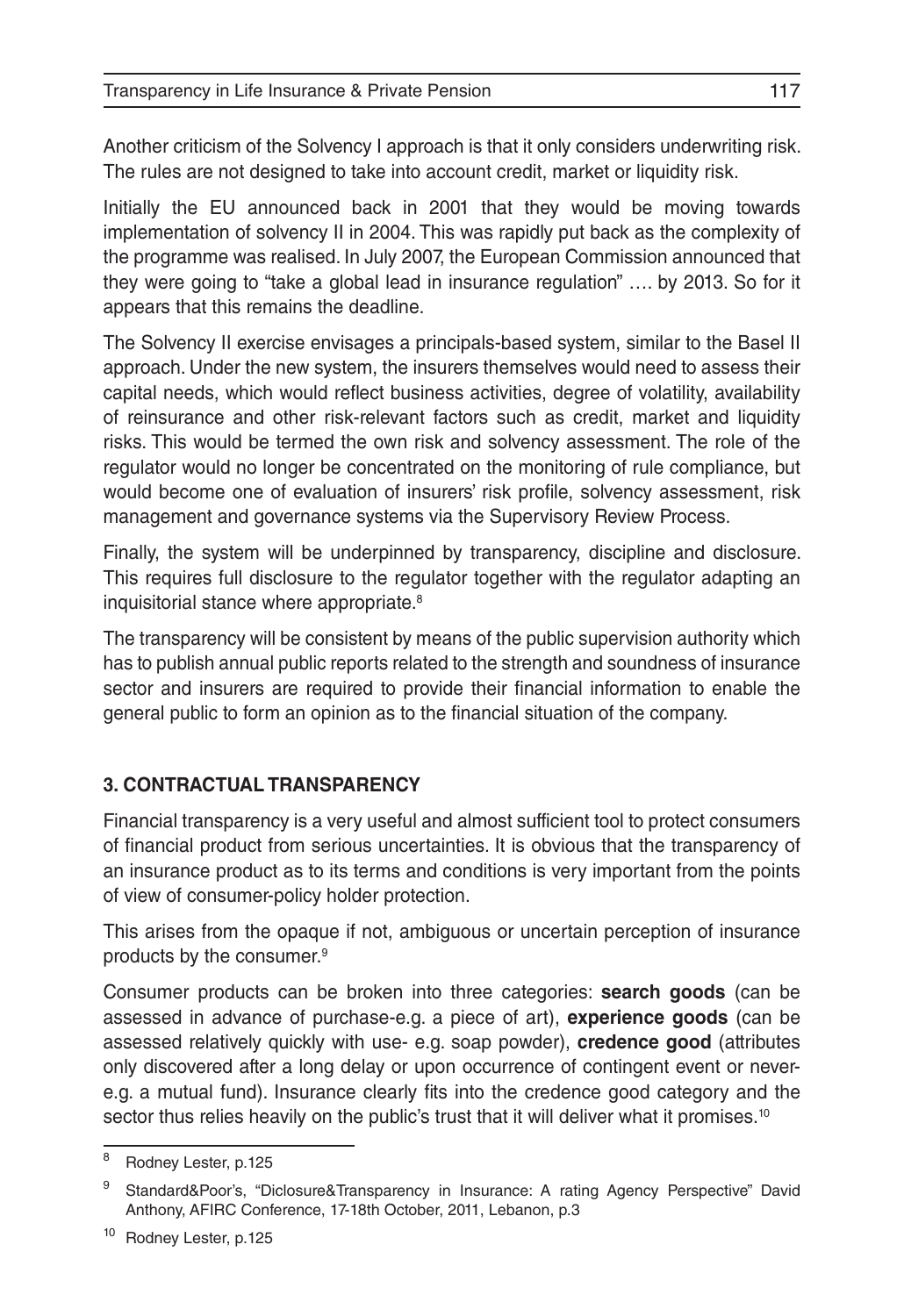Therefore contractual transparency is a duty of insurer towards consumer before the inception of an insurance contract.

Because the aim of policy holder protection should surely be to:

- a) Protect policyholders against losses arising from fraud (…) of insurer or intermediaries.
- b) Ensure that policyholders are not misled as to the nature or suitability of the policy due to the insurers'/ intermediaries' greater expertise.
- c) Prevent insurers from unfairly avoiding claims.
- d) Provide compensation for policyholders who suffer loss due to negligent advice or performance.<sup>11</sup>

The insurance contract is no exception to the general rule requiring offer, acceptance, agreement, consideration and intention to create legal relations in or to find a binding legal contract.<sup>12</sup> An offer to enter into an insurance contract may be made by a prospective insured or by an insurer. Regardless to which party is the proposer, an insurance contract -likewise other legal contract- is supposed to be concluded with good faith.

Good faith "bona fide" may require varying conduct in response to different stages of a contract's life. During the negotiations leading to a contract, good faith might require the parties to;

- a) keep every promise which is made,
- b) negotiate in such a way as to avoid taking advantage of another or the counterpart suffering prejudice,
- c) do one's best to complete the negotiations,
- d) act fairly an honestly,
- e) co-operate,
- f) inform the other party of all the needs to know,
- g) avoid lies and misleading conduct,
- h) abstain from fraud $13$

Additionally, in British Law "whereas under general law of contract there is no positive duty of disclosure, contracts of insurance are species of contracts *uberrimae fidei* (of utmost good faith)". Consequently, both parties, i.e. the insured and the insurer are bound to disclose every material fact affecting the risk to the other before the contract is concluded".<sup>14</sup>

<sup>11</sup> Rob Thoyts, **Insurance Theony and Practice**, Routledge, London and New York, 2010, p.241

<sup>12</sup> John Lowry, Philip Rawlings and Robert Merkin, **Insurance Law, Doctrines and Principals,** Third Edition, Oxford and Portland, Oregon, 2011, p.84

<sup>13</sup> Peter Macdonald Eggers, Simon Picken, Patrick Foss, **Good Faith and Insurance Contracts,** Third Edition, Lloyd's List, London, 2010, p.6

<sup>14</sup> John Lowry, p.84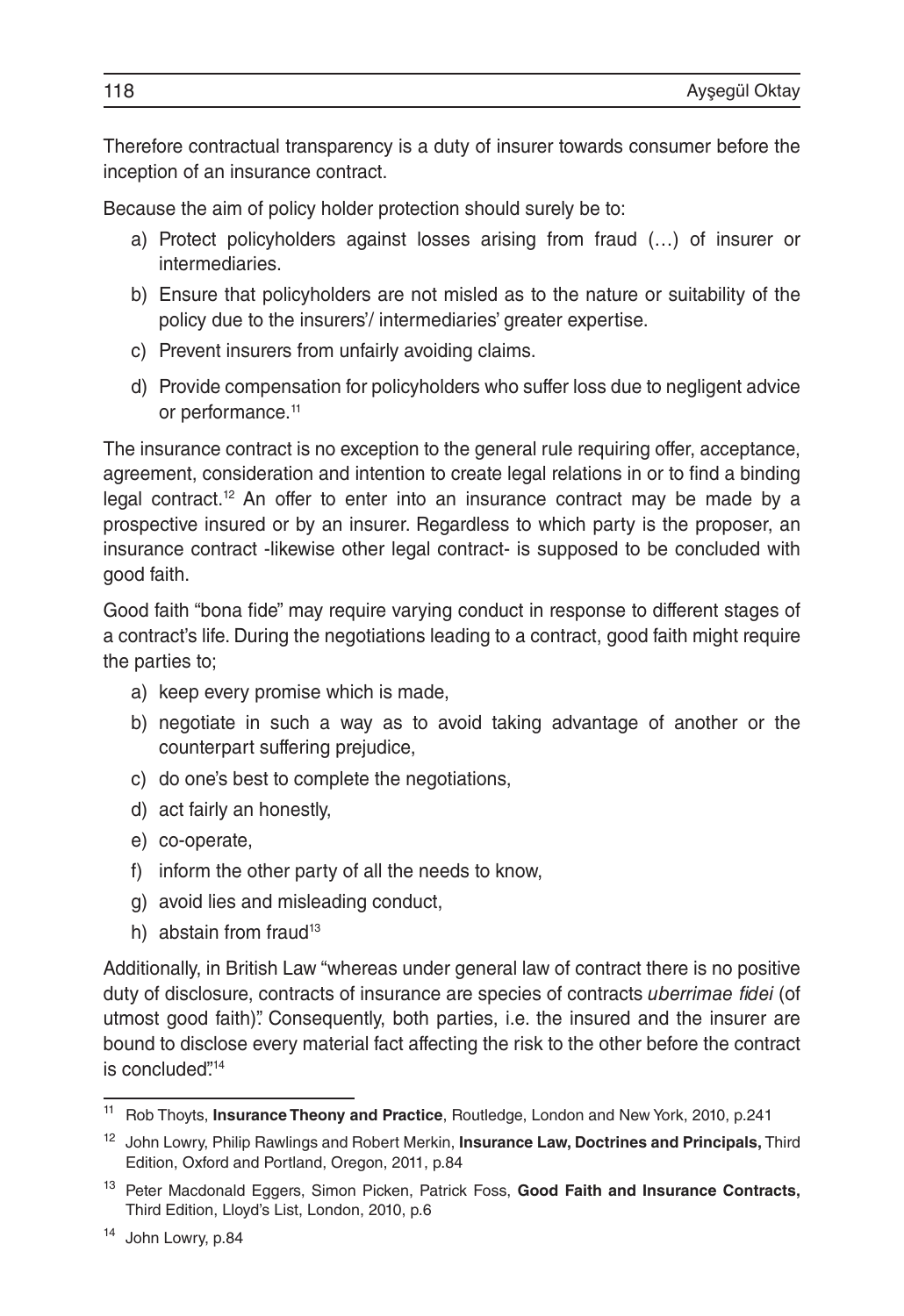# **a. Historical Background of the Disclosure Obligation**

In practice, non-disclosure was considered as a duty of the insured and was often used as a defence mechanism of insurer against payment of claims.

Also much of the jurisprudence developed by the courts over the years which have marked the development of the duty has been concerned principally with the position of the assured in bearing the full weight of the obligation to observe good faith in his dealing with the insurer, chiefly because the assured knows much more about the insured risk than the insurer.<sup>15</sup>

On the other hand, there had been some examples as to the duty of utmost good faith to be obeyed by insurers as well. The fact that "the duty of good faith is mutual" was first recognized by Lord Mansfield in Carter V Boehm in 1766. In that case, the Lord Chief Justice preferred an example of an underwriter accepting the insurance of a vessel for a voyage, which the underwriter, but not the assured, knew to have arrived.

The first law regulating the mutual obligation of utmost good faith was Marine Act 1906.

According to section 17 "Disclosure and Representations", a contract of marine insurance is a contract based upon the utmost good faith, and if the utmost good faith be not observed by either party, the contract may be avoided by the other party.

Section 19 of the Marine Insurance Act 1906 goes on to lay down a separate duty of disclosure by intermediaries (agents or brokers) who are responsible for placing the cover on behalf of the insured. Their duty has two limbs. First, section (a) provides that agents must disclose every material circumstance actually known to them or which in the ordinary course of business ought to be known by, or to have bean communicated to them. Secondly, section 19 (b) provides that they must disclose every material circumstance which the insured is bound to disclose (unless it comes to the knowledge of the insured too late.)<sup>16</sup>

The logic defined under those two sections was first recognized for a life insurance contract by the courts in 1909. It was Refugee Assurance Company Limited V Kettlewell case, where the insurer's agent represented to the assured that if she paid four more years' premium (and so renewed the life policy), she would be entitled to a free policy without the need of paying any further premium. The Court of Appeal, whose judgment was approved by the House of Lords, held the assured to be entitled to recover the premium as money had and received, alternatively damages, on the ground of fraudulent misrepresentation.17 But the court did not address the misrepresentation as offending any notion of good faith peculiar to insurance contract.

Indeed the subject had not been discussed under the aegis of good faith until Banque

<sup>&</sup>lt;sup>15</sup> Peter Macdonald Eggers, Simon Picken, Patrick Foss, p.301

<sup>16</sup> İbid, p.110

<sup>17</sup> İbid, p.302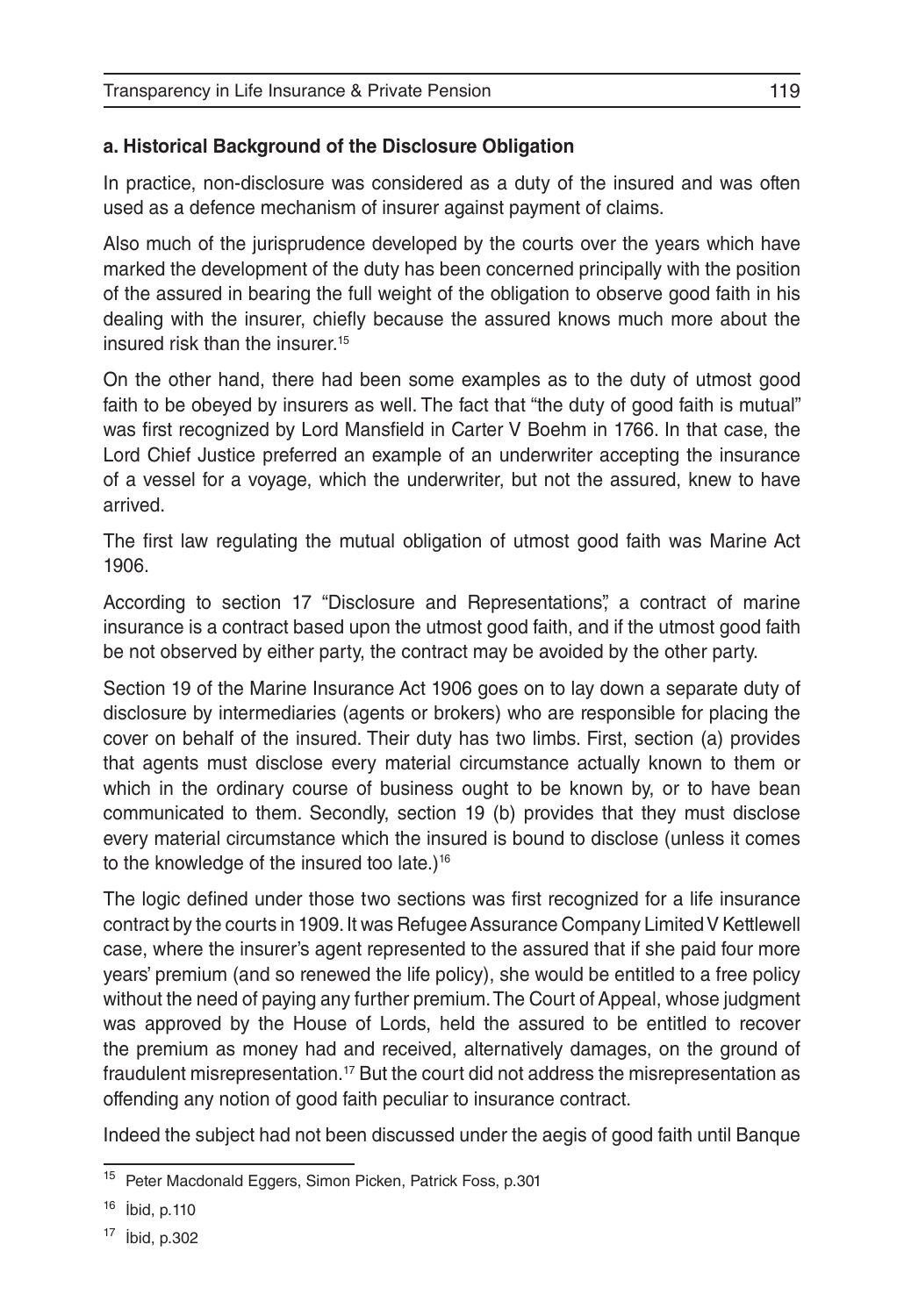Financiére de la Cité V Westgate Insurance Co Ltd (sub nom Banque Keyser Ullman SA V Skandia UK Insurance Co Ltd-1990). In this case, Banque Financiere agreed to make some very substantial loans on condition that, *inter alia*, binding contract of credit insurance had been issued before the money would be advanced. A fraudulent broker issued cover notes to the banks despite there was a shortfall in the cover. This misrepresentation of the broker was discovered by a senior underwriter but this was not told to the Bank. Then a fraudster borrower didn't refund the money back to the bank and bank made a claim against the broker and claimed on the insurance contract as well. Their claim was rejected by the insurer arguing that the contract contained a clause against fraud attempted by any person. Then, the Bank sued the insurer for damages for the latter's failure to disclose to them the broker's fraud. In this piece of litigation, it was explicitly declared that the requirement of utmost good faith applies to both parties to the insurance contract and there was a bold attempt by the judge having applied such a duty on an insurer. The court of Appeal and House of Lords accepted that there was a duty, however they held that the only remedy for breach was the traditional one of avoidance of the contract.

But in other cases the Court of Appeals rejected such kind of claims due to the reason that insurance law did not refer to damages being available for a breach of the requirement of utmost good faith.

### **b. Today's Practice of Disclosure Obligation**

However recent development in consumer rights and protection obliges insurers to bear their responsibility arising out of the duty of "disclosure" as a matter of good faith.

To protect the consumers right in insurance, many attempts have been made worldwide. By means of those attempts, disclosure requirements from insurers have been set by some rules, starting from advertisement and marketing to the inception of the policy.

As to our main subject of the study, those issues have greater importance due to the reason that, "the modern forms of life policies are numerous, ranging from the traditional whole life policy which simply pays an agreed sum of money on the date of the life insured, and the term policy which pays on death within a stated time, through endowment policies, often linked to mortgages effected for house purchase, to annuities and policies linked to investment in securities or property.18

In the context of a pure life policy, arguments of this kind are rare, but they are very common in relation to investment policies, where investors allege that statements as to likely investment return, or guarantees against loss or likely surrender values have been made and have been incorporated into the contract.<sup>19</sup>

In addition to that, pension scheme members would be provided with full and regular information about their schemes in precisely the same way that shareholders receive information about their companies. The information would cover:

<sup>18</sup> John Birds, **Bird's Modern Insurance Law,** Eight Edition, Sweet&Maxwell, London, 2010, p.363

<sup>19</sup> Andrew McGee, **Life Assurance Contracts,** Routledge, Caverdish, Oxon, 2006, p.33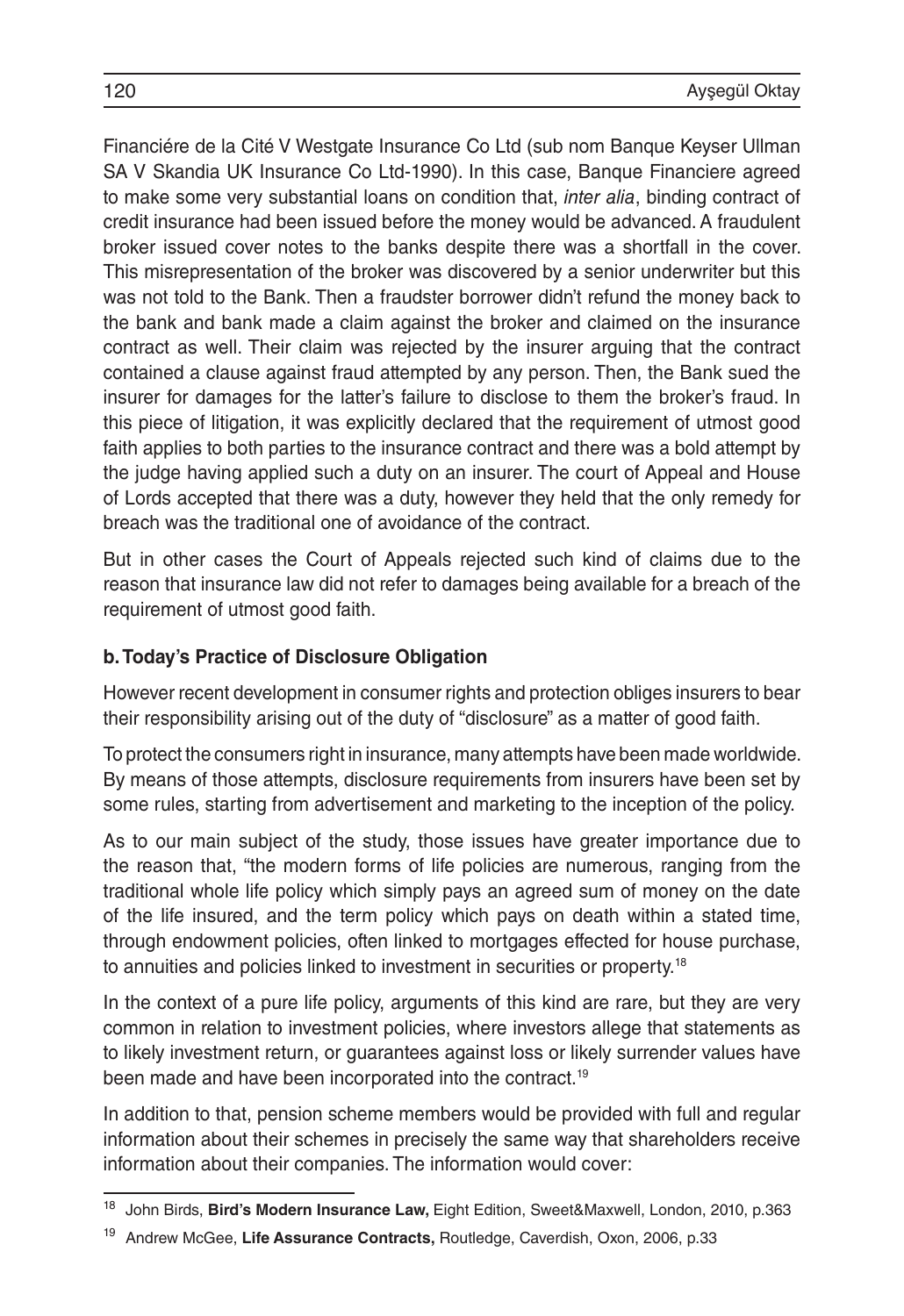- o the status of employee and employer contributions into the scheme;
- $\circ$  the value and type of assets in the pension fund;
- $\circ$  the rates of return generated on the assets;
- $\circ$  the fees or commissions charged by the scheme administrator and pension fund manager
- $\circ$  an estimate of the weekly pension that the current value of the assets can be expected to buy at normal retirement age.

Summary information on scheme structure and performance would be made publicly available.20

Thus, in many countries legislators introduced some rules into the market defining insurer's duty to inform consumers. In principal, all texts stresses on the duty of the insurer that must provide consumer-policyholder with all relevant information concerning the insurance contract under negotiations.

The form of this information must be in writing, and the aim is to protect consumer from non-disclosure of insurer and protect insurer from complaints of consumer that some issues were not disclosed and also prevent the consumer from withdrawal for this reason $21$ 

The same tendency has been seen in all countries under observation in this study, for instance, under code of Federal Regulations in USA, any depository institution or any person selling, soliciting, advertising or offering insurance product or annuities to a consumer at an office of the institution or on behalf of the institution must disclose the following:

- 1) The insurance product or annuity is not a deposit or other obligation of, or guaranteed by, the depository institution or its affiliate;
- 2) The insurance product or annuity is not insured by the Federal Deposit Insurance Corporation or any other agency of the United States, the depository institution or its affiliate.
- 3) In the case of an insurance product or annuity that involves an investment risk, there is investment risk associated with the product, including the possible loss of value.

These disclosures must be made orally and in writing before completion of the sale of an insurance product or annuity  $(...)^{22}$  (published 4 December 2000) (effective from 1 April 2001).

<sup>&</sup>lt;sup>20</sup> David Blake, Pension Schemes and Pension Funds in the United Kingdom, Oxford University Press, 2nd Edition, forthcoming

<sup>&</sup>lt;sup>21</sup> Ana Keglevic, "Precontractual information duties in Insurance contract law. European Regulation, Comparison of Laws and challenges for Croatia"

<sup>&</sup>lt;sup>22</sup> Board of Governors of the Federal Reserve System, Federal Report Insurance Corp., www. federalreserve.gov/bacarddocs/press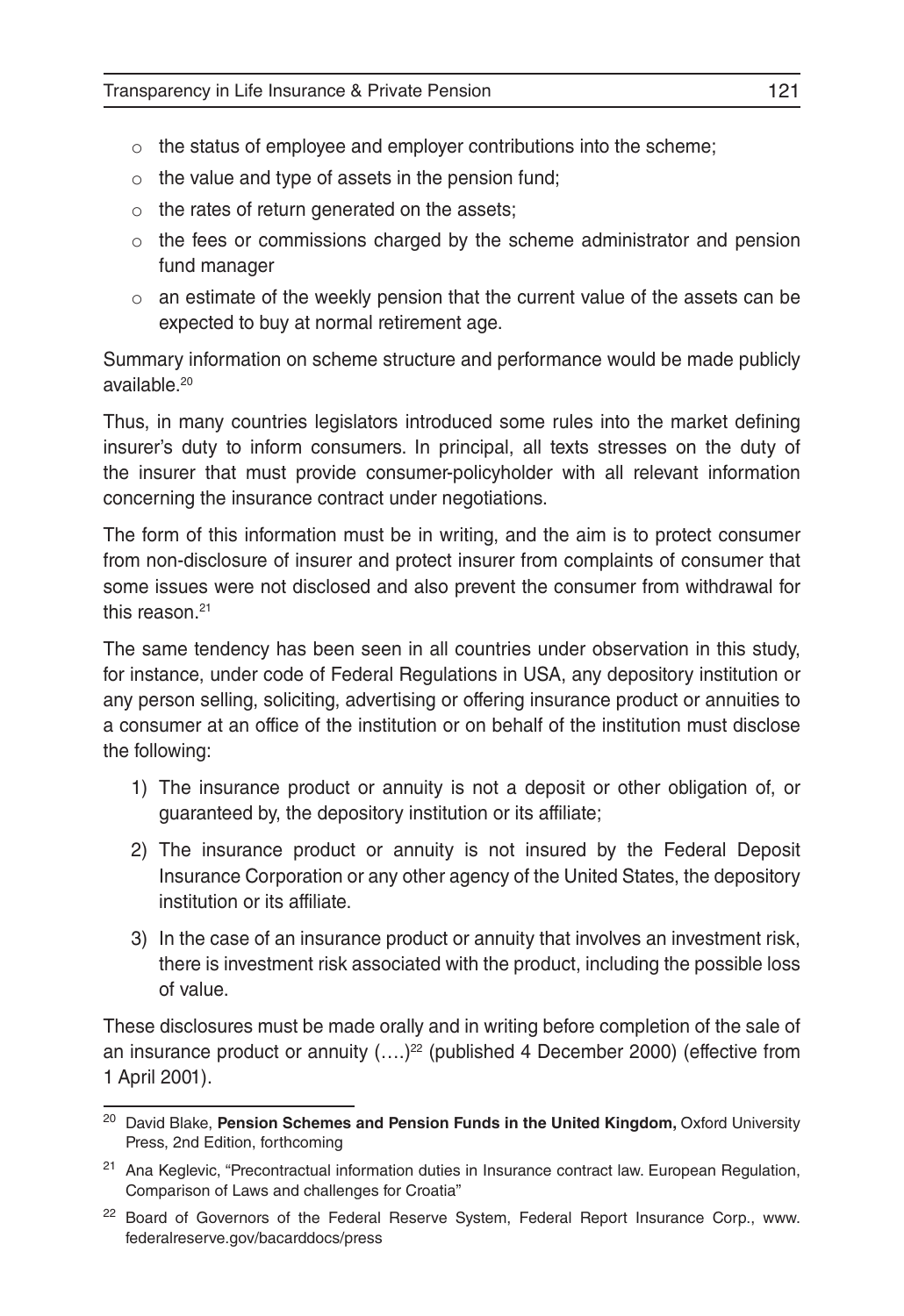Another discussion in USA, standardization of policy wording which is actually quite old issue which was first started in the early twentieth century, when numerous insurance companies failed after a massive earthquake. Of course, there are various justifications and explanations for policy standardization other than facilitating, allow consumers to more easily comparison shop on the price and service. Improved comparison shopping through standardization not only presents a race to the bottom but also arguably limits competition among insurer on the basis of misleading comparisons, fringe coverage and other non-price considerations.

The European Council issued directive on Unfair Terms in Consumer Contracts in 1993 (93/13/EEC). This directive provides that a contractual term which is not "individually negotiated" will be unfair where it causes contrary to "the requirement of good faith", "a significant imbalance in the parties", contractual right and obligations to the detriment of the consumer.

Where the terms of a contract are offered to a consumer, the terms must be in "plain intelligible language" and where there is a doubt about the meaning of the term, the "interpretation favourable to the consumer shall prevail".<sup>23</sup>

Also several directives in Europe hold financial institutions responsible for the content of their public announcement. These are the Directive on the Distance Marketing of Financial Services, 2002/65/EC and the Directive on Comparative Advertising, 1997/55/EEC.

As to the transparency in life assurance, according to the Art.36 and annex 111 of Directive 2002/83/EC, a written information to policyholders must be submitted relating to the definition of benefits, term of the contract, means of payment of premiums, surrender value and paid-up value (if any) and a cancellation period. Art 35 states that the policyholder has to have the opportunity to cancel the contract within a period of between 14 and 30 days from the time the policy holder was informed that the contract was incepted (cooling of period). Since the life insurance contract is a longterm contract, individual may be persuaded by high pressure salesmanship to enter into contracts which may not be entirely appropriate for them.

When we examine the impact of those directives and market dynamics, almost the same requirements for disclosure are codified in member countries under consideration e.g. in Great Britain [Consumer Insurance (Disclosure and Representation) Act 2011]; Germany (new VVG 2008 and VVG-Info V), Italy (ISVAP Regulation No:35 26 May 2010).

As a summary, all those countries introduced for the purpose of consolidating the duties of transparency and disclosure for insurance undertakings and the obligation to deliver to the policyholder a written information containing all general and special terms and conditions applicable to the insurance contract.

Nevertheless the insurance contract rules are not harmonized in life assurance and pension.

<sup>23</sup> Peter Macdonald Eggers, simon Picken, Patrick Foss, p.301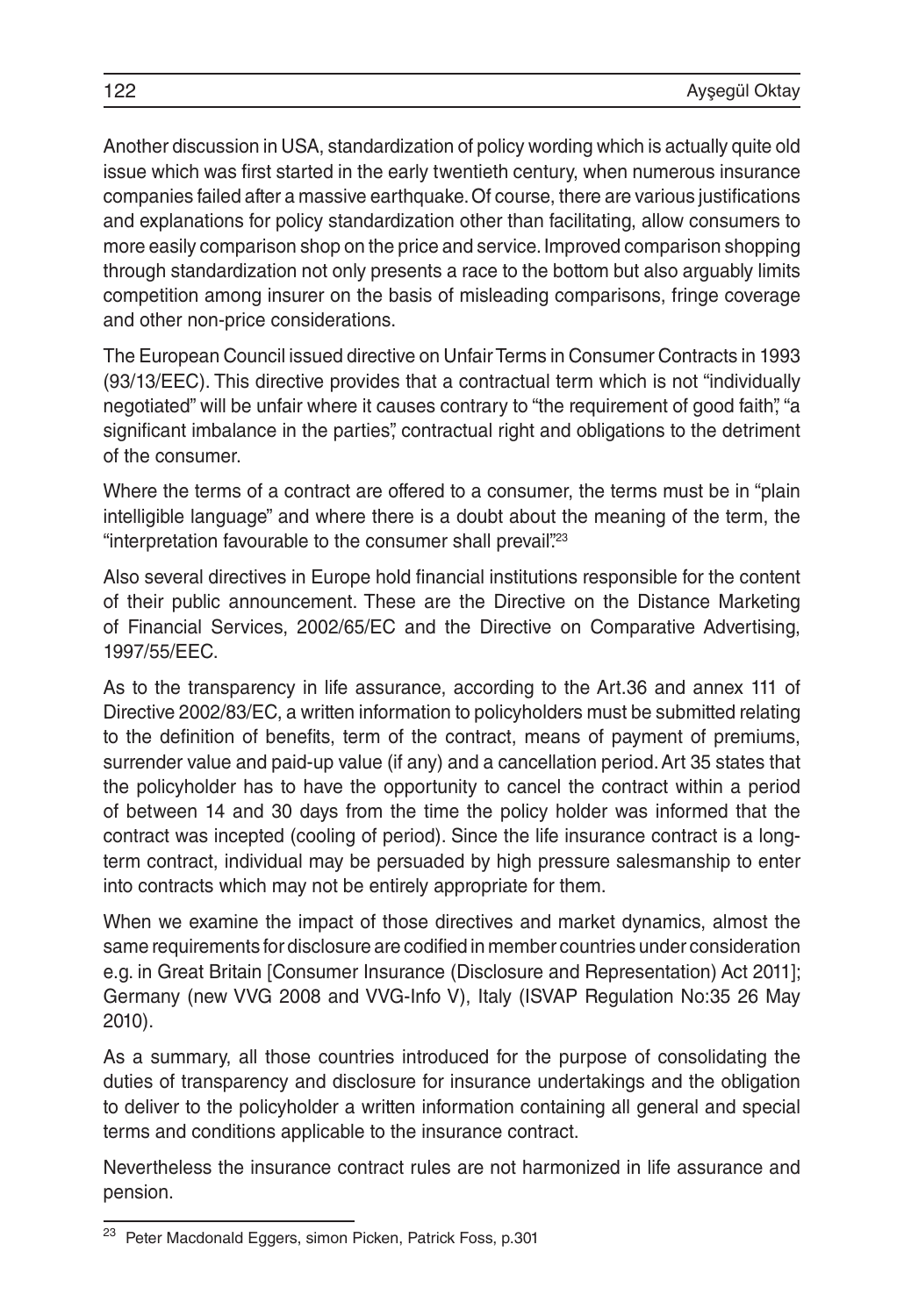Transparency in Life Insurance & Private Pension 123

But Life-Insurance may require systematic notification of technical bases used for calculating scales of premiums and technical provisions despite this cannot be required as a prior condition for carrying a business (Directive 2002/83/EC art 6).

Also there is not a prior approval or systematic notification by supervisory authorities in both Home and in Host State, But a posterior and non-systematic control is being done.

# **4. TRANSPARENCY REQUIREMENTS**

As a conduct of business, mainly the following information must be disclosed to consumers:

- 1) The name and the main business of the firm, the geographical address.
- 2) Where the firm has a representative established in the Consumer's state of residence, the name of that representative and geographical address.
- 3) The name and address of the insurance intermediary (if any)
- 4) Standardization to some external or at least a type of control on policy wording may be useful.
- 5) Insurers should ensure their advertising and sales materials and procedures do not mislead customers. Regulatory limits should be placed on investment returns used in life insurance value projections.<sup>24</sup>
- 6) Insures should be legally responsible for all statements made in marketing and sales materials they produce related to their products.<sup>25</sup>
- 7) All marketing and sales materials should be easily readable and understandable by the general public.<sup>26</sup>
- 8) A key facts document should be attached to all sales and contractual documents, disclosing the key factor of the insurance product or services in large print.<sup>27</sup>
- 9) The consumer should have the right to require disclosure of commission paid to an intermediary for long term savings contracts.
- 10)There must be a reasonable cooling off period for long term life saving contract,
- 11) A definition of each benefit and option.<sup>28</sup>

<sup>24</sup> Rodney Lester, p.11

 $25$  ibid, p.11

 $26$  ibid, p.11

 $27$  ibid, p.11

<sup>28</sup> John Birds, p.364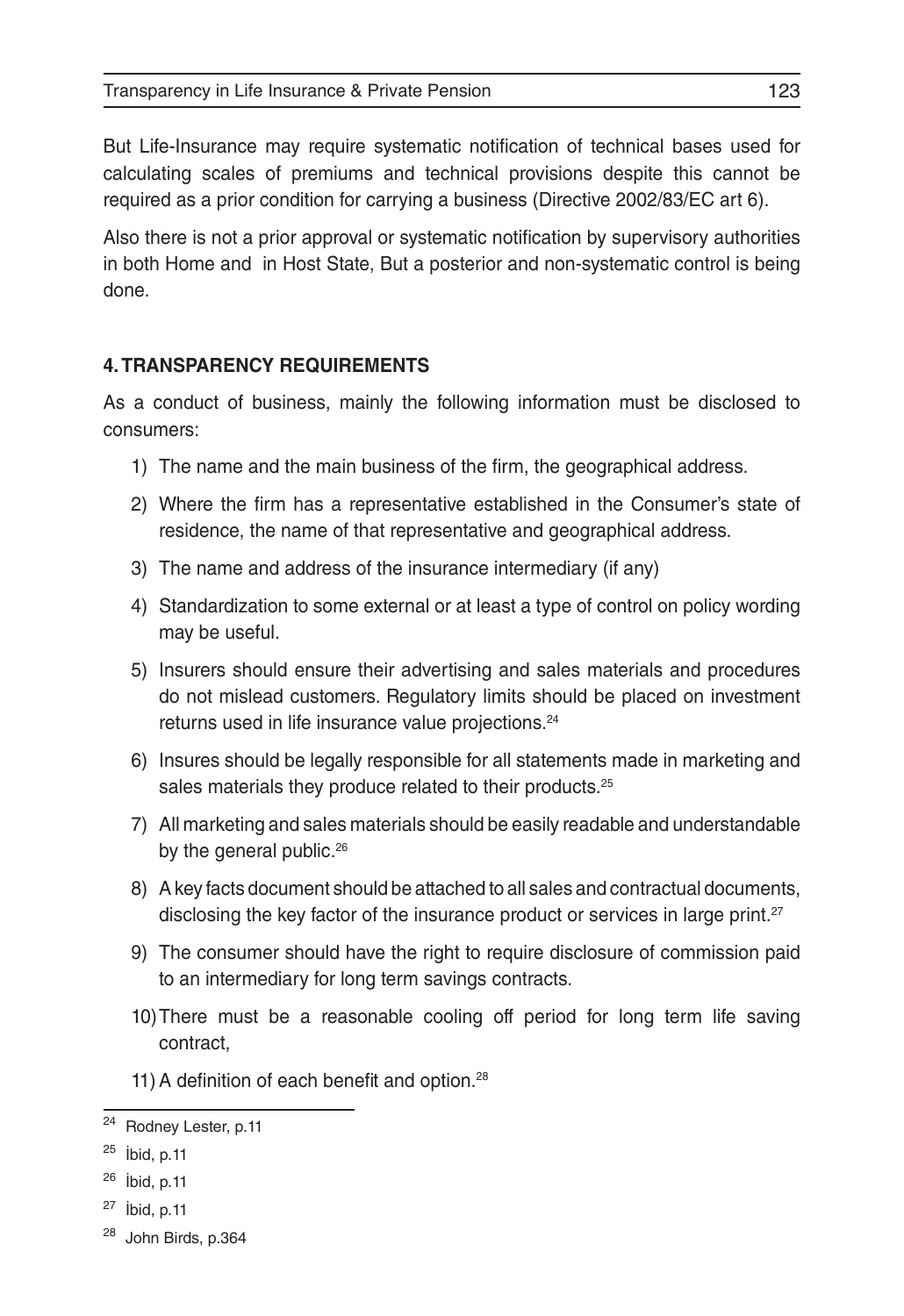- 12) The term of the contract and the means by which it may be terminated.<sup>29</sup>
- 13) The method of calculating bonuses and the distribution of bonuses.<sup>30</sup>
- 14)An indication of surrender and paid-up values and the extent to which these values are guaranteed.<sup>31</sup>
- 15) An indication of the premiums for each benefit.<sup>32</sup>
- 16)In respect of unit linked policies, a definition of the units and an indication of the nature of the underlying assets<sup>33</sup> for a unit linked policy, charges and expiries are all explicit charges and expenses the customer may bear.<sup>34</sup>
- 17) The period within which the policyholder may cancel the contract.<sup>35</sup>
- 18) The tax arrangements applicable to the policy.<sup>36</sup>
- 19) The arrangements for hedging complaints.<sup>37</sup>
- 20) The law applicable to the contract.<sup>38</sup>
- 21)Any document containing a projection must contain an example, tables, deductions summary, commission and remuneration and a statement telling that these figures are only examples and not guaranteed.

#### **4.1. Results of non-disclosure or misrepresentation of the insurer and its agent**

What remedies are available to the victim of bad faith?

- Avoidance (rescission): Avoidance of a contract refers to the remedy which allows the settings aside of a contract which has been agreed and otherwise would be enforceable, as if the contract had never been agreed. It involves the extinction of the contract *ab initio*. This must be a breach of the duty of good faith in the agreement of an insurance contract because of the misrepresentation or nondisclosure of a material fact.
- Termination of the insurance contract: Such an option may be preferable if, for example, the innocent party wishes to retain the benefits transferred to him already under the contract (for example, the premium which has been made).

- <sup>36</sup> İbid, p.364
- <sup>37</sup> İbid, p.364
- <sup>38</sup> İbid, p.364

<sup>29</sup> İbid, p.364

<sup>30</sup> İbid, p.364

<sup>31</sup> İbid, p.364

<sup>32</sup> İbid, p.364

<sup>33</sup> İbid, p.364

<sup>&</sup>lt;sup>34</sup> Andrew McGee, p.109

<sup>35</sup> John Birds, p.364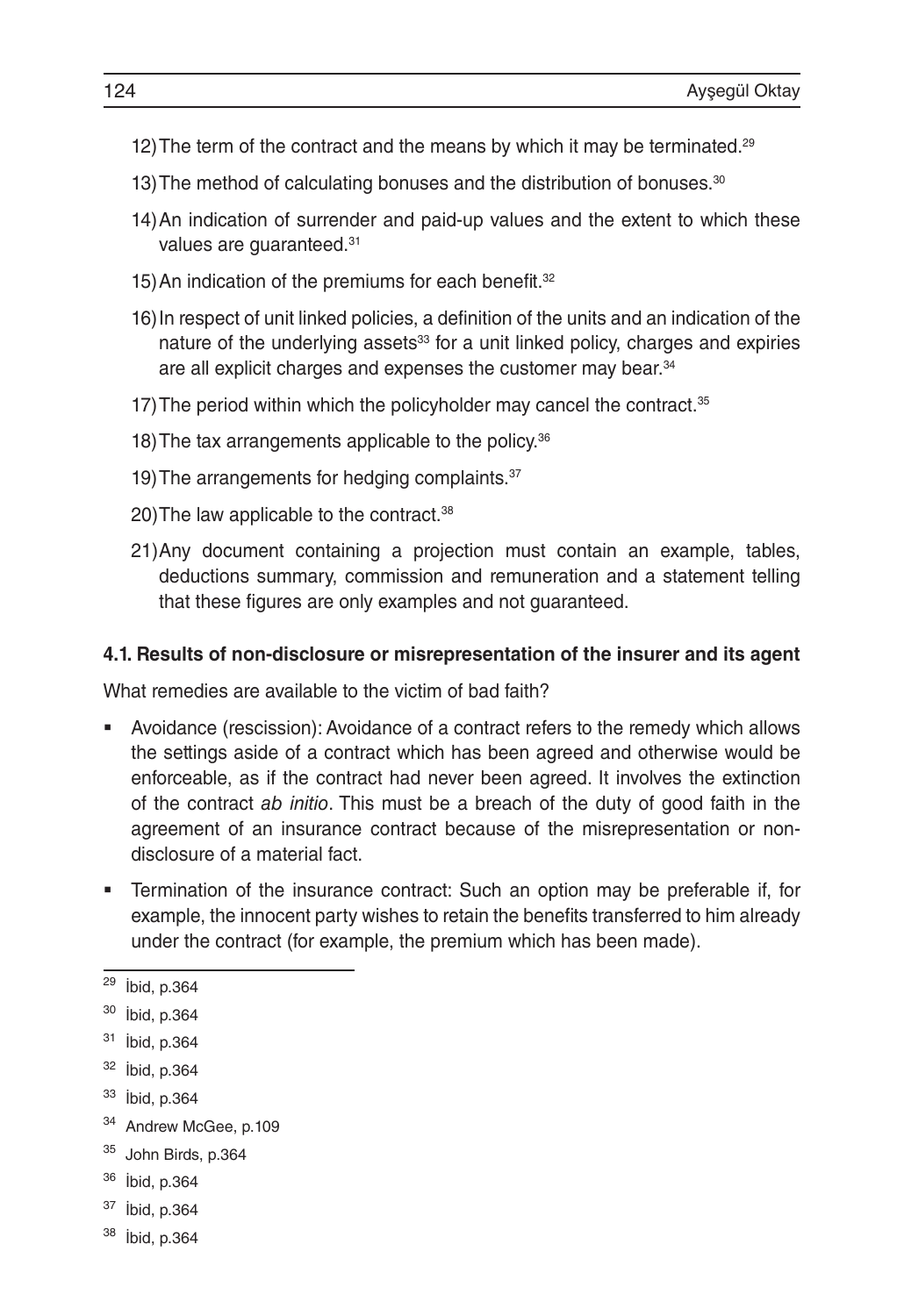Compensation: If the innocent party was included to enter into the contract by reason of the misrepresentation, the fact is material that its tendency was to induce the represented to contract; an innocent party may be compensated. The plaintiff's right to claim damages for the tort of deceit is treated as a cumulative, not an alternative, right to claim avoidance or rescission of the contract which was born of the fraudulent misrepresentation. Damages will be available in the established categories of deceit, negligent misrepresentation and breach of the contract by the insurer.39

What will happen if non-disclosure and misrepresentation was done by an agent?

It is often critical to determine whether the agent's principal is the insured or the insurer. For example, where a material fact is disclosed by the insured to the agent, the insurer will not be able to avoid the policy for non-disclosure if it is found to be the agent's principal and the court imputes the agent's knowledge of the material fact to it. Identifying the agent's duties is owed.

As far as it is possible to formulate a general rule, it can be said that agents and brokers are presumed to be the agents of the insured, while company representatives (agents and employees), are deemed to be agents of the insurer.40

If a written answer in the proposal form failed to disclose a material fact made known to the agent at the time of its completion because the agent innocently, negligently or fraudulently transcribed an incorrect answer, the issue that arose was whether the agent's actual knowledge could be imputed to the insurer.<sup>41</sup>

That's very important information because as a principal, an agent is imputed to his principal so that the latter is deemed to know what the agent knows. Therefore, when an intermediary does something as an appointed representative of the insurer, and/or when he collects information from the consumer having been explicitly authorized to do so by the insurer and when he enter into the contract as the insurer's agent, any failure of disclosure makes responsible his principal, that is to say the insurer. If the agent is the representative of the insured (broker) any failure to ask the insured about facts that the broker knows material, makes him liable in damages to the insured if the insurer doesn't accept liability. If a broker is liable in damage to the insured, the remedy will usually be the same as the indemnity that insured would recover from the insurer.

All insurance intermediaries should be licensed and proof of license should be readily available to the general public, and their sales personal must have educational background and sufficient qualifications especially for intermediaries selling long term saving and investment insurance products.

<sup>&</sup>lt;sup>39</sup> Peter Macdonald Eggers, Simon Picken, Patrick Foss, p.508

<sup>&</sup>lt;sup>40</sup> John Lory, Philip Rawlings and Robert Merkin, p.9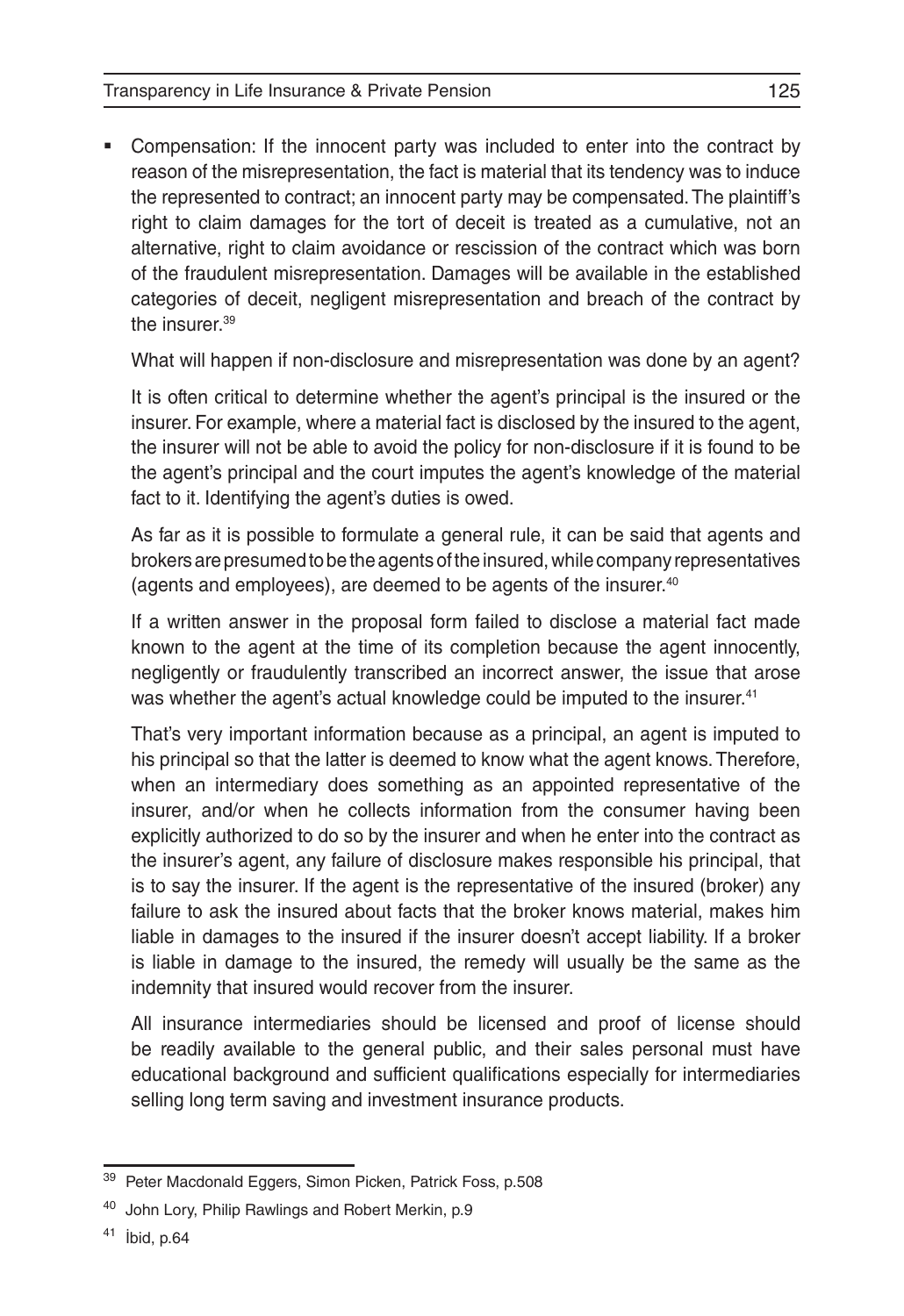# **5. TRANSPARENCY IN TURKEY**

# **5.1. Financial Transparency**

Insurance and Reinsurance companies must keep their financial statements according to the unique format defined by the Undersecretariat of Treasury ("Treasury") and publish them at the end of each accounting period. Statements must be announced to the public with an independent auditor's opinion (Insurance Law, No.5684, 14.06.2007 Art. 18).

According to the regulation about Financial Reporting of Insurance, Reinsurance and Private Pensions Companies (Official Gazette no:26582, 14.07.2007), financial statements consist of the balance sheet, income statement (P/L), cash flow and the statement of changes in equity and dividend pay-out tables (Art.5). Companies must publish their annual reports after the yearly shareholders' assembly of the company through two daily newspapers as per the Treasury definition of newspaper which takes circulation rate into consideration, and submit them both to the Treasury and Association of Turkish Insurance and Reinsurance Companies.

Insurance Law empowered Treasury to regulate the solvency criteria of insurance and reinsurance companies and other insurance entities. The Treasury used this power by the regulation on Solvency of Insurance, Reinsurance and Pension Companies published on January 19, 2008 (Official Gazette No.26761).

In this Regulation, it is stated that the minimum equity of the company shall be the highest of the results calculated according to the article 7 defining solvency margin in conformity with EU and the article 8 defining risk based capital. And one third of the equity requirement is the minimum amount of guarantee fund. (Art.6)

*Solvency Margin Calculation Method*: This method is being used especially in EU. The solvency margin is the amount of the regulatory capital which an insurance undertaking is obliged to hold against unforeseen events.

*Risk Based Capital Method:* It has been mainly used in the US and partially in Japan and also in UK since 1980's and 1990's. There are six items to be calculated in this method.

a) Asset Risk

Each of asset items of the balance sheet is multiplied by a risk coefficient.

b) Reinsurance Risk:

Premiums ceded to Reinsurer multiplied by coefficients defined by the **Treasury** 

- c) Excessive Premium Increase Risk Excessive increase is multiplied by 0.2, if increase is 10% above industrial average in obligatory insurance and 50% in other lines
- d) Outstanding Claims Provision Risk Net outstanding claims of a branch x coefficient of this branch
- e) Underwriting Risk Gross Written Premium x coefficient of insurance branch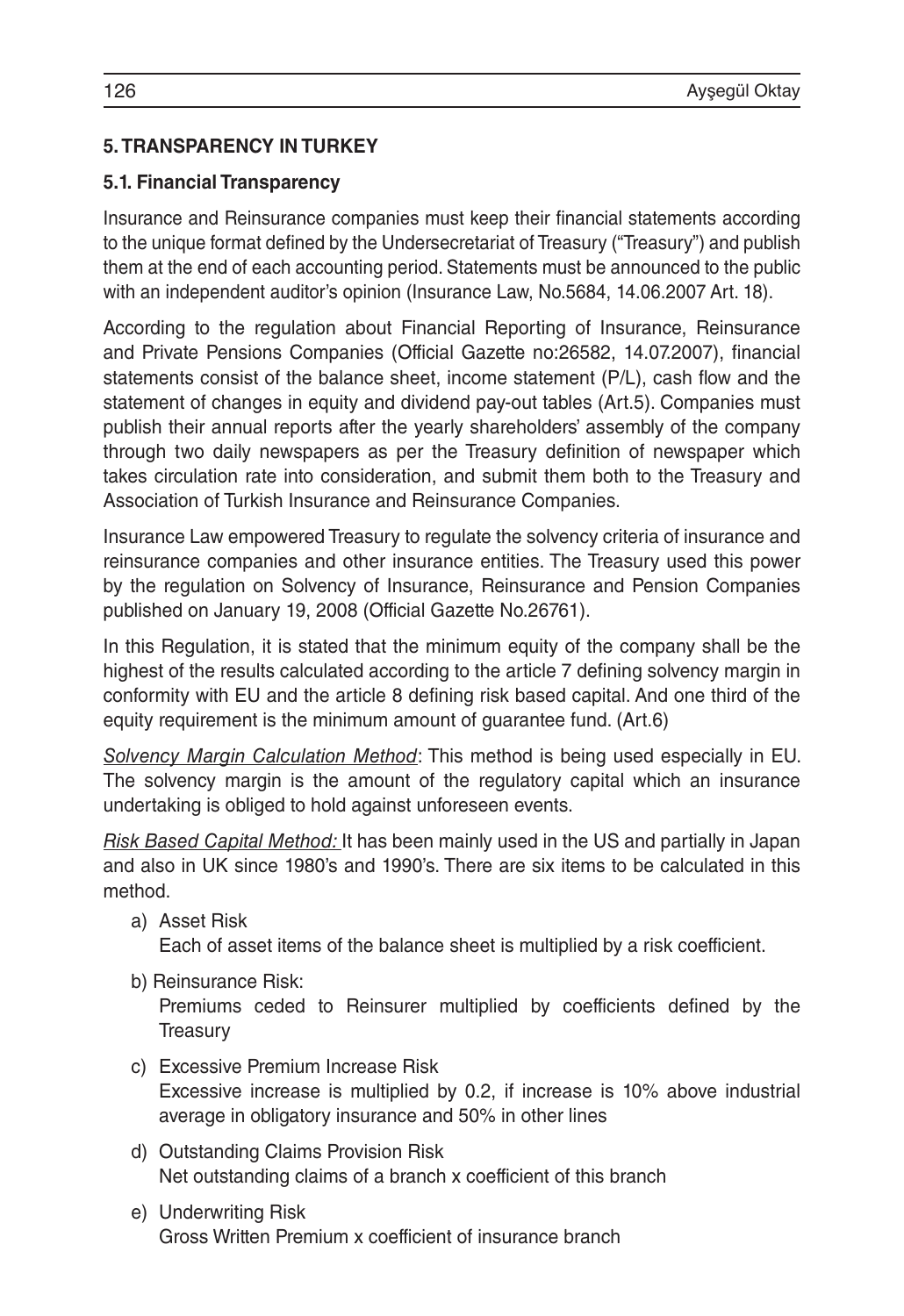f) Currency Risk

Currencies booked in asset and liabilities of the balance sheet converted to TL, then (Currency in asset – currency in liability)  $x$  0,075

On the other hand, in the Private Pension Law, a Pension Monitoring Centre was established to;

- a) Form an infrastructure which facilitates the auditing of pension companies to protect rights of the contributors,
- b) Keep contributors and public authorities informed,
- c) Keep data about contributors, accounts, pension schemes and consolidation of transactions,

Similarly, under the management of the Insurance Data Centre, a unit called "Life Insurance Data Centre" was established and it has a very similar function (Regulation 09.08.2008).

Additionally, all insurance companies must be subject to an external audit according to the regulation published in Official Gazette No: 26934 (July 12, 2008)

An atypical precaution in Turkish Insurance Law, the Companies have to lodge a deposit in favour of the Treasury to protect the insured's receivables from the companies in case of liquidation, bankruptcy etc. According to the Law 5684, Insurance Companies operating in the life branch must deposit an amount which is equal to their mathematical reserves of the collected premiums, plus outstanding loss. This deposit can be solely used for insured's claims and cannot be pledged, attached or sequestered by any other party even in case of a bankruptcy.

Finally, under the new Turkish Commercial Law all capital stock companies are obliged to create a Web site; if the company already has a Web site, it must allocate part for "information society" services. The New Law defines "information society" as a society with access to information. The content uploaded according to the article 1524 on the Web site is kept there for at least six months from the upload date, or it is deemed not to have been uploaded. For financial statements, this period is five years.

# **5.2. Contractual Transparency in Turkey**

As it was explained in chapter five of this study, the contractual transparency brings responsibilities on to insurance companies and agents. In this chapter we will see how this issue has been regulated in the Turkish Market.

In private law, it is always considered that both parties participating into a contract have equal powers. This consideration doesn't reflect the reality in insurance contracts where there is an imbalance of power between parties.

The United Nations defined the rights of the consumer in 1985 and the first law passed through the Turkish Parliament in 1995 (Customer Protection Law). In the third article of this law, a customer is defined as a real or legal person who purchases any kind of goods or services without any commercial or professional purpose.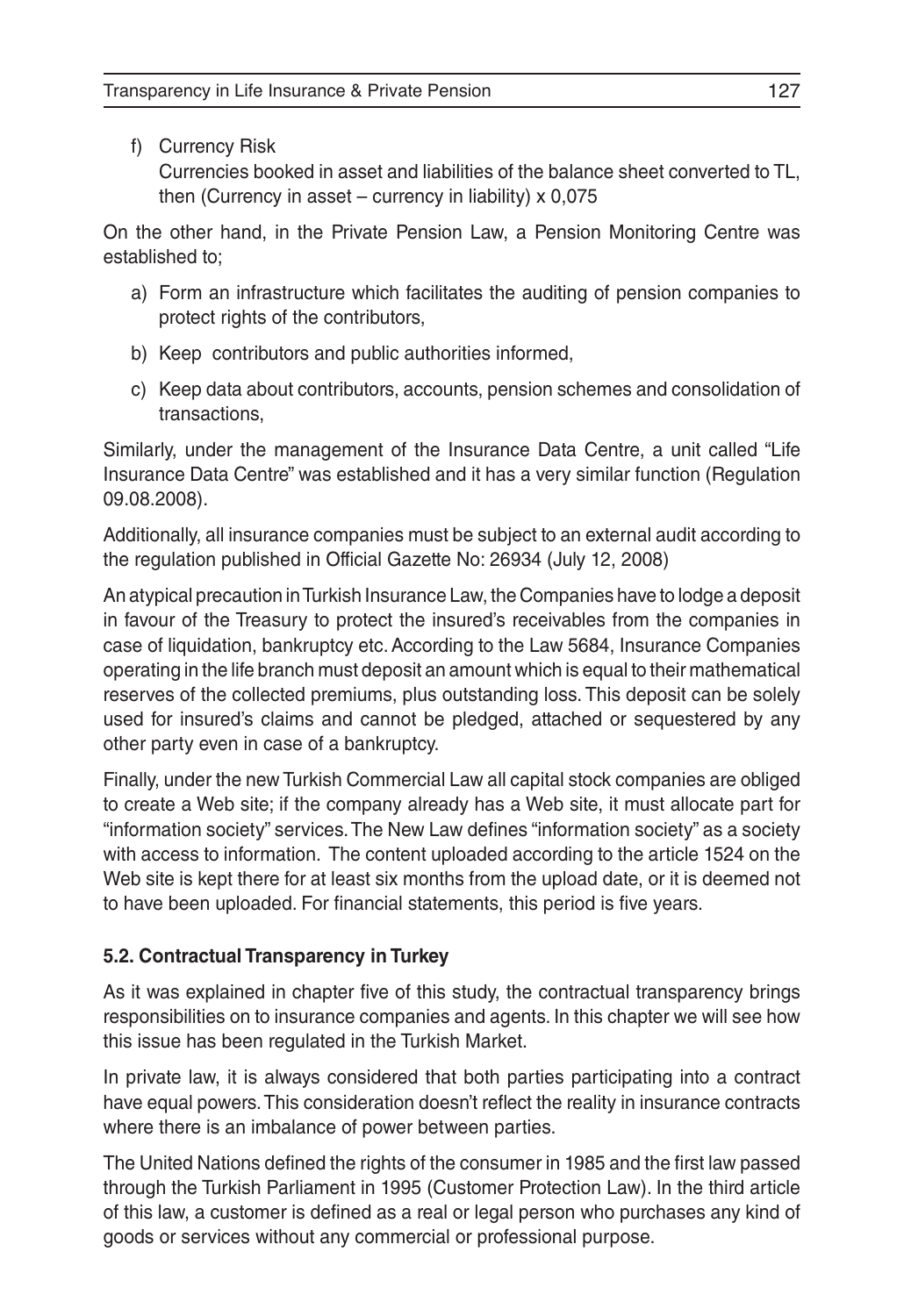# **5.2.1. Historical Background**

In current Turkish Commercial Law which will be applicable until July 2012, articles relating to insurance contracts are codified in the fifth book however there is not any article concerning consumer insurance (Law No.6762, 09.07.1956).<sup>42</sup>

Disclosure Obligation of the insured was considered as a part of *"bona fide"* defined in Turkish Civil Code Act.2 about honesty. As a member of the continental European Law family, Turkish practices were satisfied with this definition and didn't define *"uberrimae fides"* separately.

Although the old Insurance Supervision Act (Law No.7397, 21.12.1959) brought regulations which dealt with the control and audit of insurance companies, it included some articles relating to life insurance contracts explicitly, and with an article added with law No.3379 to the said law, insurance and reinsurance companies and their intermediaries and loss adjustors were obliged to act according to the rules of *"bona fide"*.

The first attempt as to the disclosure obligation of the insurer came into force with Private Pension Law (Law No.4632, 7.4.2001) and new rules launched for misrepresentation and advertisement.

In 2006 the Treasury made other attempt and issued a regulation dated November 28, 2006, referring to the Law 7397 (Art: Add2), but this regulation didn't actually come into force until a new law on Insurance was accepted by the Parliament on June 3, 2007.

| 28.10.2007 |                               | Regulation on Disclosure in Insurance Contract                                                                    |
|------------|-------------------------------|-------------------------------------------------------------------------------------------------------------------|
| 27.08.2007 | Circular 2007/9               | "Circular on Covers in Insurance Contracts"                                                                       |
| 06.11.2007 | Circular 2007/18              | "Circular on Pre-contractual Disclosure Obligation"                                                               |
|            | 19.02.2008   Circular 2008/7  | "Circular on application of the Regulation related<br>to the disclosure in insurance contracts"                   |
| 01.05.2008 | Circular 2008/12              | "Circular on application of the Regulation related<br>to the disclosure in insurance contracts"                   |
|            | 19.09.2008   Circular 2008/28 | "Circular on Reports to be prepared within the<br>scope of 12 <sup>th</sup> Article of the Disclosure Regulation" |
| 07.03.2008 | Announcement                  | "Announcement on Circular 2008/7"                                                                                 |

Since 2007, the following rules have come into force:

### **5.3. Parties Responsible For Disclosure**

### **5.3.1. Insurance and Pension Companies**

According to Turkish Regulations, Pension Companies can be established as corporate companies and insurance companies can be established either as corporate or mutual companies.

<sup>42</sup> Zihni Metezade, Nurettin T.Güleli, **Türk Ticaret Kanunu Altıncı Kitap, Sigorta Hukuk Açıklamalı ve İçtihatli,** Gürer Yayınları, Istanbul, 2011, p.52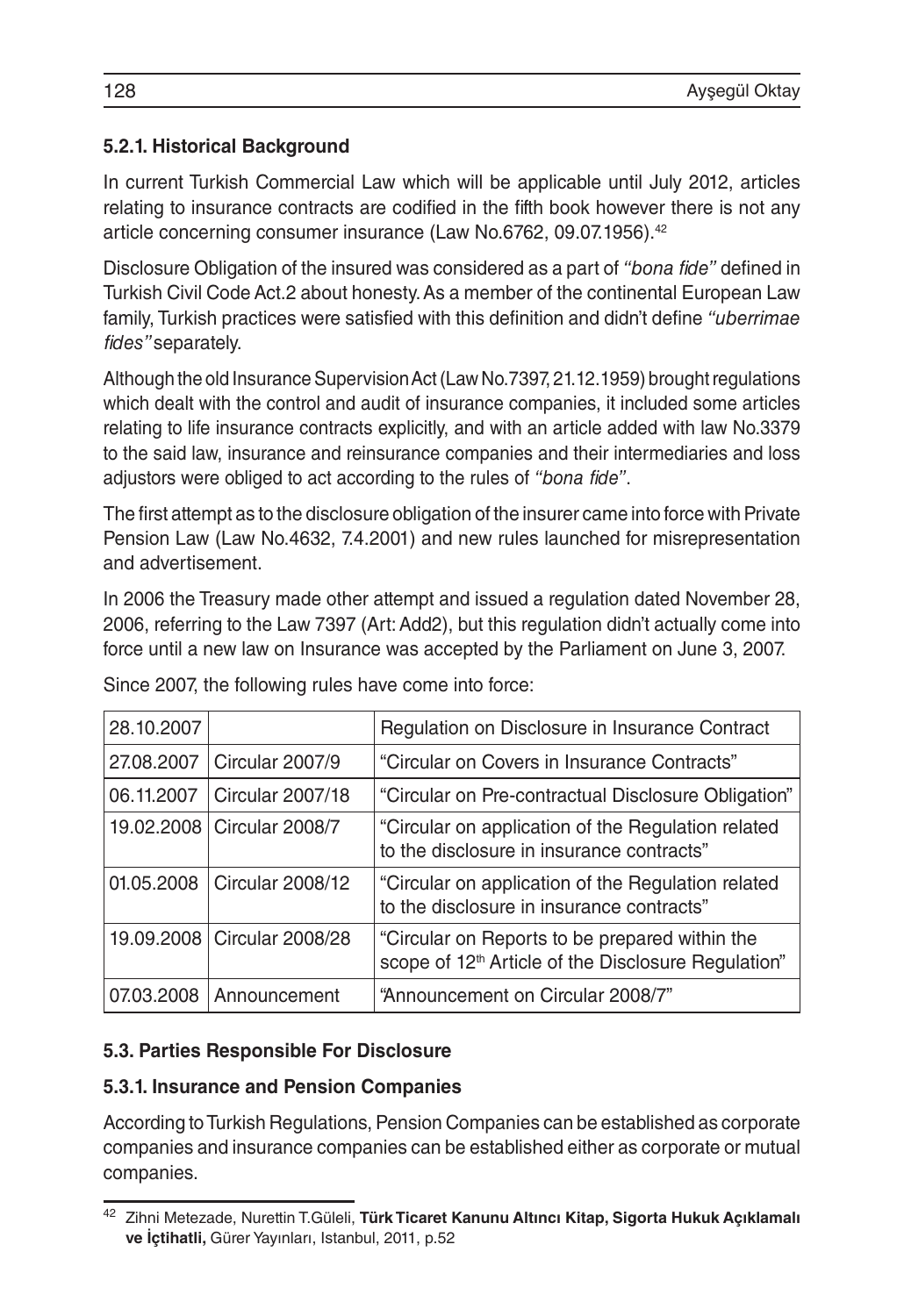Registered capital of the pension company must be at least 20,000,000 Turkish lira and paid-up capital must be 10,000,000 Turkish lira of which the outstanding amount will be committed to be paid in 3 years (Law No.4632, Art.8).

For insurance and reinsurance companies, the Treasury is entitled to determine that the minimum paid-up capital must not be less than five million Turkish lira, by taking into consideration the branch licenses demanded by the company and insurance cover provided for the insured's. The Treasury is allowed to increase the minimum capital requirement according to the inflation ratio declared by Turkish Statistic Institution (Regulation 14.06.2007, *Official Gazette* No.26552).

As a result of this power given by the law, the Treasury asks investors to lodge a cash amount of 11 million Turkish lira into the bank account and demands a financial power of five times of the minimum capital requirement from the investors.

**Licenses** given to the companies for branches **must be published in the** *Trade Registry Gazette* **and announced publicly in two daily newspapers** ranked amongst the top 10 in circulation.

#### **5.3.2. Intermediaries**

There are three types of intermediaries operations in the Turkish Insurance and Pension Market: Agencies, Brokers and Pension Intermediaries.

Agencies can be established as real or legal entities and must be registered with the Turkish Union of Chambers and Commodity Exchanges of Turkey (TOBB). This registration requires prior approval of the Treasury and then must be **published on the TOBB website** . Minimum requirement of capital is 25,000 Turkish lira and 4 percent of the total annual written premiums must be added to its equity. **Limits of the authorization** given to agencies by insurance companies must be registered and **published in the** *Trade Registry Gazette* and sent to TOBB within 15 days. **Agencies signs** must show clearly the name of the insurance company which the agencies works for as an intermediary, a statement declaring that the agency is an intermediary only and they must not display any fraudulent or false information to the public.

Agencies must possess a professional liability cover of 10,000 Turkish lira per event and 100,000 Turkish lira as aggregate.

Technical staff of the agencies must obtain a professional ID card given by TOBB. **One who does not possess and/or submit an ID Card cannot act as an intermediary** in insurance contracts (Regulation 14.4.2008, *Official Gazette* 26847).

Brokers are licensed by the Undersecretariat of Treasury (Law No.5684). Those licenses are given depending on the branches that the broker will operate at and they are separately issued as life, non-life and reinsurance licenses. **Licensed Brokers are announced through the** *Trade Registry Gazette* **and through two of 10** daily newspapers ranked in respect of their circulation. The limits of their professional liability cover are 250,000 Turkish lira per event and 1,000,000 Turkish lira per annum. Minimum capital is 100,000 Turkish lira and additional 25,000 Turkish lira is required for each branch. **On their sign, the term "Broker" must be included** (Regulation 21.6.2008).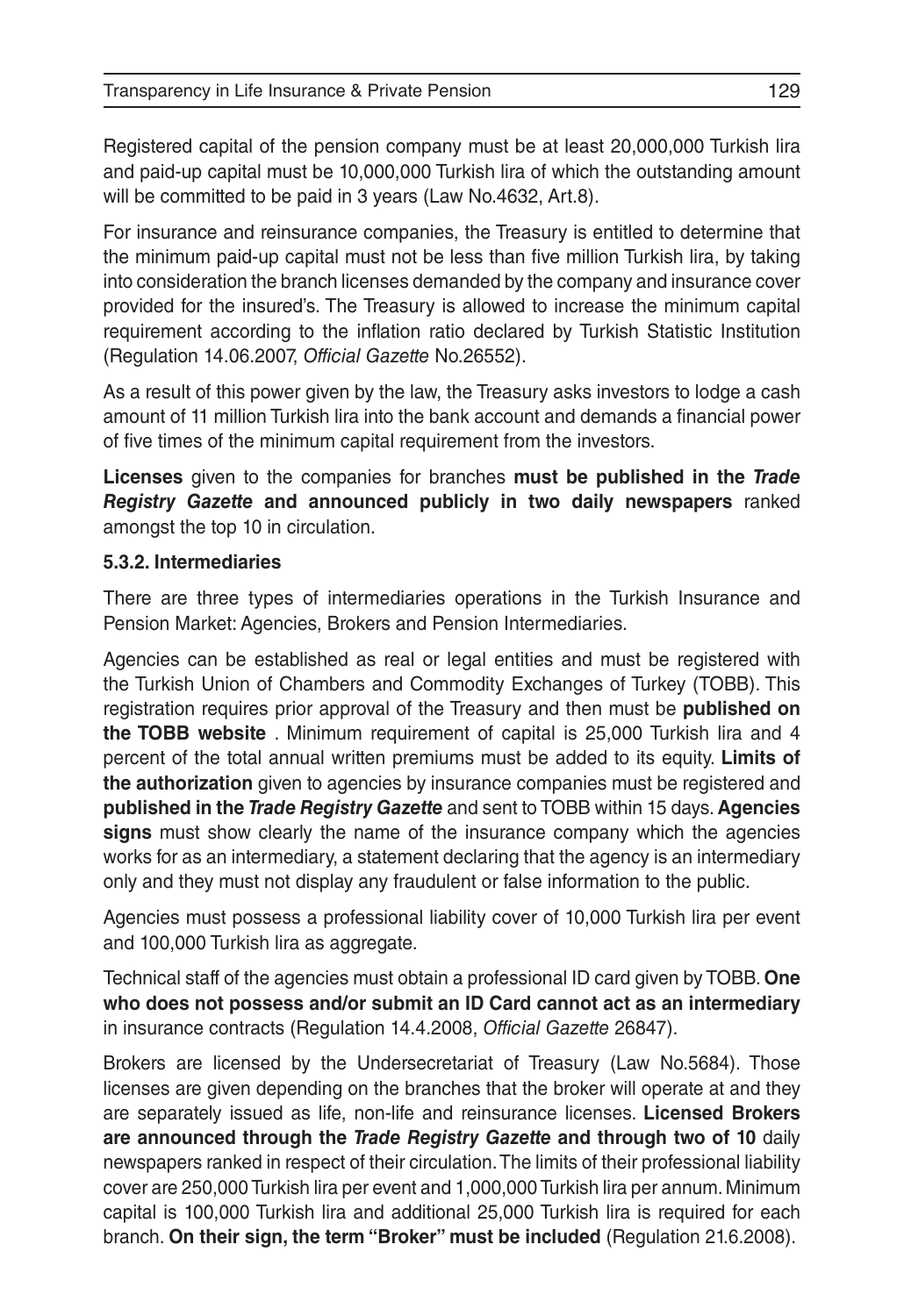In the regulations for Pension Intermediaries dated August 29, 2009, it is stated that;

Intermediaries must take an exam organized by the Pension Monitoring Center. Intermediaries must possess a university diploma of four years or a diploma of two years on insurance, banking, and stock exchange.

They must obtain **a license and a professional ID to act as an intermediary** and they must participate in complementary training courses annually after the first two years.

#### **5.4. Main Regulations as to the Transparency in Life Insurance**

According to the new Turkish Commercial Law to be in force as of July 1, disclosure obligation of the insurer is defined in Art.1423.

"The insurer and its agency must disclose in writing to the contractor all information related to the insurance contract to be concluded, i.e. rights of the insured and insured's obligation of disclosure with respect to the material facts before the inception of the contract. Additionally, the insurer and its agency must declare to the insured in written form the events and developments to be considered 'material' during the progress of legal relation arising out of the contract."

Also, in Insurance Law (No.5684) almost the same definition was done and it is stated that disclosure obligation of the insurer will be regulated by the Undersecretariat of Treasury (Art.11).

Those obligations are very similar to the obligation brought by Private Pension Law (No.4632) in 2001 where it is clearly stated that Pension Companies and intermediaries are prohibited to make any faulty, fraudulent or wrong statement to contributors, third parties and corporate bodies.

In the regulation on disclosure in insurance contracts, the minimum content of the disclosure was defined by the Treasury:

- a) The name of the company and agency
- b) Information in general relating to the contracts
- c) Risks covered
- d) Exclusions that may be covered under the policy with special conditions, and information about clauses
- e) Information about the claims procedure
- f) Complaints management and arbitration

With circular No.2009/3 relating to Life Insurance, two more items were added to the above list:

- a) Deductions from the premium (administrative and acquisition costs)
- b) Taxation

In the new form for life insurance which has been applicable since January 3, 2009, there are various types of benefits/cover given to the insured (Circular 2009/3)such as,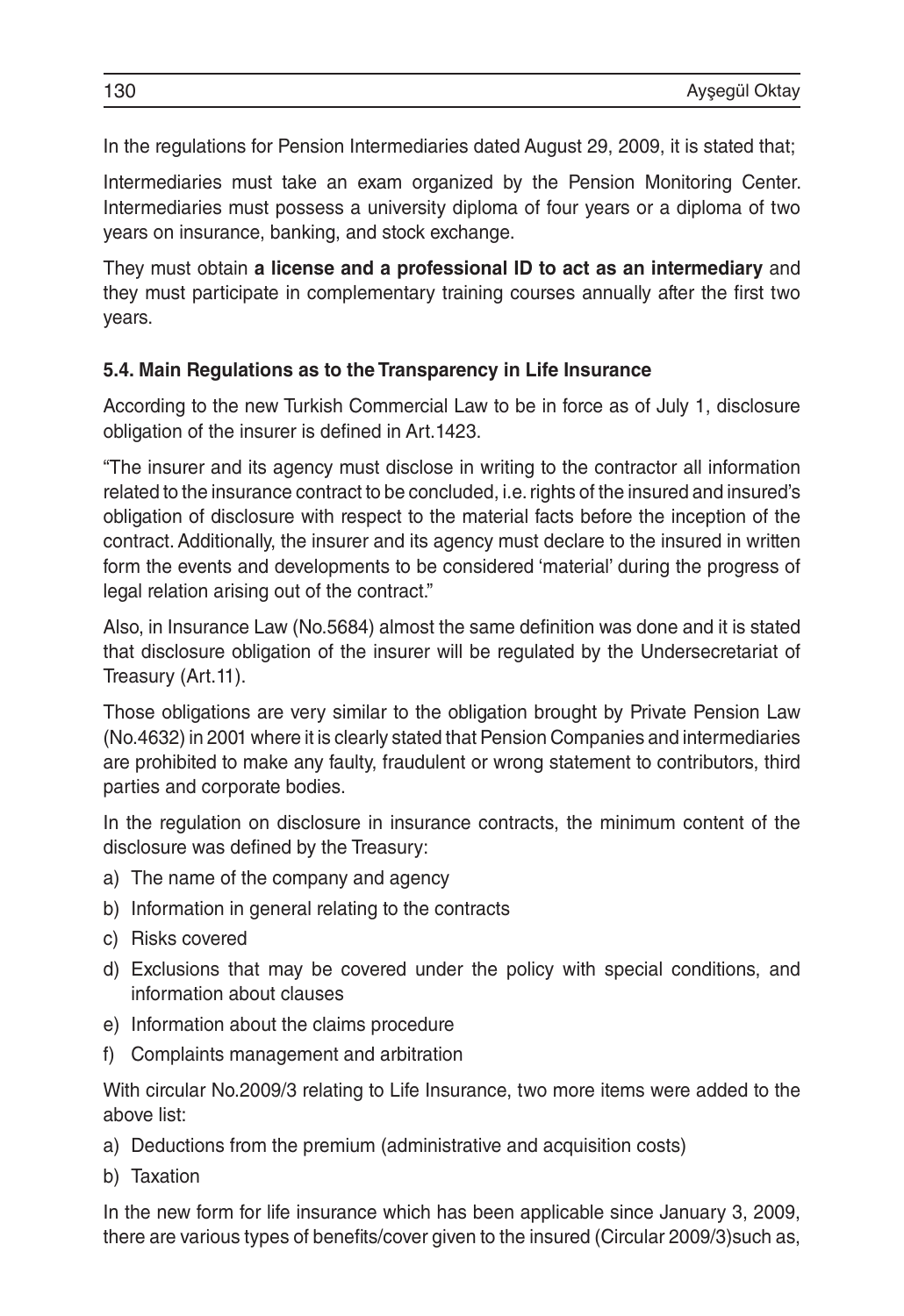term insurance, whole life policies, policies with profit, endowment policies, marriagebirth policies and unit link policies.

General Information to be given to the insured is as follows:

- **Insured benefit amount can be freely defined by parties.**
- **Insured has always right to make policies with other insurers.**
- The coverage can be increased with both parties' consent during the contract term.
- It is forbidden to make a contract upon the death of an infant, incompetent and immature person.
- Conditions regarding the repurchase, loan and lapse of the policy.

### **5.5. Complementary Rules for transparency**

- In both Insurance Law and new Commerce Law it is stated **that "the proposal relating to a life insurance will be deemed to be in force if it was not rejected by the insurer within 30 days."**
- In both life insurance and pension contracts, **administrative costs** and acquisition costs **must be declared** to the contractor.
- **The insurer** is kept **obliged to deliver the insurance policy** to the insured in the case that the insurance contract is issued by themselves or through their agencies within 24 hours. The insurer is responsible for any loss arising from the late delivery of the policy.
- **For a minimum standardization of the policy**, the main policy wording (general conditions) is subject to the approval of the Treasury.
- In case of non-delivery of the policy, the proof of it is subject to the general terms and conditions.
- As an atypical rule, in insurance contracts, **the excluded risks must be explicitly defined.** Those risks which are not excluded explicitly will be deemed to be covered by the contract.
- **The insured may void the contract** within fifteen days from the insurer's notification of his rights of avoidance. The availability of the notification shall be proved by the insurer. In case a notification has not been done, the right of avoidance shall be terminated within one month of payment of the first premium.
- **Claims** shall become due after the delivery of all relevant data to the insurer and after termination of the insurer's investigation but in any case not later than 15 days after the notification of claim.
- **Complaints and information** service will be managed by the company itself by a unit consisting of two people as a minimum and reports on the complaints must be submitted to the Treasury.
- Within the Turkish Insurance and Reinsurance Companies Association, **a**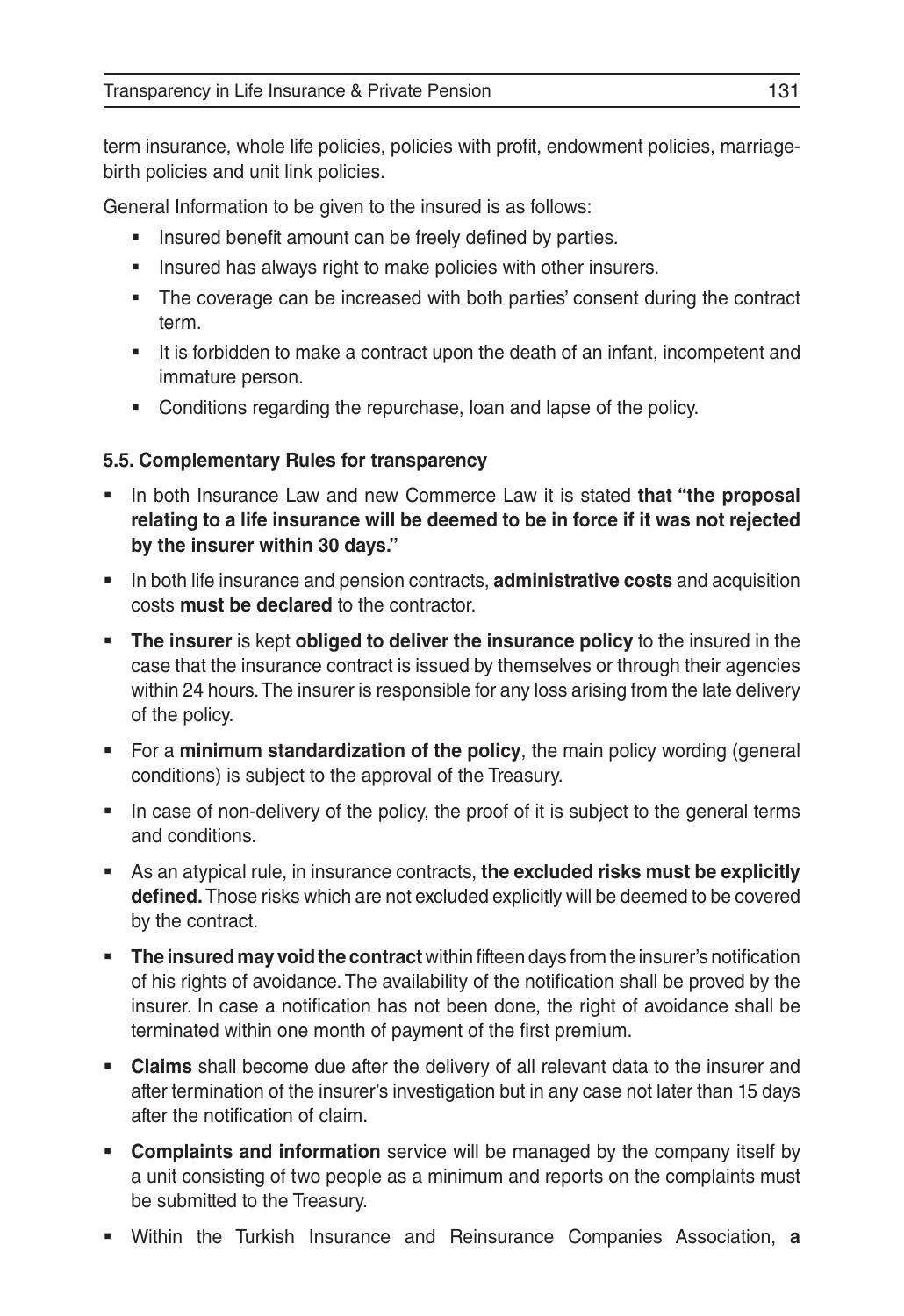**commission of arbitration** is established to solve conflicts between insurance contractors and beneficiaries and risk undertaking entities. Insurance bodies that would like to participate in arbitration system must apply to the commission in writing. The decision of the commission is definitive for cases up to 40,000 Turkish liras. Upon exceeding this amount, the parties may apply to the Court of Appeal. The decision of the Arbitration Committee will be announced online.

 Both insurance and pension companies are prohibited to make false, fraudulent announcements and misrepresentations or engage in unfair competition. Any kind of explanatory booklet, declaration, announcement or advertisement must conform to the rules set by the committee of Advertisement.

#### **5.6. Result of Non-disclosure**

In the new Turkish Commercial Law, it is stated that "in case of failure in delivering disclosure declaration to the insured, if the contractor doesn't reject the contract within 14 days, then the contract is deemed to be concluded depending on the terms and conditions stated on the policy. The insurer is responsible for proving the delivery of the disclosure declaration to the insured."

In the regulation related to the Disclosure in Insurance Contracts, it is stressed that during the negotiations, conclusion and proceeding of the insurance contract, in case,

- a) the disclosure procedure has not been fulfilled properly,
- b) of the availability of any misrepresentation relating to insurer,
- c) of a non-delivery of the disclosure form;
- d) Information on the form does not reflect reality and if any one condition has misled the insured to a faulty decision he is entitled both to cancel the contract and to claim for damages.

*Culpa in contrahendo* means delinquency/defect within the negotiation of the contract.43 If any loss arises as a result, the offending party must compensate all losses. This principal sets a rule for the negotiation period (pre-contractual period).

As a result, the disclosure responsibility that was not accomplished properly by the insurer or any misrepresentation about the insurer, or non-delivery of the disclosure form, gives the insured the right of avoidance or cancellation of the policy.

If the insured is misinformed by the insurer or agent during the negotiation and if a loss occurs, the insured will be entitled to demand indemnity.

<sup>43</sup> Evrim Akgün, "Sigorta Sözleşmelerinde Bilgilendirme Yükümlülüğü" Yüksek Lisans Tezi, Bahçeşehir Üniversitesi, İstanbul 2010, p.80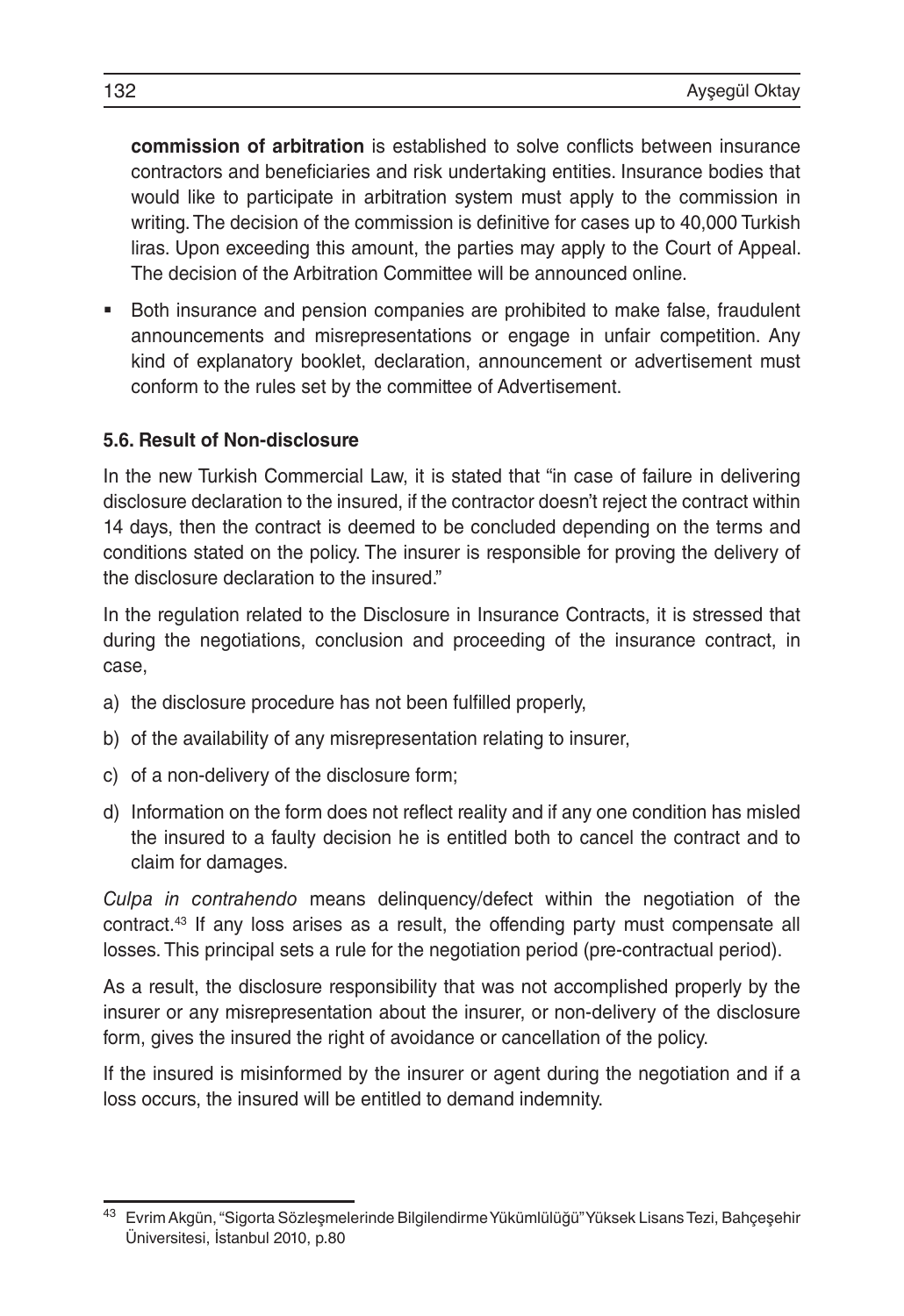#### **6. CONCLUSION**

As explained in this study, the need for consumer protection arises from an imbalance of power and resources between the seller and buyer. This imbalance of power inherently places the consumer at a disadvantage. In the past, disclosure obligation was considered mainly as a responsibility of the insured and non-disclosure and misrepresentation of the insurer or its agent was tried to be solved according to the general principals of contract law.

Since private law presumes that both parties have equal power, the consumer, or the insured, was in a more fragile position. For this reason many international and domestic attempts were made to fortify the consumer's position. United Nations defined consumer rights in 1985 and many countries passed Consumer Protection Laws through their legislative systems.

The complexity of insurance contracts caused misunderstandings amongst ordinary consumers which obliged legislators and public authorities to launch new regulations to provide better information for the consumer. In parallel with these developments in consumer rights, Turkey has adopted new regulations to protect policyholder's rights, mostly conforming to the European Union Law. These rules and regulations meet the transparency requirements outlined in this report.